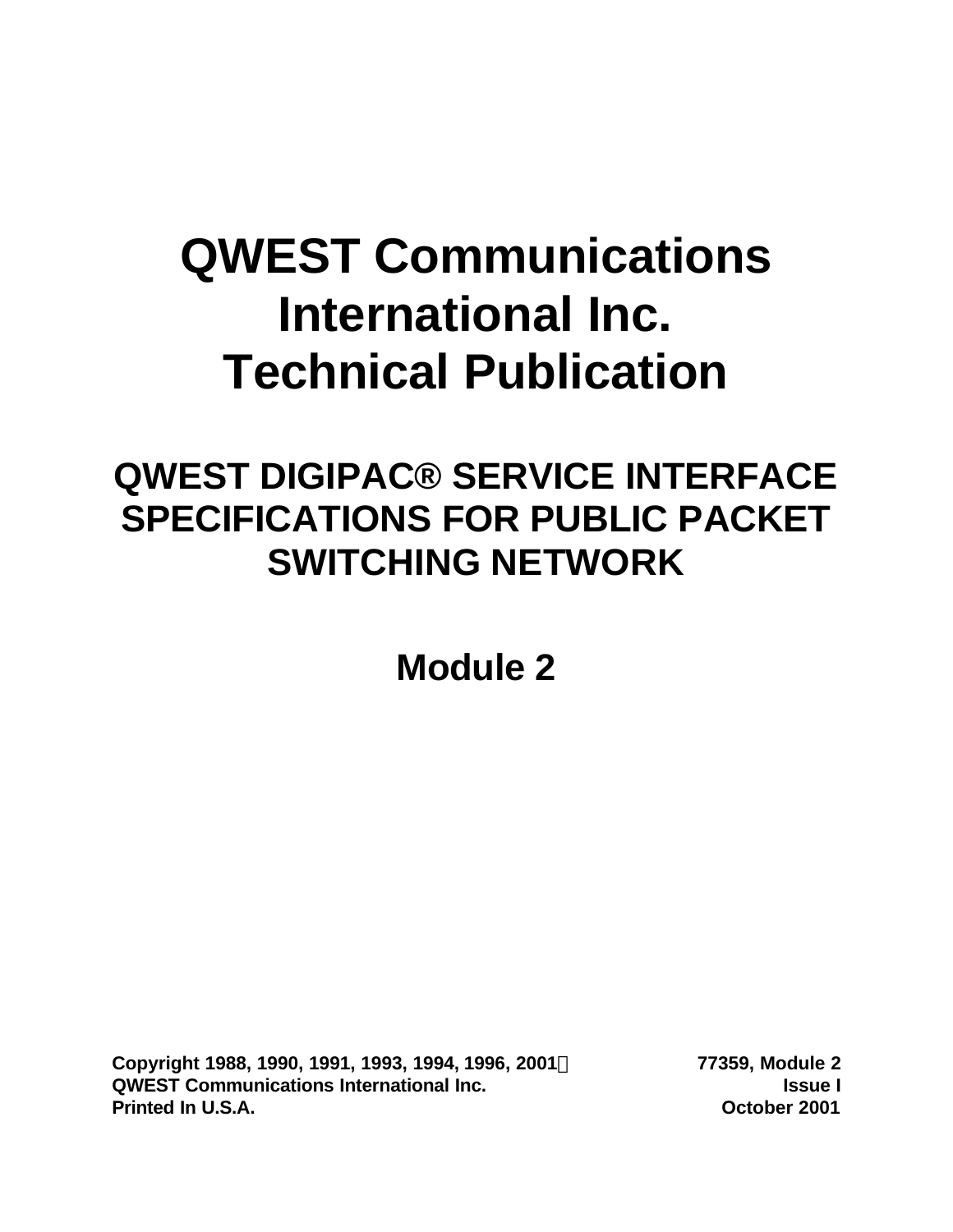#### NOTICE

This Technical Publication describes the interface protocols necessary for:

- Asynchronous terminals and hosts (Module 1)
- X.25 terminals and hosts (Module 2)
- X.75 connections with Interexchange Carriers to communicate via the Packet Switched Public Data Network (PSPDN) (Module 3)
- Dial-up access for X.25 devices using the X.32 recommendation (Module 4) and
- Point of Sales terminal to host communications using T3POS protocol (Module 5).

QWEST Communications International Inc. reserves the right to revise this document for any reason, including but not limited to, conformity with standards promulgated by various governmental or regulatory agencies; utilization of advances in the state of the technical arts; or to reflect changes in the design of equipment, techniques, or procedures described or referred to herein.

Liability to anyone arising out of use or reliance upon any information set forth herein is expressly disclaimed, and no representation or warranties, expressed or implied, are made with respect to the accuracy or utility of any information set forth herein.

This document is not to be construed as a suggestion to any manufacturer to modify or change any of its products, nor does this publication represent any commitment by QWEST Communications International Inc. to purchase any specific products. Further, conformance to this publication does not constitute a guarantee of a given supplier's equipment and/or its associated documentation.

Future issues of Technical Publication 77359 will be announced to the industry at least 45 days prior to the issuance date. This notice, which will come through our standard customer notification channels, will allow the customer time to comment on the proposed revisions.

Ordering information for QWEST Technical Publications can be obtained from the Reference Section of this document.

If further information is required, please contact:

QWEST Communications International Inc. Manager – New Services Planning 700 W. Mineral Ave. MN-F15.15 Littleton, CO 80120 (303) 707-7107 (303) 707-9497 Fax # E-mail: jhsmit2@qwest.com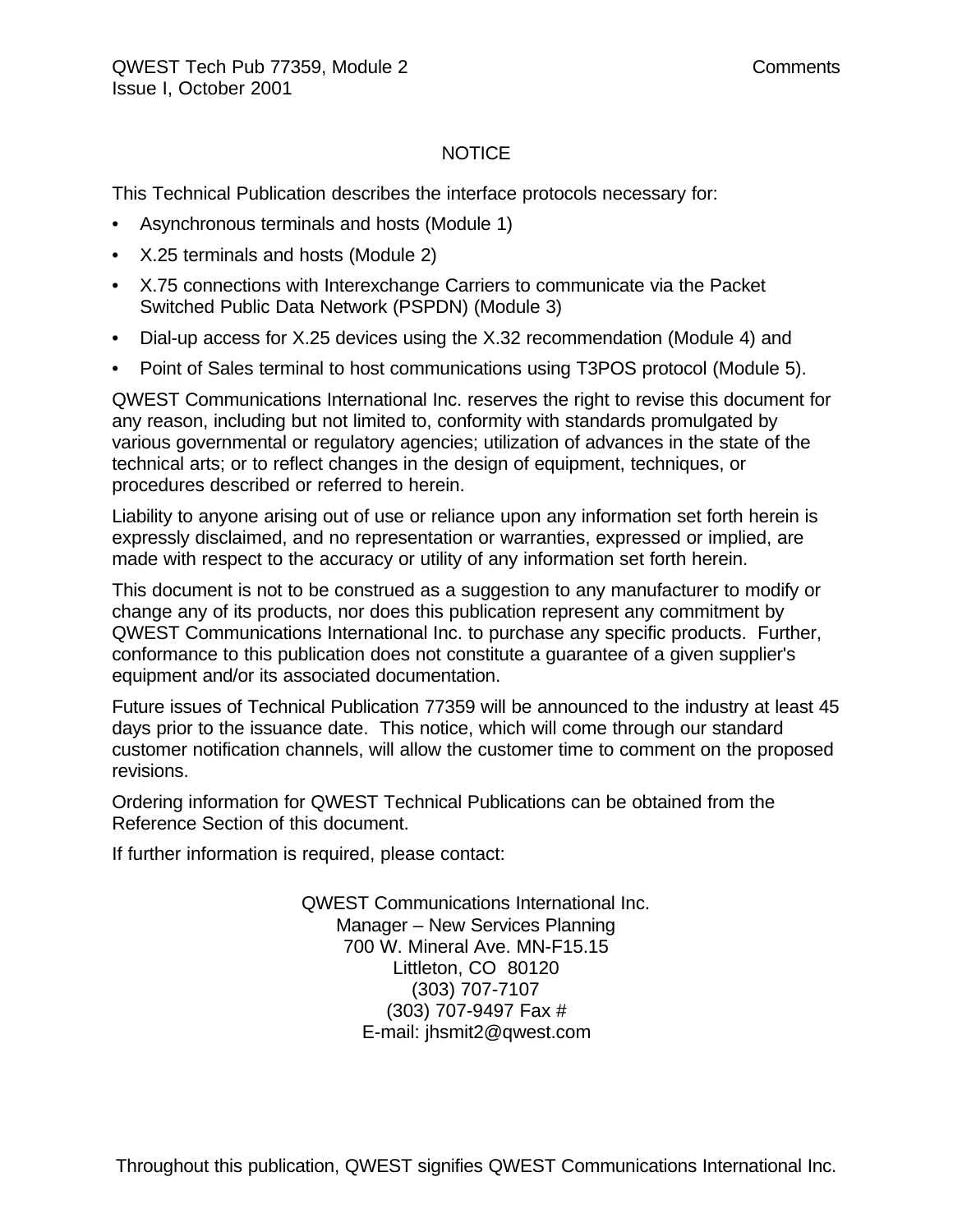#### COMMENTS on PUB 77359 Mod 2

#### PLEASE TEAR OUT AND SEND YOUR COMMENTS/SUGGESTIONS TO:

QWEST Corporation Manager – New Services Planning 700 W. Mineral Ave. MN-F15.15 Littleton, CO 80120 (303) 707-7107 (303) 707-9497 Fax # E-mail: jhsmit2@qwest.com

Information from you helps us to improve our Publications. Please take a few moments to answer the following questions and return to the above address.

| Was this Publication valuable to you in understanding  |      |      |
|--------------------------------------------------------|------|------|
| The technical parameters of our service?               | YES. | NO.  |
| Was the information accurate and up-to-date?           | YES. | NO.  |
| Was the information easily understood?                 | YES. | NO.  |
| Were the contents logically sequenced?                 | YES  | NO.  |
| Were the tables and figures understandable and helpful | YES  | NO - |
| Were the pages legible?                                | YES  | NO.  |

If you answered NO to any of the questions and/or if you have any other comments or suggestions, please explain:

\_\_\_\_\_\_\_\_\_\_\_\_\_\_\_\_\_\_\_\_\_\_\_\_\_\_\_\_\_\_\_\_\_\_\_\_\_\_\_\_\_\_\_\_\_\_\_\_\_\_\_\_\_\_\_\_\_\_\_\_\_\_\_\_\_\_\_\_\_\_ \_\_\_\_\_\_\_\_\_\_\_\_\_\_\_\_\_\_\_\_\_\_\_\_\_\_\_\_\_\_\_\_\_\_\_\_\_\_\_\_\_\_\_\_\_\_\_\_\_\_\_\_\_\_\_\_\_\_\_\_\_\_\_\_\_\_\_\_\_\_

| (Attach additional sheet, if necessary) |                     |  |  |  |  |  |
|-----------------------------------------|---------------------|--|--|--|--|--|
| Name                                    | Date ______________ |  |  |  |  |  |
| Company                                 |                     |  |  |  |  |  |
| <b>Address</b>                          |                     |  |  |  |  |  |
| <b>Telephone Number</b>                 |                     |  |  |  |  |  |
| E-Mail                                  |                     |  |  |  |  |  |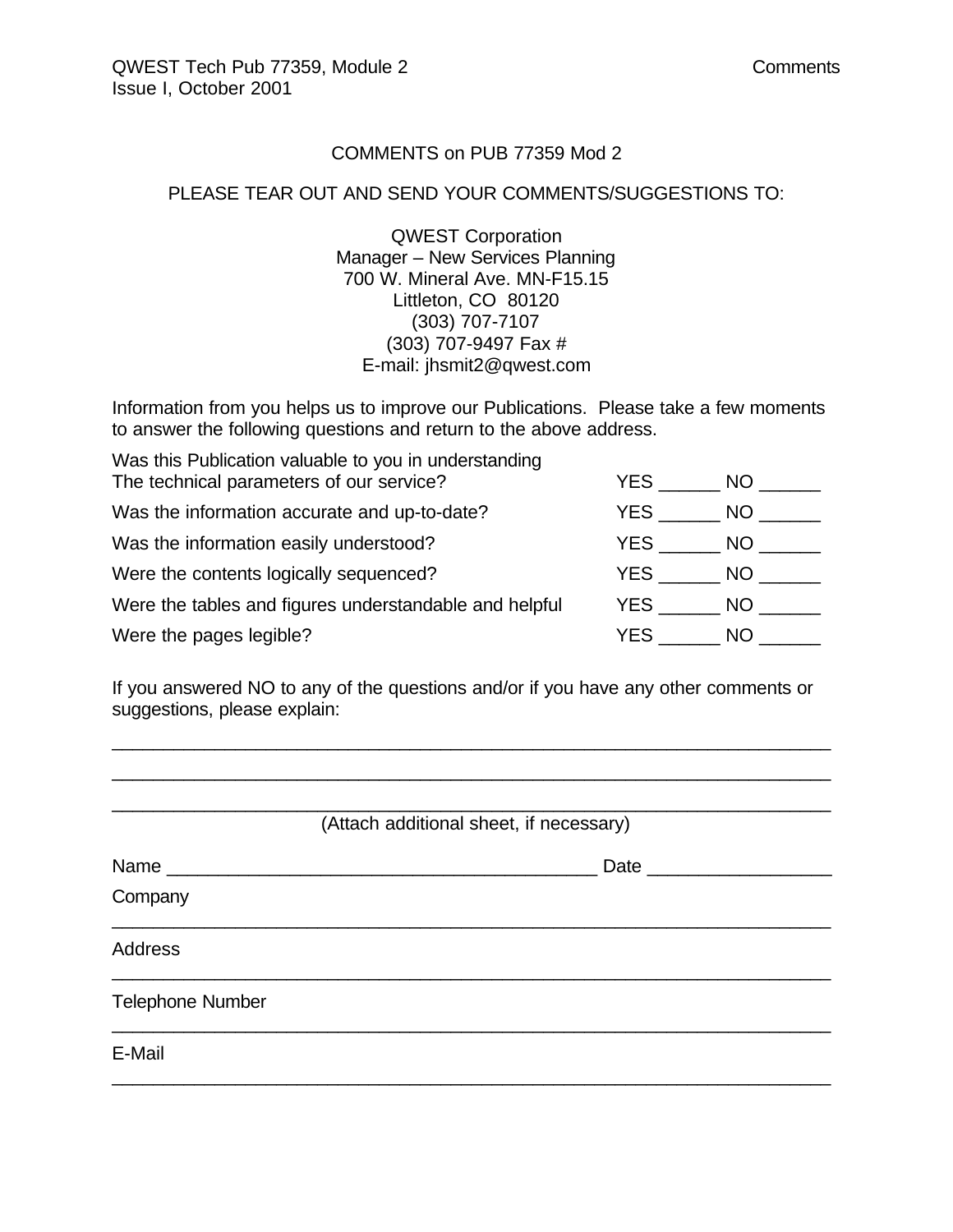#### **CONTENTS**

#### **Chapter and Section**  $1<sup>1</sup>$  $1.1$  $2<sub>1</sub>$  $2.1$  $2.2$  $2.3$  $2.4$  $2.5$ 2.6  $2.7$  $2.8$  $2.9$ 3.  $3.1$  $\overline{4}$ .  $4.1$  $4.2$  $4.3$  $44$ 5.  $5.1$  $5.2$ 6.  $6.1$  $6.2$  $6.3$ Consultative Committee International Telephone and Telegraph.......... 6-1  $6.4$ 6.5 6.6  $6.7$  $6.8$ QWEST Communications, Inc. Technical Publications ......................... 6-4 6.9  $6.10$

#### Page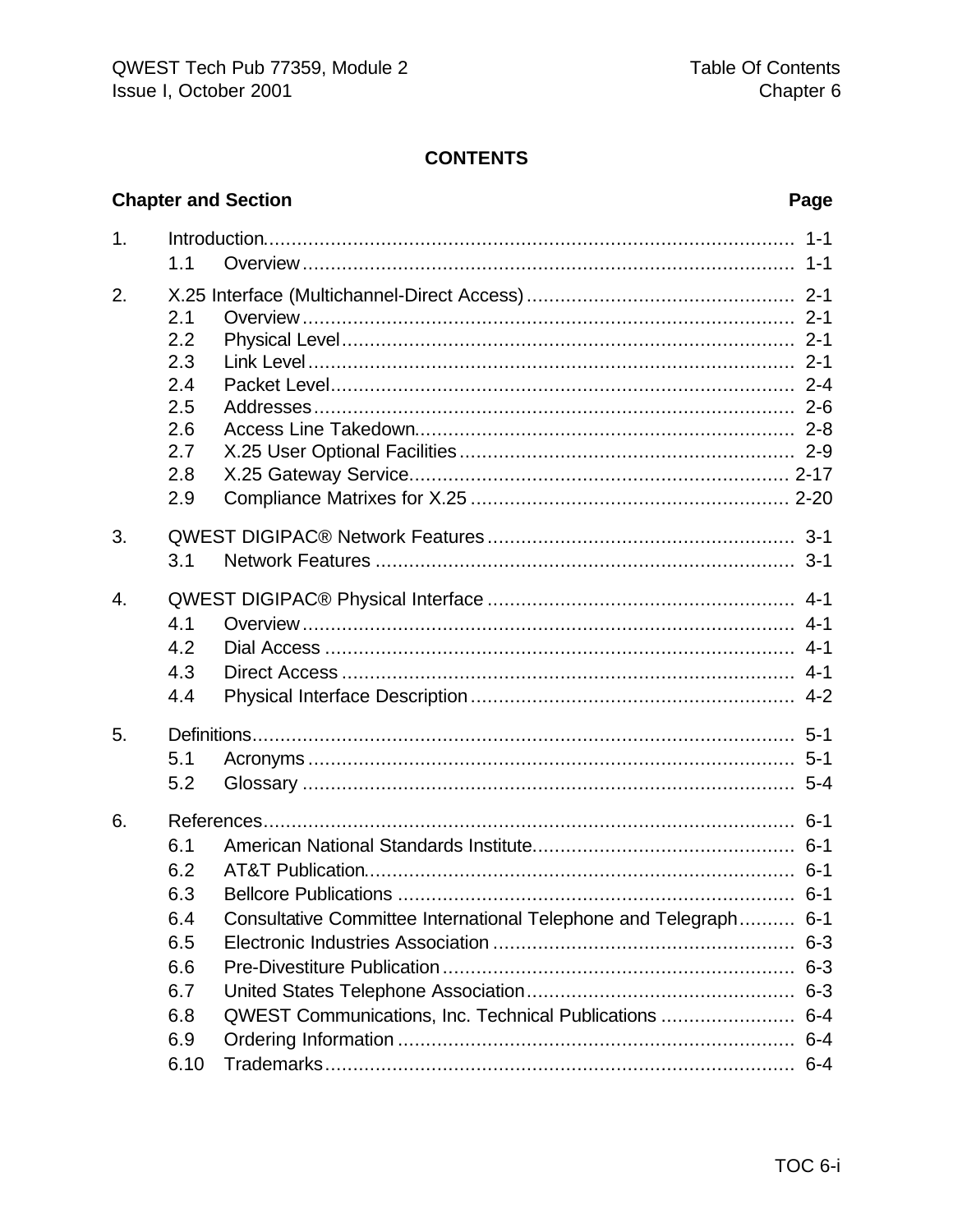## **CONTENTS** (Continued)

| <b>Figure</b> | Page                                                                   |
|---------------|------------------------------------------------------------------------|
| $2 - 1$       |                                                                        |
| <b>Tables</b> |                                                                        |
| $2 - 1$       |                                                                        |
| $2 - 2$       |                                                                        |
| $2 - 3$       | Summary of X.25 PDN Standard (Default) Interface Attributes  2-16      |
| $2 - 4$       |                                                                        |
| $2 - 5$       | Link Access Procedures Across The DTE/DCE Interface  2-23              |
| $2 - 6$       |                                                                        |
| $2 - 7$       |                                                                        |
| $2 - 8$       |                                                                        |
| $2 - 9$       | Procedures For Optional User Facilities (Packet Layer)  2-67           |
| $2 - 10$      |                                                                        |
| $2 - 11$      |                                                                        |
| $3 - 1$       |                                                                        |
| $4 - 1$       | Direct Access - Synchronous- 2400 bit/s 201C Compatible - (4-Wire) 4-4 |
| $4 - 2$       | Direct Access - Synchronous - 4800 bit/s CCITT Recommendation          |
|               |                                                                        |
| $4 - 3$       | Direct Access - Synchronous - 9600 bit/s CCITT Recommendation          |
|               | V.32 Compatible - (2-Wire) Using Trellis Coded Modulation  4-8         |
| $4 - 4$       | Direct Access - Synchronous - 9600 bit/s CCITT Recommendation          |
|               |                                                                        |
| $4 - 5$       | Direct Access - Synchronous - 2400/4800/9600 bit/s Digital - CSU/DSU   |
|               |                                                                        |
| $4 - 6$       | Direct Access - Synchronous - 56000 bit/s Digital - CSU/DSU            |
|               |                                                                        |
| $4 - 7$       | NC and NCI Code Combinations - Voice Grade Analog Channel  4-16        |
| $4 - 8$       |                                                                        |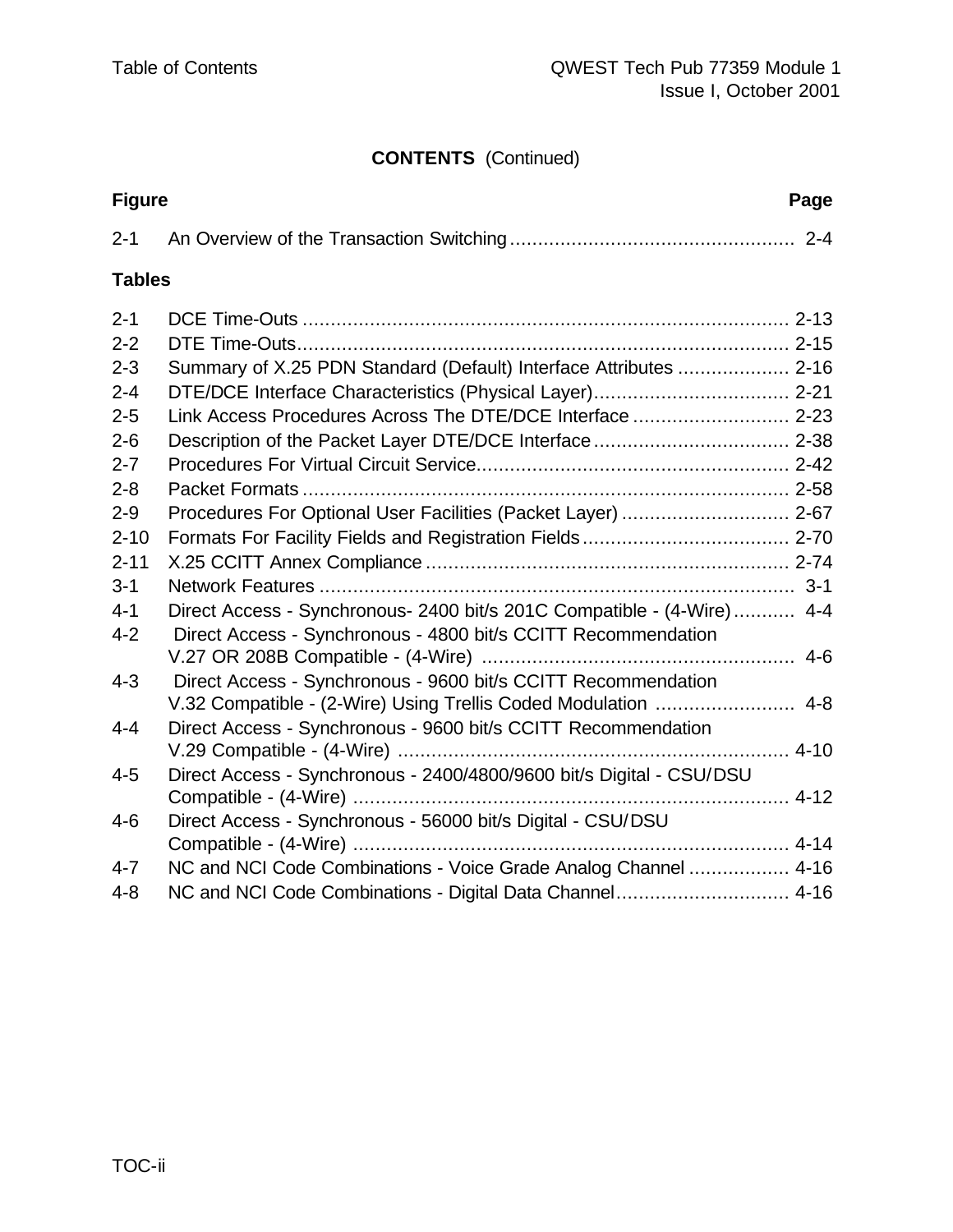### **CONTENTS**

### **Chapter and Section Page**

| 1. http://www.the.com/maria-1-1-and-0-1-2-1-and-0-2-1-and-0-2-2-and-0-2-and-0-2- |  |  |  |  |
|----------------------------------------------------------------------------------|--|--|--|--|
|                                                                                  |  |  |  |  |
|                                                                                  |  |  |  |  |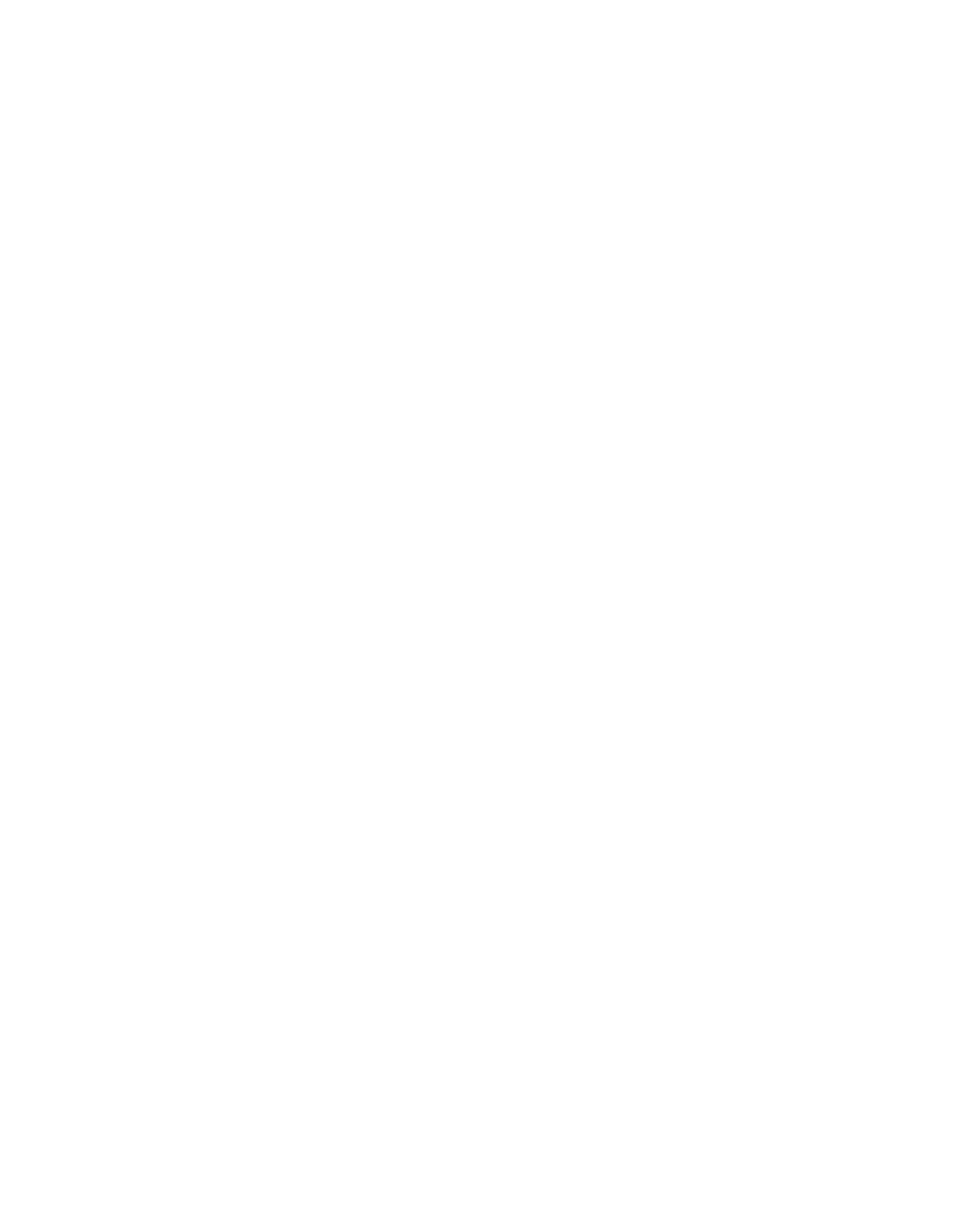#### **1. Introduction**

#### **1.1 Overview**

This Technical Publication describes the interface protocols necessary for:

- Asynchronous terminals and hosts (Module 1)
- X.25 terminals and hosts (Module 2)
- X.75 connections with Inter-exchange Carriers to communicate via the Packet Switched Public Data Network (PSPDN) (Module 3)
- Dial-up access for X.25 devices using the X.32 recommendation (Module 4) and
- Point of Sales terminal to host communications using T3POS protocol (Module 5).

Network level signaling messages are transmitted as American Standard Code for Information Interchange (ASCII) text. The terms used herein are consistent with the text of the International Telecommunications Union (ITU), formerly International Telegraph and Telephone Consultative Committee (CCITT), Recommendations specified in this document. All reference in this Technical Publication to ITU recommendations are per the 1988 issue "blue book", unless specified otherwise.

The asynchronous interface is based on ITU Recommendation X.28 which defines the protocol between the asynchronous device and the PSPDN. The asynchronous Data Termination Equipment (DTE)/X.25 DTE interface is based on ITU Recommendation X.29 which specifies the protocol between the packet-mode DTE and the PSPDN. ITU Recommendation X.3 defines a Packet Assembly/Disassembly (PAD) facility in a PSPDN. The X.25 interface is based on ITU Recommendation X.25 which defines the protocol between the X.25 DTE and the PSPDN. The X.75 interface is based on ITU Recommendation X.75 which defines the protocol between the Inter-exchange Carriers, data service providers and the PSPDN. The X.32 interface is based on ITU Recommendation X.32 which defines the protocol and procedures for an X.25 DTE to access the PSPDN using a Dial-up connection, either to originate or terminate X.25 calls.

The T3POS interface defines the protocol, procedures, and PAD function within the PSPDN to allow Point of Sale (POS) terminals to use the Packet Network as a means to access Credit Card Association (CCA) hosts or Information Service Providers (ISP).

A table of all acronyms used in this Technical Publication can be found in Chapter 5.

All changes and reissues of this Technical Publication will be made on a QWEST wide basis.

#### **1.2 Reason For Reissue**

This document is being reissued at this time to show QWEST Communications International Inc. as the owner of this publication and the one to contact concerning the content.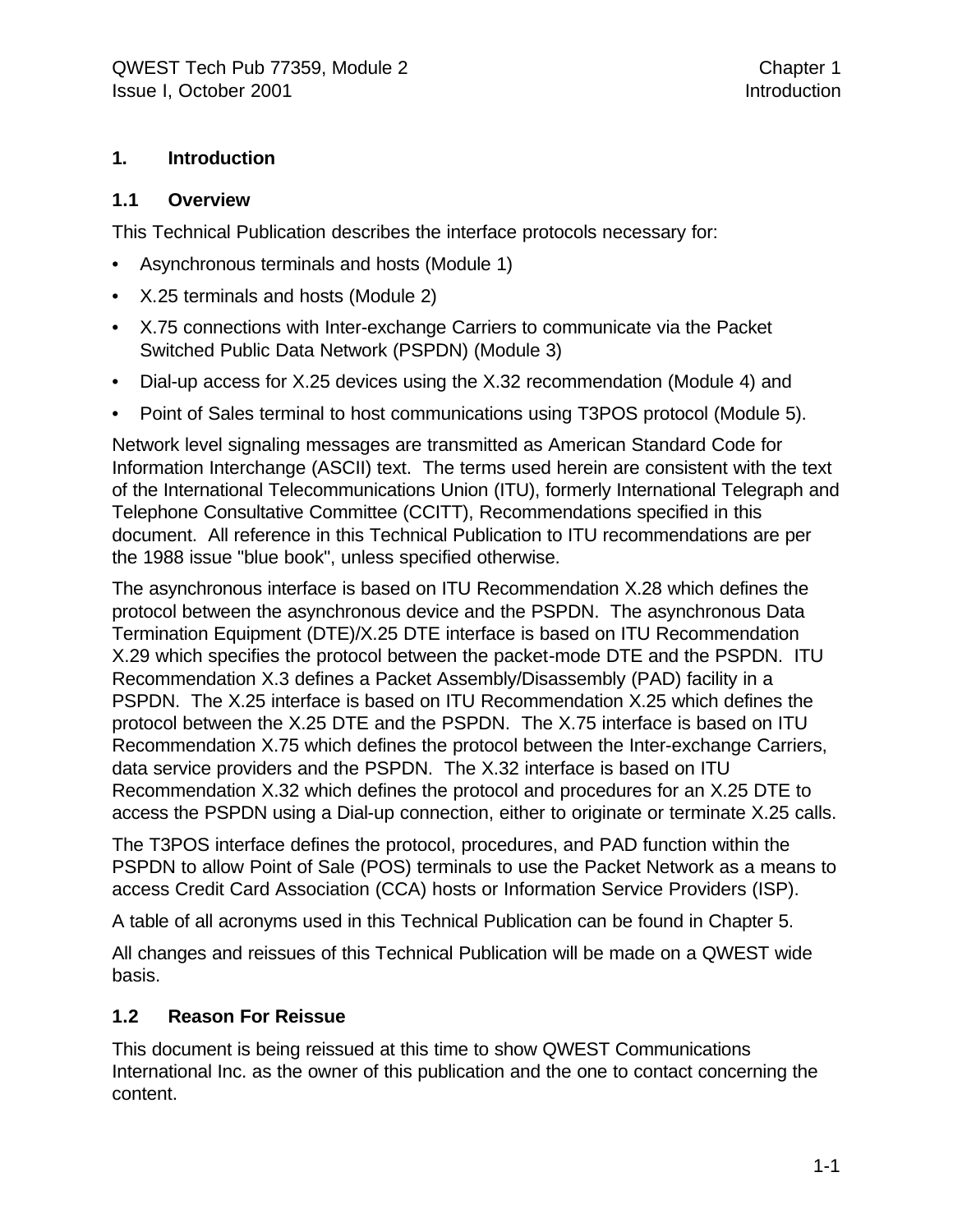#### **CONTENTS**

|     |            | Page                                                                                                                                                                                                               |
|-----|------------|--------------------------------------------------------------------------------------------------------------------------------------------------------------------------------------------------------------------|
|     |            |                                                                                                                                                                                                                    |
| 2.1 |            |                                                                                                                                                                                                                    |
| 2.2 |            |                                                                                                                                                                                                                    |
| 2.3 |            |                                                                                                                                                                                                                    |
|     |            |                                                                                                                                                                                                                    |
|     |            |                                                                                                                                                                                                                    |
|     |            |                                                                                                                                                                                                                    |
|     |            |                                                                                                                                                                                                                    |
|     |            |                                                                                                                                                                                                                    |
|     |            |                                                                                                                                                                                                                    |
|     |            |                                                                                                                                                                                                                    |
|     |            |                                                                                                                                                                                                                    |
|     |            |                                                                                                                                                                                                                    |
|     |            |                                                                                                                                                                                                                    |
|     |            |                                                                                                                                                                                                                    |
|     |            |                                                                                                                                                                                                                    |
|     |            |                                                                                                                                                                                                                    |
|     |            |                                                                                                                                                                                                                    |
|     |            |                                                                                                                                                                                                                    |
|     |            |                                                                                                                                                                                                                    |
|     |            |                                                                                                                                                                                                                    |
|     |            |                                                                                                                                                                                                                    |
|     |            |                                                                                                                                                                                                                    |
|     |            |                                                                                                                                                                                                                    |
| 2.6 |            |                                                                                                                                                                                                                    |
|     |            |                                                                                                                                                                                                                    |
|     |            |                                                                                                                                                                                                                    |
|     |            |                                                                                                                                                                                                                    |
| 2.7 |            |                                                                                                                                                                                                                    |
|     | 2.7.1      |                                                                                                                                                                                                                    |
|     |            |                                                                                                                                                                                                                    |
|     |            |                                                                                                                                                                                                                    |
|     | 2.7.4      |                                                                                                                                                                                                                    |
|     |            |                                                                                                                                                                                                                    |
|     | 2.7.6      |                                                                                                                                                                                                                    |
|     |            |                                                                                                                                                                                                                    |
|     | 2.7.8      |                                                                                                                                                                                                                    |
|     |            |                                                                                                                                                                                                                    |
|     | 2.4<br>2.5 | <b>Chapter and Section</b><br>2.4.8 Significance of DCE (PSPDN) Clear, Reset, and Restart<br>2.7.7 Throughput, Packet, and Window Size Negotiations 2-11<br>2.7.9 Recognized Private Operating Agency (RPOA)  2-12 |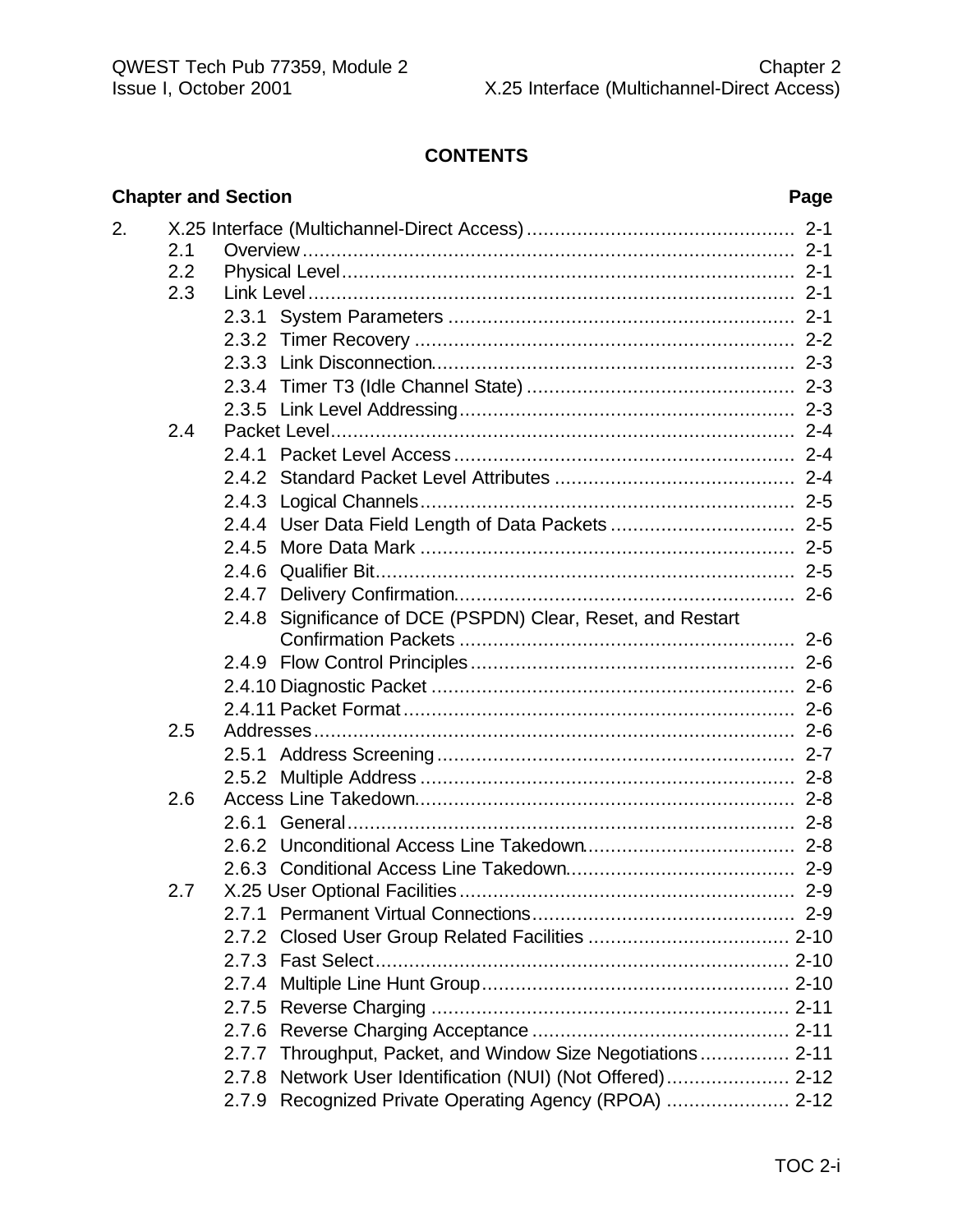#### **CONTENTS** (Continued)

#### **Chapter and Section Page**

| 2.8 |                                                                |  |
|-----|----------------------------------------------------------------|--|
|     |                                                                |  |
|     |                                                                |  |
|     |                                                                |  |
|     |                                                                |  |
| 2.9 |                                                                |  |
|     |                                                                |  |
|     |                                                                |  |
|     |                                                                |  |
|     |                                                                |  |
|     |                                                                |  |
|     |                                                                |  |
|     | 2.9.7 Formats For Facility Fields And Registration Fields 2-69 |  |
|     | 2.9.8 Compliance to Annexes in CCITT Recommendation X.25  2-73 |  |
|     |                                                                |  |

#### **Figure**

|--|--|--|

#### **Tables**

| $2 - 1$  |                                                                   |  |
|----------|-------------------------------------------------------------------|--|
| $2 - 2$  |                                                                   |  |
| $2 - 3$  | Summary of X.25 PDN Standard (Default) Interface Attributes  2-16 |  |
| $2 - 4$  |                                                                   |  |
| $2 - 5$  |                                                                   |  |
| $2 - 6$  |                                                                   |  |
| $2 - 7$  |                                                                   |  |
| $2 - 8$  |                                                                   |  |
| $2 - 9$  |                                                                   |  |
| $2 - 10$ |                                                                   |  |
|          |                                                                   |  |
|          |                                                                   |  |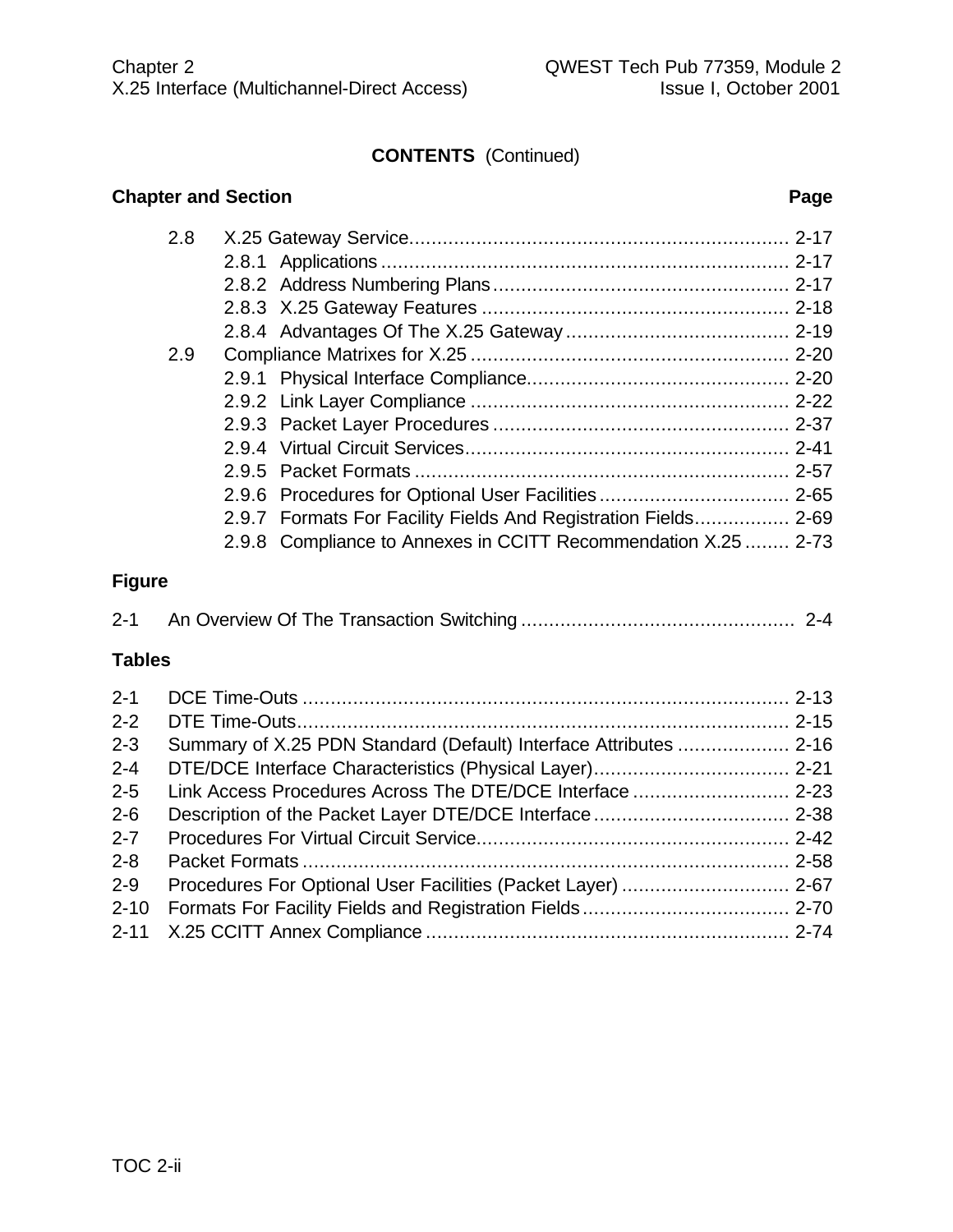#### **2. X.25 Interface (Multichannel-Direct Access)**

#### **2.1 Overview**

This Chapter describes the service provided by the X.25 Interface of the Packet Switched Public Data Network (PSPDN). The interface (based on the 1988 International Telegraph and Telephone Consultative Committee (CCITT) Recommendation X.25) defines the interface between Data Terminal Equipment (DTE) and Data Circuit-Terminating Equipment (DCE) for terminals or hosts operating in the packet mode on a PSPDN. Where there are differences in the operation of the QWEST X.25 Interface function and the 1988 X.25 Recommendation it will be noted in the text as well as a compliance matrix at the end of this chapter. The X.25 interface supports Switched Virtual Calls (SVC) and Permanent Virtual Circuits (PVC). The interface also supports Reverse Charging and Closed User Groups. The interface specifications for communications between an X.25 host and an asynchronous DTE is specified in Module 1, Chapter 2, Section titled "Interface Procedures (Asynchronous DTE to X.25 DTE)". These specifications are based on CCITT Recommendation X.29.

#### **2.2 Physical Level**

The X.25 interface is available at data rates of 2400 bit/s to 9600 bit/s using a voice grade data channel or digital data channel; and at 56 kbit/s using a digital data channel (see Table 2-3). Details on the physical interfaces available on DIGIPAC® are found in Chapter 4.

**Note:** The following link and packet level specification items refer to parts of the 1980, 1984 and 1988 CCITT Recommendation X.25. Information is also provided on system parameter options (see Tables 2-1, 2-2 and 2-3).

#### **2.3 Link Level**

The link level access protocol controls data transmission across the access link. Both information and control are transferred across the access link in transmission units called frames. Frame structure and procedures are in accordance with Link Access Procedures Balanced (LAPB) described in section 2 of the 1988 CCITT Recommendation X.25

#### **2.3.1 System Parameters (see Table 2-3)**

#### **Timer 1**

Timer T1, commonly referred to as the frame response timer, is used to retransmit frames if no frame acknowledgment is received within the timed interval. The period of Timer T1, at the end of which re-transmission of a frame may be initiated, will take into account whether T1 is started at the beginning or the end of the transmission of a frame. The period of Timer T1 is agreed to at subscription time with QWEST , and may be set in increments of .01 Seconds.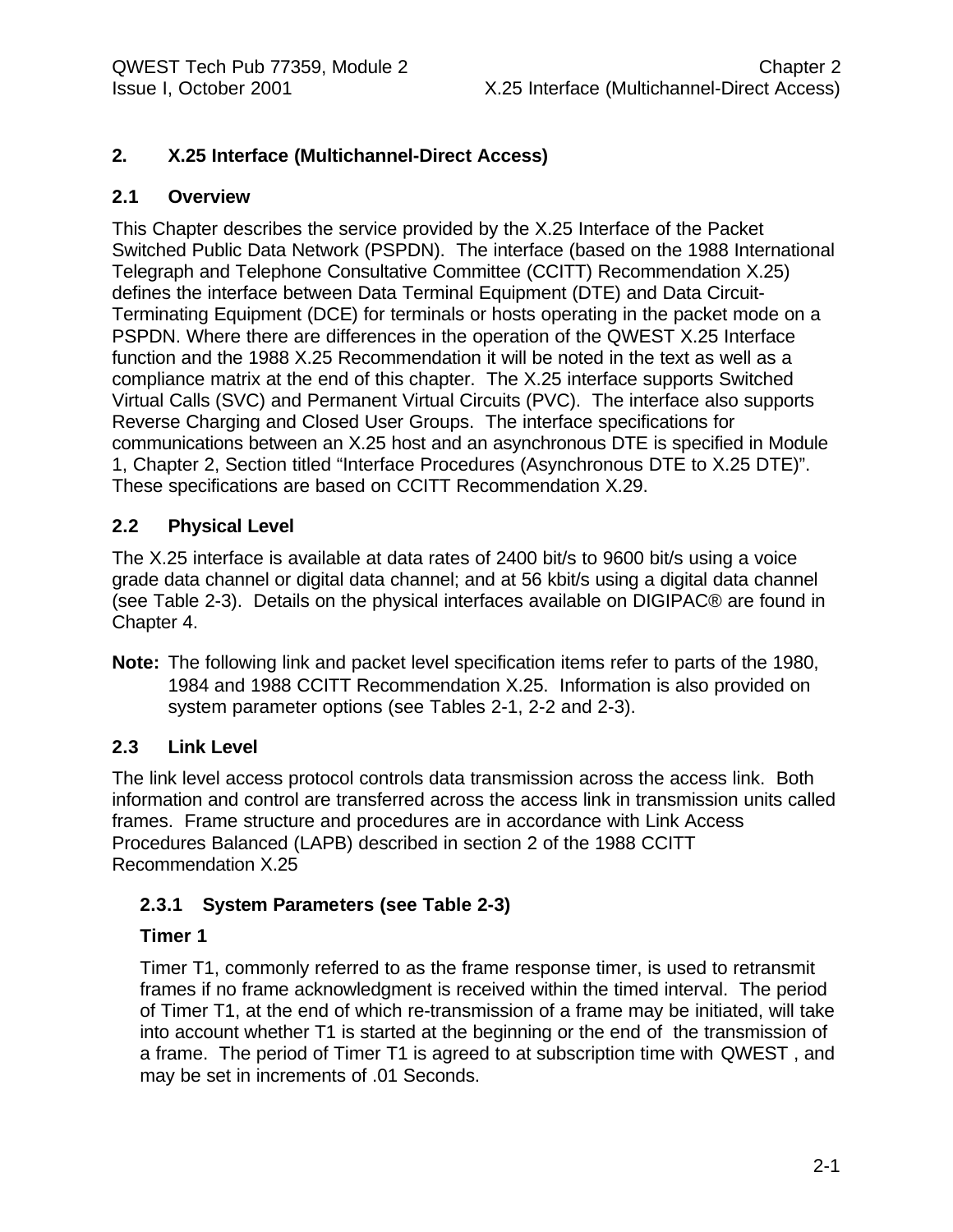The value of DCE Timer T1 for the DIGIPAC® network may be between 0 and 655 seconds and the default value equals 3 seconds.

Proper operation of link procedure requires that transmitter's (DTE or DCE) Timer T1 be greater than the maximum time between transmission of frames (Set Asynchronous Balanced Mode (SABM), Disconnect (DISC), Information (I) or supervisory command, or Disconnect Mode (DM) or Frame Reject (FRMR) response) and the reception of the corresponding frame returned as an answer to that frame (Unnumbered Acknowledgment (UA), DM or acknowledging frame). Therefore, the DTE or DCE receiver should not delay the response or acknowledging frame returned to one of the above frames by more than a value T2, where T2 is a system parameter.

#### **Parameter T2**

Parameter or Timer T2 is used to delay the acknowledgment of incoming I-frames to enforce frame level piggybacking of acknowledgment frames to I-frames. The DCE or DTE will not delay the response or acknowledging frame returned to a command by more than value of T2. The value T2 should always be less than the value of T1. When setting this value, the round trip propagation delay of the access line should be added to the value of T2 and the result should be less than the value of T1. The value of T2 for DIGIPAC® has a range of 100-1000 milliseconds and OFF and is set to a default value of 400 milliseconds

#### **Parameter N2**

Parameter N2, commonly called the retransmit limit, is used to specify the number of times a frame is retransmitted before other recovery action is taken. The range of values for the number (N2) of attempts made by the DTE to complete the successful transmission of a frame to the PSPDN is from 1 to 15. The default value of this parameter is set to 10 unless the subscriber requests otherwise.

#### **Parameter N1**

This field specifies the maximum number of bits (excluding flags and bits inserted for transparency) that can be contained in each I-frame. The highest value that can be used is 16440. The default value of this field is set to 2120 bits in order to accommodate a packet of 256 octets.

#### **Parameter k**

This field specifies the maximum number of sequentially numbered I-frames that can be outstanding (unacknowledged) at any given time. This is nominally set to 7 if module 8 service is specified, or 127 if module 128 service is specified. The default value of k in the DIGIPAC® network is 7.

#### **2.3.2 Timer Recovery**

DIGIPAC® supports timer recovery procedures specified in 1988 CCITT X.25 Paragraph 2.4.5.9.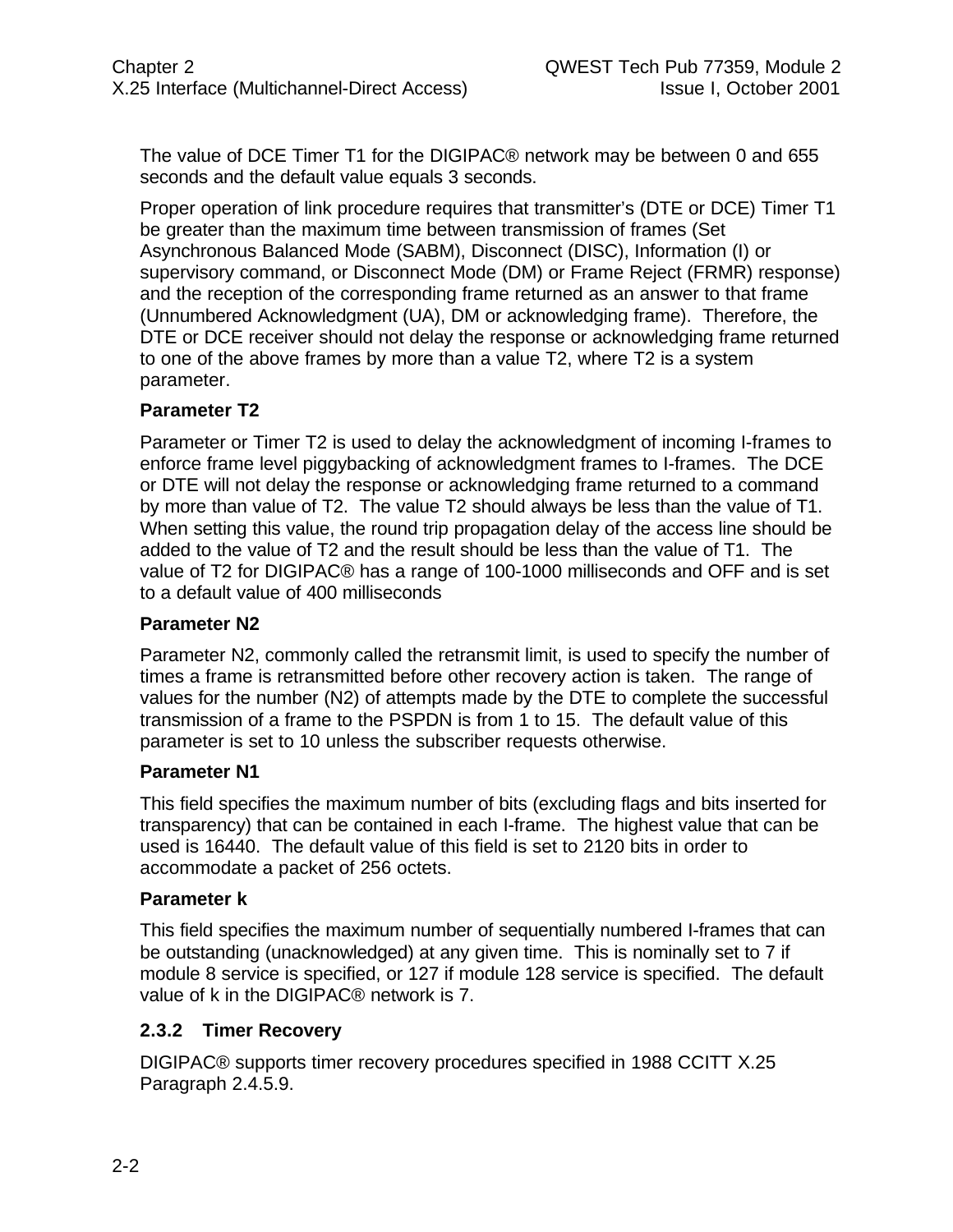#### **2.3.3 Link Disconnection**

During the information transfer phase, the frame reject condition or the disconnected phase, the DTE shall indicate disconnecting of the link by transmitting a DISC command to the PSPDN. When receiving a DISC command during the information transfer phase or the frame reject condition, the PSPDN will return a UA response to the DTE and enter the disconnected phase.

When the PSPDN wishes to disconnect the link, it will send the DISC command with the P bit set to 1 and start Timer T1. Upon reception of the UA or DM response, with Final bit (F) set to 1, from the DTE, the PSPDN will stop its Timer T1. Should Timer T1 expire before reception of the UA or DM responses from the DTE, the PSPDN will retransmit the DISC command and restart Timer T1. After transmission of the DISC command N2 times by the PSPDN, recovery action will be initiated.

#### **2.3.4 Timer T3 (Idle Channel State)**

Timer T3 is used to indicated to the packet layer that there has been an excessively long idle time. Timer T3 (Idle Channel State) is supported on the DIGIPAC® network and is started when no level two activity is detected (no flags sent or received). If the timer expires it will start link recovery actions. The range of values for this timer is from 1-655 seconds and OFF in increments of 1 second. The default value of Timer T3 is set to 15 seconds.

In addition, an idle probe timer is available. This timer is started when there is no activity on the link (valid frames sent or received.). When the timer expires a command level Receive Ready/Receive Not Ready (RR/RNR) with the poll bit set will be sent to check the conditions of the link. The range of values for this timer is from 1-655 seconds and OFF in increments of 1 second. The default value of this timer is set to OFF.

#### **2.3.5 Link Level Addressing**

The address field identifies a frame as either a command or a response. A command frame contains the address of the DCE or DTE to which the command is being sent. A response frame contains the address of the DCE or DTE sending the frame.

Frames containing commands transferred from the DCE to the DTE will contain the address "A" for the single link operation. Frames containing responses transferred from the DTE to the DCE shall contain the address "A" for the single link operation.

Frames containing commands transferred from the DTE to the DCE shall contain the address "B" for the single link operation. Frames containing responses transferred from the DCE to the DTE will contain the address B for the single link operation.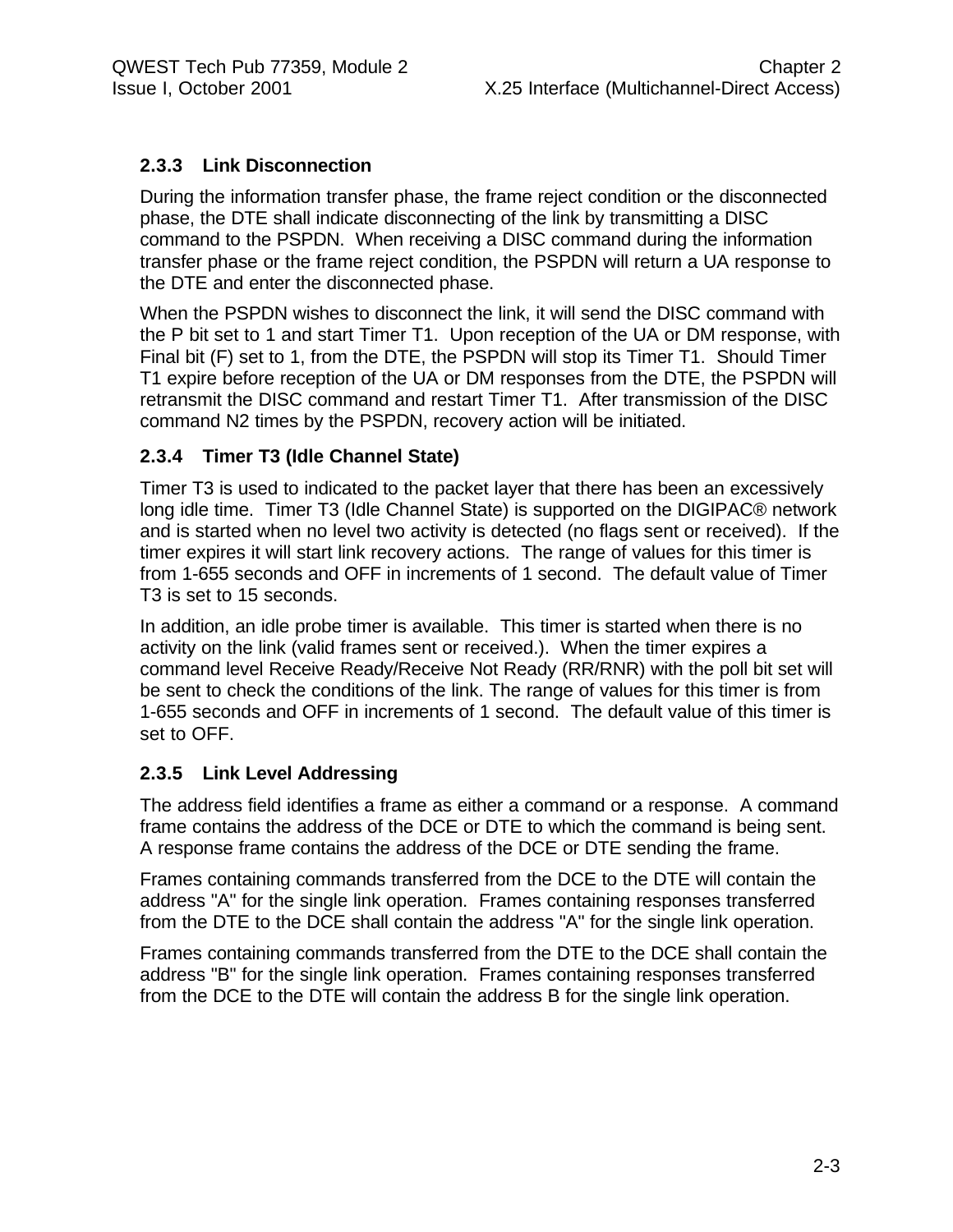

**Figure 2-1** An Overview Of The Transaction Switching

These addresses are coded as follows:

|                       | Address 1 2 3 4 5 6 7 8 |  |  |  |  |                                            |
|-----------------------|-------------------------|--|--|--|--|--------------------------------------------|
| Single link operation | A                       |  |  |  |  | 1 1 0 0 0 0 0 0 DCE<br>1 0 0 0 0 0 0 0 DTE |

**Note:** The DCE will discard all frames received with an address other than A or B.

The default link level-addressing mode for DIGIPAC® will have DIGIPAC® as the DCE.

#### **2.4 Packet Level**

#### **2.4.1 Packet Level Access**

The packet level access protocol provides the interface procedures required to set up, maintain and clear SVCs and maintain PVCs between DTEs. The packet types, formats and procedures are those given in X.25 for Switched Virtual Call and Permanent Virtual Circuit services (see Tables 2-A, 2-B and 2-C for explanation and values of packet timers and parameters).

#### **2.4.2 Standard Packet Level Attributes**

Packet level interface attributes specified in X.25 include:

- User data field length of 128 octets (optionally 256 octets)
- Packet sequence numbering module 8
- Packet level window size of 2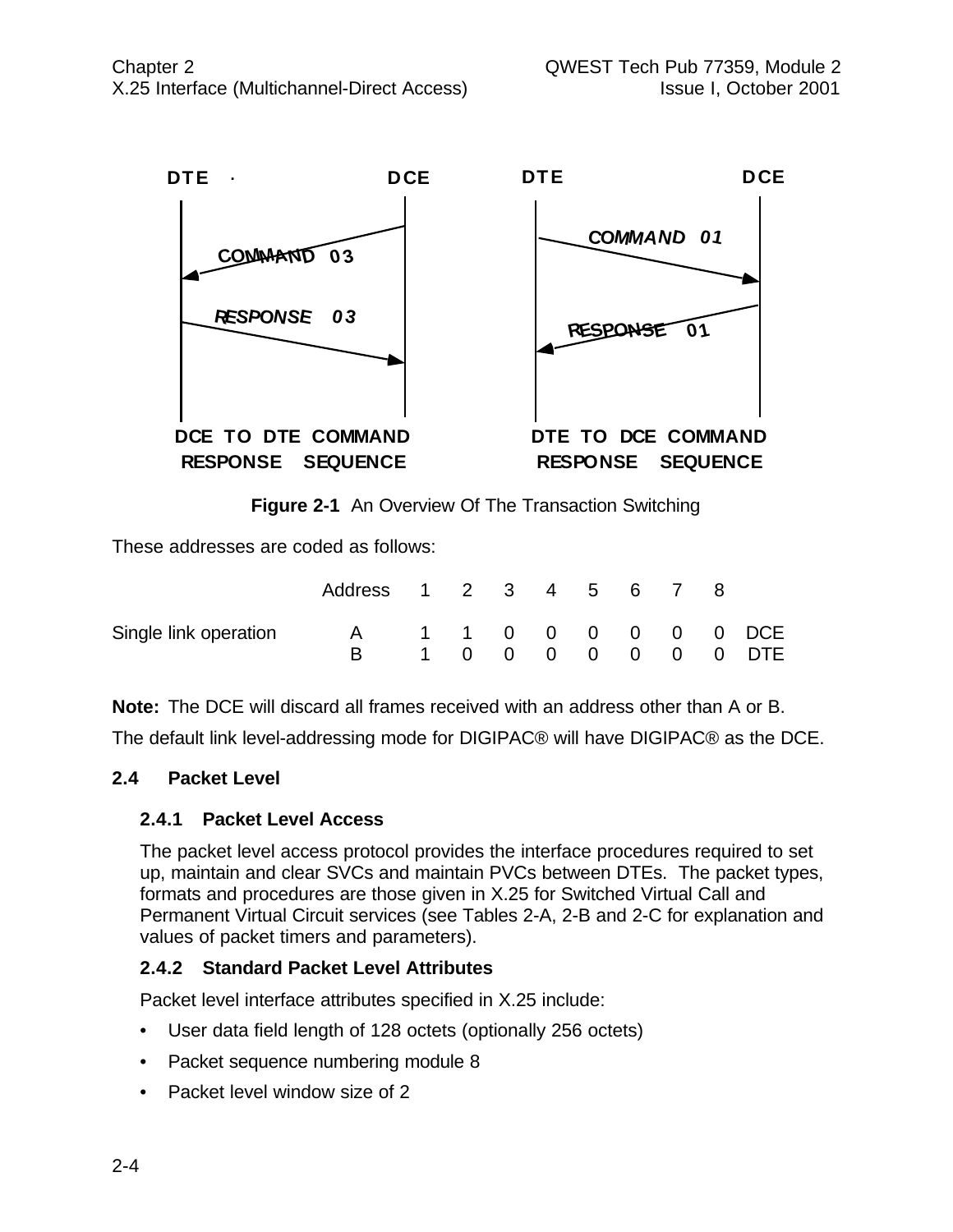#### **2.4.3 Logical Channels**

Logical channels are identified by a four bit logical channel group number and an eight bit logical channel number. This allows a maximum of 4096 logical channels. The recommend maximum number of logical channels for an interface based on its speed are listed below:

| Speed       | Max # |
|-------------|-------|
| 2.4 kbit/s  | 127   |
| 4.8 kbit/s  | 255   |
| 9.6 kbit/s  | 511   |
| 56.0 kbit/s | 1023  |

DIGIPAC® Logical channels will be assigned per Annex A of 1988 CCITT Recommendation X.25. For each range of logical channels applying to a VC interface, the user must specify the logical channel number. If either the incoming/outgoing calls barred facility applies to an interface, the user must specify the logical channel number range (beginning and end). For permanent virtual circuits, the user much specify the logical channel number for each permanent virtual circuit applying to an interface.

#### **2.4.4 User Data Field Length of Data Packets**

The standard User Data Field Length is 128 octets. However, the User Data field of data packets transmitted by a DTE may contain any number of bits up to the agreed maximum. If the User Data field in a data packet exceeds the locally permitted maximum User Data Field length, then the PSPDN will reset the virtual call or permanent virtual circuit with the resetting cause "local procedure error". Octet aligned (any integral number of octets up to 128 or optional 256) User Data fields are supported.

#### **2.4.5 More Data Mark**

The More Data Mark (M-bit) may only be set to 1 in a full data packet. When it is set to 1 in a full data packet, it indicates that more data is to follow. The network does not perform fragmentation or recombination of packets since the maximum packet length is the same at both ends and equal to 128 octets. The network checks if a data packet with the M-bit set is a full data packet. If not, the PSPDN considers this as a "local procedure error" and will reset the call. A sequence of data packets with every M-bit set to 1 except for the last one will be delivered as a sequence of data packets with the M-bit set to 1 except for the last one, when the original packets have M=1 are full.

#### **2.4.6 Qualifier Bit**

The Q-bit is handled transparently on the X.25 interface.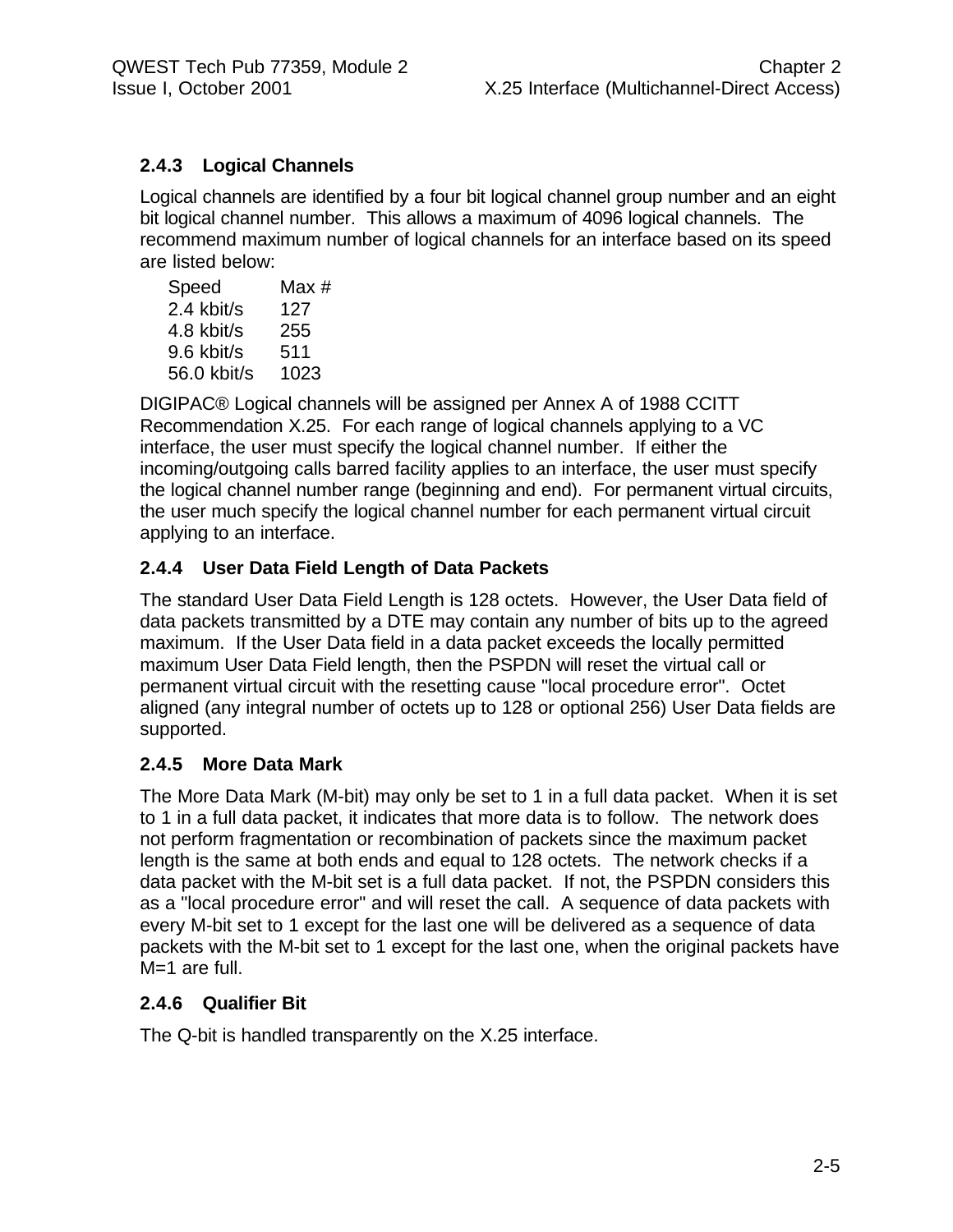#### **2.4.7 Delivery Confirmation**

The delivery confirmation (D-bit) procedures are supported as specified in X.25. The DTE indicates whether it wishes to receive, by means of the packet receive sequence number P  $(R)$ , and end-to-end acknowledgment (indicated by  $D = 1$ ).

#### **2.4.8 Significance of DCE (PSPDN) Clear, Reset, and Restart Confirmation Packets**

DCE (PSPDN) Clear, Reset, and Restart Confirmation packets have local significance. Local significance permits a confirmation packet to be sent as soon as the network has cleared or reset the logical channel, rather than after the remote DTE has confirmed the reset or clear indication.

#### **2.4.9 Flow Control Principles**

The network follows the standard flow control principles specified in Section 4.4.1, 1988 CCITT X.25.

#### **2.4.10 Diagnostic Packet**

Diagnostic packets are generated whenever specified according to the recommendation, and only if the user has elected to receive these packets when they negotiate service with QWEST . A special feature of DIGIPAC®, not within the recommendation, is a subscription option to allow DTE the right to send diagnostic packets. These diagnostic packets do not impact the state of any logical channel and will not be carried across the network even if a virtual circuit is in place.

#### **2.4.11 Packet Format**

See CCITT Recommendation X.25.

#### **2.5 Addresses**

The network numbering plan for Virtual Call services complies with CCITT Recommendation X.121. Network addresses consist of 10 digits. All 10 digits must be present whenever an address is given in the address field of a packet. It is expected that inter network calls will utilize 14 digits which consist of the network address preceded by a 4 digit DNIC.

For packet calls to and from Integrated Services Digital Networks (ISDN) the address of the ISDN subscribers will be in a format that conforms to TR-TSY-000448, Issue 1, Revision 1, July 1989. For calls to and from ISDNs within the United States the format will be as follows: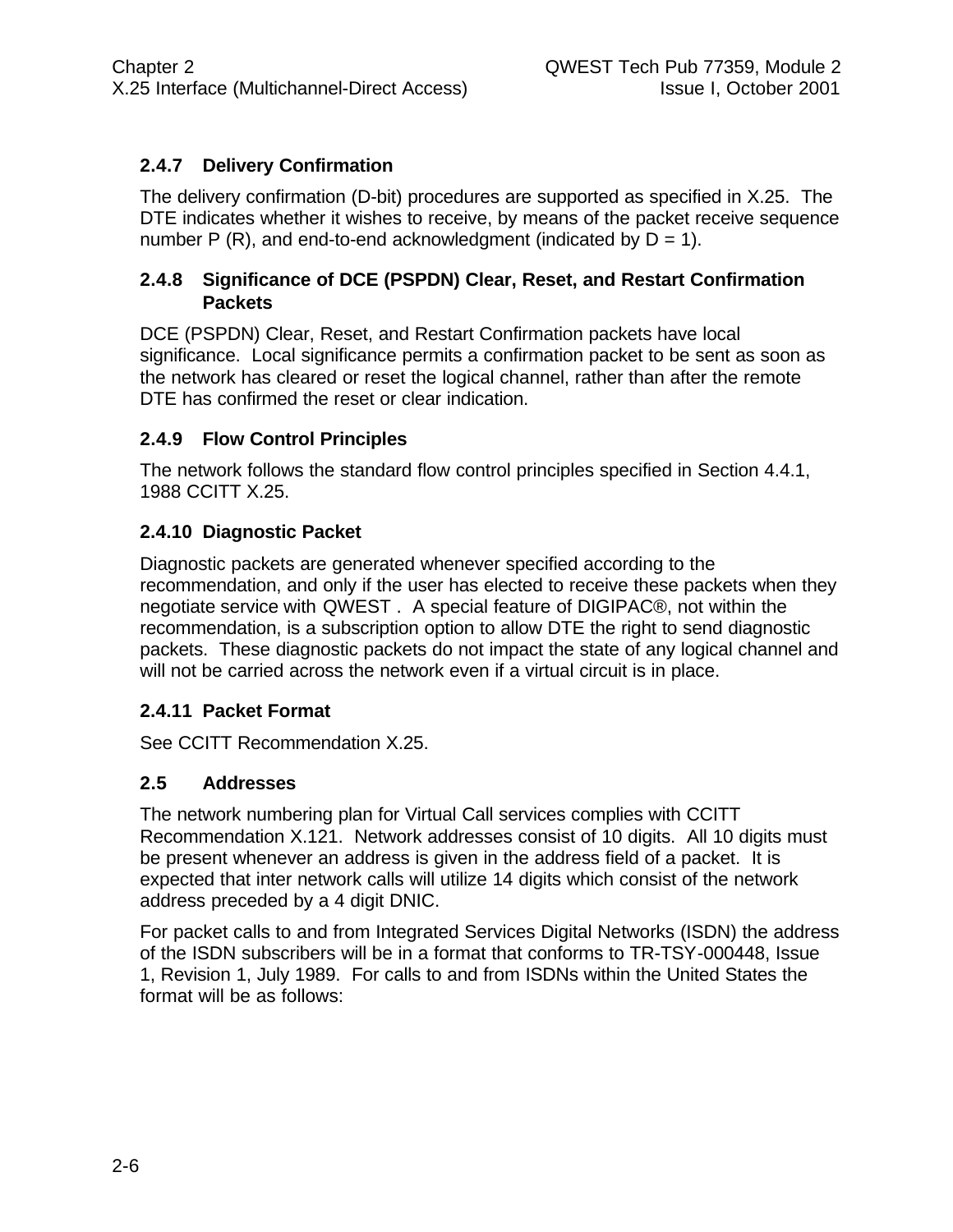| $1+0+C C+N(S)N$ |                                                                 |
|-----------------|-----------------------------------------------------------------|
|                 | Where                                                           |
|                 | $=$ Prefix Digit                                                |
|                 | $=$ Escape Code to non-native numbering plan                    |
| CC              | = Country Code for North America                                |
| $N(S)N =$       | National Significant Number (NPA+NXX+XXXX for<br>North America) |

#### **2.5.1 Address Screening**

Address screening will be performed by the network on the calling address field of the call request packet from the calling DTE. The access port for a user will always have the Ignore Local Address option turned of in order to ensure that the address in the calling address field of the Call Request Packet going forward will contain a valid network address.

For access lines with a Single Data Network Address (DNA):

- If there is no address present in the calling address field of the call request packet from the calling DTE, the DNA assigned to the access port will be placed in the calling address field and the call will proceed.
- If there is an address in the calling address field of the call request packet from the calling DTE, and that address matches the DNA assigned to the access port the call will proceed.
- If there is an address in the calling address field of the call request packet from the calling DTE, and that address does not match the DNA assigned to the access port the call will be rejected.

For access lines with Multiple Sequential DNAs:

- If there is no address present in the calling address field of the call request packet from the calling DTE, the lead DNA assigned to the access port will be placed in the calling address field and the call will proceed.
- If there is an address in the calling address field of the call request packet from the calling DTE, and that address matches the lead DNA assigned to the access port the call will proceed.
- If there is an address in the calling address field of the call request packet from the calling DTE, and that address does not match the lead DNA assigned to the access port the call will be rejected.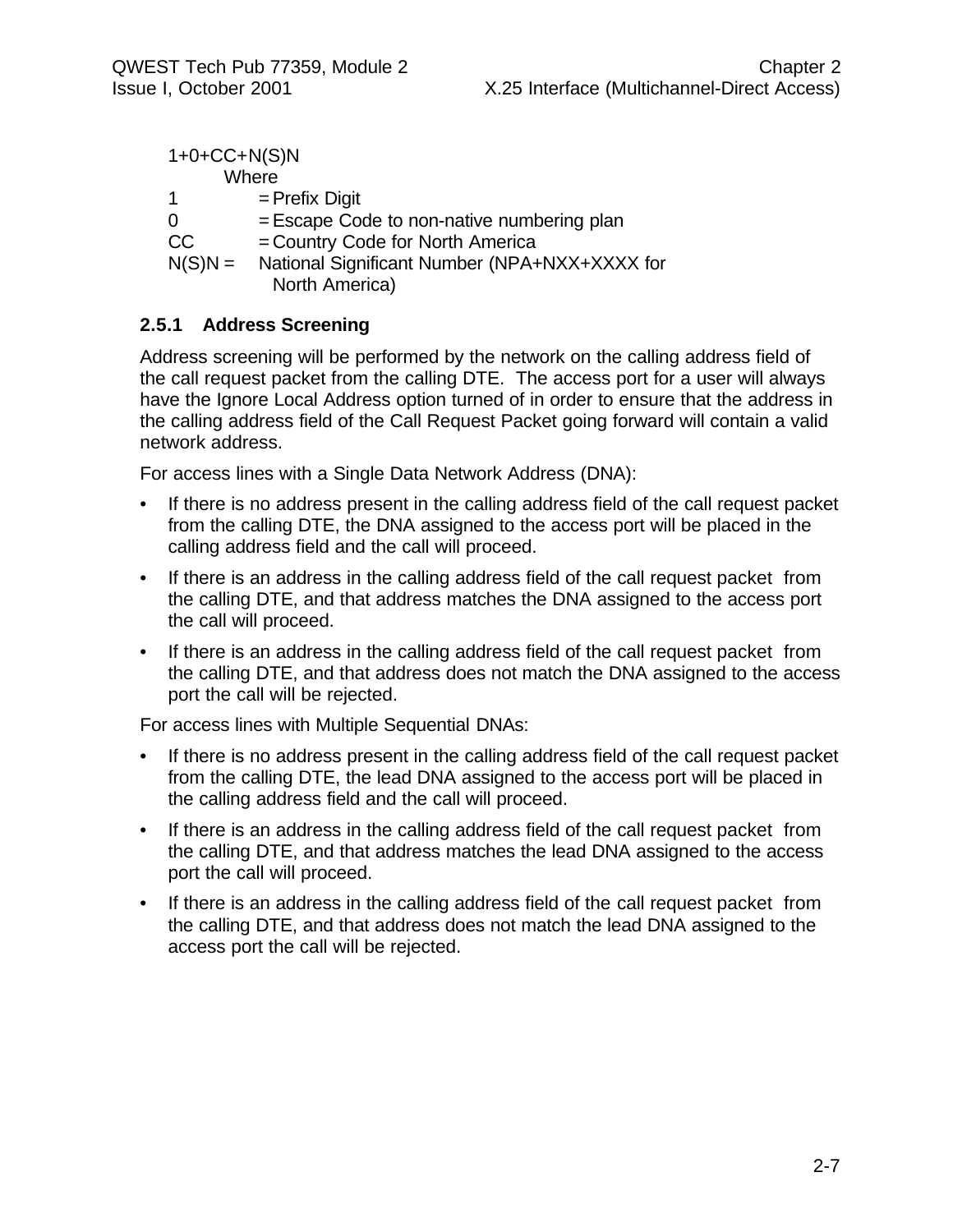For access lines with Multiple Non-Sequential DNAs:

- If there is no address present in the calling address field of the call request packet from the calling DTE, the call will not be rejected.
- If there is an address in the calling address field of the call request packet from the calling DTE, and that address matches any DNA assigned to the access port the call will proceed.
- If there is an address in the calling address field of the call request packet from the calling DTE, and that address does not match any DNA assigned to the access port the call will be rejected.

#### **2.5.2 Multiple Address**

DIGIPAC® offers the ability to assign multiple addresses to a single interface in one of two ways.

The first method is the assignment of multiple DNAs in a sequential block of either ten (10) or 100 numbers. When this method is used the user is able to use the last digit or the last two digits of the address for sub-addressing. An example of how subaddressing can be used may be to direct an incoming call to a specific application based on the last one or two digits of the called address.

The second method allows the user to have multiple non-sequential address assigned to a single interface. This method does not allow the user the ability to use subaddressing and is probably used less frequently than the first method.

#### **2.6 Access Line Takedown**

#### **2.6.1 General**

These capabilities apply to individual access lines, including access lines which are part of a hunt group.

#### **2.6.2 Unconditional Access Line Takedown**

A user may place a call to repair and request an unconditional take down of an access line. The line is then taken out of service until the user requests that it be returned to service. The network will take the line out of service by clearing all SVCs and resetting all permanent virtual circuits toward the remote DTEs and by initiating the link level disconnect procedure on the local interface. For SVCs, a Clear Indication packet will be transmitted to each remote DTE with a cause code of "out of order". For permanent virtual circuits, a Reset Indication packet will be transmitted to each remote DTE with a cause code of "out of order". A DISC command frame will be transmitted to the local DTE.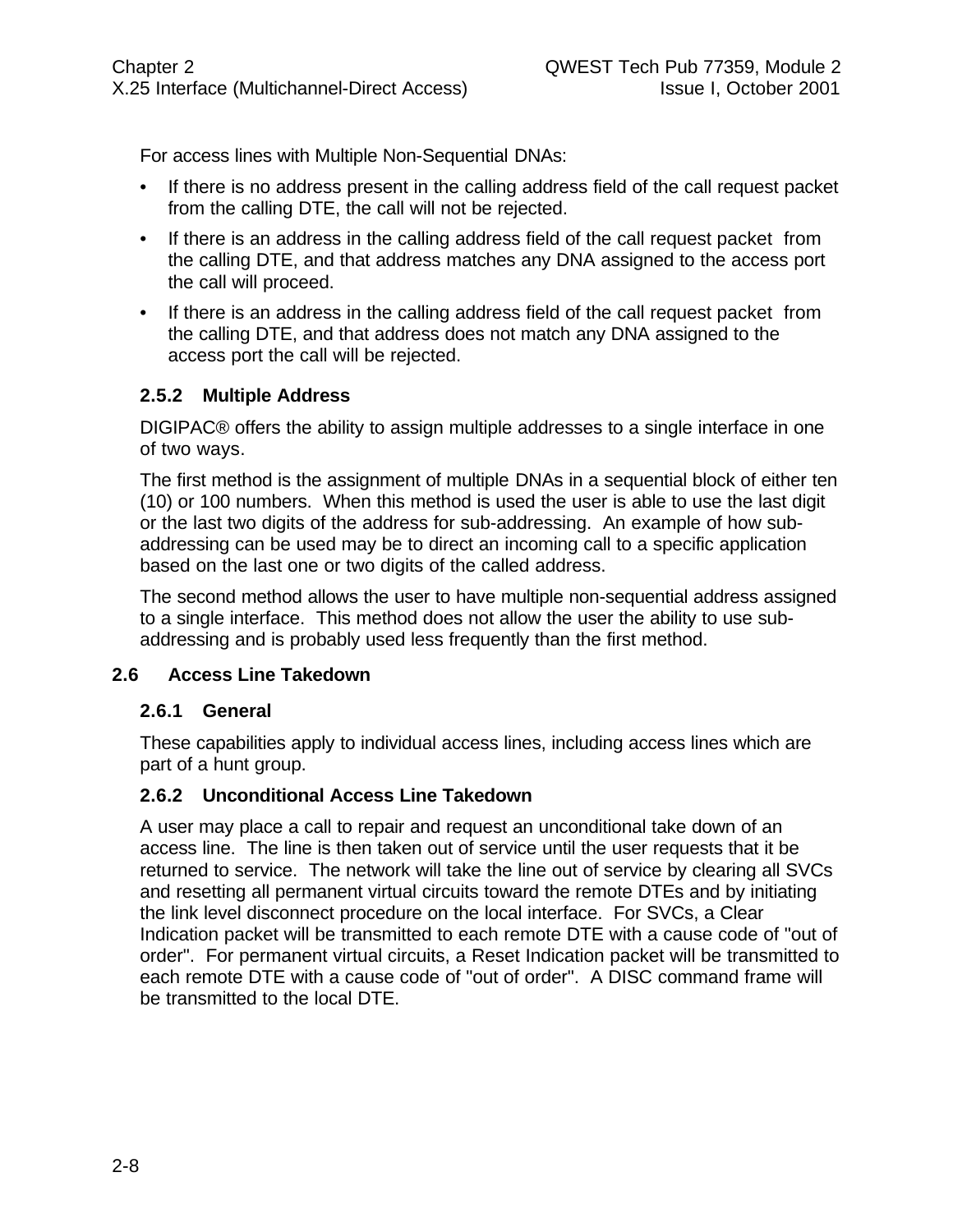#### **2.6.3 Conditional Access Line Takedown**

This feature allows a user to take an access line gracefully out of service. The user calls, by standard voice telephone, to request a conditional take down of an access line. Based on the user request, action is taken to prevent any new Virtual Calls (VCs) from being set up on the designated access line. Existing virtual call and permanent virtual circuits are unaffected. When the network detects that all SVCs have been terminated, the network will take the line out of service by initiating the restart procedure at the interface and then initiating the link level disconnect procedure. The network will transmit a Restart Indication packet to the local DTE with a cause code of "network congestion". For each permanent virtual circuit, the restart procedure results in a Reset Indication packet being sent to the remote DTE with a cause code of "out of order". The line will remain out of service until the user calls and requests its return to service.

#### **2.7 X.25 User Optional Facilities**

#### **2.7.1 Permanent Virtual Connections**

The virtual circuit corresponding to the virtual call is a switched connection and the association only lasts for the duration of the call, whereas in a permanent virtual connection, the association is, by definition, a permanent one. To the subscribers who are connected, it resembles a point-to-point-leased line and it is therefore unnecessary to go through the call establishment procedure. The permanent virtual connections are set up in the Network Control Center by the operator.

The procedures for the control of packets between the DTE and the PSPDN conform with the virtual call service in the data transfer state. In error conditions the PSPDN indicates a reset with "local procedure error"; the distant DTE is also informed of the reset by a Reset Indication packet with "remote procedure error". If the link level fails, the PVC is set in the "out-of-order" state. After recovery of the link level the PVC is set automatically in the operational state. The operator of the Network Control Center can establish or release a permanent virtual connection by an operator command.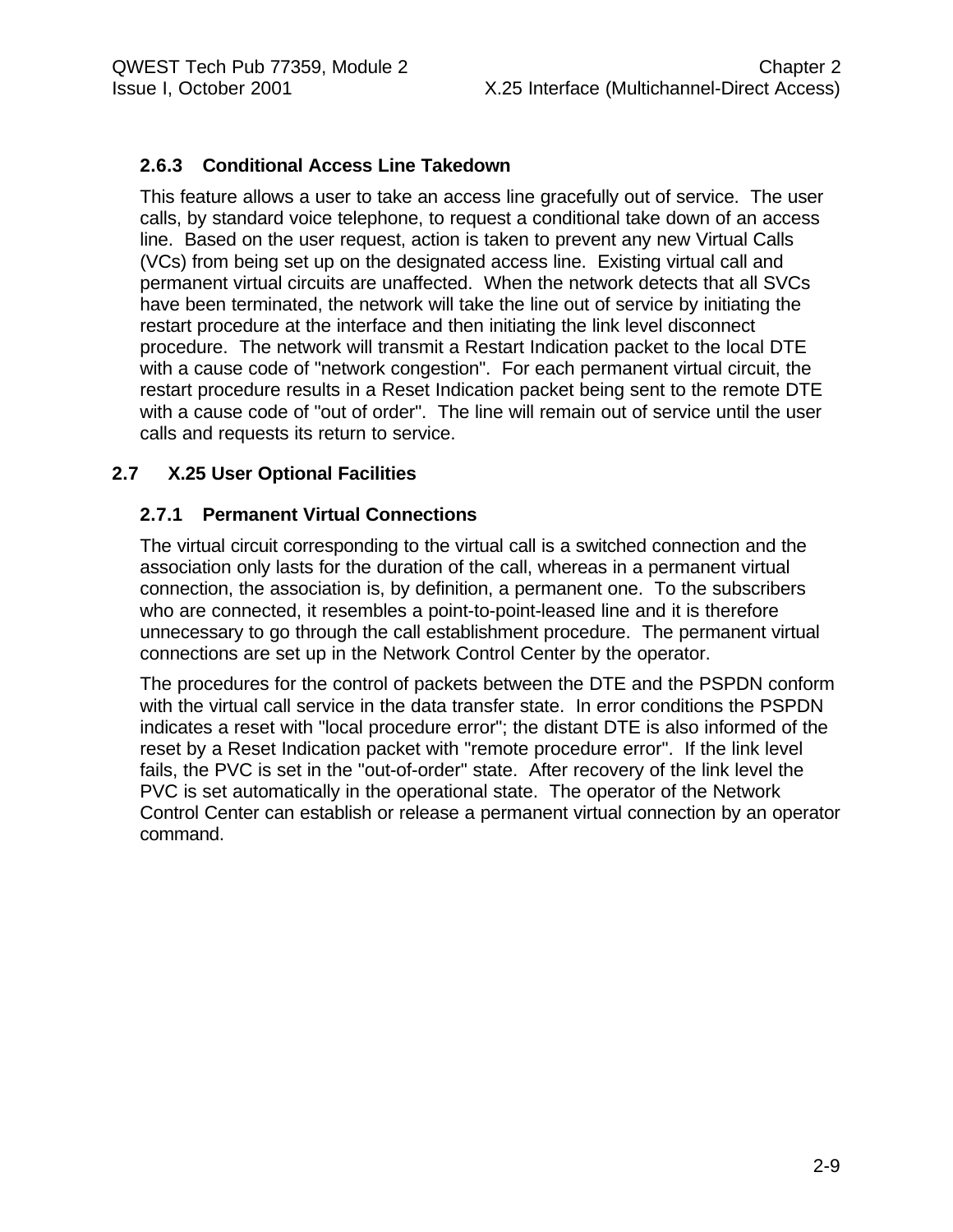#### **2.7.2 Closed User Group Related Facilities**

Closed User Groups (CUGs) provide a mechanism for creating private networks that restrict communication among group members and non-members in various ways. Ordinary CUGs permit members to communicate with each other but preclude communication with non-members. CUGs with outgoing access permit members to communicate with each other and to originate calls to subscribers who do not belong to any CUGs or to subscribers who belong to other CUGs with incoming access. Closed User Groups with incoming access permit members to communicate with one another and to receive calls from subscribers who do not belong to any CUG, or from subscribers who belong to other CUGs with outgoing access capability. The Closed User Group facility is designated as essential (E) in 1988 CCITT Recommendation X.2, "International Data Transmission Services and Optional User Facilities in Public Data Networks and ISDNs". The Closed User Group with outgoing access facility and the Closed User Group with Incoming Access facility are designated as additional (A) in Recommendation X.2.

#### **2.7.3 Fast Select**

This facility is requested by the DTE on a per call basis in the Call Request packet. It allows the calling DTE to send up to 124 octets of user data in the Call Request packet and receive up to 124 octets of user data from the called DTE in a Call Connected packet or a Clear Indication packet, if issued in direct response to the Call Request packet.

The abilities to either originate or to receive Fast Select calls are subscription options. The option for originating Fast Select calls supports two options: restricted and unrestricted. A fast select call with the unrestricted option is turned into a normal virtual circuit when it is accepted by the destination DTE. A fast select call with the restricted option will not be permitted to achieve data transfer state.

#### **2.7.4 Multiple Line Hunt Group**

A multiple line hunt group is a grouping of access lines, which can be called by DTEs using a single network address. The incoming calls are distributed across the available lines of the hunt group so that the number of VCs on each line are approximately equal. Hunt group sizes of up to sixteen access lines are supported. The hunt group performs an access line selection for an incoming call if there is at least one idle logical channel available for SVCs (excluding one-way outgoing logical channels). The hunt group is considered busy when VCs are established on all logical channels available for VCs on all lines in the group.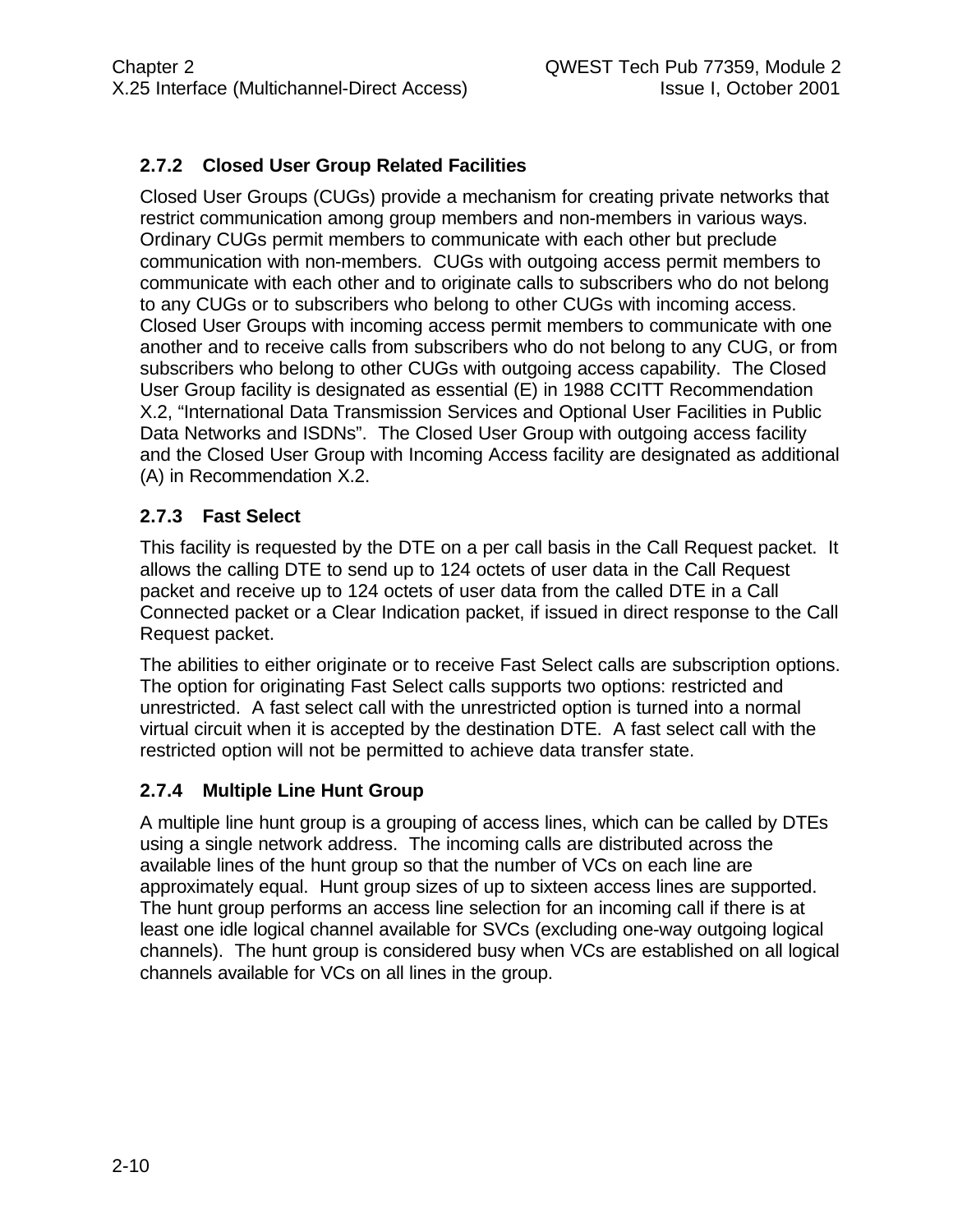Once a virtual call is assigned to a particular access line, it is treated as a regular call (e.g., if the access line fails, the virtual call is disconnected). All packets associated with an individual virtual call are routed over the same access line. All access lines in a hunt group are treated as a single administrative unit when virtual call facilities are selected at service order time.

#### **2.7.5 Reverse Charging**

Reverse charging allows a user to request that the call be charged to the called party.

#### **2.7.6 Reverse Charging Acceptance**

Reverse charging acceptance allows the user to accept charges for all terminating calls to their access line.

#### **2.7.7 Throughput, Packet, and Window Size Negotiations**

DIGIPAC® provides for DTE negotiation of window size, packet size, and throughput class. The ability to negotiate is a subscriber option. The defaults for window size, normal and priority class packet size, and throughput class are provided at the time service is ordered. Any value offered by a DTE must be a legal value according to the X.25 negotiation rules.

#### **Packet Size Negotiation**

Packet sizes for PVC are not negotiated, they are specified in service data. If the two ends of a PVC disagree on their specified packet size, they will both be reset with cause Incompatible Destination. No data transfer will be permitted.

Calls initiated DTEs not subscribing to negotiation will be cleared with cause Invalid Facility if they attempt to negotiate by providing the packet size flow control parameter negotiation facility. In situations where a non-negotiating DTE is called with a packet size unequal to its subscribed packet size, the network will negotiate for the DTE if this is possible. X.25 puts constraints on the negotiating process which may make it impossible for the call to be set up. If the call cannot be set up for this reason, the DTE will not be made aware of the call arrival and the calling party will be cleared with cause Incompatible Destination. If the remote DCE/DTE negotiates a packet size different from the subscribed packet size of a non-negotiating DTE, the call will be cleared at both ends with Incompatible Destination.

While in the process of establishing a virtual call between two DTEs, the DIGIPAC® network may support different packet sizes at the two local interfaces. In the data transfer state of the call, the DIGIPAC® network may have to segment or recombine the received data packets from one end before sending them to the remote end. The segmentation and recombination are performed in such a way as to preserve the complete packet sequence as it was before the segmentation or recombination took place. This process is known as local packet size negotiation.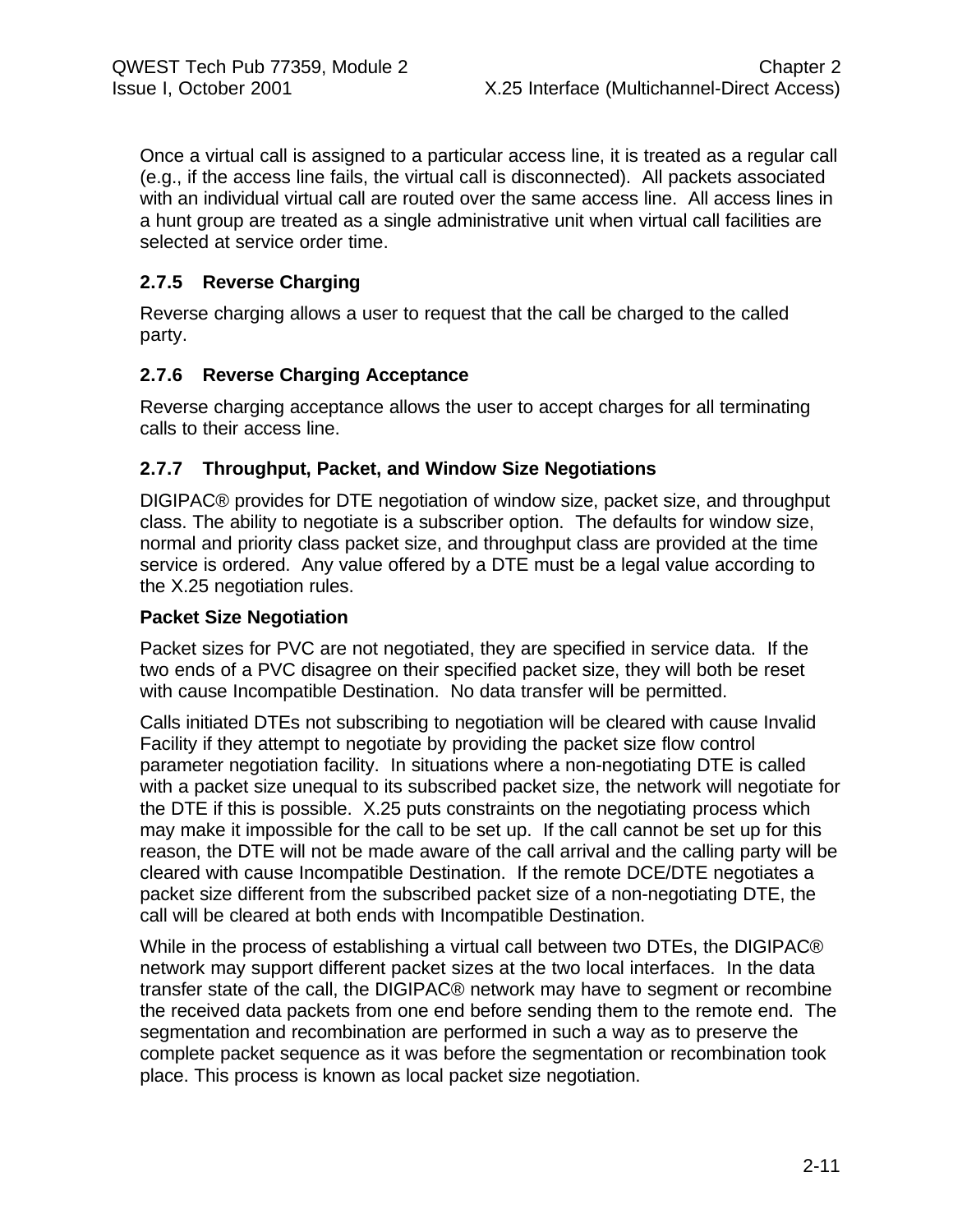In the course of establishing the virtual circuit between the two DTEs, the packet size is locally negotiated at the interface, which has subscribed to the local packet size option.

For backwards compatibility reasons, if neither end of the virtual call have subscribed to this option, the packet sizes are negotiated end-to-end and are not changed by this feature.

#### **Local Window Size Negotiation**

Local windows for PVCs are not negotiated; they are specified in service data.

Local window negotiation for SVC will be a local affair between the DCE and DTE. If a non-subscriber to negotiations attempts to negotiate by providing the window size flow control parameter facility, the call will be cleared with cause Invalid Facility. Local window sizes will not necessarily be the same at both ends of a call, or for both directions on a given end. The final negotiated window sizes will be equal to, or closer to two, than either the subscribed default or the window sizes in the initial call request. The initial window size in a call request may be larger or smaller than the range offered by the network. If so, the value will be negotiated to an offered value, if possible.

#### **Throughput Class Negotiation**

Throughput class negotiation will be only a concern of SVCs. A DTE, subscribing to negotiations, will be able to provide a throughput class higher than the subscribed default. PVCs will each have an individual throughput class, which must be the same in both ends service data.

#### **2.7.8 Network User Identification (NUI) (Not Offered)**

The NUI is used to provide secure access to the network. Network User Identification, if subscribed to, will be a unique sequence of numbers that identifies the user for billing and access purposes. The network user address is forwarded to the called party on the calling DT. The network user address is used for billing. The NUI is assigned at subscription time by QWEST. Currently there is no way to validate NUIs of users that subscribe to services in another network and QWEST has decided not to issue network specific NUIs to its customers.

#### **2.7.9 Recognized Private Operating Agency (RPOA)**

Recognized Private Operating Agency (RPOA) selection is per virtual call facility. This facility is the signaling mechanism that allows X.25 subscribers to select, at call setup, the transit network through which an inter network call is routed. Only the basic format of the RPOA facility, CCITT 1988, is supported on DIGIPAC®.

Inter-exchange Carrier (IC) Preselection. A user may select a preferred IC at subscription time. If the user does not select an IC during call setup using the RPOA selection facility, this preferred or preselected IC will be used.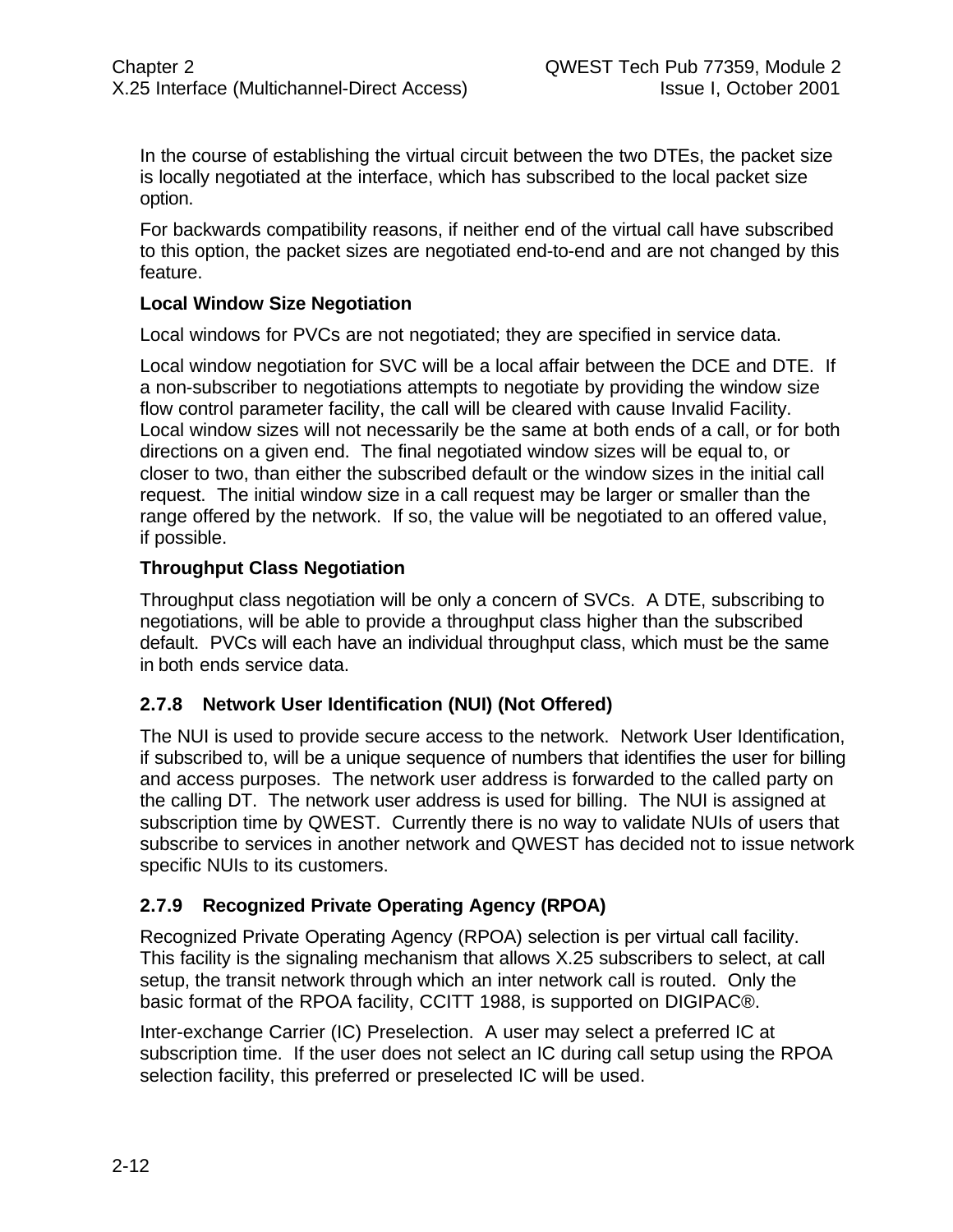$\blacksquare$ 

## **Table 2-1** DCE Time-Outs  $(Page 1 of 2)$

| Time-<br>out<br>number | Time-<br>out<br>value | State of<br>the<br>logical<br>channel | Start when                                      | Normally<br>terminated<br>when                                                                                | Actions to be taken<br>when the time-out<br>expires (See Note 1)                                                                                                   |                                                                                                                                                          |
|------------------------|-----------------------|---------------------------------------|-------------------------------------------------|---------------------------------------------------------------------------------------------------------------|--------------------------------------------------------------------------------------------------------------------------------------------------------------------|----------------------------------------------------------------------------------------------------------------------------------------------------------|
| T <sub>10</sub>        | 60s                   | r3                                    | <b>DCE</b><br>issues a<br>restart<br>indication | DCE leaves the<br>r3 state (i.e.,<br>the restart<br>confirmation or<br>restart request<br>is received)        | Local side<br>DCE remains in state<br>r3 and signals a<br>restart indication<br>(local procedure error<br>#52) again, and<br>restarts time-out T10<br>(see Note 2) | Remote side<br>For permanent<br>virtual circuits,<br>DCE may enter the<br>d3 state signaling a<br>reset indication<br>(remote procedure<br>error $#52$ ) |
| T <sub>11</sub>        | <b>180s</b>           | p <sub>3</sub>                        | <b>DCE</b><br>issues an<br>incoming<br>call     | DCE leaves the<br>p3 state (e.g.<br>the call<br>accepted, clear<br>request or call<br>request is<br>received) | DCE enters the p7<br>state signaling a clear<br>indication (local<br>procedure error #49)                                                                          | DCE enters the p7<br>state signaling a<br>clear indication<br>(remote procedure<br>error $#49$ )                                                         |
| T <sub>12</sub>        | 60s                   | d3                                    | <b>DCE</b><br>issues a<br>reset<br>indication   | DCE leaves the<br>d3 state (i.e.,<br>the reset<br>confirmation or<br>reset request is<br>received)            | DCE re transmits the<br>restart indication<br>(local procedure error<br>#51) and remains in<br>state d3 and restarts<br>time-out T12 (see<br>Note 3)               | DCE may enter the<br>d3 state signaling a<br>reset indication<br>(remote procedure<br>error $#51)$                                                       |
| T <sub>13</sub>        | 60s                   | p7                                    | <b>DCE</b><br>issues a<br>clear<br>indication   | DCE leaves the<br>p7 state (e.g.,<br>the clear<br>confirmation or<br>clear request is<br>received)            | DCE remains in p7,<br>signals a clear<br>indication (local<br>procedure error #50)<br>again, and restarts<br>the time-out T13 (see<br>Note 4)                      |                                                                                                                                                          |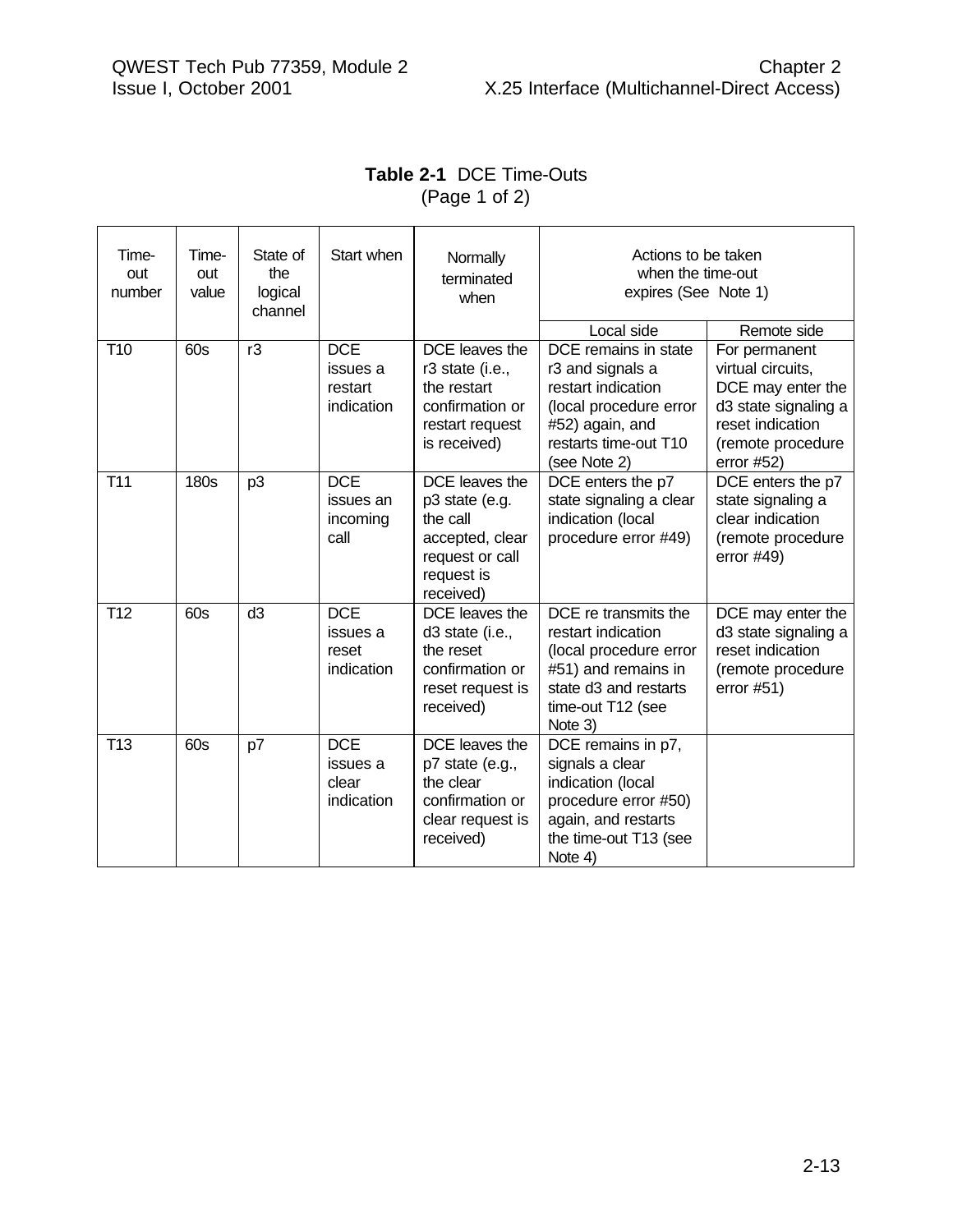#### **Table 2-1** DCE Time-Outs (Page 2 of 2)

Notes (continued) :

- 1. The following Notes 2, 3, and 4 describe alternative DCE actions on time-out.
- 2. Upon a second T10 time-out, the DCE enters the r1 state and may issue (service data option) a diagnostic packet #52.
- 3. Upon a second T12 time-out for virtual calls, a Clear Indication packet is transmitted (local procedure error, diagnostic #51).

or

Upon a second T12 time-out for PVCs, the DCE enters the state d1 and may issue (service data option) a diagnostic packet #51.

4. Upon a second T13 time-out, the DCE enters the p1 state and may issue (service data option) a diagnostic packet #50.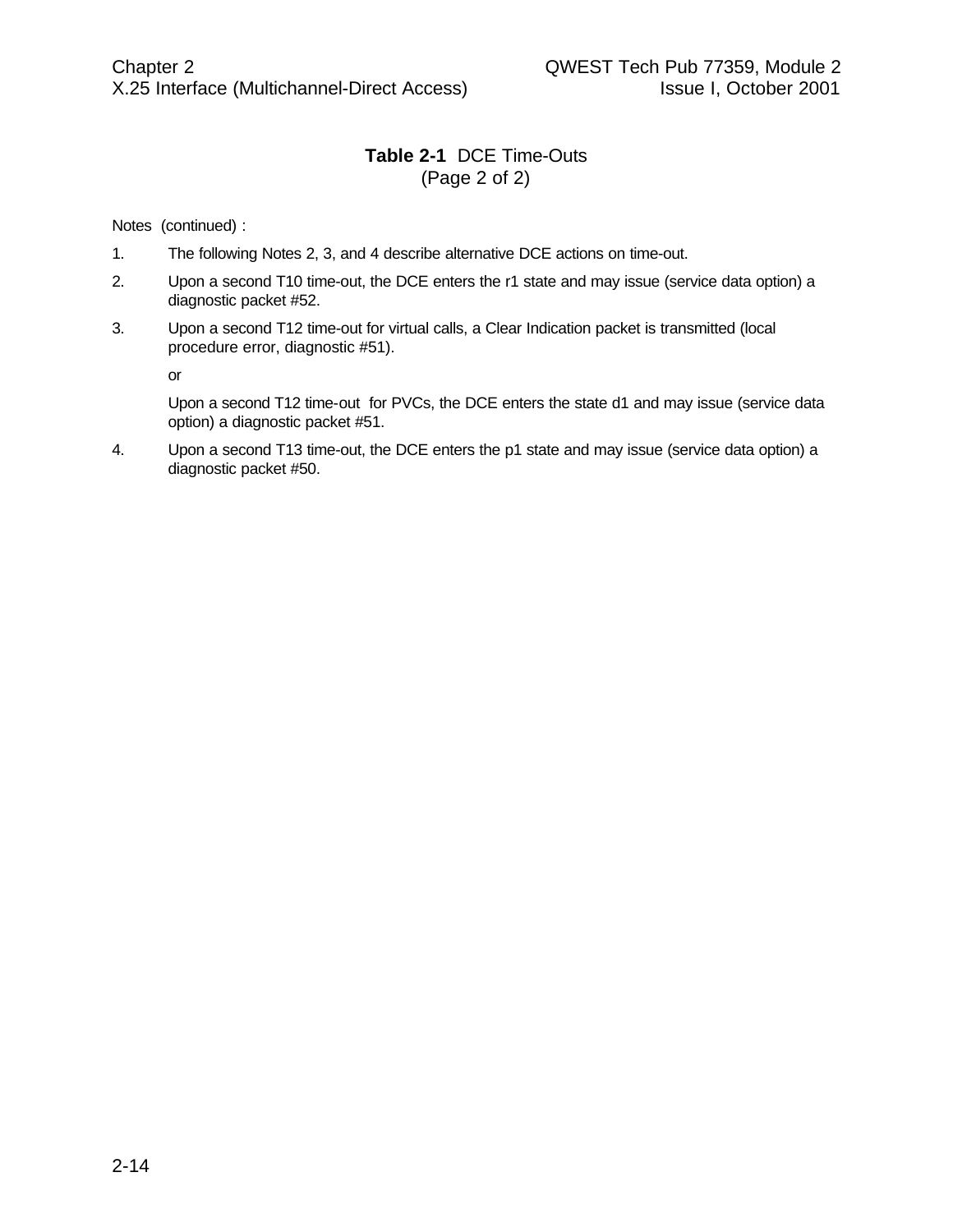| Time-<br>out<br>number | Time-<br>out<br>value | State of<br>the<br>logical<br>channel | Started<br>when                            | Normally<br>terminated<br>when                                                                                         | Preferred action to be taken<br>when time limit expires                                                                                             |
|------------------------|-----------------------|---------------------------------------|--------------------------------------------|------------------------------------------------------------------------------------------------------------------------|-----------------------------------------------------------------------------------------------------------------------------------------------------|
| T <sub>20</sub>        | 180s                  | r2                                    | <b>DTE</b> issues<br>a restart             | DCE leaves the<br>r2 state (i.e.,<br>the restart<br>request<br>confirmation or<br>indication is<br>received)           | To re transmits the restart<br>(Note 1)                                                                                                             |
| T <sub>21</sub>        | 200s                  | p <sub>2</sub>                        | <b>DTE</b> issues<br>a call<br>request     | DTE leaves the<br>p2 state (e.g.<br>the call<br>connected,<br>clear<br>indication, or<br>incoming call is<br>received) | To transmit a clear request                                                                                                                         |
| T <sub>22</sub>        | 180s                  | d2                                    | <b>DTE</b> issues<br>a reset<br>request    | DTE leaves the<br>d2 state (e.g.,<br>the reset<br>confirmation or<br>reset indication<br>is received)                  | For virtual calls, to re<br>transmit the reset request or<br>to transmit a clear request<br>For permanent virtual<br>circuits to transmit the reset |
| T <sub>23</sub>        | 180s                  | p <sub>6</sub>                        | <b>DTE</b> issues<br>a clear<br>indication | DTE leaves the<br>p6 state (e.g.,<br>the clear<br>confirmation or<br>clear indication<br>is received)                  | request (Note 2)<br>To re transmit the clear<br>request (Note 2)                                                                                    |

**Table 2-2** DTE Time-Outs

Notes:

- 1. After unsuccessful retries, recovery decisions should be taken at higher levels.
- 2. After unsuccessful retries, the logical channel should be considered out-of-order. The restart procedure should only be invoked for recovery if re initialization of all logical channels is acceptable.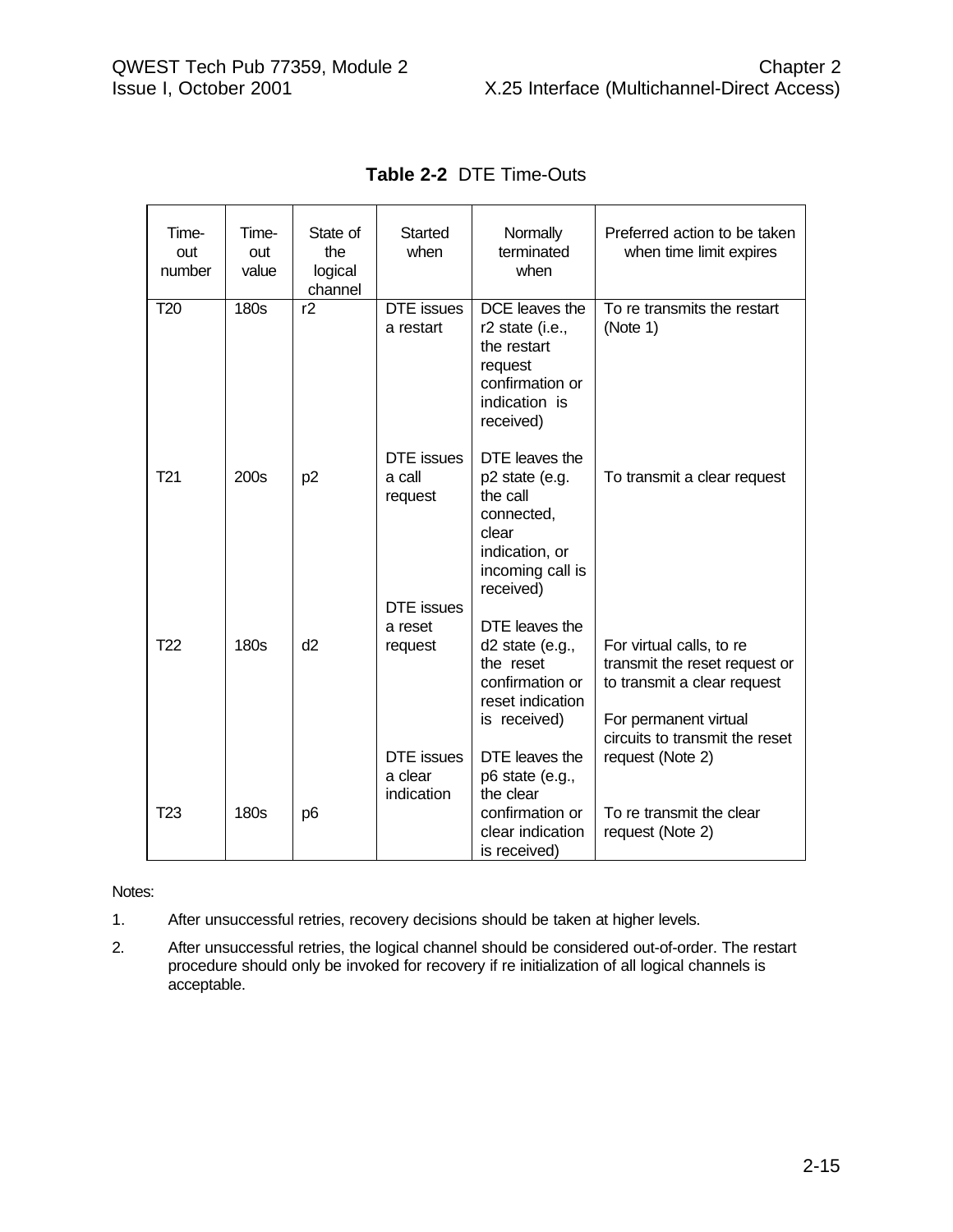**Table 2-3** Summary of X.25 PDN Standard (Default) Interface Attributes

#### PHYSICAL LEVEL

Transmission Rates 2.4 to 56 kbit/s

| Interface | EIA-232 Recommendation for 2.4 to 9.6 kbit/s |
|-----------|----------------------------------------------|
|           | CCITT Recommendation V.35 for 56 kbit/s      |

#### LINK LEVEL

| Procedure                   | <b>LAPB/SLP</b>       |
|-----------------------------|-----------------------|
| Parameter K K =7 (Module 8) |                       |
|                             | K=127 (module 128)    |
| Parameter N1                | 2120 bit (256 octets) |
| Parameter N2                | 10                    |
| Timer T1                    | 3 Seconds             |
| Parameter T2                | 0.4 seconds           |
| Time T3                     | 15 Seconds            |
|                             |                       |

| <b>Frame Address Field Convention</b> |           |                    |  |  |
|---------------------------------------|-----------|--------------------|--|--|
| Command                               |           | 03 from DCE to DTE |  |  |
| Response                              | <u>ດາ</u> | from DCE to DTE    |  |  |

#### PACKET LEVEL

Packet Types All basic packets

Number of logical channels<br>per link  $(2 \text{ way})$  Default = 2 per link  $(2 \text{ way})$ 

| Packet Size               | 128 octets |
|---------------------------|------------|
| <b>Packet Window Size</b> | $W = 2$    |
| Packet Sequence Numbering | Module 8   |

| <b>Address Format</b>           | Inter network:         | 4 digit DNIC + 10 digit NTN            |  |
|---------------------------------|------------------------|----------------------------------------|--|
|                                 | Intra-network:         | 10 digit NTN                           |  |
|                                 | <b>ISDN Addresses:</b> | $1+0+C C+N(S)N$                        |  |
|                                 | CC.                    | = Country Code (1 for North America)   |  |
|                                 | N(S)N                  | = National Significant Number          |  |
| Addresses per Line 1000 maximum |                        |                                        |  |
| Lines per Address (Hunt Group)  |                        | 16 maximum                             |  |
| Access Line Take Down           |                        | <b>I</b> Inconditional and Conditional |  |

|                       |                       | Access Line Take Down Unconditional and Conditional |
|-----------------------|-----------------------|-----------------------------------------------------|
| Timer T10 60 Seconds  |                       |                                                     |
|                       | Timer T11 180 Seconds |                                                     |
|                       | Timer T12 60 Seconds  |                                                     |
| Timer T 13 60 Seconds |                       |                                                     |
|                       |                       |                                                     |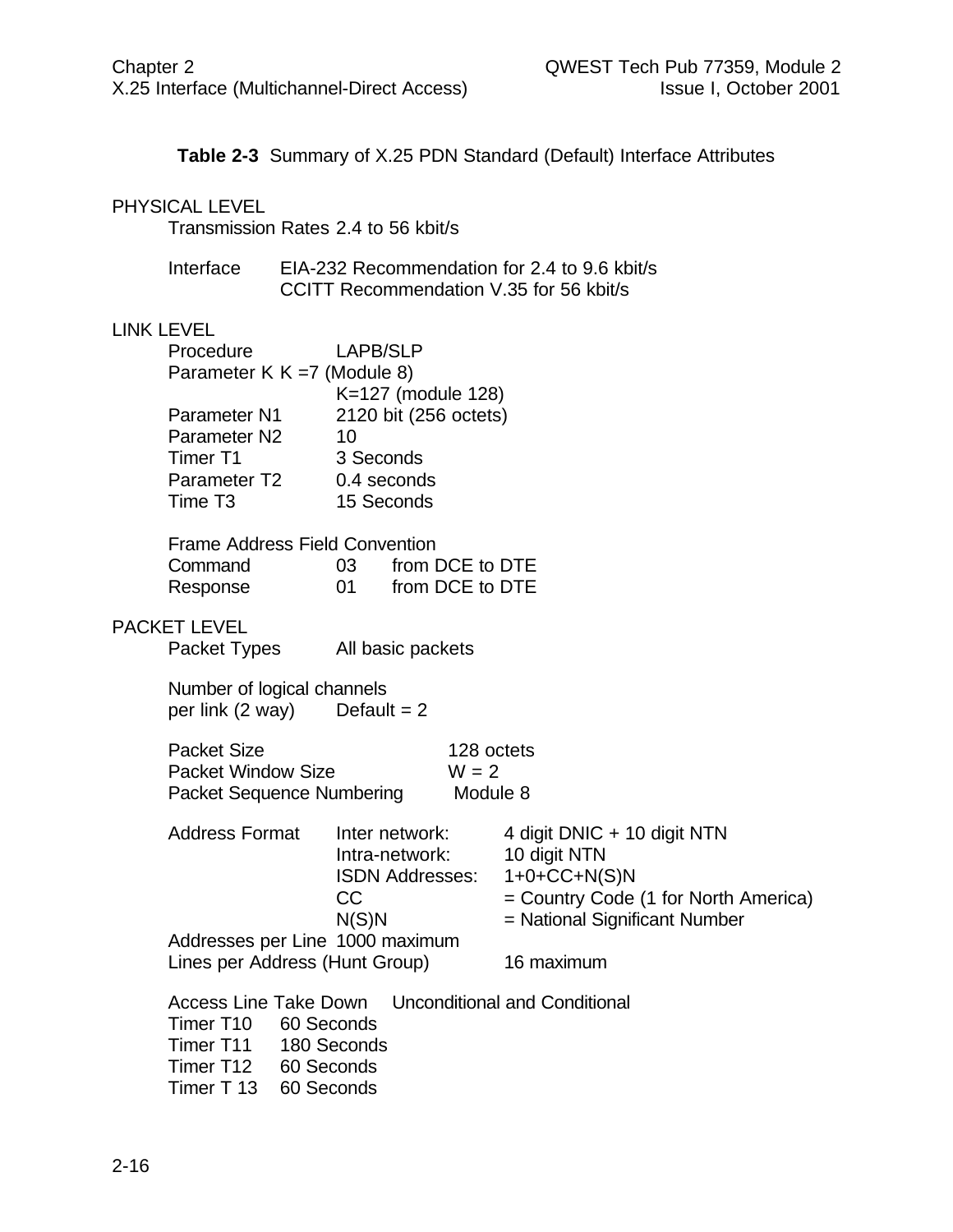#### **2.8 X.25 Gateway Service**

The X.25 gateway service is an alternative service for connecting packet networks that are unable or unwilling to use the X.75 service. The X.25 gateway feature enhances the X.25 service to facilitate interworking of packet networks by means of the X.25 protocol.

#### **2.8.1 Applications**

The X.25 gateway service is fully supported on all DIGIPAC® modules and may be used for interconnection of:

- A private network to a public network.
- A private network to a private network via a public network.
- A public network to another public network; where circumstances do not permit the use of X.75

#### **2.8.2 Address Numbering Plans**

The X.25 gateway supports two numbering plans, E.164 and X.121 for interworking. The gateway address itself, can only be X.121. The addresses supported comply with both the CCITT Recommendation X.121 and the CCITT Recommendation E.164. The Private Network Identification Code (PNIC) and the subaddressing address schemes are supported. CCITT Recommendation X.121 defines the PNIC scheme as follows:

- A group of private data networks in a country is identified by a specific Data Network Identifier Code (DNIC).
- Each private network is assigned a PNIC (up to 6 digits). It occupies the first digits of the Network Terminal Number (NTN).
- Multiple PNICs can be allocated to a single private network, if more numbers for the Data Communications Equipment (DCE)/Data Terminal Equipment (DTE) interfaces on the private network are needed.
- Assignment of the PNICs are administered nationally.

The subaddressing scheme is similar to the PNIC scheme, except that the DNIC is the same for the public and private networks. The public network allocates a block (continuous range) of its own addresses to each attached private network.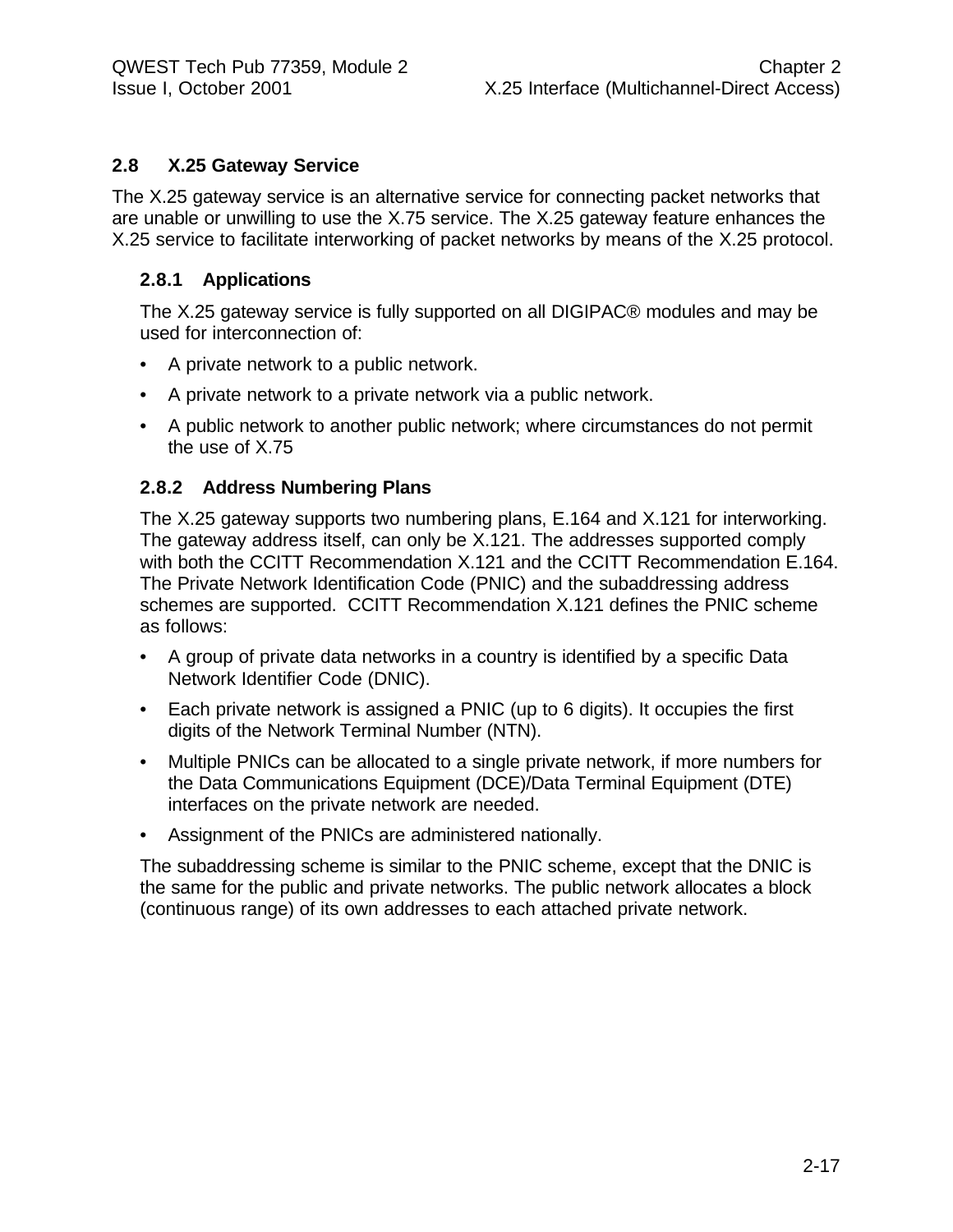#### **2.8.3 X.25 Gateway Features**

The X.25 gateway service is based on the LAPB/X.25 service. Consequently, in general the X.25 gateway service provides the same features as the LAPB/ X.25 service. In addition, there are a number of additional features specific to the X.25 gateway service to facilitate interworking capabilities. A few LAPB/ X.25 service features not appropriate to X.25 gateways are not supported by the X.25 gateway service.

This section gives a general description of the X.25 gateway specific features and lists areas where the X.25 gateway service differs from the X.25 service.

#### **2.8.3.1 Address Translation**

Address translation allows X.25 to be used for connecting networks which use different addressing schemes. The address translation capability may translate either the called, calling or both addresses given in call setup packets. Depending on which addresses are to be translated, one or two address translation tables are configured per X.25 gateway. The address translations defined in the table(s) are independent of numbering plans, translating digit string to digit string. This permits the translation of:

- routing prefixes (including prefix digits, DCC/DNIC, etc.);
- full addresses;
- addresses including subaddress digits.

#### **2.8.3.2 Address Validation**

Address validation uses the address translation tables described in the "Address Translation" section to provide a form of access control to and from the network containing the X.25 gateway. Address validation can be enabled for calling and/or called addresses for call requests sent to and/or received from the link by the X.25 gateway service. If address validation fails, the action taken by the X.25 gateway can be either to clear the call attempt or allow it to continue.

#### **2.8.3.3 Facility Manipulation**

Special handling of the following facilities is provided to facilitate internetworking with the X.25 gateway service:

- Network User Identification (NUI)
- Address Extension Facilities (calling and called AEF)
- Recognized Private Operating Agencies (RPOA)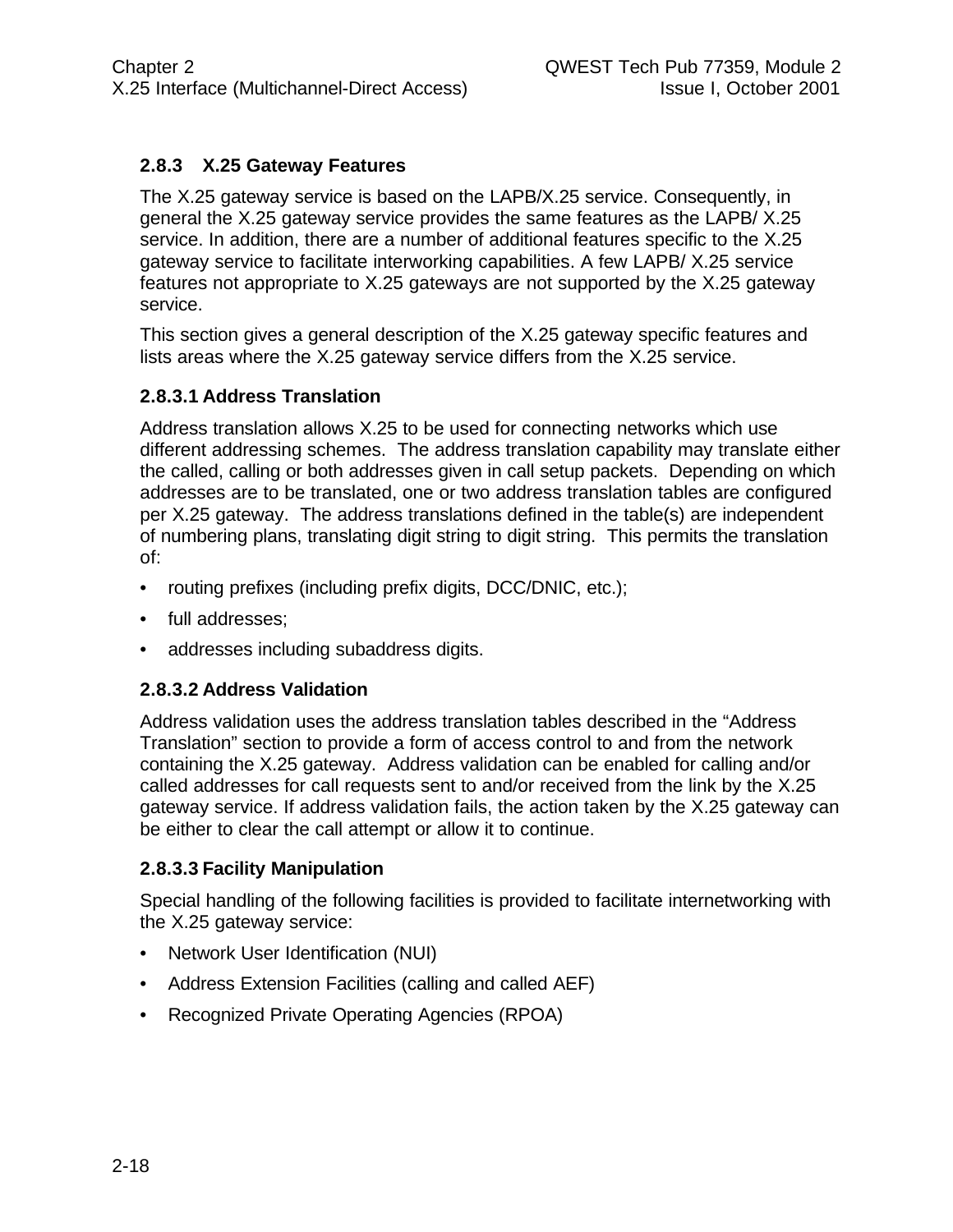The following facilities may be suppressed by both the X.25 and X.25 gateway services:

- Transit Delay Selection And Indication (TDSAI)
- Call Redirection Notification (CRN)
- Called Line Address Modified Notification (CLAMN)
- DTE facilities

The following features which are available to the X.25 service are not supported by the X.25 gateway service:

- Direct call (X.25 gateways can not initiate direct calls)
- Hunt group (X.25 gateways can not be members of an hunt group)

#### **2.8.3.4 Cause Signaling**

Both the X.25 and X.25 gateway services can optionally signal "DTE originated causes" in clear, reset and restart packets sent to the link (that is, with bit 8 of the cause set to 1). Similarly, clear and reset causes received from the link can optionally be converted to "DTE originated causes" at both gateway and non-gateway X.25 ports.

The X.25 gateway service also permits the translation of restart causes received from the link into clear/reset causes according to ISO 8208 - table A.2.

#### **2.8.4 Advantages Of The X.25 Gateway**

Some advantages of the X.25 gateway service are as follows:

- It provides a cost-effective means to interconnect packet networks by using the X.25 protocol as an alternative to the X.75 protocol.
- It provides public network access to private network users.
- It provides private network access to public network users.
- It permits the interconnection of networks with different numbering plans through the use of the address translation feature.
- It enhances DIGIPAC<sup>®</sup> security capabilities by providing address validation.
- It facilitates interworking by providing flexible facility handling options.
- It permits the removal of "black boxes" currently used at many X.25 gateways.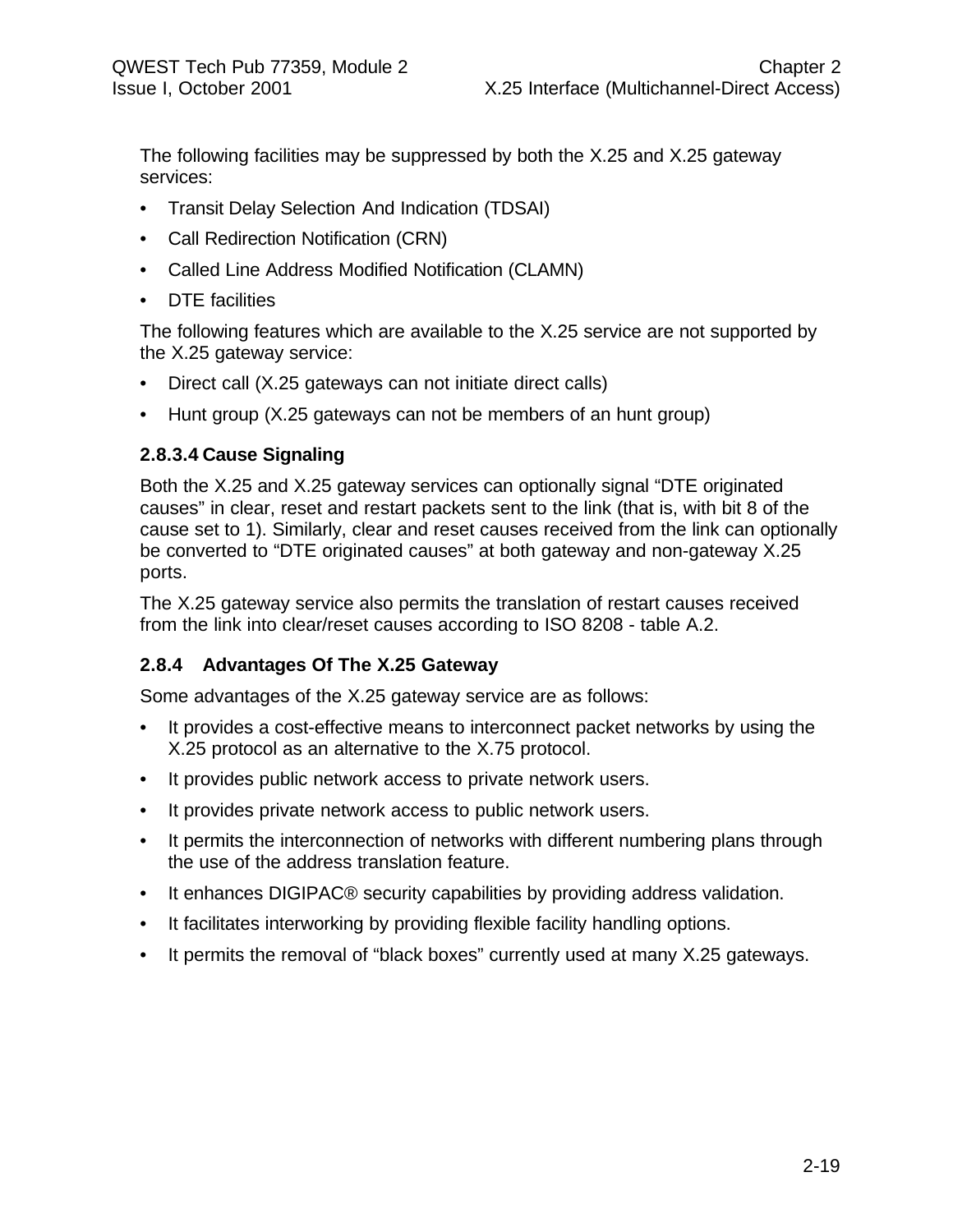#### **2.9 Compliance Matrixes for X.25**

This section describes the compliance of the DIGIPAC® Implementation of X.25 LAPB with the CCITT Recommendation. This compliance is based on the 1988 version of the CCITT recommendations. In this section, individual paragraphs of the recommendation and any specific deviations to those paragraphs are noted in point form.

The CCITT Recommendation for X.25 is divided into seven sections, which cover the following subjects:

- 1. DTE/DCE interface characteristics
- 2. Link access procedures across the DTE/DCE interface
- 3. Description of the packet layer DTE/DCE interface
- 4. Procedures for virtual circuit service
- 5. Packet formats
- 6. Procedures for optional user facilities (packet layer)
- 7. Formats for facility fields and registration fields

The compliance characteristics of the different paragraphs in each section are described as follows:

- Implemented as specified
- Implemented as specified with the following interpretation
- Implemented as specified as the section heading, with a subheading "Implementation Note(s)" when some additional relevant information is included, for example , the range of timer values,
- Not implemented.
- Not offered. This means that the equipment used by QWEST may be capable of providing what is specified but is not part of the service offering from QWEST.

#### **2.9.1 Physical Interface Compliance**

This section describes the DIGIPAC® compliance to the CCITT X.25 Recommendation for physical interface characteristics between the DTE and DCE. The inter face standards described are:

- 1.1 X.21 Not offered
- 1.2 X.21bis
- 1.3 V-Series
- 1.4 X.31 Not offered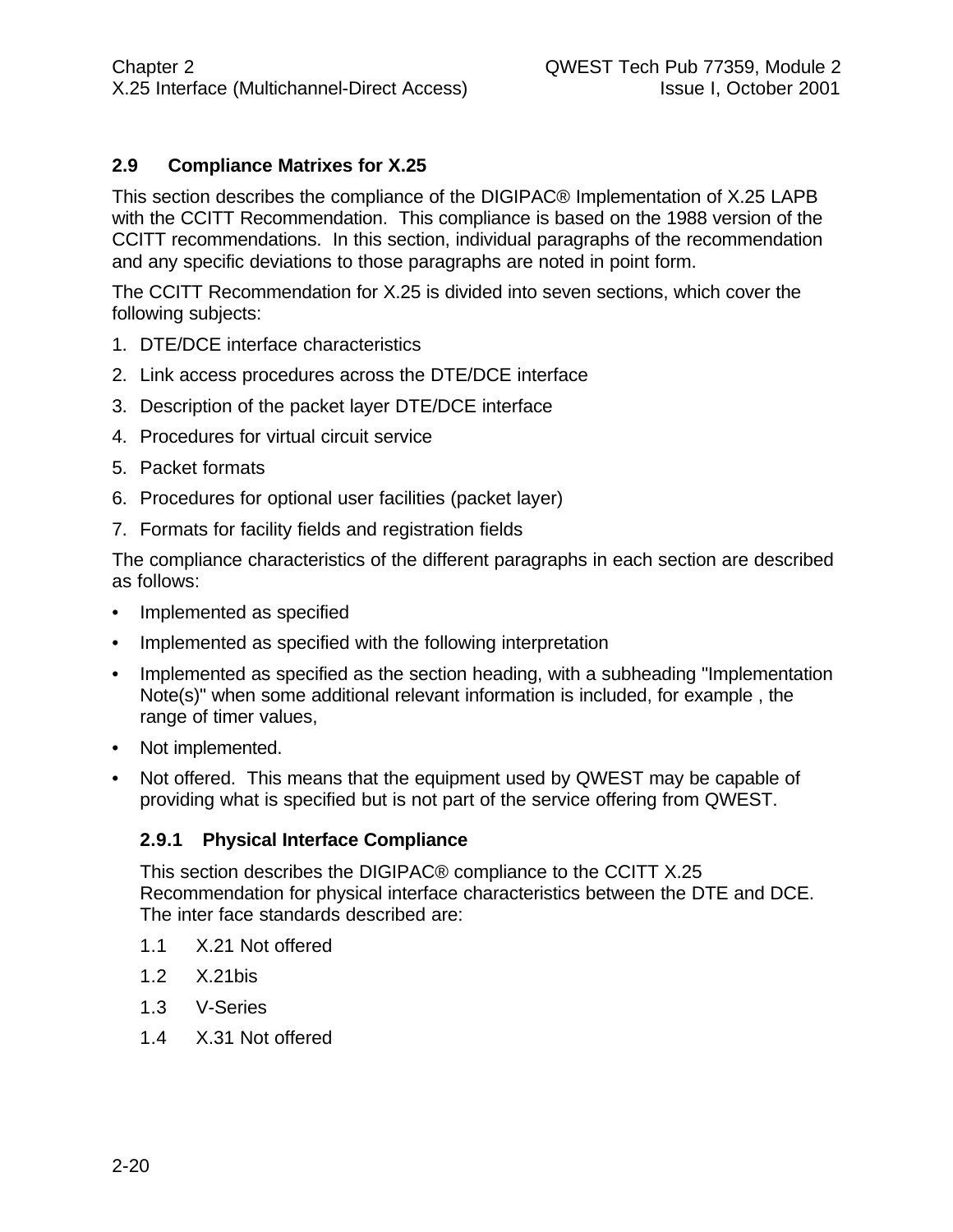#### **Table 2-4** DTE/DCE Interface Characteristics (Physical Layer) (Page 1 of 2)

| <b>CCITT</b><br>Part | <b>Description</b>                            | Implementation                                                                                                                                                                                                                           |  |  |
|----------------------|-----------------------------------------------|------------------------------------------------------------------------------------------------------------------------------------------------------------------------------------------------------------------------------------------|--|--|
| 1,1                  | X.21 interface                                | Not offered                                                                                                                                                                                                                              |  |  |
| 1.1.1                | <b>DTE/DCE PHYSICAL</b><br><b>INTERFACE</b>   | Not offered                                                                                                                                                                                                                              |  |  |
| 1.1.2                | Procedures for entering<br>operational phases | Not offered                                                                                                                                                                                                                              |  |  |
| 1.1.3                | Failure detection and test<br>loops           | Not offered                                                                                                                                                                                                                              |  |  |
| 1.1.4                | Signal element timing                         | Not offered                                                                                                                                                                                                                              |  |  |
| 1.2                  | X.21 bis interface                            | Noted                                                                                                                                                                                                                                    |  |  |
| 1.2.1                | DTE/DCE physical                              | Implemented as specified                                                                                                                                                                                                                 |  |  |
|                      | interface elements                            | Implementation notes:                                                                                                                                                                                                                    |  |  |
|                      |                                               | In accordance with section 1.2 of Recommendation X.21 bis                                                                                                                                                                                |  |  |
| 1.2.2                | Operational phases                            | Implemented as specified                                                                                                                                                                                                                 |  |  |
|                      |                                               | Implementation Notes:                                                                                                                                                                                                                    |  |  |
|                      |                                               | The implementation is per V.24 and V.35 specification.                                                                                                                                                                                   |  |  |
| 1.2.3                | Operational phases                            | Implemented as specified with the following interpretation:                                                                                                                                                                              |  |  |
|                      |                                               | Implementation notes:                                                                                                                                                                                                                    |  |  |
|                      |                                               | In accordance with sections 3.1 through 3.3 of<br>Recommendation x.21 bis.                                                                                                                                                               |  |  |
| 1.2.4                | Signal element timing                         | Implemented as specified                                                                                                                                                                                                                 |  |  |
|                      |                                               | Implementation notes:                                                                                                                                                                                                                    |  |  |
|                      |                                               | In accordance with section 3.4 of Recommendation X.21. bis                                                                                                                                                                               |  |  |
| 1.3                  | <b>V-Series Interfaces</b>                    | Implemented as specified with the following interpretation:                                                                                                                                                                              |  |  |
|                      |                                               | Implementation notes:                                                                                                                                                                                                                    |  |  |
|                      |                                               | General operation with V-Series modems is as specified in 1.2<br>above. However, for specific details, particularly related to the<br>use of circuits 107, 109, 113, and 114 refer to 241-1001-182,<br>External Interface Specification. |  |  |
|                      |                                               | The DIGIPAC® service is supported on the V.24 interface at<br>speeds up to 9.6 kbit/s, and on the V.35 interface at speeds up<br>to 56 kbit/s.                                                                                           |  |  |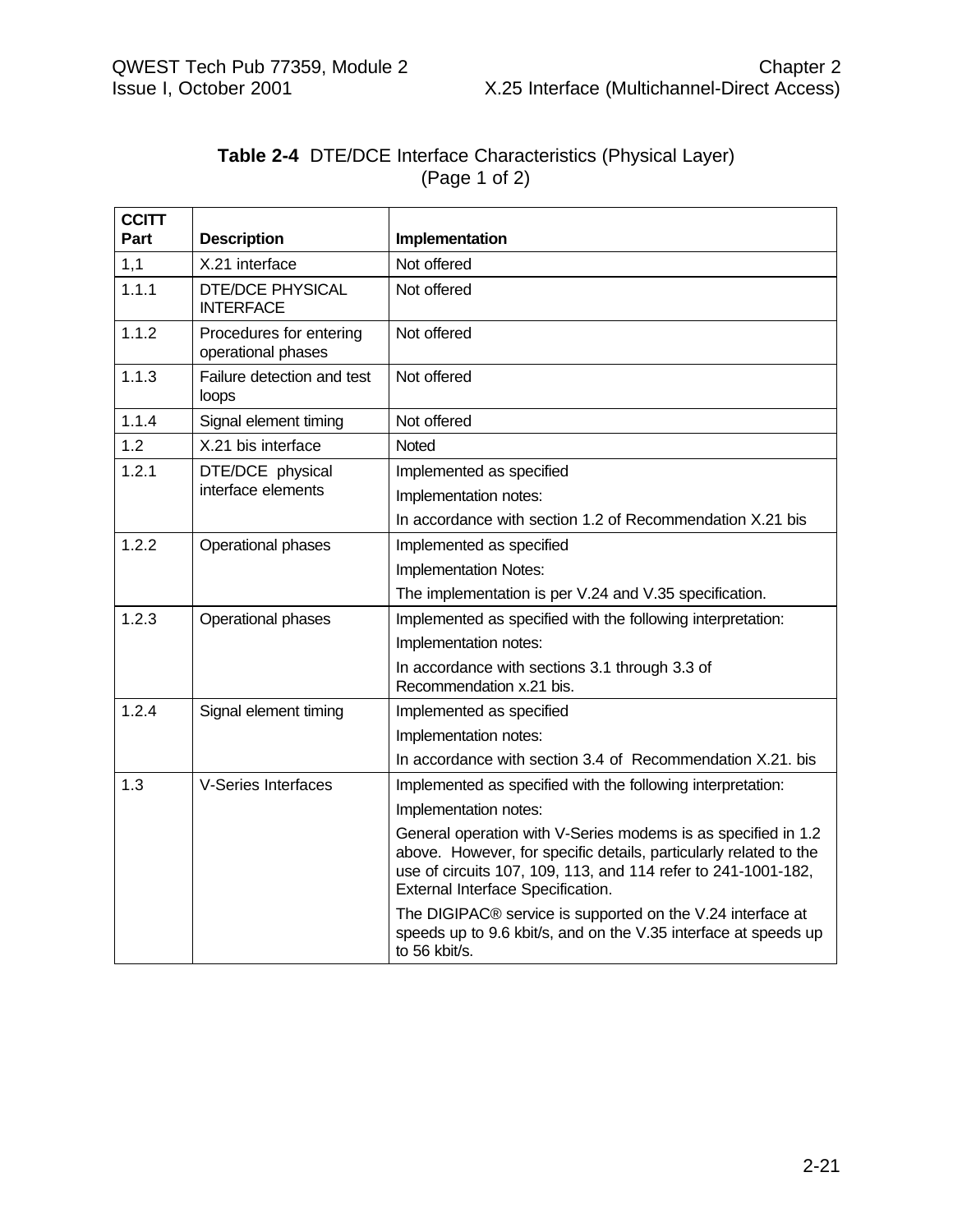#### **Table 2-4** DTE/DCE Interface Characteristics (Physical Layer) (Page 2 of 2)

| <b>CCITT</b><br>Part | <b>Description</b>             | Implementation |
|----------------------|--------------------------------|----------------|
| 1.4                  | X.31                           | Not offered    |
| 1.4.1                | DTE//DCE physical<br>interface | Not offered    |
| 1.4.2                | Operational phases             | Not offered    |
| 1.4.3                | Maintenance                    | Not offered    |
| 1.4.4                | Synchronization                | Not offered    |

#### **2.9.2 Link Layer Compliance**

This section describes the DIGIPAC® compliance to the X.25 link layer procedures across the DTE/DCE interface.

- 2.1 Scope and field of application
- 2.2 Frame structure
- 2.3 LAPB elements of procedures
- 2.4 Description of the LAPB procedure
- 2.5 Multilink Procedure (MLP)
- 2.6 LAP elements of procedure
- 2.7 Description of the LAP procedure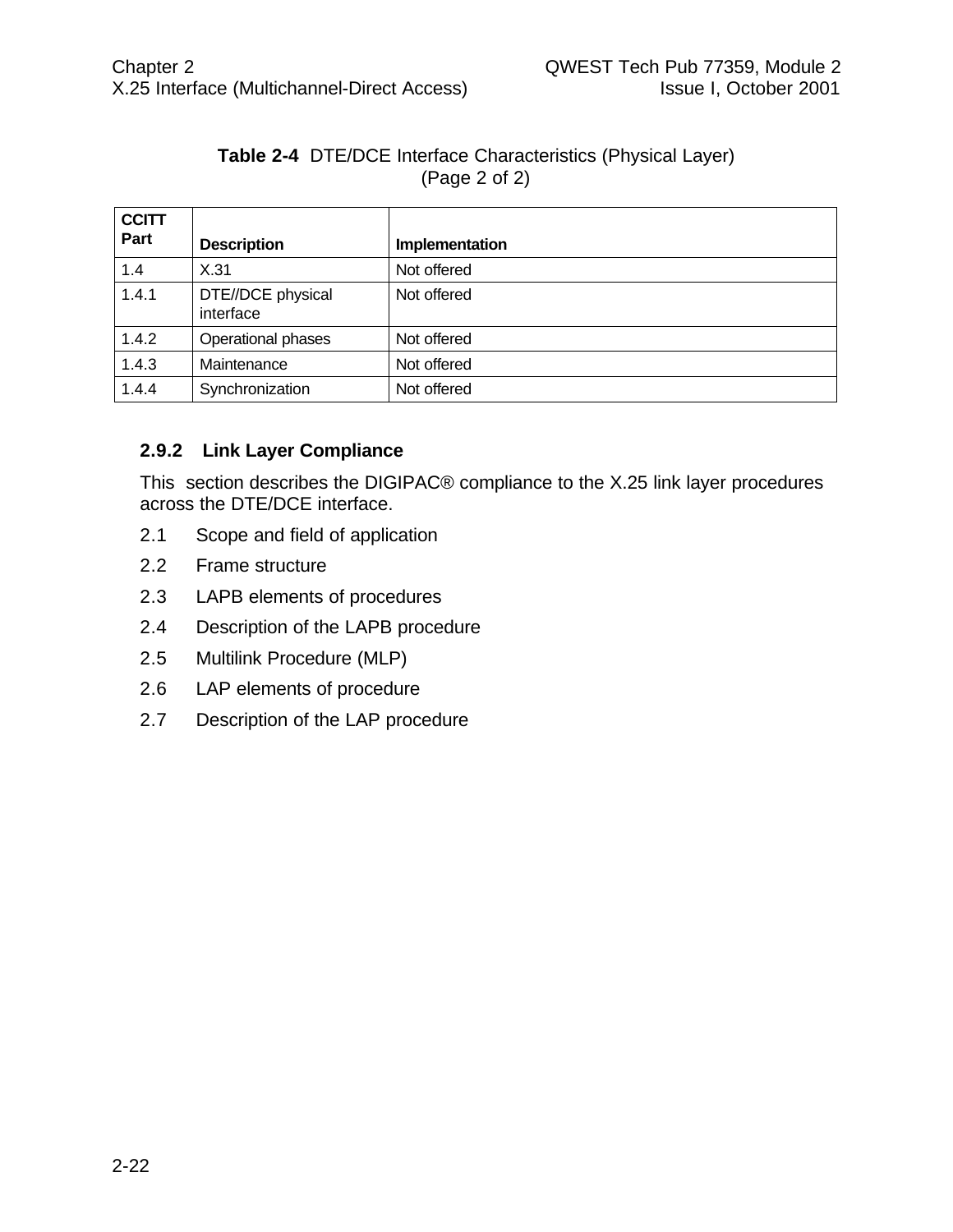| <b>CCITT</b><br>Part | <b>Description</b>              | Implementation                                                                                                                                                                                                                                                                                                                                                                                                                                                                                                                                                                                                                                                                                                    |
|----------------------|---------------------------------|-------------------------------------------------------------------------------------------------------------------------------------------------------------------------------------------------------------------------------------------------------------------------------------------------------------------------------------------------------------------------------------------------------------------------------------------------------------------------------------------------------------------------------------------------------------------------------------------------------------------------------------------------------------------------------------------------------------------|
| 2.1                  | Scope and field of              | Implemented as specified                                                                                                                                                                                                                                                                                                                                                                                                                                                                                                                                                                                                                                                                                          |
|                      | application                     | Implementation notes:                                                                                                                                                                                                                                                                                                                                                                                                                                                                                                                                                                                                                                                                                             |
|                      |                                 | The DIGIPAC® level 2 protocol implements link access<br>procedure LAPB only.                                                                                                                                                                                                                                                                                                                                                                                                                                                                                                                                                                                                                                      |
| 2.1.1                | Link access                     | Implemented as specified                                                                                                                                                                                                                                                                                                                                                                                                                                                                                                                                                                                                                                                                                          |
|                      | procedures                      | Implementation notes:                                                                                                                                                                                                                                                                                                                                                                                                                                                                                                                                                                                                                                                                                             |
|                      |                                 | Link Access Procedures (LAPB) are described as the Data<br>Link layer Element and are used for data interchange between a<br>DCE and DTE over a single physical circuits, operating in user<br>classes of service 8 to 11 as indicated in Recommendation X.1.                                                                                                                                                                                                                                                                                                                                                                                                                                                     |
|                      |                                 | The Single Link Procedures (SLP) described in sections 2.2,<br>2.3, and 2.4 (LAPB) are used for data interchange over a single<br>physical circuit, conforming to the description given in section<br>1, between a DTE and a DCE. When the optional multilink<br>operation is employed, a single link procedure is used<br>independently on each physical circuit, and the Multilink<br>Procedure (MLP) described in section 2.5 used for data<br>interchange over these multiple parallel LAPB data links,. In<br>addition, when only a single physical circuit is employed with<br>LAPB, agreements may be made with the Administration to use<br>this optional multilink procedure over the one LAPB data ink. |
| 2.1.2                | Single link procedures          | Implemented as specified                                                                                                                                                                                                                                                                                                                                                                                                                                                                                                                                                                                                                                                                                          |
|                      |                                 | Implementation notes:                                                                                                                                                                                                                                                                                                                                                                                                                                                                                                                                                                                                                                                                                             |
|                      |                                 | The high-level link control procedures used in the DIGIPAC®<br>are specified in                                                                                                                                                                                                                                                                                                                                                                                                                                                                                                                                                                                                                                   |
|                      |                                 | ISO 3309-1986 (E),                                                                                                                                                                                                                                                                                                                                                                                                                                                                                                                                                                                                                                                                                                |
|                      |                                 | <b>ISO IS4335-DAD1</b>                                                                                                                                                                                                                                                                                                                                                                                                                                                                                                                                                                                                                                                                                            |
| 2.1.3                | Duplex transmission<br>facility | Implemented as specified                                                                                                                                                                                                                                                                                                                                                                                                                                                                                                                                                                                                                                                                                          |

#### **Table 2-5** Link Access Procedures Across The DTE/DCE Interface (Page 1 of 14)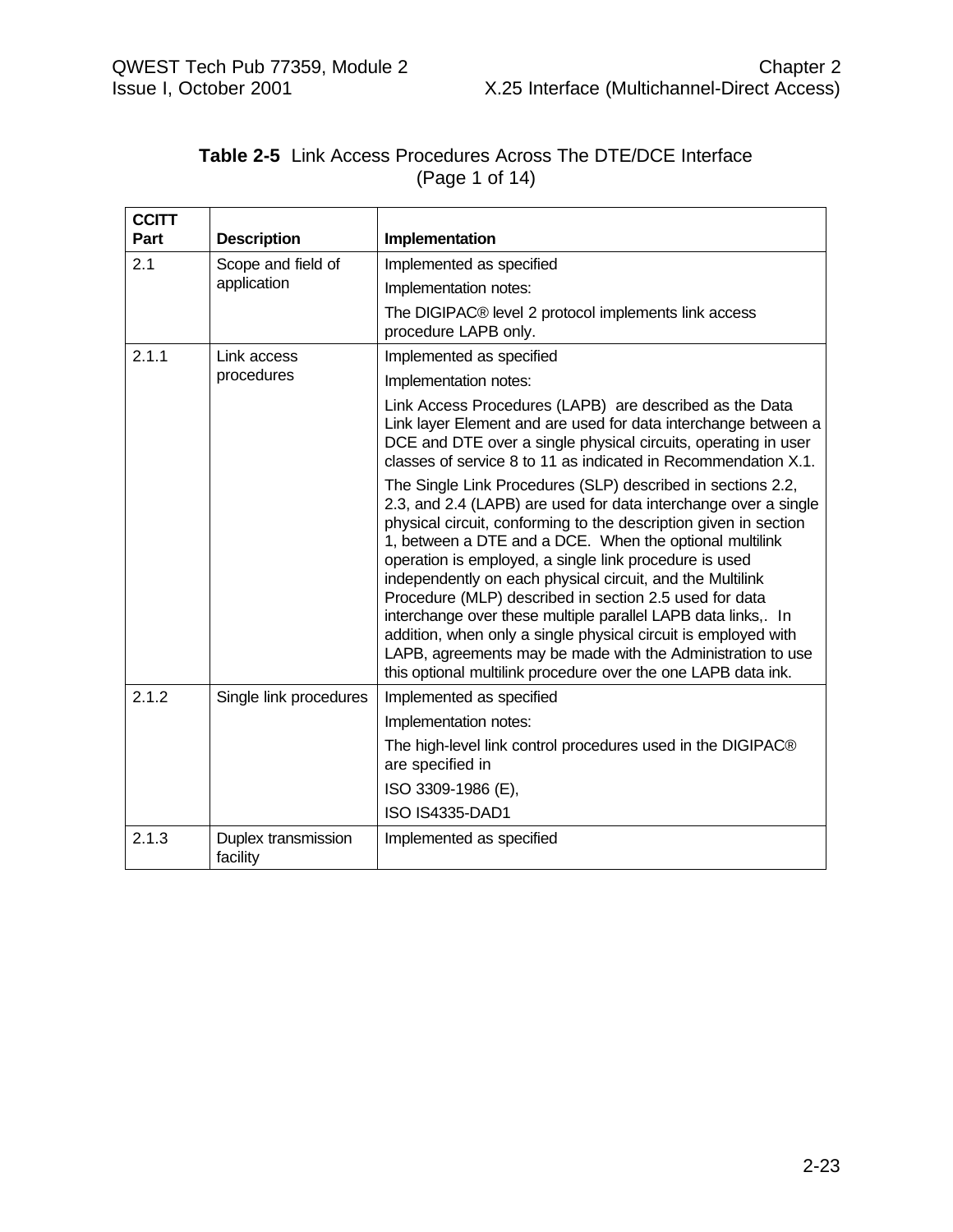|                | <b>Table 2-5</b> Link Access Procedures Across The DTE/DCE Interface |  |  |
|----------------|----------------------------------------------------------------------|--|--|
| (Page 2 of 14) |                                                                      |  |  |

| <b>CCITT</b> |                                               |                                                                                                                                                                                                                                               |  |  |
|--------------|-----------------------------------------------|-----------------------------------------------------------------------------------------------------------------------------------------------------------------------------------------------------------------------------------------------|--|--|
| Part         | <b>Description</b>                            | Implementation                                                                                                                                                                                                                                |  |  |
| 2.1.4        | DCE compatibility of operation                | Implemented as specified                                                                                                                                                                                                                      |  |  |
|              | with the ISO balanced classes<br>of procedure | Implementation notes:                                                                                                                                                                                                                         |  |  |
|              |                                               | The DIGIPAC® level 2 link access procedure is<br>compatible with ISO balanced class of procedure Class<br>BA with options 2 and 8 (also known as LAPB module 8)<br>and Class BA with options 2, 8, and 10 (also known as<br>LAPB module 128). |  |  |
|              |                                               | The DIGIPAC® level 2 protocol may act as wither Data<br>Circuit terminating Equipment (DCE) or Data<br>Terminating Equipment (DTE) at the link layer.                                                                                         |  |  |
| 2.1.5        | Basic and extended LAPB<br>sequence numbering | Implemented as specified                                                                                                                                                                                                                      |  |  |
| 2.1.6        | Internal mode variable B                      | Implemented as specified                                                                                                                                                                                                                      |  |  |
| 2.2          | Frame formats                                 | Implemented as specified                                                                                                                                                                                                                      |  |  |
| 2.2.2        | Flag sequence                                 | Implemented as specified                                                                                                                                                                                                                      |  |  |
| 2.2.3        | Address field                                 | Implemented as specified                                                                                                                                                                                                                      |  |  |
| 2.2.4        | Control field                                 | Implemented as specified                                                                                                                                                                                                                      |  |  |
| 2.2.5        | Information field                             | Implemented as specified                                                                                                                                                                                                                      |  |  |
| 2.2.6        | Transparency                                  | Implemented as specified                                                                                                                                                                                                                      |  |  |
| 2.2.7        | Frame Check Sequence<br>(FCS) field           | Implemented as specified                                                                                                                                                                                                                      |  |  |
| 2.2.8        | Order of bit transmission                     | Implemented as specified                                                                                                                                                                                                                      |  |  |
| 2.2.9        | <b>Invalid frames</b>                         | Implemented as specified                                                                                                                                                                                                                      |  |  |
| 2.2.10       | Frame abortion                                | Implemented as specified                                                                                                                                                                                                                      |  |  |
| 2.2.11       | Interframe till fill                          | Implemented as specified                                                                                                                                                                                                                      |  |  |
| 2.2.12       | Link channel states                           | Implemented as specified                                                                                                                                                                                                                      |  |  |
| 2.2.12.1     | Active channel state                          | Implemented as specified                                                                                                                                                                                                                      |  |  |
| 2.2.12.2     | Idle channel state                            | Implemented as specified                                                                                                                                                                                                                      |  |  |
| 2.3          | LAPB elements of procedures                   | Noted                                                                                                                                                                                                                                         |  |  |
| 2.3.1        | <b>Definitions</b>                            | Noted                                                                                                                                                                                                                                         |  |  |
| 2.3.2        | LAPB control field formats and<br>parameters  | Noted                                                                                                                                                                                                                                         |  |  |
| 2.3.2.1.     | Control field formats                         | Implemented as specified                                                                                                                                                                                                                      |  |  |
| 2.3.2.1.1    | Information transfer format                   | Implemented as specified                                                                                                                                                                                                                      |  |  |
| 2.3.2.1.2    | Supervisory format-S                          | Implemented as specified                                                                                                                                                                                                                      |  |  |
| 2.3.2.1.3    | Unnumbered format - U                         | Implemented as specified                                                                                                                                                                                                                      |  |  |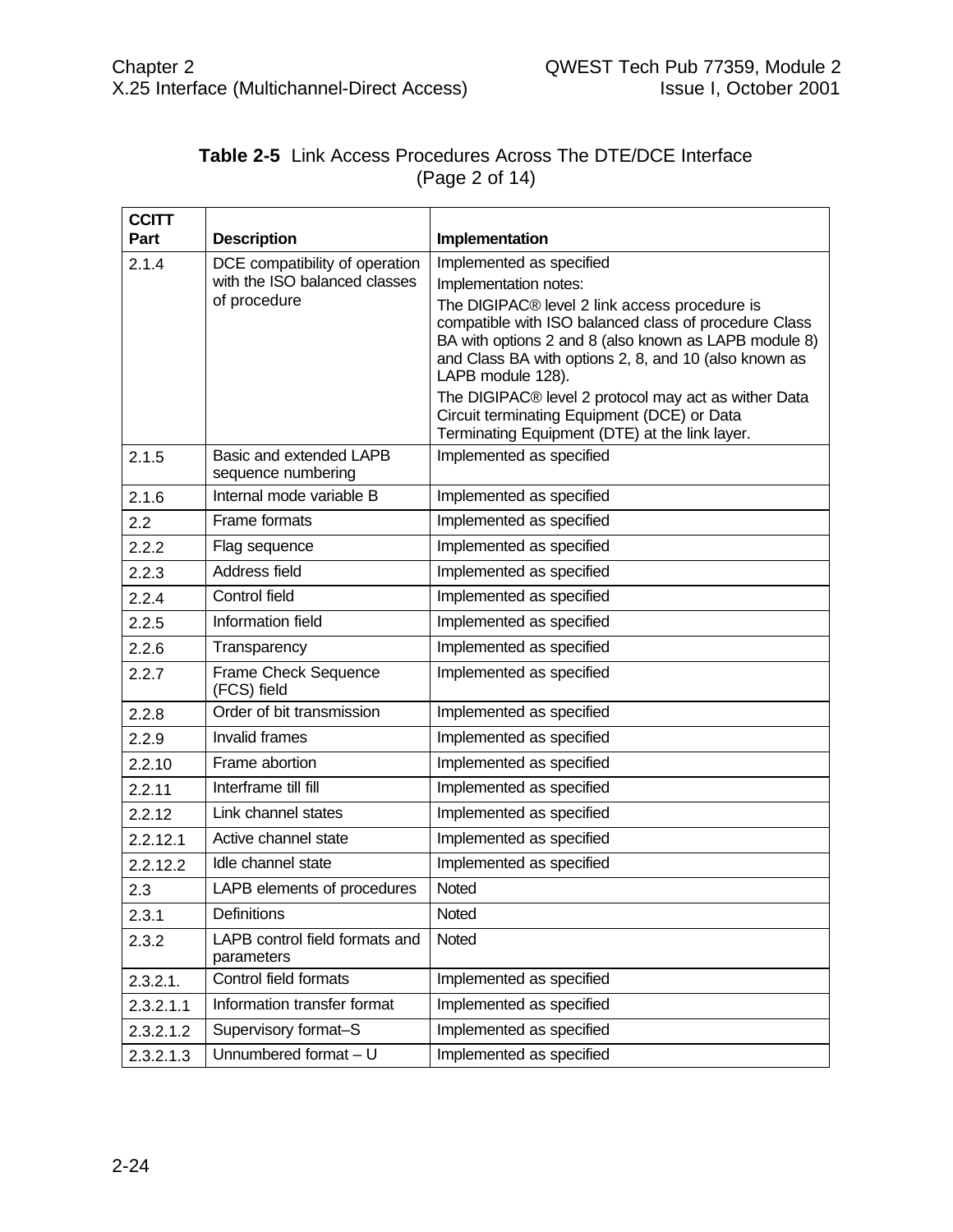| <b>CCITT</b> |                                            |                                                                                                                                                                                                                                                                                                                                                                                                                                                 |                                                                                         |
|--------------|--------------------------------------------|-------------------------------------------------------------------------------------------------------------------------------------------------------------------------------------------------------------------------------------------------------------------------------------------------------------------------------------------------------------------------------------------------------------------------------------------------|-----------------------------------------------------------------------------------------|
| Part         | <b>Description</b>                         | Implementation                                                                                                                                                                                                                                                                                                                                                                                                                                  |                                                                                         |
| 2.3.2.2      | Control field parameters                   | Implemented as specified                                                                                                                                                                                                                                                                                                                                                                                                                        |                                                                                         |
| 2.3.2.2.1    | <b>Modules</b>                             | Implemented as specified                                                                                                                                                                                                                                                                                                                                                                                                                        |                                                                                         |
| 2.3.2.2.2    | Send state variable V(S)                   | Implemented as specified                                                                                                                                                                                                                                                                                                                                                                                                                        |                                                                                         |
| 2.3.2.2.3    | send sequence number N(S)                  | Implemented as specified                                                                                                                                                                                                                                                                                                                                                                                                                        |                                                                                         |
| 2.3.2.2.4    | Receive state variable V(R)                | Implemented as specified                                                                                                                                                                                                                                                                                                                                                                                                                        |                                                                                         |
| 2.3.2.2.5    | Receive sequence number<br>N(R)            | Implemented as specified                                                                                                                                                                                                                                                                                                                                                                                                                        |                                                                                         |
| 2.3.2.2.6    | Poll/final bit P/F                         | Implemented as specified                                                                                                                                                                                                                                                                                                                                                                                                                        |                                                                                         |
| 2.3.3        | Functions of the Poll/Final bit            | Implemented as specified                                                                                                                                                                                                                                                                                                                                                                                                                        |                                                                                         |
| 2.3.4        | Commands and responses                     | Implemented as specified                                                                                                                                                                                                                                                                                                                                                                                                                        |                                                                                         |
| 2.3.4.1      | Information (I) command                    | Implemented as specified                                                                                                                                                                                                                                                                                                                                                                                                                        |                                                                                         |
| 2.3.4.2      | Receive Ready (RR) command<br>and response | Implemented as specified                                                                                                                                                                                                                                                                                                                                                                                                                        |                                                                                         |
|              |                                            | Implementation notes:                                                                                                                                                                                                                                                                                                                                                                                                                           |                                                                                         |
|              |                                            |                                                                                                                                                                                                                                                                                                                                                                                                                                                 | The level 2 protocol will automatically issue a<br>responding receive ready command if: |
|              |                                            | -Layer 2 protocol is in an information transfer phase<br>(see 2.4.4.2) or<br>-Layer 2 protocol issued a Receive Not Ready (RNR)<br>signal to indicate a busy condition and there is<br>sufficient local memory available to start receiving I<br>frames<br>In addition to indicating the DCE or DTE status, the RR<br>command with the P-bit set to 1 may be used by the<br>DCE or DTE to ask for the status of the DTE OR DCE<br>respectively. |                                                                                         |
|              |                                            |                                                                                                                                                                                                                                                                                                                                                                                                                                                 |                                                                                         |
|              |                                            |                                                                                                                                                                                                                                                                                                                                                                                                                                                 |                                                                                         |
|              |                                            | DIGIPAC® also implements an optional frame level "<br>idle probe timer" which will trigger the sending of and<br>RR/RNR to the link if there is no link activity for the time<br>interval.                                                                                                                                                                                                                                                      |                                                                                         |
|              |                                            | NAME: idle probe timer                                                                                                                                                                                                                                                                                                                                                                                                                          |                                                                                         |
|              |                                            | RANGE:                                                                                                                                                                                                                                                                                                                                                                                                                                          | 1-655 seconds and OFF                                                                   |
|              |                                            | <b>INTERVAL:</b>                                                                                                                                                                                                                                                                                                                                                                                                                                | 1 seconds                                                                               |
|              |                                            | DEFAULT:                                                                                                                                                                                                                                                                                                                                                                                                                                        | <b>OFF</b>                                                                              |

|                |  | <b>Table 2-5</b> Link Access Procedures Across The DTE/DCE Interface |  |  |
|----------------|--|----------------------------------------------------------------------|--|--|
| (Page 3 of 14) |  |                                                                      |  |  |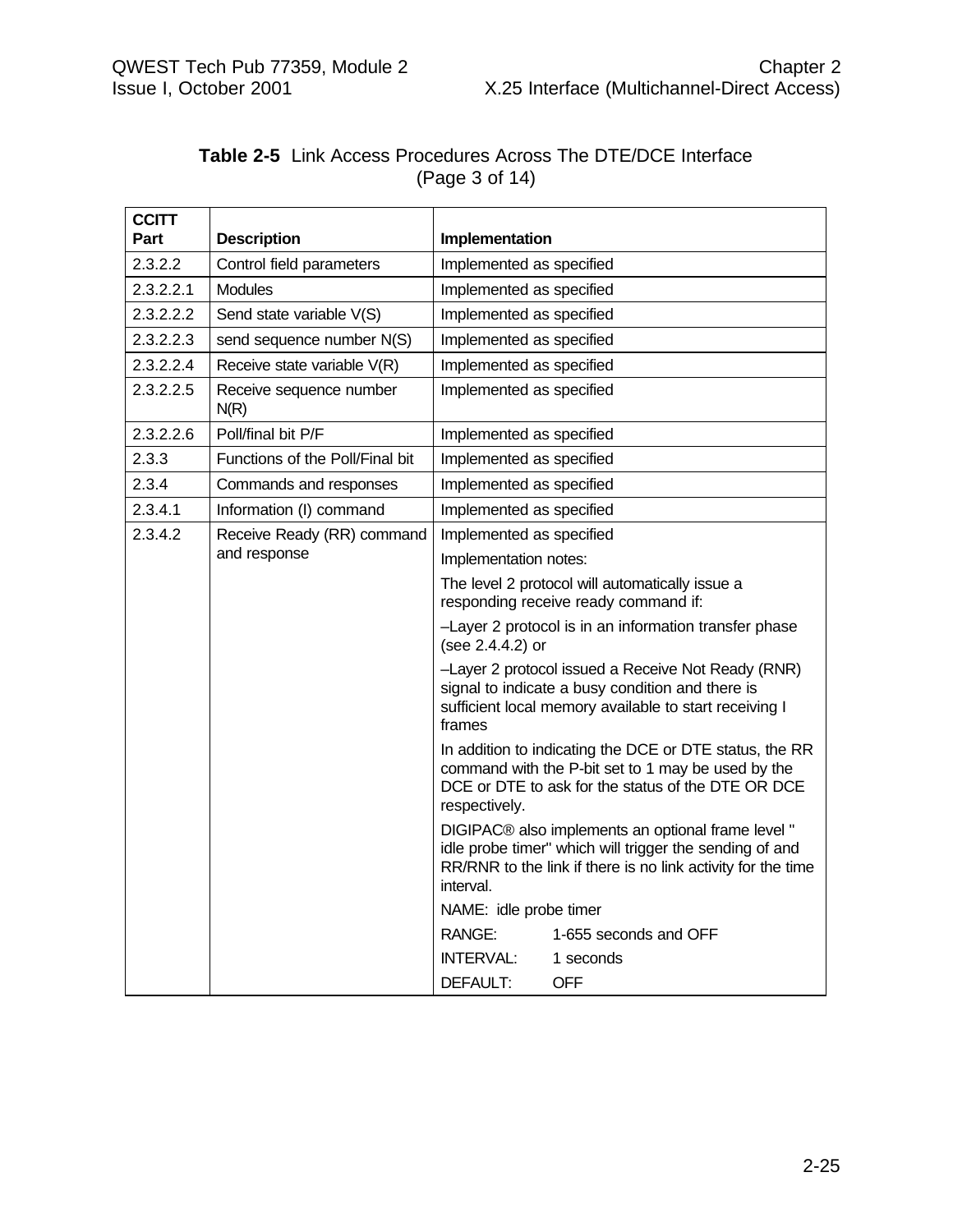| <b>CCITT</b><br>Part | <b>Description</b>                                                                                                                        | Implementation                                                                                                                                                                                                                                                                                               |  |
|----------------------|-------------------------------------------------------------------------------------------------------------------------------------------|--------------------------------------------------------------------------------------------------------------------------------------------------------------------------------------------------------------------------------------------------------------------------------------------------------------|--|
| 2.3.4.3              |                                                                                                                                           |                                                                                                                                                                                                                                                                                                              |  |
|                      | Received Not Ready (RNR)<br>command and response                                                                                          | Implemented as specified                                                                                                                                                                                                                                                                                     |  |
|                      |                                                                                                                                           | Implementation notes:                                                                                                                                                                                                                                                                                        |  |
|                      |                                                                                                                                           | The DIGIPAC® level 2 will issue an RNR command to<br>the remote if insufficient local memory is available to<br>buffer an incoming I-frame. If the busy condition is<br>forced clear by the far end (SABM/UA, FRMR//SABM/<br>UA), the DIGIPAC® level 2 responds with an RNR to the<br>next received I-frame. |  |
|                      |                                                                                                                                           | I frames numbered up to and including $N(R)$ - 1 are<br>acknowledged. I frame N(R) and any subsequent<br>frames received, if any, are not acknowledged. The<br>acceptance status of these I frames will be indicated in<br>subsequent exchanges.                                                             |  |
|                      |                                                                                                                                           | In addition to indicating the DCE or DTE status,, the<br>RNR command with the P-bit set to 1 may be used by<br>the DCE or DTE to ask for the status of the DTE or<br>DCE respectively.                                                                                                                       |  |
|                      |                                                                                                                                           | See 2,3,4,2 regarding the DIGIPAC <sup>®</sup> "idle probe timer"                                                                                                                                                                                                                                            |  |
| 2,3.4.4              | Reject (REJ) command and<br>response                                                                                                      | Implemented as specified                                                                                                                                                                                                                                                                                     |  |
| 2.3.4.5              | Set Asynchronous Balanced<br>Modes (SABM) command/ Set<br>Asynchronous Balanced<br>Extended (SABME) command<br>(subscription time option) | Implemented as specified                                                                                                                                                                                                                                                                                     |  |

#### **Table 2-5** Link Access Procedures Across The DTE/DCE Interface (Page 4 of 14)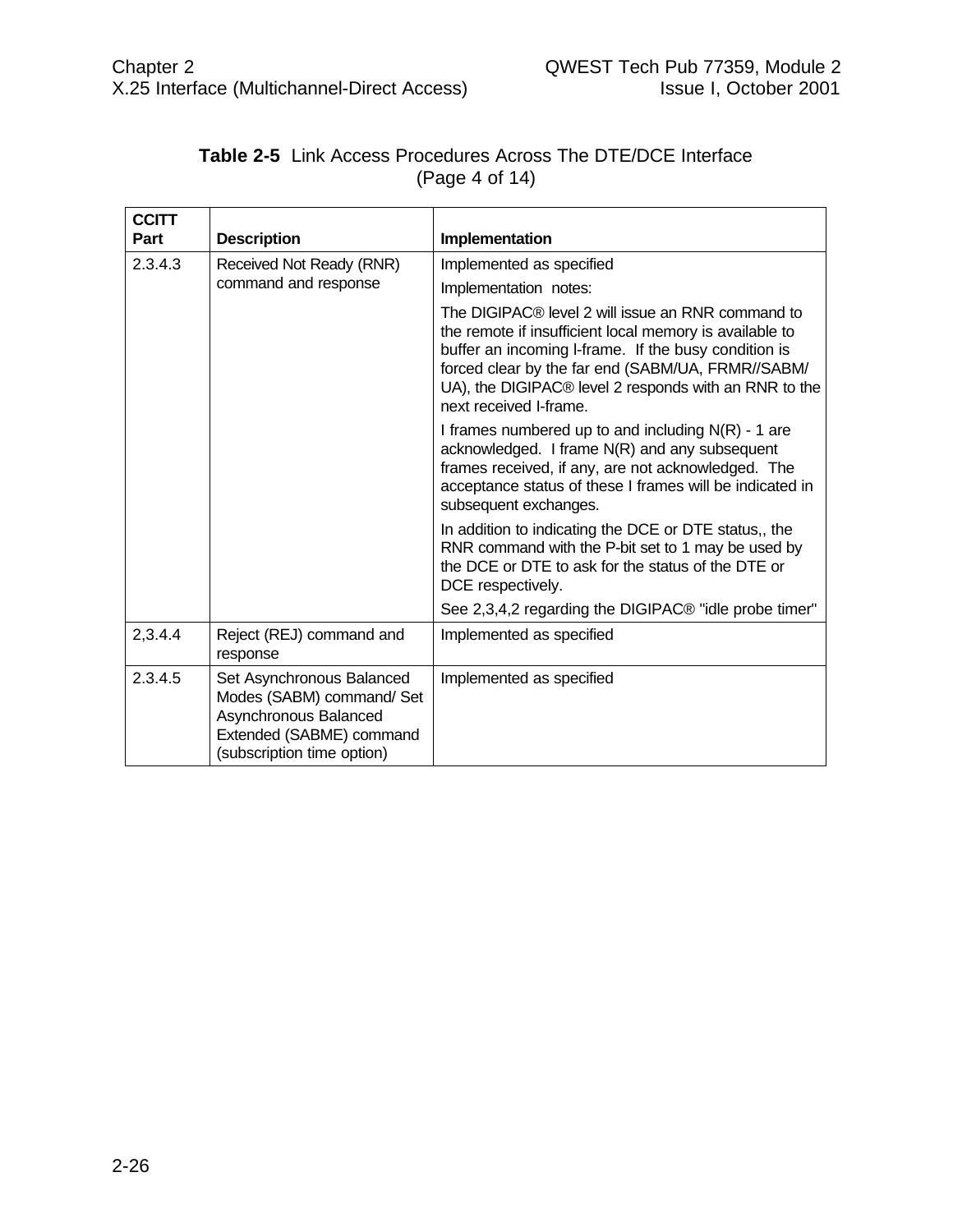| <b>CCITT</b> |                                         |                                                                                                                                                                                                                                                                                                                                                                                                                                                                                                                                                                                                                                                                                                                                                                |
|--------------|-----------------------------------------|----------------------------------------------------------------------------------------------------------------------------------------------------------------------------------------------------------------------------------------------------------------------------------------------------------------------------------------------------------------------------------------------------------------------------------------------------------------------------------------------------------------------------------------------------------------------------------------------------------------------------------------------------------------------------------------------------------------------------------------------------------------|
| Part         | <b>Description</b><br>Implementation    |                                                                                                                                                                                                                                                                                                                                                                                                                                                                                                                                                                                                                                                                                                                                                                |
| 2.3.4.6      | Disconnect (DISC) command               | Implemented as specified                                                                                                                                                                                                                                                                                                                                                                                                                                                                                                                                                                                                                                                                                                                                       |
|              |                                         | Implementation notes:                                                                                                                                                                                                                                                                                                                                                                                                                                                                                                                                                                                                                                                                                                                                          |
|              |                                         | If an Unnumbered Acknowledgment (UA) command is<br>not received by the end of time-out T1, another DISC<br>command is sent.                                                                                                                                                                                                                                                                                                                                                                                                                                                                                                                                                                                                                                    |
|              |                                         | The DISC unnumbered command is used to terminate<br>the mode previously set. It is used to inform the DCE<br>or DTE receiving the DISC command that the DTE or<br>DCE sending the DISC command is suspending<br>operation. Prior to acting on the DISC command, the<br>DCE receiving the DISC command confirms the<br>acceptance of the DISC command by the transmission<br>of a UA response. The DTE or DCE sending the DISC<br>command enters the disconnected phase when it<br>receives the acknowledged UA response. Previously<br>transmitted I frames that are unacknowledged when this<br>command is invoked remain unacknowledged. It is the<br>responsibility of a higher layer to recover from the<br>possible loss of the contents of such I frames |
| 2.3.4.7      | Unnumbered Acknowledge<br>(UA) response | Implemented as specified                                                                                                                                                                                                                                                                                                                                                                                                                                                                                                                                                                                                                                                                                                                                       |
| 2.3.4.8      | Disconnected Mode (DM)                  | Implemented as specified                                                                                                                                                                                                                                                                                                                                                                                                                                                                                                                                                                                                                                                                                                                                       |

#### **Table 2-5** Link Access Procedures Across The DTE/DCE Interface (Page 5 of 14)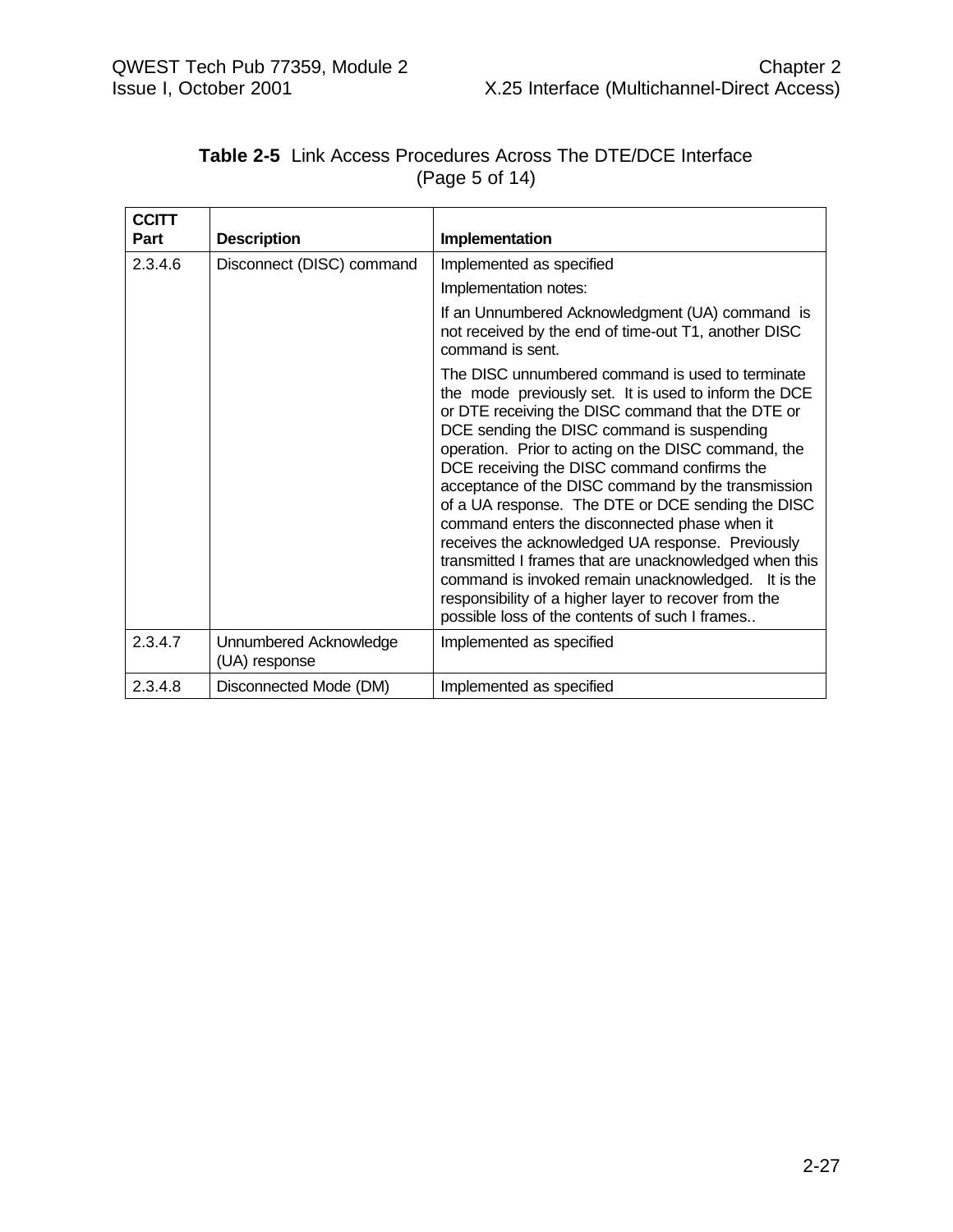| <b>CCITT</b> |                     |                                                                                                                                                                                                                                                                                                            |  |
|--------------|---------------------|------------------------------------------------------------------------------------------------------------------------------------------------------------------------------------------------------------------------------------------------------------------------------------------------------------|--|
| Part         | <b>Description</b>  | Implementation                                                                                                                                                                                                                                                                                             |  |
| 2.3.4.9      | Frame Reject (FRMR) | Implemented as specified                                                                                                                                                                                                                                                                                   |  |
|              | response            | Implementation notes:                                                                                                                                                                                                                                                                                      |  |
|              |                     | The DIGIPAC® generates an FRMR command on<br>receipt of frame that has an information field that is not<br>permitted or on receipt of an S- or U-frame of incorrect<br>length.                                                                                                                             |  |
|              |                     | The FRMR unnumbered response is used by the DCE<br>or DTE to report an error condition not recoverable by<br>retransmission of the identical frame, that is, at least<br>one of the following conditions which results from the<br>receipt of a valid frame:                                               |  |
|              |                     | 1) the receipt of a command or response control field<br>that is undetermined or not implemented                                                                                                                                                                                                           |  |
|              |                     | 2) the receipt of an frame with an information field<br>which extends the maximum established length                                                                                                                                                                                                       |  |
|              |                     | 3) the receipt of an invalid $N(R)$ field                                                                                                                                                                                                                                                                  |  |
|              |                     | 4) the receipt of a frame with an information field which<br>is not permitted or the receipt of a supervisory or<br>unnumbered frame with incorrect length.                                                                                                                                                |  |
|              |                     | A valid $N(R)$ much be within the range from the lowest<br>send sequence number N(S) of the still<br>unacknowledged frames to the current DCE send state<br>variable inclusive (or to the current internal variable x if<br>the DCE is in the timer recovery condition as described<br>in section 2.4.5.9. |  |
|              |                     | An information field which immediately follows the<br>control field and consists of 3 or 5 octets (module 8<br>(basic) operation or module 128 (extended) operation<br>respectively), is returned with this response and<br>provided the reason for the FRMR response.                                     |  |
|              |                     | DIGIPAC® does not generate a FRMR command on<br>receipt of $N(S)$ equal to both $V(R)$ and $N(R)+k$ since<br>CCITT 2.4.6.1 places the onus on the DTE to enforce<br>its own security by not extending its window beyond 7.                                                                                 |  |

#### **Table 2-5** Link Access Procedures Across The DTE/DCE Interface (Page 6 of 14)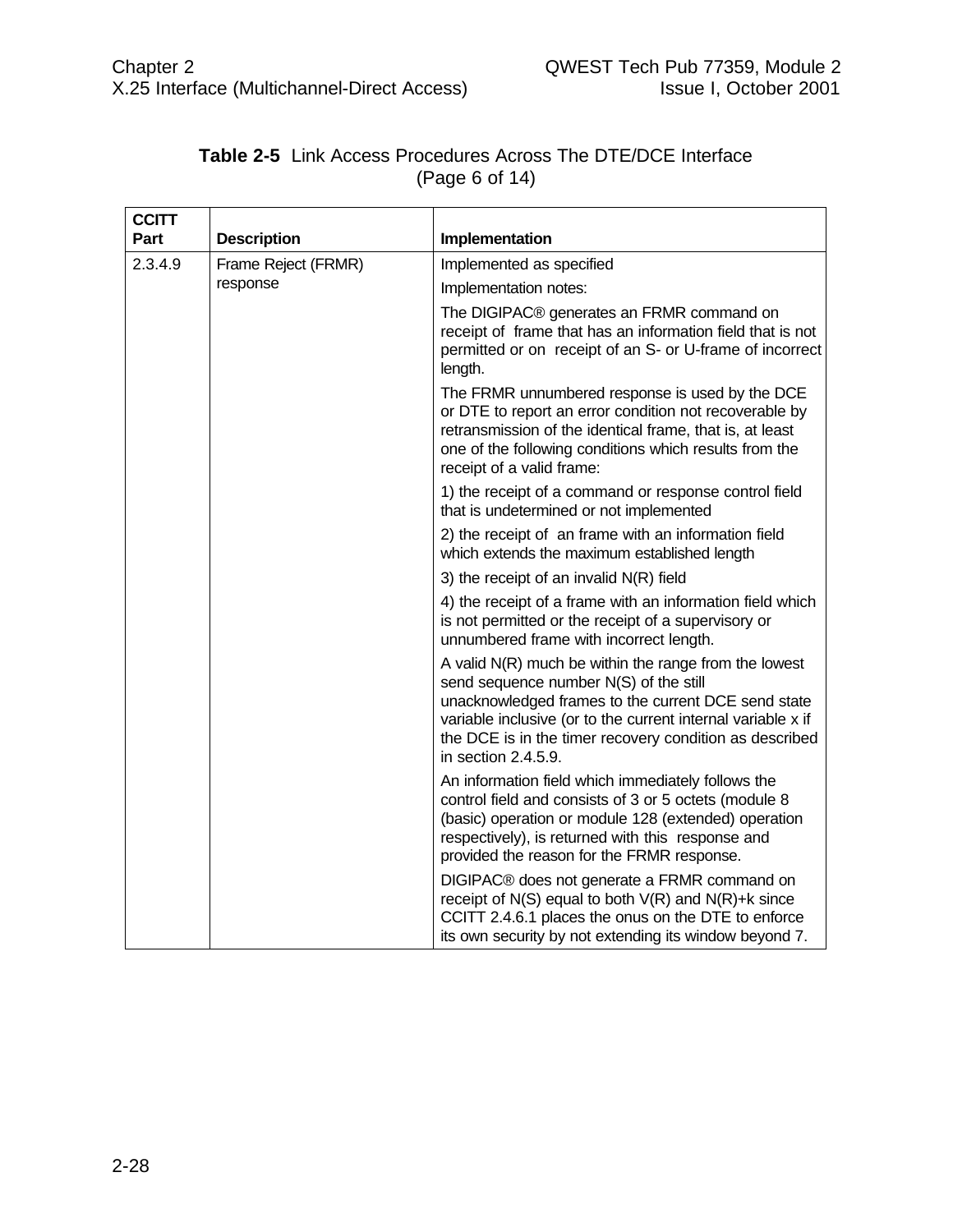| <b>CCITT</b><br>Part | <b>Description</b>                                            | Implementation                                                                                                                                                                                           |
|----------------------|---------------------------------------------------------------|----------------------------------------------------------------------------------------------------------------------------------------------------------------------------------------------------------|
| 2.3.5                | Exception condition reporting                                 | Implemented as specified                                                                                                                                                                                 |
| 2.3.5.1              | <b>Busy condition</b>                                         | Implemented as specified                                                                                                                                                                                 |
| 2.3.5.2              | N(S) sequence error<br>condition <sup>®</sup>                 | Implemented as specified                                                                                                                                                                                 |
| 2.3.5.2.1            | REJ recovery                                                  | Implemented as specified                                                                                                                                                                                 |
| 2.3.5.2.2            | Time-out recovery                                             | Implemented as specified                                                                                                                                                                                 |
|                      |                                                               | Implementation notes:                                                                                                                                                                                    |
|                      |                                                               | The first unacknowledged I-frame is retransmitted after<br>an I-frame acknowledgment timeout.                                                                                                            |
|                      |                                                               | The retransmitted frames may continue an $N(R)$ and a p<br>bit that is updated from, and therefore different from,<br>the ones contained in the originally transmitted frames.                           |
| 2.3.5.3              | Invalid frame condition                                       | Implemented as specified                                                                                                                                                                                 |
| 2.3.5.4              | Frame rejection condition                                     | Implemented as specified                                                                                                                                                                                 |
| 2.3.5.5              | Excessive idle channel state<br>condition on incoming channel | Implemented as specified                                                                                                                                                                                 |
| 2.4                  | Description of the LAPB<br>procedure                          | Noted                                                                                                                                                                                                    |
| 2.4.1                | LAPB basic and extended<br>modes of operation                 | Implemented as specified                                                                                                                                                                                 |
| 2.4.2                | LAPB procedure for<br>addressing                              | Implemented as specified                                                                                                                                                                                 |
| 2.4.3                | LAPB procedure for the use of<br>the P/F Bit                  | Implemented as specified                                                                                                                                                                                 |
| 2.4.4                | LAPB procedure for data link<br>setup and disconnection       | Implemented as specified                                                                                                                                                                                 |
| 2.4.4.1              | Data link set-up                                              | Implemented as specified                                                                                                                                                                                 |
|                      |                                                               | Implementation notes:                                                                                                                                                                                    |
|                      |                                                               | If the DIGIPAC® level 2 protocol sends a SABM<br>command but does not receive a SABM or a UA reply<br>within N2 T1 rime intervals, it informs the level 3 protocol<br>and enters the disconnected state. |

#### **Table 2-5** Link Access Procedures Across The DTE/DCE Interface (Page 7 of 14)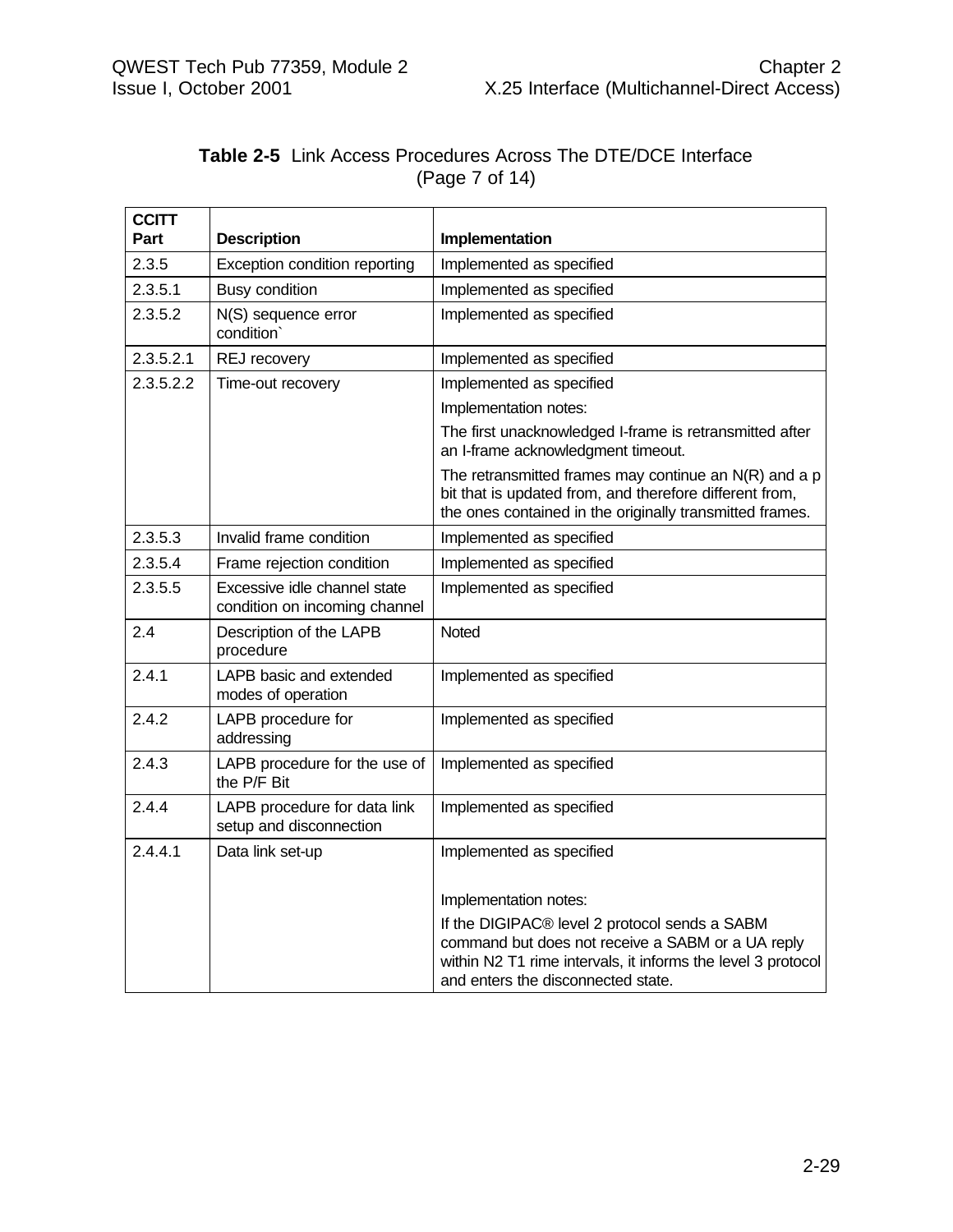| <b>CCITT</b><br>Part                             | <b>Description</b>                                              | Implementation                                                                                                                                                                                                                                                                                                                                             |  |  |
|--------------------------------------------------|-----------------------------------------------------------------|------------------------------------------------------------------------------------------------------------------------------------------------------------------------------------------------------------------------------------------------------------------------------------------------------------------------------------------------------------|--|--|
| 2.4.4.3                                          | Data link disconnection                                         | Implemented as specified                                                                                                                                                                                                                                                                                                                                   |  |  |
|                                                  |                                                                 | Implementation notes:                                                                                                                                                                                                                                                                                                                                      |  |  |
|                                                  |                                                                 | The DIGIPAC® level 2 protocol after sending a DISC                                                                                                                                                                                                                                                                                                         |  |  |
|                                                  |                                                                 | command N2 times, informs level 3, and enters the<br>disconnect state.                                                                                                                                                                                                                                                                                     |  |  |
| 2.4.4.4                                          | Disconnected phase                                              | Implemented as specified                                                                                                                                                                                                                                                                                                                                   |  |  |
|                                                  |                                                                 | Implementation notes:                                                                                                                                                                                                                                                                                                                                      |  |  |
|                                                  |                                                                 | DIGIPAC® is always able to set up the link if the port<br>hardware is enabled                                                                                                                                                                                                                                                                              |  |  |
|                                                  |                                                                 | When the level 2 protocol enters the disconnected<br>phase, it transmits a DM response and starts timer T1.<br>If a SABM command is not received within the time<br>setting of T1, the process is repeated. After<br>transmission of the DM response N2 times, the Level 2<br>protocol enters the link set-up phase and starts the link<br>set-up process. |  |  |
|                                                  |                                                                 | While in disconnected phase, the level 2 protocol<br>responds as follows:                                                                                                                                                                                                                                                                                  |  |  |
|                                                  |                                                                 | -if it receives a DISC command it issues a DM signal                                                                                                                                                                                                                                                                                                       |  |  |
|                                                  |                                                                 | -If it receives a SABM command it issues a UA<br>response and enters information transfer phase                                                                                                                                                                                                                                                            |  |  |
|                                                  |                                                                 | -If it receives any other command with the P bit set to 1,<br>it responds with a DM response (with F bit set to 1)                                                                                                                                                                                                                                         |  |  |
| 2.4.4.5                                          | Collision of unnumbered                                         | Implemented as specified                                                                                                                                                                                                                                                                                                                                   |  |  |
| <i>includes</i><br>2.4.4.5.1<br>and<br>2.4.4.5.2 | commands                                                        |                                                                                                                                                                                                                                                                                                                                                            |  |  |
| 2.4.4.6.                                         | Collision of DM response with<br>SABM/SABME or DISC<br>commands | Implemented as specified                                                                                                                                                                                                                                                                                                                                   |  |  |

#### **Table 2-5** Link Access Procedures Across The DTE/DCE Interface (Page 8 of 14)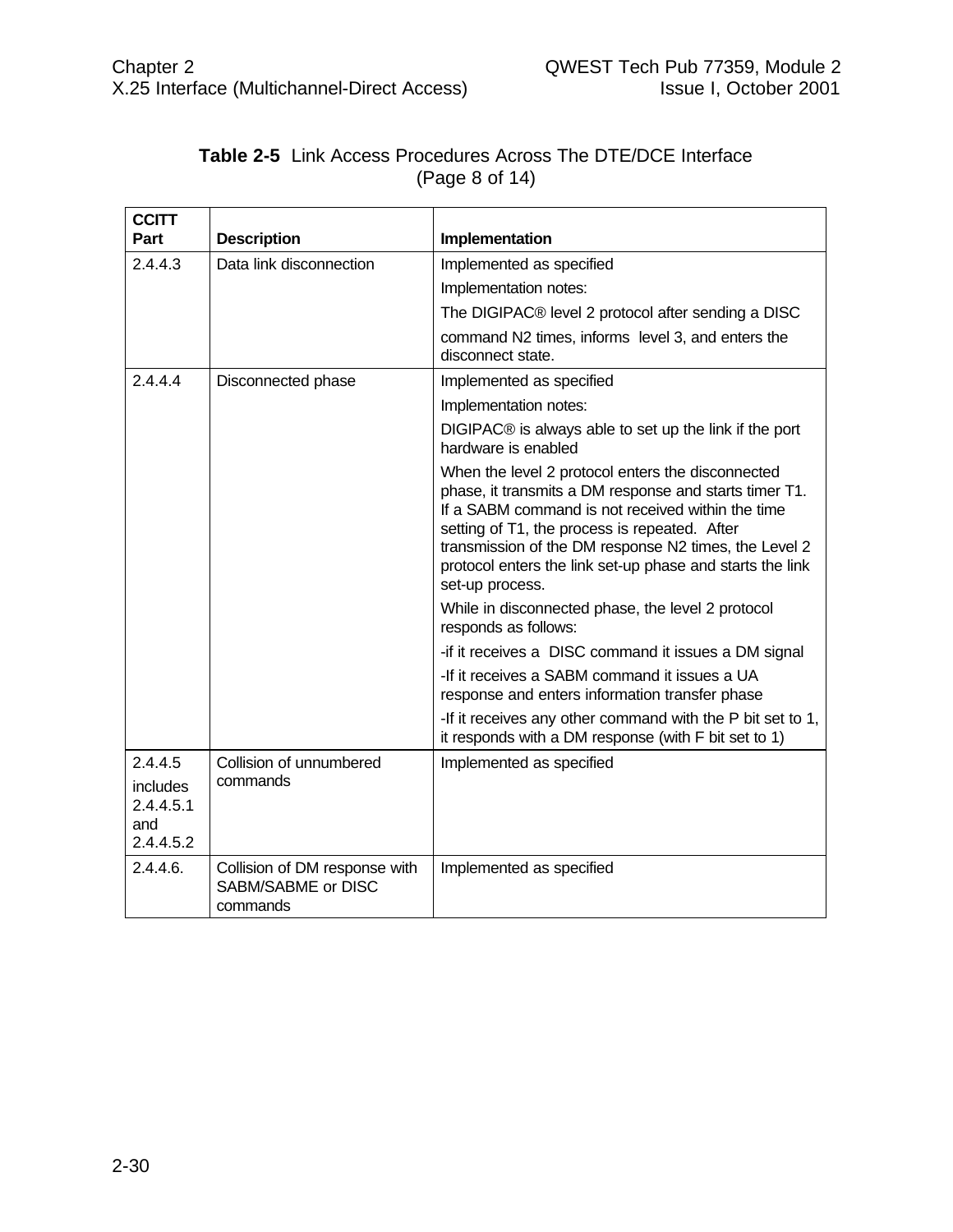| <b>CCITT</b><br>Part                   | <b>Description</b>                          | Implementation                                                                                                                                                                                                                                                                                                                                                                                                                                                                     |
|----------------------------------------|---------------------------------------------|------------------------------------------------------------------------------------------------------------------------------------------------------------------------------------------------------------------------------------------------------------------------------------------------------------------------------------------------------------------------------------------------------------------------------------------------------------------------------------|
| 2.2.4.7                                | Collision of DM responses                   | Implemented as specified                                                                                                                                                                                                                                                                                                                                                                                                                                                           |
| 2.4.5                                  | LAPB procedures for<br>information transfer | <b>Noted</b>                                                                                                                                                                                                                                                                                                                                                                                                                                                                       |
| 2.4.5.1                                | Sending I frames                            | Implemented as specified                                                                                                                                                                                                                                                                                                                                                                                                                                                           |
| 2.4.5.2                                | Receiving an I-frame                        | <b>Noted</b>                                                                                                                                                                                                                                                                                                                                                                                                                                                                       |
| 2.4.5.2.1                              | DCE not busy<br>(i)                         | Implemented as specified                                                                                                                                                                                                                                                                                                                                                                                                                                                           |
|                                        | (ii)                                        | Implementation notes:                                                                                                                                                                                                                                                                                                                                                                                                                                                              |
|                                        |                                             | If no I frame is available for transmission by the DCE<br>and its response delay timer (T2) is not running, the<br>level 2 protocol starts the timer. If a timeout occurs<br>before a frame becomes available for transmission, the<br>level 2 protocol starts the timer. If a timeout occurs<br>before a frame becomes available for transmission, the<br>level 2 protocol transmits an RR/RNR command with the<br>N(R) equal to the value of its received state variable<br>V(R) |
|                                        |                                             | If a frame becomes available for transmission or an S-<br>frame is sent before the response delay timer times<br>out, the response delay timer is stopped and no further<br>action is required. (That is the I-frame or S-frame has<br>acknowledged the incoming frame.)                                                                                                                                                                                                           |
| 2.4.5.2.2<br>Receiving an I frame when |                                             | Implemented as specified                                                                                                                                                                                                                                                                                                                                                                                                                                                           |
|                                        | DCE is busy                                 | Implementation notes:                                                                                                                                                                                                                                                                                                                                                                                                                                                              |
|                                        |                                             | The level 2 protocol will ignore the information field in as<br>I-frame if there is insufficient local memory to buffer the<br>data. Level 2 informs the packet level procedures of a<br>zero--length information field.                                                                                                                                                                                                                                                           |
| 2,4,5,3                                | Reception of invalid frames                 | Implemented as specified                                                                                                                                                                                                                                                                                                                                                                                                                                                           |
| 2.4.5.4                                | Reception of out-of-sequence<br>I frames    | Implemented as specified                                                                                                                                                                                                                                                                                                                                                                                                                                                           |
| 2.4.5.5                                | Receiving acknowledgment                    | Implemented as specified                                                                                                                                                                                                                                                                                                                                                                                                                                                           |
| 2.4.5.6                                | Receiving an REJ frame (i)                  | Implemented as specified                                                                                                                                                                                                                                                                                                                                                                                                                                                           |
|                                        | (ii)                                        | Implemented as specified                                                                                                                                                                                                                                                                                                                                                                                                                                                           |

#### **Table 2-5** Link Access Procedures Across The DTE/DCE Interface (Page 9 of 14)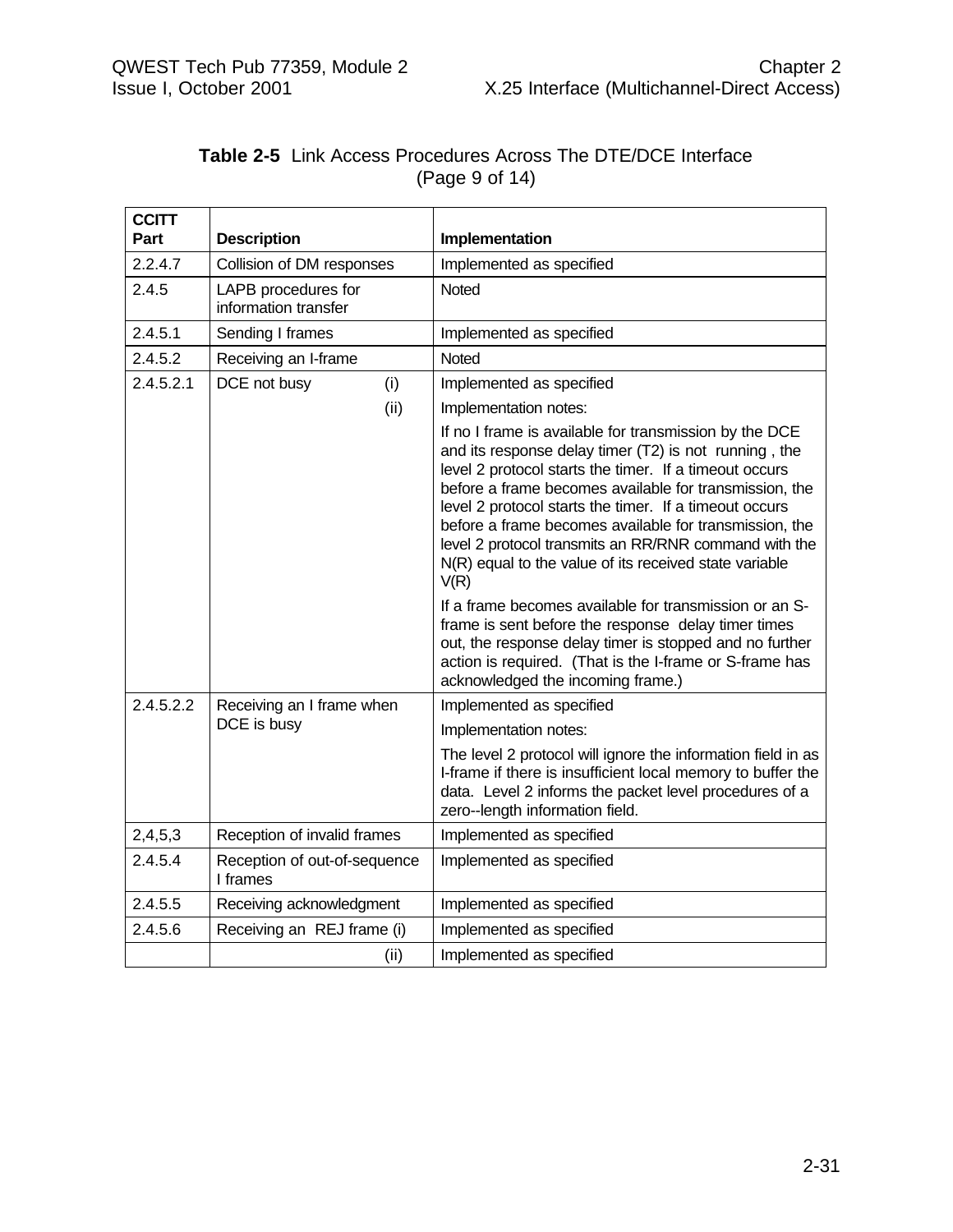| <b>CCITT</b> |                                                                                                  |                                                                                                                                                                                                                                                                                                                                                                                                                                                                    |
|--------------|--------------------------------------------------------------------------------------------------|--------------------------------------------------------------------------------------------------------------------------------------------------------------------------------------------------------------------------------------------------------------------------------------------------------------------------------------------------------------------------------------------------------------------------------------------------------------------|
| Part         | <b>Description</b>                                                                               | Implementation                                                                                                                                                                                                                                                                                                                                                                                                                                                     |
|              | (iii)                                                                                            | Implemented as specified with the following<br>interpretation                                                                                                                                                                                                                                                                                                                                                                                                      |
|              |                                                                                                  | The level 2 protocol completes the transmission of a<br>currently transmitting I-frame before commencing<br>transmission of the requested I-frame.                                                                                                                                                                                                                                                                                                                 |
|              | (iv)                                                                                             | Implemented as specified                                                                                                                                                                                                                                                                                                                                                                                                                                           |
| 2.4.5.8      | DCE busy condition                                                                               | Implemented as specified                                                                                                                                                                                                                                                                                                                                                                                                                                           |
| 2.4.5.9      | Waiting acknowledgment                                                                           | Implemented as specified                                                                                                                                                                                                                                                                                                                                                                                                                                           |
|              |                                                                                                  | Implementation notes:                                                                                                                                                                                                                                                                                                                                                                                                                                              |
|              |                                                                                                  | If, while in timer recovery condition, the level 2 protocol<br>correctly receives a frame that acknowledges all<br>unacknowledged sent frames but does not clear the<br>timer recovery condition, the level 2 protocol remains in<br>timer recovery condition and continues to poll with a<br>command level RR/RNR.                                                                                                                                                |
| 2.4.6        | LAPB conditions for data link<br>resetting or data link re-<br>initialization (data Link set-up) | Noted                                                                                                                                                                                                                                                                                                                                                                                                                                                              |
| 2.4.6.1      | Invalid frame reception                                                                          | Implemented as specified                                                                                                                                                                                                                                                                                                                                                                                                                                           |
| 2.4.6.2      | FRMR response from DTE                                                                           | Implemented as specified                                                                                                                                                                                                                                                                                                                                                                                                                                           |
|              |                                                                                                  | Implementation notes;                                                                                                                                                                                                                                                                                                                                                                                                                                              |
|              |                                                                                                  | When the DCE receives, during the information transfer<br>phase, an FRMR response from the DTE, the DCE will<br>either initiate the data link resetting procedures itself as<br>described in section 2.4.7.2, or return a DM response<br>to ask the DTE to initiate the data link setup<br>(initialization) procedure as described in 2.4.4.1. After<br>transmitting a DM response, the DCE will enter the<br>disconnected phase as described on section 2.4.4.4.2 |

#### **Table 2-5** Link Access Procedures Across The DTE/DCE Interface (Page 10 of 14)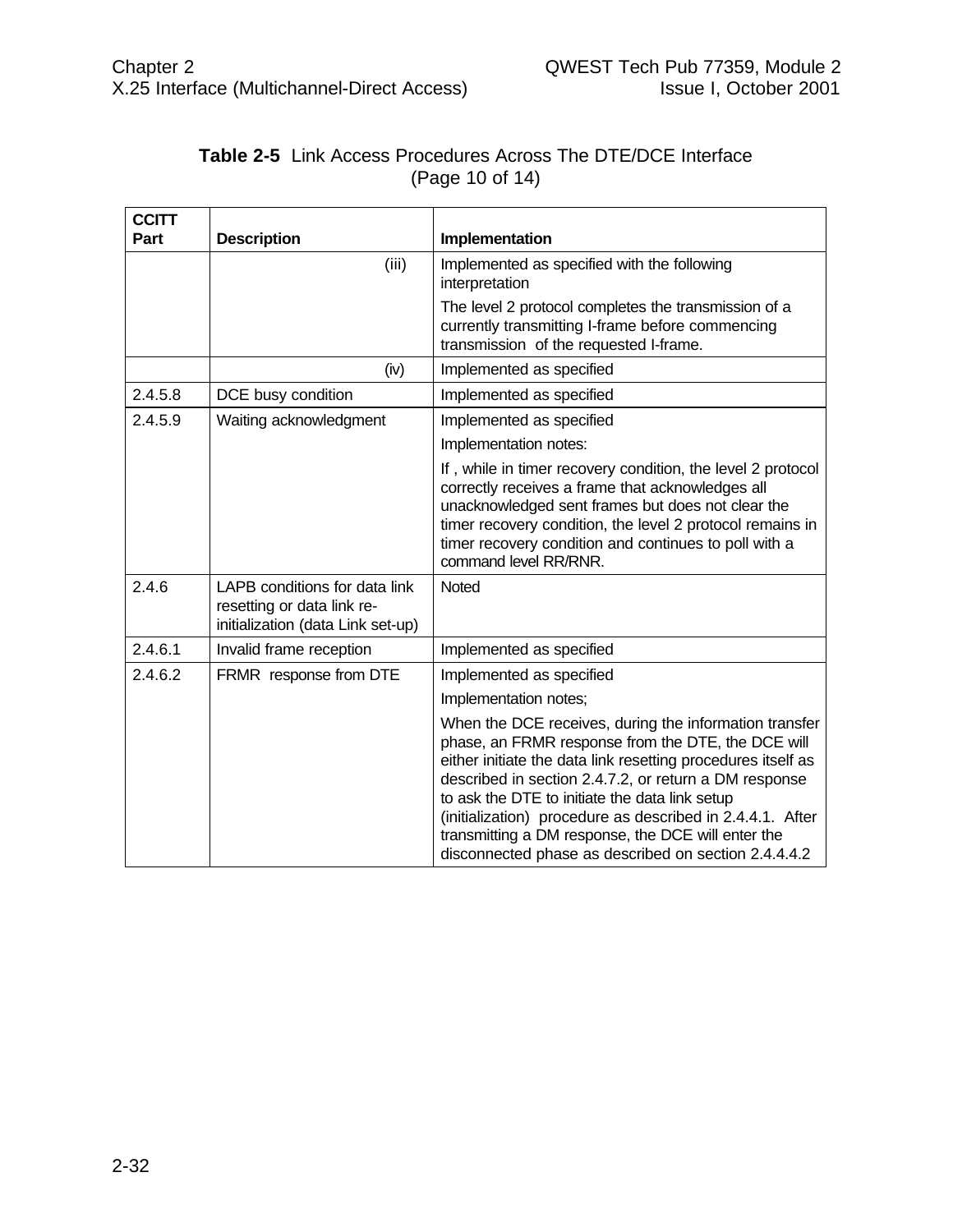| <b>CCITT</b> |                                           |                                                                                                                                                                                                                                                                                                                                                                                 |  |
|--------------|-------------------------------------------|---------------------------------------------------------------------------------------------------------------------------------------------------------------------------------------------------------------------------------------------------------------------------------------------------------------------------------------------------------------------------------|--|
| Part         | <b>Description</b>                        | Implementation                                                                                                                                                                                                                                                                                                                                                                  |  |
| 2.4.6.3      | UA response from DTE                      | Implemented as specified                                                                                                                                                                                                                                                                                                                                                        |  |
|              |                                           | Implementation notes;                                                                                                                                                                                                                                                                                                                                                           |  |
|              |                                           | When the DCE receives, during the information transfer<br>phase, a UA response, or an unsolicited response with<br>the F-bit set to 1, the DCE may either initiated the data<br>link set-up (initialization) procedure as described in<br>section 2.4.4.1. After transmitting a DM response, the<br>DCE will enter the disconnected phase as described<br>in section 2.4.4.4.2. |  |
| 2.4.7        | LAPB procedure for data link<br>resetting | Implemented as specified                                                                                                                                                                                                                                                                                                                                                        |  |
| 2.4.7.1      |                                           | Implemented as specified                                                                                                                                                                                                                                                                                                                                                        |  |
|              |                                           | The data link resetting procedure is used to initialize<br>both directions of information transfer according to the<br>procedure described below. The data link resetting<br>procedure only applies during information transfer<br>phase.                                                                                                                                       |  |
| 2.4.7.2      | Reset procedure                           | Implemented as specified                                                                                                                                                                                                                                                                                                                                                        |  |
| 2.4.7.3      | Clearing the frame rejection              | Implemented as specified                                                                                                                                                                                                                                                                                                                                                        |  |
| 2.4.8.       | List of LAPB system<br>parameters         | <b>Noted</b>                                                                                                                                                                                                                                                                                                                                                                    |  |
| 2.4.8.1      | Timer T1                                  | Implemented as specified                                                                                                                                                                                                                                                                                                                                                        |  |
|              |                                           | Implementation notes;                                                                                                                                                                                                                                                                                                                                                           |  |
|              |                                           | Timer T1 is used to retransmit frames if no frame<br>acknowledgment is received within the timed interval.                                                                                                                                                                                                                                                                      |  |
|              |                                           | DIGIPAC <sup>®</sup> implementation:                                                                                                                                                                                                                                                                                                                                            |  |
|              |                                           | NAME : Response timeout                                                                                                                                                                                                                                                                                                                                                         |  |
|              |                                           | RANGE:<br>0.01-655 seconds                                                                                                                                                                                                                                                                                                                                                      |  |
|              |                                           | INTERVAL:<br>0.01 seconds                                                                                                                                                                                                                                                                                                                                                       |  |
|              |                                           | DEFAULT:<br>3 seconds                                                                                                                                                                                                                                                                                                                                                           |  |

#### **Table 2-5** Link Access Procedures Across The DTE/DCE Interface (Page 11 of 14)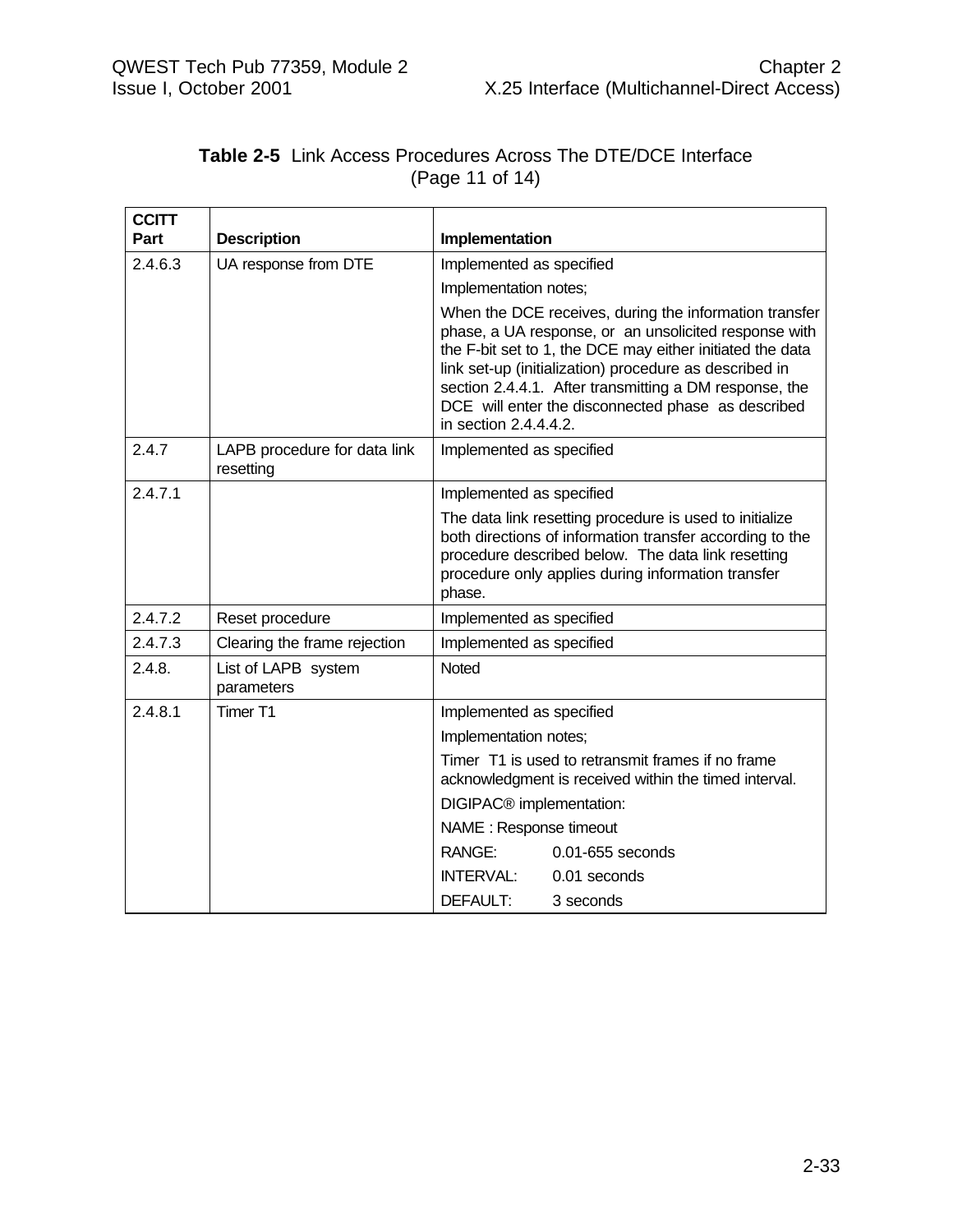| <b>CCITT</b> |                                                                  |                                                                                                                                                    |  |  |
|--------------|------------------------------------------------------------------|----------------------------------------------------------------------------------------------------------------------------------------------------|--|--|
| Part         | <b>Description</b>                                               | Implementation                                                                                                                                     |  |  |
| 2.4.8.       | Parameter T <sub>2</sub>                                         | Implemented as specified                                                                                                                           |  |  |
|              |                                                                  | Implantation notes:                                                                                                                                |  |  |
|              |                                                                  | Timer T2 is used to delay the acknowledgments of<br>incoming I-frames to enforce frame level piggybacking<br>of acknowledgment frames to I-frames. |  |  |
|              |                                                                  | DIGIPAC <sup>®</sup> implementation:                                                                                                               |  |  |
|              |                                                                  | NAME: Response delay timer                                                                                                                         |  |  |
|              |                                                                  | RANGE:<br>100-1000 milliseconds and off                                                                                                            |  |  |
|              |                                                                  | <b>INTERVAL:</b><br>100 milliseconds and OFF;                                                                                                      |  |  |
|              |                                                                  | DEFAULT:<br>400 milliseconds                                                                                                                       |  |  |
| 2.4.8.3      | Parameter T <sub>3</sub>                                         | Implemented as specified                                                                                                                           |  |  |
|              |                                                                  | Implementation notes:                                                                                                                              |  |  |
|              |                                                                  | Timer T3 is used to indicated to the packet layer that<br>there has been an excessively long idle time.                                            |  |  |
|              |                                                                  | DIGIPAC <sup>®</sup> implementation:                                                                                                               |  |  |
|              |                                                                  | NAME : Idle channel timer                                                                                                                          |  |  |
|              |                                                                  | RANGE 1-655 seconds and OFF                                                                                                                        |  |  |
|              |                                                                  | INTERVAL:<br>1 seconds                                                                                                                             |  |  |
|              |                                                                  | DEFAULT:<br>15                                                                                                                                     |  |  |
| 2.4.8.4      | Maximum number of attempts<br>to complete a transmission<br>(N2) | Implemented as specified                                                                                                                           |  |  |
|              |                                                                  | Implementation notes:                                                                                                                              |  |  |
|              |                                                                  | This field specifies the number of times a frame is<br>retansmitted before other recovery action is taken.                                         |  |  |
|              |                                                                  | DIGIPAC <sup>®</sup> implementation                                                                                                                |  |  |
|              |                                                                  | Name:<br>Retransmit limit                                                                                                                          |  |  |
|              |                                                                  | RANGE;<br>$1 - 15$                                                                                                                                 |  |  |
|              |                                                                  | DEFAULT;<br>10                                                                                                                                     |  |  |

#### **Table 2-5** Link Access Procedures Across The DTE/DCE Interface (Page 12 of 14)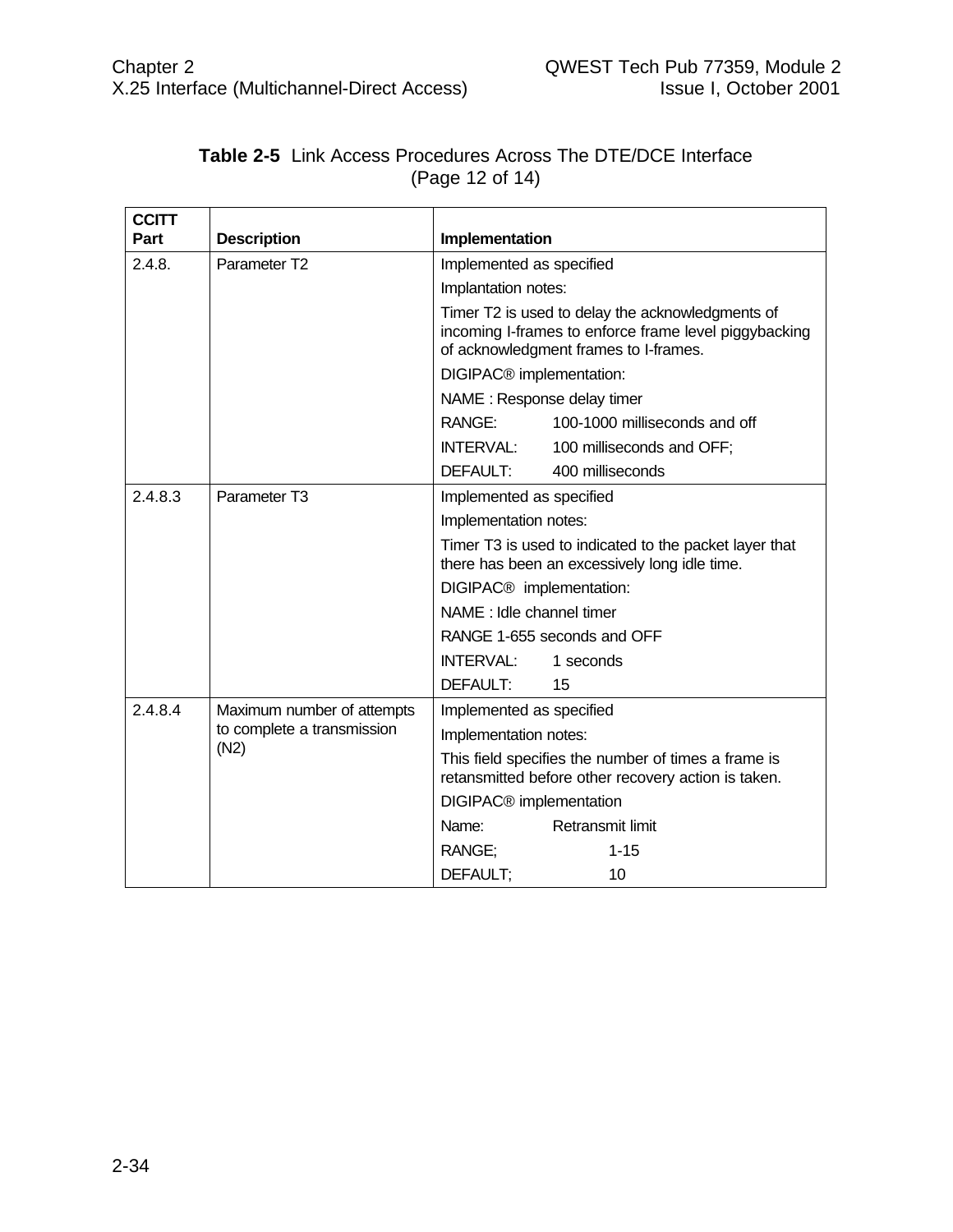| <b>Table 2-5</b> Link Access Procedures Across The DTE/DCE Interface |                 |  |  |
|----------------------------------------------------------------------|-----------------|--|--|
|                                                                      | (Page 13 of 14) |  |  |

| <b>CCITT</b> |                                                  |                                                                                                                                                                                                                                                           |  |
|--------------|--------------------------------------------------|-----------------------------------------------------------------------------------------------------------------------------------------------------------------------------------------------------------------------------------------------------------|--|
| Part         | <b>Description</b>                               | Implementation                                                                                                                                                                                                                                            |  |
| 2.4.8.5      | Maximum number of bits in an                     | Implemented as specified                                                                                                                                                                                                                                  |  |
|              | I-frame (N1)                                     | Implementation notes:                                                                                                                                                                                                                                     |  |
|              |                                                  | This field specifies the maximum number of bits<br>(excluding flags and bits inserted for transparency) that<br>can be contained in each I-frame. The highest value that<br>can be used is 16440.                                                         |  |
|              |                                                  | DIGIPAC <sup>®</sup> implementation                                                                                                                                                                                                                       |  |
|              |                                                  | NAME: Maximum bits in frame (N1)                                                                                                                                                                                                                          |  |
|              |                                                  | RANGE: up to 16440 (for 2048 octet packet)                                                                                                                                                                                                                |  |
| 2.4.8.6      | Maximum number of                                | Implemented as specified                                                                                                                                                                                                                                  |  |
|              | outstanding I-frames (k)                         | Implementation notes:                                                                                                                                                                                                                                     |  |
|              |                                                  | This field specifies the maximum number of sequentially<br>numbered I-frames that can be outstanding<br>(unacknowledged) at any given time. This is nominally<br>set to 7 if module 8 service is specified, or 127 if module<br>128 service is specified. |  |
|              |                                                  | DIGIPAC® implementation:                                                                                                                                                                                                                                  |  |
|              |                                                  | NAME : Response timeout                                                                                                                                                                                                                                   |  |
|              |                                                  | RANGES: 1-7,1-127 (if LAPB with "extended sequence<br>numbering" is provisioned)                                                                                                                                                                          |  |
|              |                                                  | DEFAULT: 7                                                                                                                                                                                                                                                |  |
| 2.5          | Multilink Procedure (MLP)                        | Not offered                                                                                                                                                                                                                                               |  |
|              | (Subscription-time selectable<br>option)         |                                                                                                                                                                                                                                                           |  |
| 2.5.1        | Field of application                             | Not offered                                                                                                                                                                                                                                               |  |
| 2.5.2        | Multilink frame structure                        | Not offered                                                                                                                                                                                                                                               |  |
| 2.5.2.1      | Multilink control field                          | Not offered                                                                                                                                                                                                                                               |  |
| 2.5.2.2      | Multilink information field                      | Not offered                                                                                                                                                                                                                                               |  |
| 2.5.3        | Multilink control field format<br>and parameters | <b>Noted</b>                                                                                                                                                                                                                                              |  |
| 2.5.3.1      | Multilink control field format                   | Not offered                                                                                                                                                                                                                                               |  |
| 2.5.3.2      | Multilink control field<br>parameters            | Not offered                                                                                                                                                                                                                                               |  |
| 2.5.3.2.1    | Void sequencing bit (V)                          | Not offered                                                                                                                                                                                                                                               |  |
| 2.5.3.2.2    | Sequencing check option bit                      | Not offered                                                                                                                                                                                                                                               |  |
| 2.5.3.2.3    | MLP reset request bit (R)                        | Not offered                                                                                                                                                                                                                                               |  |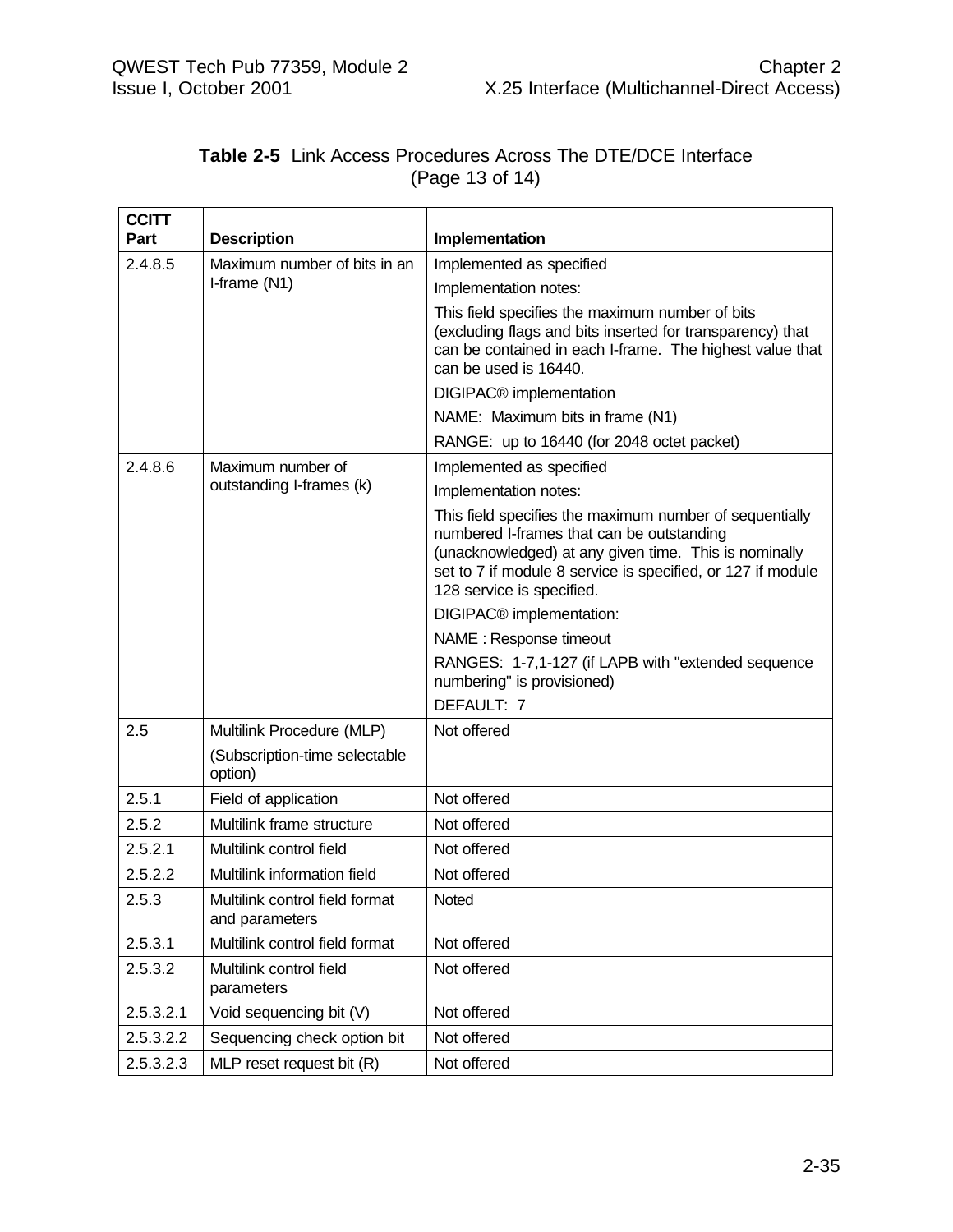| <b>CCITT</b><br>Part | <b>Description</b>                                                         | Implementation                             |
|----------------------|----------------------------------------------------------------------------|--------------------------------------------|
| 2.5.3.2.4            | MLP RESET CONFIRMATION<br>BIT (C)                                          | Not offered                                |
| 2.5.3.2.5            | Multilink send state variable<br>MV(S)                                     | Not offered                                |
| 2.5.3.2.6            | Multilink sequence number<br>MN(S)                                         | Not offered                                |
| 2.5.3.2.7            | <b>Transmitted multilink frame</b><br>acknowledged state variable<br>MV(T) | Not offered                                |
| 2.5.3.2.8            | Multilink receive state variable<br>MV(R)                                  | Not offered                                |
| 2.5.3.2.9            | Multilink window size MW                                                   | Not offered                                |
| 2.5.3.2.10           | Receive MLP window guard<br>region MX                                      | Not offered                                |
| 2.5.4                | <b>Description of Multilink</b><br>Procedure (MLP)                         | Not offered                                |
| 2.5.4.1              | Initialization                                                             | Not offered                                |
| 2.5.4.2              | Multilink resetting procedure                                              | Not offered                                |
| 2.5.4.3              | Transmitting multilink frames                                              | <b>Noted</b>                               |
| 2.5.4.3.1            | General                                                                    | Not offered                                |
| 2.5.4.3.2            | Transmission of multilink<br>frames                                        | Not offered                                |
| 2.5.4.4              | Receiving multilink frames                                                 | Not offered                                |
| 2.5.4.5              | Taking an SLP out of service                                               | Not offered                                |
| 2.5.5                | List of multilink system<br>parameters                                     | Noted                                      |
| 2.5.5.1              | Lost-frame timer MTI (multilink)                                           | Not offered                                |
| 2.5.5.2              | Group busy timer MT2<br>(multilink)                                        | Not offered                                |
| 2.5.5.3              | MLP reset confirmation timer<br>MT3 (multilink)                            | Not offered                                |
| 2.6                  | LAP elements of procedure                                                  | LAP data link procedure is not implemented |
| through<br>2.7       | Description of the LAP<br>procedure                                        |                                            |

#### **Table 2-5** Link Access Procedures Across The DTE/DCE Interface (Page 14 of 14)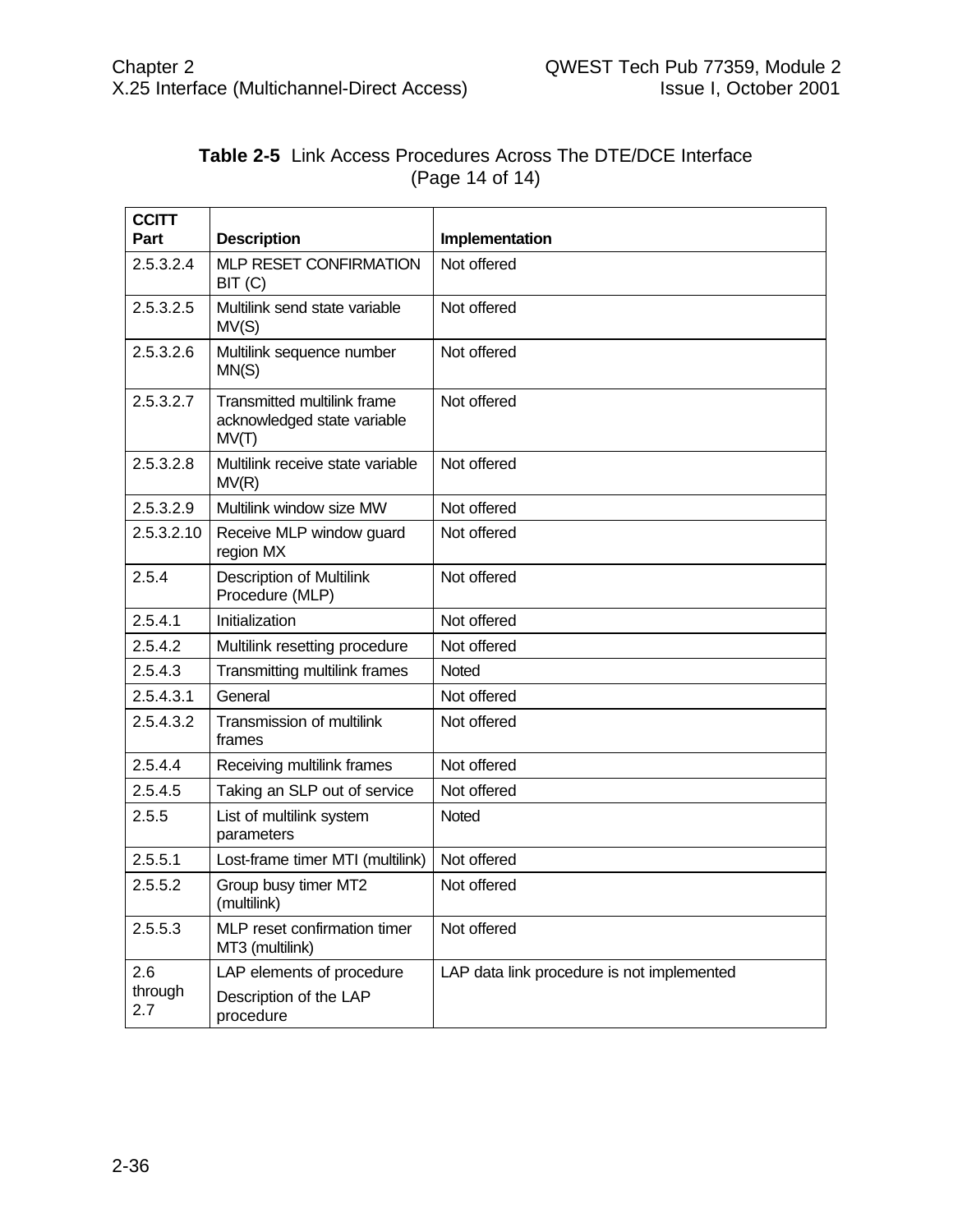## **2.9.3 Packet Layer Procedures**

This section describes the DIGIPAC® compliance to packet layer procedures, and covers the following topics:

- 3.1 Logical channels
- 3.2 Basic structure of packets
- 3.3 Procedure for restart
- 3.4 Error handling

#### **Table 2-6** Description of the Packet Layer DTE/DCE Interface (Page 1 of 4)

| <b>CCITT</b> |                                 |                                                                                                                                                                                                                                                                                                                                                                                                                                                                                                                                                                                                                                                                                                                                                           |
|--------------|---------------------------------|-----------------------------------------------------------------------------------------------------------------------------------------------------------------------------------------------------------------------------------------------------------------------------------------------------------------------------------------------------------------------------------------------------------------------------------------------------------------------------------------------------------------------------------------------------------------------------------------------------------------------------------------------------------------------------------------------------------------------------------------------------------|
| Part         | <b>Description</b>              | Implementation                                                                                                                                                                                                                                                                                                                                                                                                                                                                                                                                                                                                                                                                                                                                            |
| 3            | Description of the packet level | Implemented as specified                                                                                                                                                                                                                                                                                                                                                                                                                                                                                                                                                                                                                                                                                                                                  |
|              | <b>DTE/DCE</b> interface        | Implementation notes:                                                                                                                                                                                                                                                                                                                                                                                                                                                                                                                                                                                                                                                                                                                                     |
|              |                                 | This and subsequent sections of the Recommendation<br>relate to the transfer of packets at the DTE/DCE<br>interface. The procedures apply to packets that are<br>successfully transferred across the DTE/DCE interface.                                                                                                                                                                                                                                                                                                                                                                                                                                                                                                                                   |
|              |                                 | Each packet to be transferred across the DTE/DCE<br>interface is contained within the data link layer<br>information field which will delimit its length, and only<br>one packet is contained in the information field.                                                                                                                                                                                                                                                                                                                                                                                                                                                                                                                                   |
|              |                                 | Octet alignment -                                                                                                                                                                                                                                                                                                                                                                                                                                                                                                                                                                                                                                                                                                                                         |
|              |                                 | DIGIPAC® supports both non-octet alignment and octet<br>alignment of user data. DIGIPAC® can pad DTE user<br>data with zeros to ensure octet alignment if this option is<br>subscribed by the DTE. DIGIPAC® can also ensure<br>delivery of only octet aligned user data to the DTE if this<br>option is also subscribed by the DTE. If this last option<br>is subscribed, then Incoming Calls and Call Connects<br>sent to the DTE from the network are checked for octet<br>alignment of any attached user data and cleared<br>"Incompatible Destination" (diag hex/dec 52/82); data<br>packets to be sent to the DTE by the network with non-<br>octet aligned user data trigger a Reset with cause<br>"Incompatible Destination" (diag hex/dec 52/82). |
| 3.1          | Logical channels                | Implemented as specified                                                                                                                                                                                                                                                                                                                                                                                                                                                                                                                                                                                                                                                                                                                                  |
|              |                                 | Implementation notes:                                                                                                                                                                                                                                                                                                                                                                                                                                                                                                                                                                                                                                                                                                                                     |
|              |                                 | Due to memory constraints, 4095 logical channels are<br>not supported on any single DTE/DCE interface. The<br>number of logical channels is restricted by engineering<br>considerations for the Processing Element on which the<br>X.25 Service is being supported.                                                                                                                                                                                                                                                                                                                                                                                                                                                                                       |
| 3.2          | Basic structure of packets      | Implemented as specified                                                                                                                                                                                                                                                                                                                                                                                                                                                                                                                                                                                                                                                                                                                                  |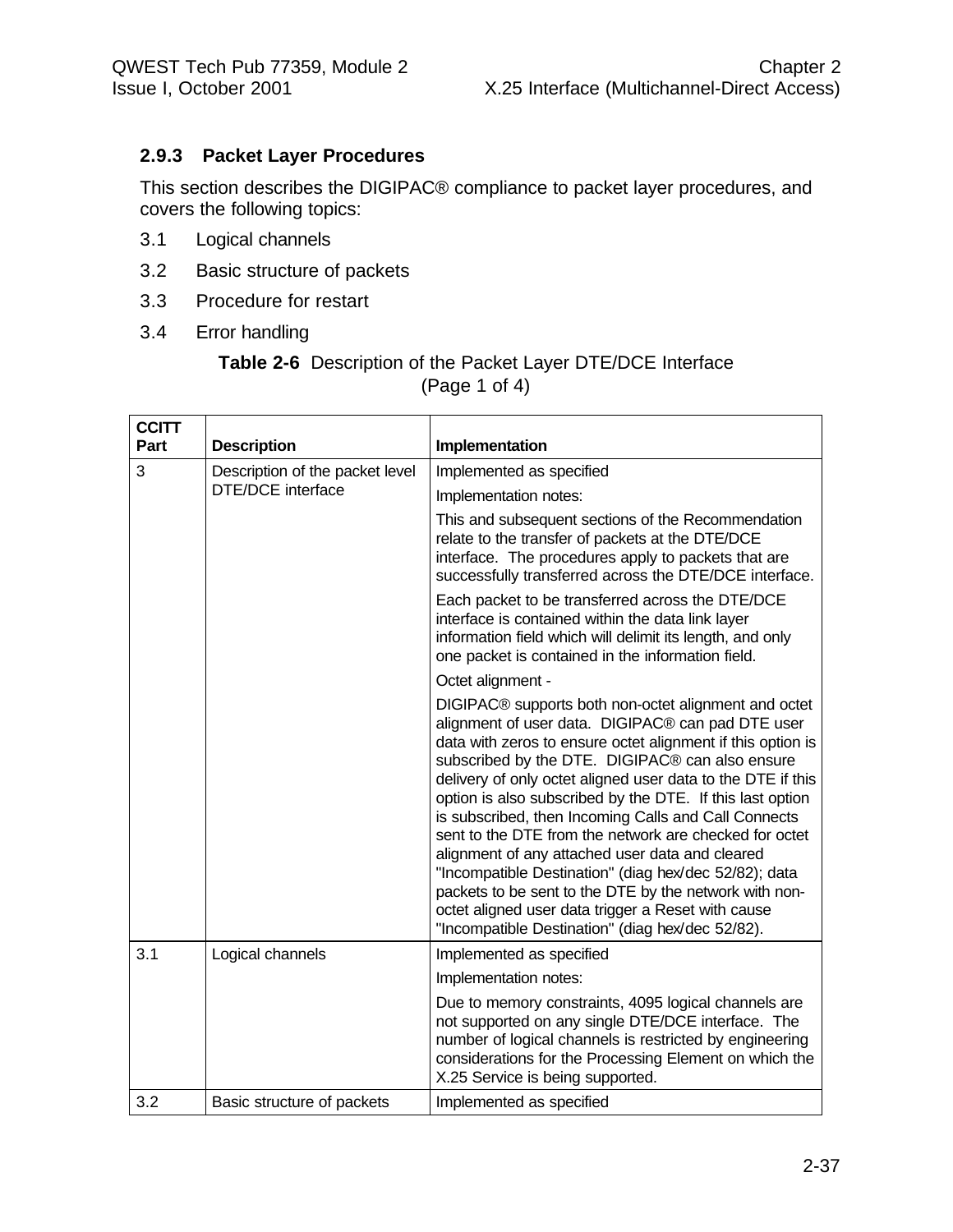| <b>CCITT</b> |                       |                                                                                                                                                                                                                                                                                                                                                                                                                                                                                                                                                                                                                                                                                                                               |
|--------------|-----------------------|-------------------------------------------------------------------------------------------------------------------------------------------------------------------------------------------------------------------------------------------------------------------------------------------------------------------------------------------------------------------------------------------------------------------------------------------------------------------------------------------------------------------------------------------------------------------------------------------------------------------------------------------------------------------------------------------------------------------------------|
| Part         | <b>Description</b>    | Implementation                                                                                                                                                                                                                                                                                                                                                                                                                                                                                                                                                                                                                                                                                                                |
| 3.3          | Procedure for restart | Implemented as specified                                                                                                                                                                                                                                                                                                                                                                                                                                                                                                                                                                                                                                                                                                      |
|              |                       | Implementation notes:                                                                                                                                                                                                                                                                                                                                                                                                                                                                                                                                                                                                                                                                                                         |
|              |                       | Permanent virtual circuit                                                                                                                                                                                                                                                                                                                                                                                                                                                                                                                                                                                                                                                                                                     |
|              |                       | When the DTE issues a RESTART REQUEST over a<br>PVC, the network transmits a RESET INDICATION<br>(Cause: DTE reset) to the remote end; the local end of<br>the PVC is reset later (Cause: remote DTE operational).<br>During a restart procedure, incoming data for the PVC<br>circuit is queued within the network. When e restart<br>procedure has been completed, the DCE transmits data<br>to the DTE.                                                                                                                                                                                                                                                                                                                    |
|              |                       | If the DTE transmits data before the remote end of the<br>permanent virtual circuit has confirmed the reset, the<br>network queues the data received. The data is<br>transmitted to the remote DTE once it has confirmed the<br>reset. If the DTE transmits any packets over a PVC<br>during the restart request state, a procedure error<br>results, and the network transmits a RESET<br>INDICATION (Cause: local procedure error) on the<br>PVC when the restart condition has been terminated.                                                                                                                                                                                                                            |
|              |                       | Switched Virtual circuit<br>When the DTE issues a RESTART REQUEST over a<br>virtual circuit, a CLEAR INDICATION is transmitted<br>(Cause: DTE clear), to the remote end of the call. On<br>termination of the restart condition, all logical channel<br>numbers of virtual calls are in the ready state. During a<br>restart, all incoming calls are queued within the network<br>and transmitted to the DTE when it leaves the restart<br>state. If the DTE transmits packets over a logical<br>channel subscribed for virtual calls while in the restart<br>request state, a CLEAR INDICATION (Cause: local<br>procedure error) is sent to the DTE on the same logical<br>channel when the restart condition is terminated. |

## **Table 2-6** Description of the Packet Layer DTE/DCE Interface (Page 2 of 4)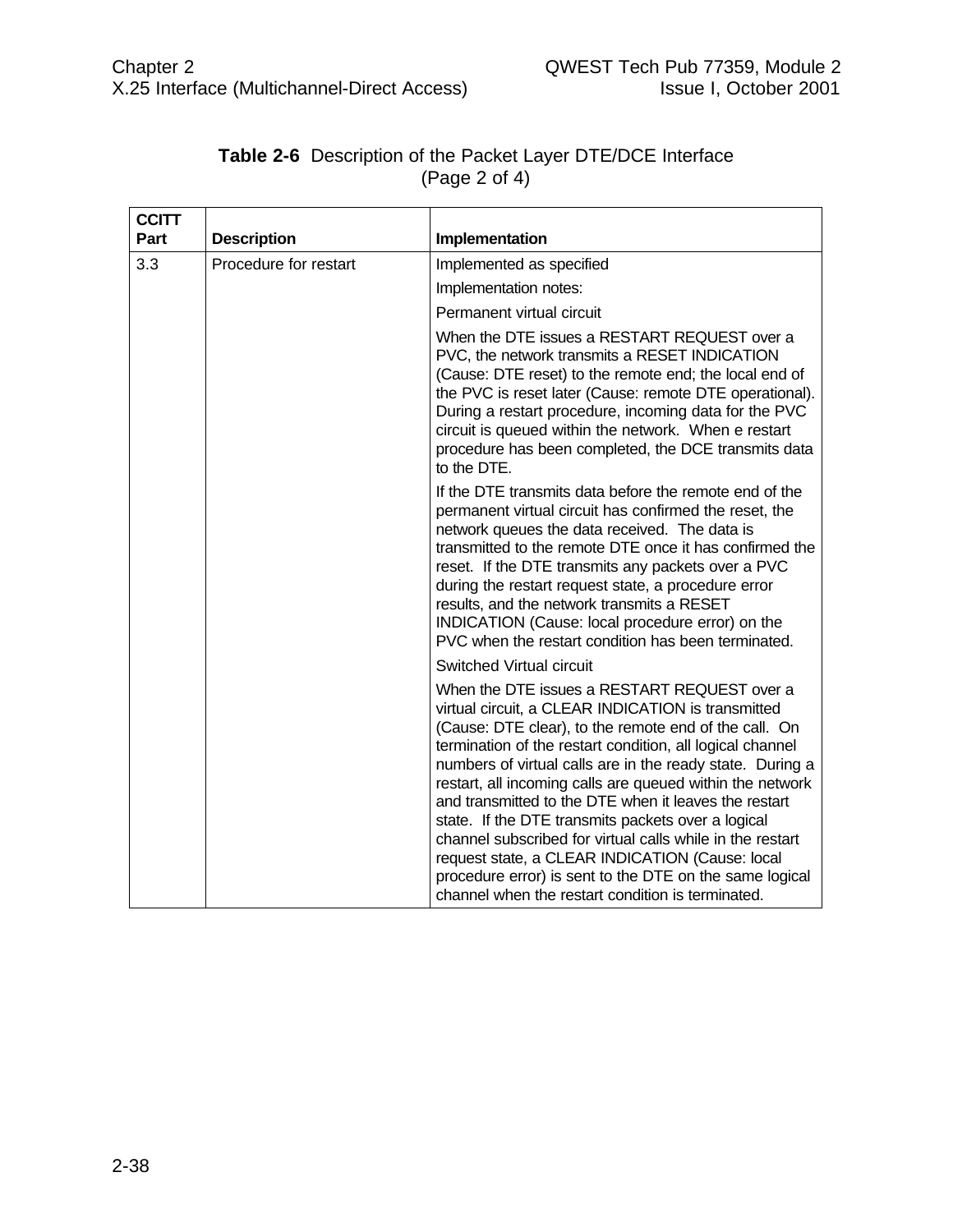| <b>CCITT</b> |                    |                                                                                                                                                                                                                                                                                                                                                                                                                                 |
|--------------|--------------------|---------------------------------------------------------------------------------------------------------------------------------------------------------------------------------------------------------------------------------------------------------------------------------------------------------------------------------------------------------------------------------------------------------------------------------|
| Part         | <b>Description</b> | Implementation                                                                                                                                                                                                                                                                                                                                                                                                                  |
| 3.3.1        | Restart by the DTE | Implemented as specified                                                                                                                                                                                                                                                                                                                                                                                                        |
|              |                    | Implementation notes:                                                                                                                                                                                                                                                                                                                                                                                                           |
|              |                    | Timer T20 is specified in the X.25 Recommendation.<br>This is the period of time within which the DCE is<br>expected to complete a restart after a DTE-initiated<br>restart request. The restart confirmation will be sent as<br>soon as all logical channels are idle. All logical<br>channels for switched virtual call are therefore then in<br>the READY (P1) state.                                                        |
|              |                    | If a PVC has been successfully reset, the PVC is in the<br>FLOW CONTROL READY (D1) state; a RESET<br>INDICATION (Cause: remote DTE operational) is sent<br>to the DTE. If the reset has not been completed, the<br>network queues data packets and interrupts until the<br>reset has been completed. If the PVC is not<br>operational, DIGIPAC® transmits a RESET<br>INDICATION (Cause: network congestion or out of<br>order). |
|              |                    | Any calls in the network destined for a DTE during<br>RESTART REQUEST state at the DCE are queued by<br>the network. After the RESTART CONFIRMATION has<br>been sent to the DTE by the DCE, the Incoming Calls<br>queued are transmitted to the DTE.                                                                                                                                                                            |
| 3.3.2        | Restart by the DCE | Implemented as specified                                                                                                                                                                                                                                                                                                                                                                                                        |
|              |                    | Implementation notes:                                                                                                                                                                                                                                                                                                                                                                                                           |
|              |                    | A RESTART INDICATION is issued whenever Level 2 is<br>reinitialized (Cause: network congestion). The DCE<br>waits for a period, repeats the RESTART INDICATION<br>(T10) time-out, and issues a diagnostic packet. When<br>the frame level is initialized, the DIGIPAC® sends a<br><b>RESTART INDICATION.</b>                                                                                                                    |
|              |                    | All switched virtual call logical channels should be free<br>and all PVCs should be in the process of being<br>established. For PVCs, when the local DTE sends a<br>RESTART CONFIRM, a RESET (Cause: remote DTE<br>operational) is sent to the local DTE.                                                                                                                                                                       |

## **Table 2-6** Description of the Packet Layer DTE/DCE Interface (Page 3 of 4)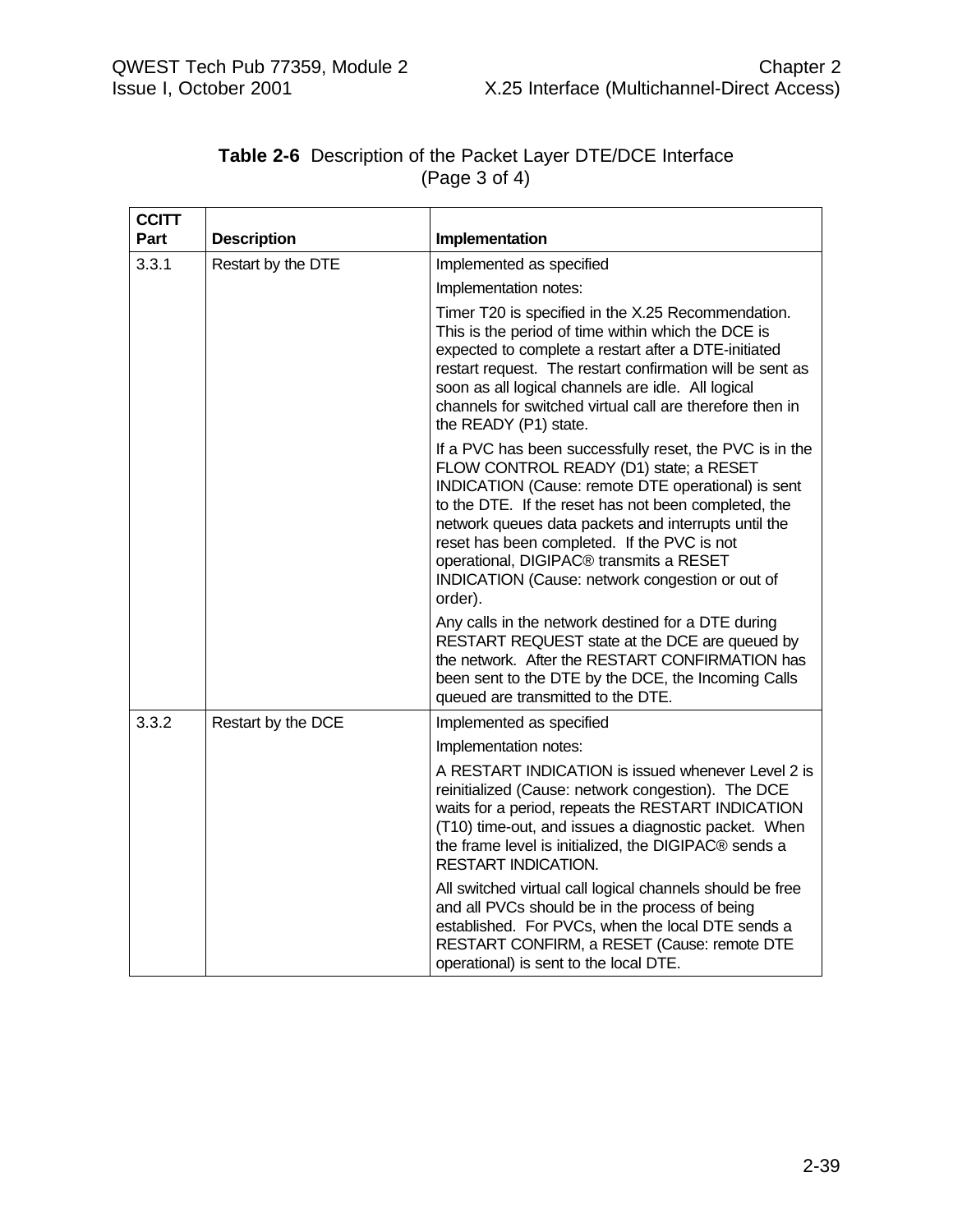#### **Table 2-6** Description of the Packet Layer DTE/DCE Interface (Page 4 of 4)

| <b>CCITT</b><br>Part | <b>Description</b>       | Implementation                                                                                                                                                          |
|----------------------|--------------------------|-------------------------------------------------------------------------------------------------------------------------------------------------------------------------|
| 3.3.3                | <b>Restart collision</b> | Implemented as specified                                                                                                                                                |
| 3.4                  | <b>Error Handling</b>    | Implemented as specified                                                                                                                                                |
| 3.4.1                | Diagnostic packet        | Implemented as specified with the following<br>interpretation:                                                                                                          |
|                      |                          | Two additional subscriber options are provided. One<br>option blocks the issuing of diagnostic packets. The<br>other permits the network to receive diagnostic packets. |

#### **2.9.4 Virtual Circuit Services**

This section covers the procedures for virtual circuits services, and deals with the following aspects of data transmission:

- 4.1 Procedures for virtual call service
- 4.2 Procedures for permanent virtual circuit service
- 4.3 Procedures for data and interrupt transfer
- 4.4 Procedures for flow control
- 4.5 Effects if clear, reset and restart procedures on the transfer of packets
- 4.6 Effects of the physical and the data link layer on the packet layer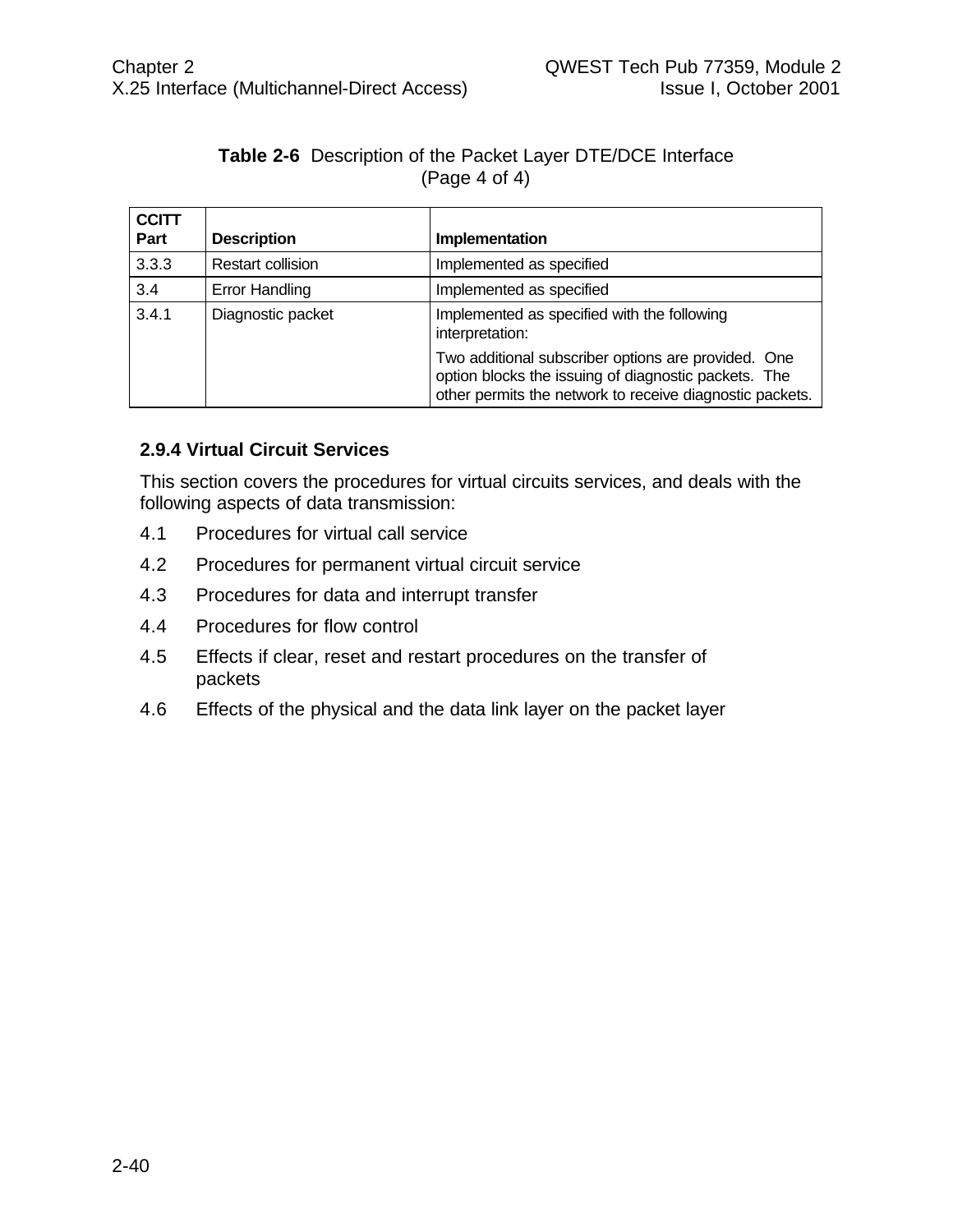| <b>Table 2-7</b> Procedures For Virtual Circuit Service |                |  |
|---------------------------------------------------------|----------------|--|
|                                                         | (Page 1 of 15) |  |
|                                                         |                |  |

| <b>CCITT</b> |                                            |                                                                                                                                                                                                  |
|--------------|--------------------------------------------|--------------------------------------------------------------------------------------------------------------------------------------------------------------------------------------------------|
| Part         | <b>Description</b>                         | Implementation                                                                                                                                                                                   |
| 4            | Procedures for virtual circuit<br>services | <b>Noted</b>                                                                                                                                                                                     |
| 4.1          | Procedures for virtual call<br>service     | Implemented as specified                                                                                                                                                                         |
| 41.1         | Ready state                                | Implemented as specified                                                                                                                                                                         |
|              |                                            | Implementation notes:                                                                                                                                                                            |
|              |                                            | DIGIPAC <sup>®</sup> interprets the logical channel group number<br>and logical channel number as a single 12-bit LCN field                                                                      |
| 4.1.2        | Call request packet                        | Implemented as specified                                                                                                                                                                         |
|              |                                            | Implementation notes:                                                                                                                                                                            |
|              |                                            | DIGIPAC® provides a Direct Call subscriber option on<br>a per logical channel basis. A call request on a logical<br>channel with a Direct Call envelope need not supply a<br>called DTE address. |
|              |                                            | DIGIPAC® also supports a mnemonic Address feature,<br>where the mnemonic address is contained in a facility<br>and the called DTE address field is left empty by the<br>calling DTE              |
| 4.1.3        | Incoming call packet                       | Implemented as specified                                                                                                                                                                         |
|              |                                            | Implementation notes:                                                                                                                                                                            |
|              |                                            | The INCOMING CALL packet normally uses the logical<br>channel in the READY state with the lowest number.<br>The INCOMING CALL packet always includes the<br>calling DTE address.                 |
| 4.1.4        | Call accepted packet                       | Implemented as specified                                                                                                                                                                         |
| 4.1.5        | Call connected packet                      | Implemented as specified                                                                                                                                                                         |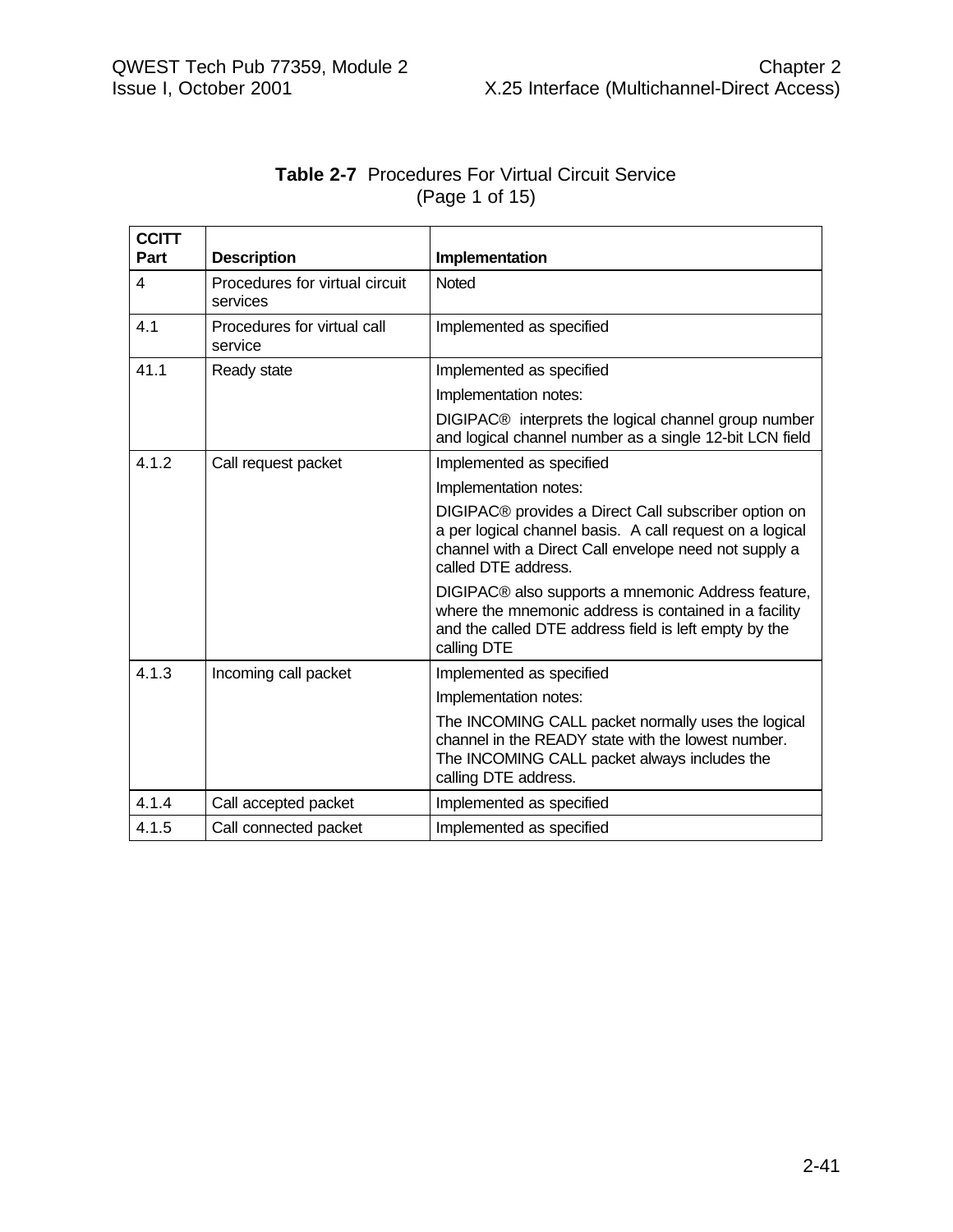| <b>CCITT</b> |                     |                                                                                                                                                                                                                                                                                                                                                                                                                                                                                                                                   |
|--------------|---------------------|-----------------------------------------------------------------------------------------------------------------------------------------------------------------------------------------------------------------------------------------------------------------------------------------------------------------------------------------------------------------------------------------------------------------------------------------------------------------------------------------------------------------------------------|
| Part         | <b>Description</b>  | Implementation                                                                                                                                                                                                                                                                                                                                                                                                                                                                                                                    |
| 4.1.6        | Call collision      | Implemented as specified                                                                                                                                                                                                                                                                                                                                                                                                                                                                                                          |
|              |                     | Implementation notes:                                                                                                                                                                                                                                                                                                                                                                                                                                                                                                             |
|              |                     | DIGIPAC® provides two options in addition to the<br>operation specified in CCITT. All three options are<br>listed below with the corresponding DIGIPAC® option<br>names.                                                                                                                                                                                                                                                                                                                                                          |
|              |                     | Clear Incoming Call upon collision (per CCITT)-<br>DIGIPAC <sup>®</sup> "Net" option.                                                                                                                                                                                                                                                                                                                                                                                                                                             |
|              |                     | Clear Call Request upon collision -DIGIPAC® "EXT"<br>option.                                                                                                                                                                                                                                                                                                                                                                                                                                                                      |
|              |                     | Clear both calls - DIGIPAC® "BOTH" option.                                                                                                                                                                                                                                                                                                                                                                                                                                                                                        |
| 417          | Clearing by the DCE | Implemented as specified                                                                                                                                                                                                                                                                                                                                                                                                                                                                                                          |
|              |                     | Implementation notes:                                                                                                                                                                                                                                                                                                                                                                                                                                                                                                             |
|              |                     | DATA, RESET or INTERRUPT packets arriving from the<br>network, after a CLEAR packet has been received from<br>the network will be discarded. A DTE which has initiated<br>a CLEAR REQUEST may still receive packets after it<br>has sent the CONFIRMATION. Enforcement of timer<br>T23 is a DTE responsibility. If a CLEAR REQUEST is<br>received on a logical channel in a READY state, the<br>DCE returns CLEAR CONFIRMATION on the same<br>logical channel. Clearing is not end-to-end in the<br>DIGIPAC <sup>®</sup> network. |
|              |                     | See section 5.2.4.1 "Clearing cause field" regarding<br>non-zero clear causes.                                                                                                                                                                                                                                                                                                                                                                                                                                                    |
| 4.1.8        | Clearing by the DCE | Implemented as specified                                                                                                                                                                                                                                                                                                                                                                                                                                                                                                          |
|              |                     | Implementation notes:                                                                                                                                                                                                                                                                                                                                                                                                                                                                                                             |
|              |                     | The specified procedures apply to both X.25 (1980)<br>and X.25 (84/88) service types.                                                                                                                                                                                                                                                                                                                                                                                                                                             |
| 4.1.9        | Clear collision     | Implemented as specified                                                                                                                                                                                                                                                                                                                                                                                                                                                                                                          |
| 4.1.10       | Unsuccessful call   | Implemented as specified                                                                                                                                                                                                                                                                                                                                                                                                                                                                                                          |

# **Table 2-7** Procedures For Virtual Circuit Service (Page 2 of 15)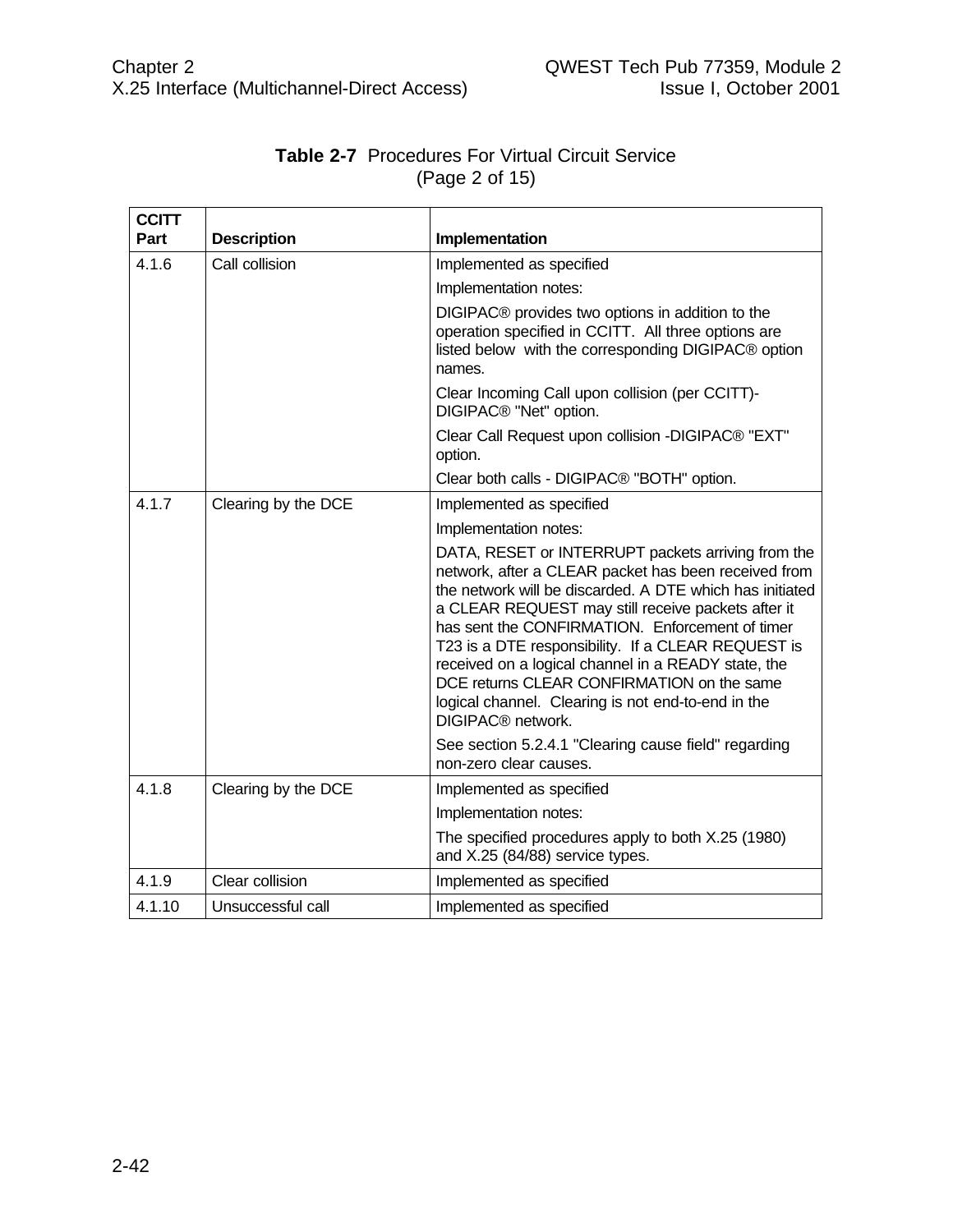## **Table 2-7** Procedures For Virtual Circuit Service (Page 3 of 15)

| <b>CCITT</b> |                       |                                                                                                                                                                                                                                                                                                          |
|--------------|-----------------------|----------------------------------------------------------------------------------------------------------------------------------------------------------------------------------------------------------------------------------------------------------------------------------------------------------|
| Part         | <b>Description</b>    | Implementation                                                                                                                                                                                                                                                                                           |
| 4.1.11       | Call progress signals | Implemented as specified                                                                                                                                                                                                                                                                                 |
|              |                       | Implementation notes:                                                                                                                                                                                                                                                                                    |
|              |                       | There is a direct mapping between restart causes and<br>reset/clear causes. A RESTART REQUEST is mapped into a<br>RESET INDICATION for PVC, and a CLEAR INDICATION for<br>SVC, Clear indications are not transmitted over PVCs. On<br>SVC, CLEAR INDICATION is transmitted for the following<br>reasons: |
|              |                       | ---DTE transmits a packet with an invalid format (procedure<br>error)                                                                                                                                                                                                                                    |
|              |                       | ---Packet received from DTE is not valid for DTE state<br>(procedure error).                                                                                                                                                                                                                             |
|              |                       | --- Unable to complete call.                                                                                                                                                                                                                                                                             |
|              |                       | ---Remote DTE not responding (Out of order)                                                                                                                                                                                                                                                              |
|              |                       | ---Network congestion.                                                                                                                                                                                                                                                                                   |
|              |                       | The DIGIPAC <sup>®</sup> network transmits a RESET Indication SVCs<br>AND PVCs for the following reasons:                                                                                                                                                                                                |
|              |                       | ---Value of Q bit changed during a packet sequence<br>(procedure error)                                                                                                                                                                                                                                  |
|              |                       | --- Unauthorized INTERRUPT received (procedure error).                                                                                                                                                                                                                                                   |
|              |                       | --- Unauthorized INTERRUPT CONFIRMATION received<br>(procedure error)                                                                                                                                                                                                                                    |
|              |                       | --- Unauthorized RESET CONFIRMATION received (procedure<br>error).                                                                                                                                                                                                                                       |
|              |                       | ---DATA field too long in DATA packet (procedure error).                                                                                                                                                                                                                                                 |
|              |                       | ---Unauthorized DATA packet received (procedure error)                                                                                                                                                                                                                                                   |
|              |                       | The DIGIPAC® network also transmits a RESET INDICATION<br>on PVC for the following reasons:                                                                                                                                                                                                              |
|              |                       | --- Improper packet format                                                                                                                                                                                                                                                                               |
|              |                       | (Undefined packet type or invalid format)                                                                                                                                                                                                                                                                |
|              |                       | ---PVC becomes available (network operational).                                                                                                                                                                                                                                                          |
|              |                       | ---PVC becomes unavailable (incompatible destination).                                                                                                                                                                                                                                                   |
|              |                       | ---RESTART INDICATION: The network operational cause is<br>sent immediately after link connection occurs.                                                                                                                                                                                                |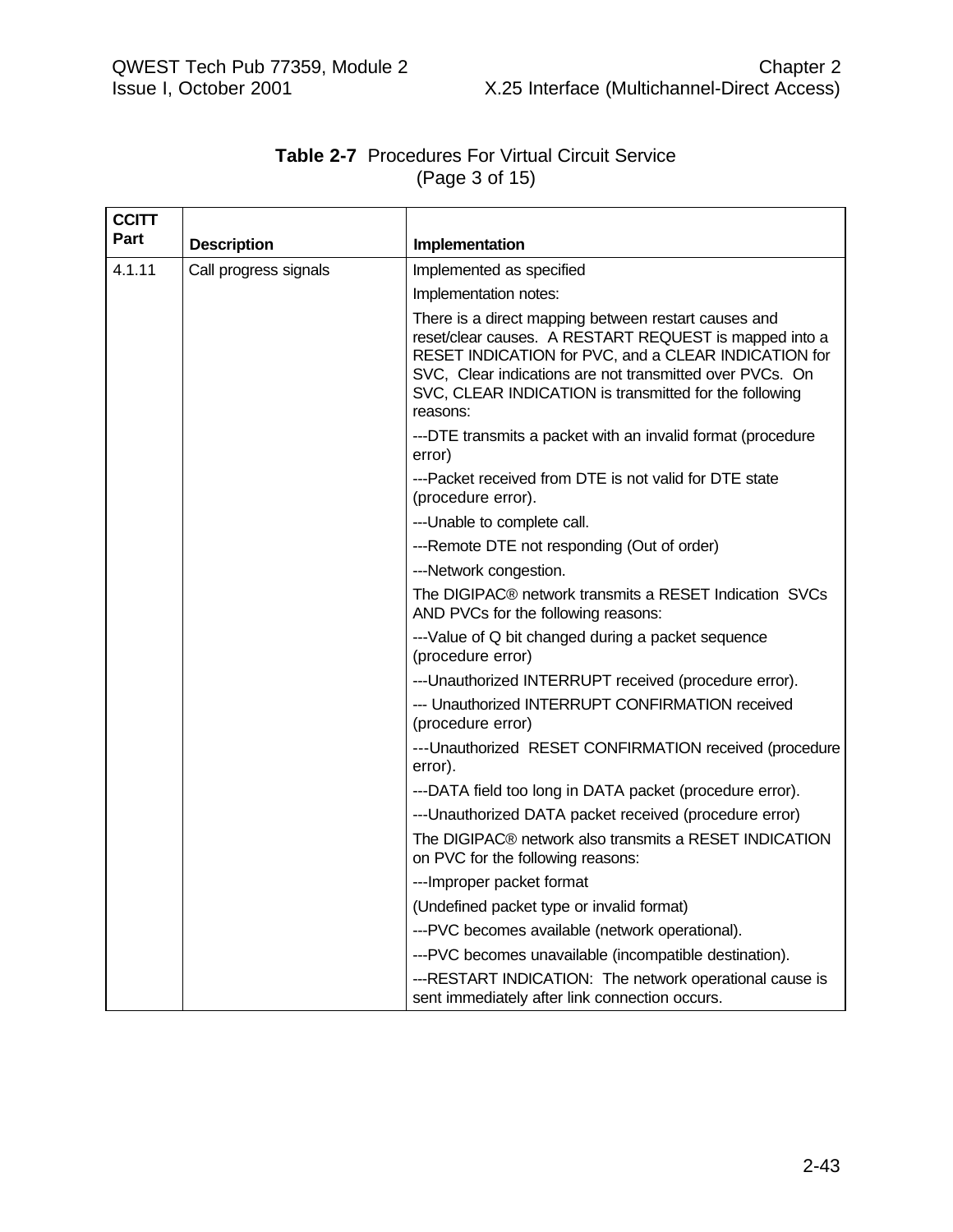| <b>CCITT</b><br>Part | <b>Description</b>                            | Implementation                                                                                                                                                                                                                                                                                                                                                                                                                  |
|----------------------|-----------------------------------------------|---------------------------------------------------------------------------------------------------------------------------------------------------------------------------------------------------------------------------------------------------------------------------------------------------------------------------------------------------------------------------------------------------------------------------------|
| 4.1.12               | Data Transfer state                           | See notes for paragraph 4.3                                                                                                                                                                                                                                                                                                                                                                                                     |
| 4.2                  | Procedures for permanent                      | Implemented as specified                                                                                                                                                                                                                                                                                                                                                                                                        |
|                      | virtual circuits                              | Implementation notes:                                                                                                                                                                                                                                                                                                                                                                                                           |
|                      |                                               | A RESET INDICATION (Cause: out-of-order) indicates<br>that the PVC is not available.                                                                                                                                                                                                                                                                                                                                            |
|                      |                                               | For PVCs there is no call setup or clearing The<br>procedures for the control of packets between DTE and<br>DCE while in the data transfer state are contained in<br>section 4.3.                                                                                                                                                                                                                                               |
|                      |                                               | If a momentary failure occurs within the network, the<br>DCE will reset the permanent virtual circuit as described<br>in section 4.4.3, with the cause "Network Congestion"<br>and then will continue to handle data traffic.                                                                                                                                                                                                   |
|                      |                                               | If the network has a temporary inability to handle data<br>traffic, the DCE will reset the PVC with the cause<br>"Network Operational"                                                                                                                                                                                                                                                                                          |
| 4.3                  | Procedures for data and<br>interrupt transfer | Implemented as specified                                                                                                                                                                                                                                                                                                                                                                                                        |
|                      |                                               | Implementation notes:                                                                                                                                                                                                                                                                                                                                                                                                           |
|                      |                                               | The data transfer and interrupt procedures described in<br>this section apply independently to each logical channel<br>assigned for virtual calls or permanent virtual circuits<br>existing at the DTE/DCE interface.                                                                                                                                                                                                           |
|                      |                                               | Normal network operation dictates that user data in data<br>and interrupt packets is passed transparently,<br>unaltered through the network in the case of packet<br>DTE to packet DTE communications. The order of bits<br>in data and interrupt packets is preserved. Packet<br>sequences are delivered as complete packet<br>sequences. DTE diagnostic codes are treated as<br>described in section 5.2.5, 5.4.3, and 5.5.1. |

# **Table 2-7** Procedures For Virtual Circuit Service (Page 4 of 15)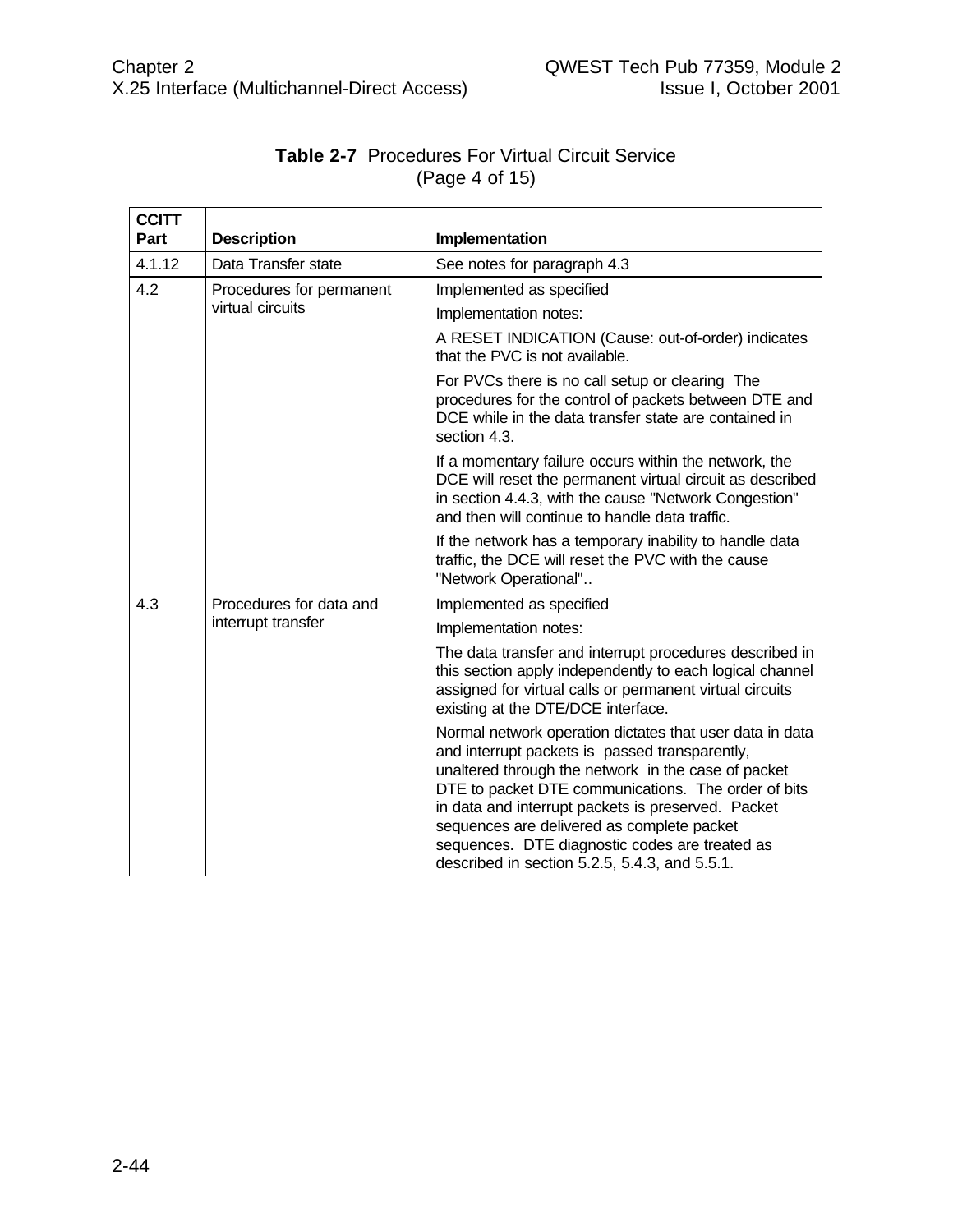| <b>CCITT</b> |                          |                                                                                                                                                                                                                                                                                                                                                                                                                                                                                                                                                                                                     |
|--------------|--------------------------|-----------------------------------------------------------------------------------------------------------------------------------------------------------------------------------------------------------------------------------------------------------------------------------------------------------------------------------------------------------------------------------------------------------------------------------------------------------------------------------------------------------------------------------------------------------------------------------------------------|
| Part         | <b>Description</b>       | Implementation                                                                                                                                                                                                                                                                                                                                                                                                                                                                                                                                                                                      |
| 4.3.1        | States for data transfer | Implemented as specified                                                                                                                                                                                                                                                                                                                                                                                                                                                                                                                                                                            |
|              |                          | Implementation notes:                                                                                                                                                                                                                                                                                                                                                                                                                                                                                                                                                                               |
|              |                          | An unauthorized data or interrupt packet, (that is, one<br>that is received during a reset procedure before the<br>RESET CONFIRMATION is sent), causes the DCE to<br>reset the call.                                                                                                                                                                                                                                                                                                                                                                                                                |
|              |                          | An SVC logical channel is the data transfer state after<br>completion of call establishment and prior to a clearing<br>or a restart procedure. A PVC logical channel is<br>continually in the data transfer state except during the<br>restart procedure. Data interrupt, flow control, and<br>reset packets may be transmitted and received by a<br>DTE in the data transfer state of a logical channel at the<br>DTE/DCE interface. In the state, the flow control and<br>reset procedures described in section 4.4 apply to data<br>transmission on that logical channel to and from the<br>DTE. |
|              |                          | When an SVC is cleared, data and interrupt packets<br>may be discarded by the network,. In addition, data,<br>interrupt, flow control, and reset packets transmitted by<br>a DTE will be ignored by the DCE when the logical<br>channel is in the DCE clear indication state. Hence it is<br>left to the DTE to define DTE to DTE protocols able to<br>cope with the various possible situations that may<br>occur.                                                                                                                                                                                 |

## **Table 2-7** Procedures For Virtual Circuit Service (Page 5 of 15)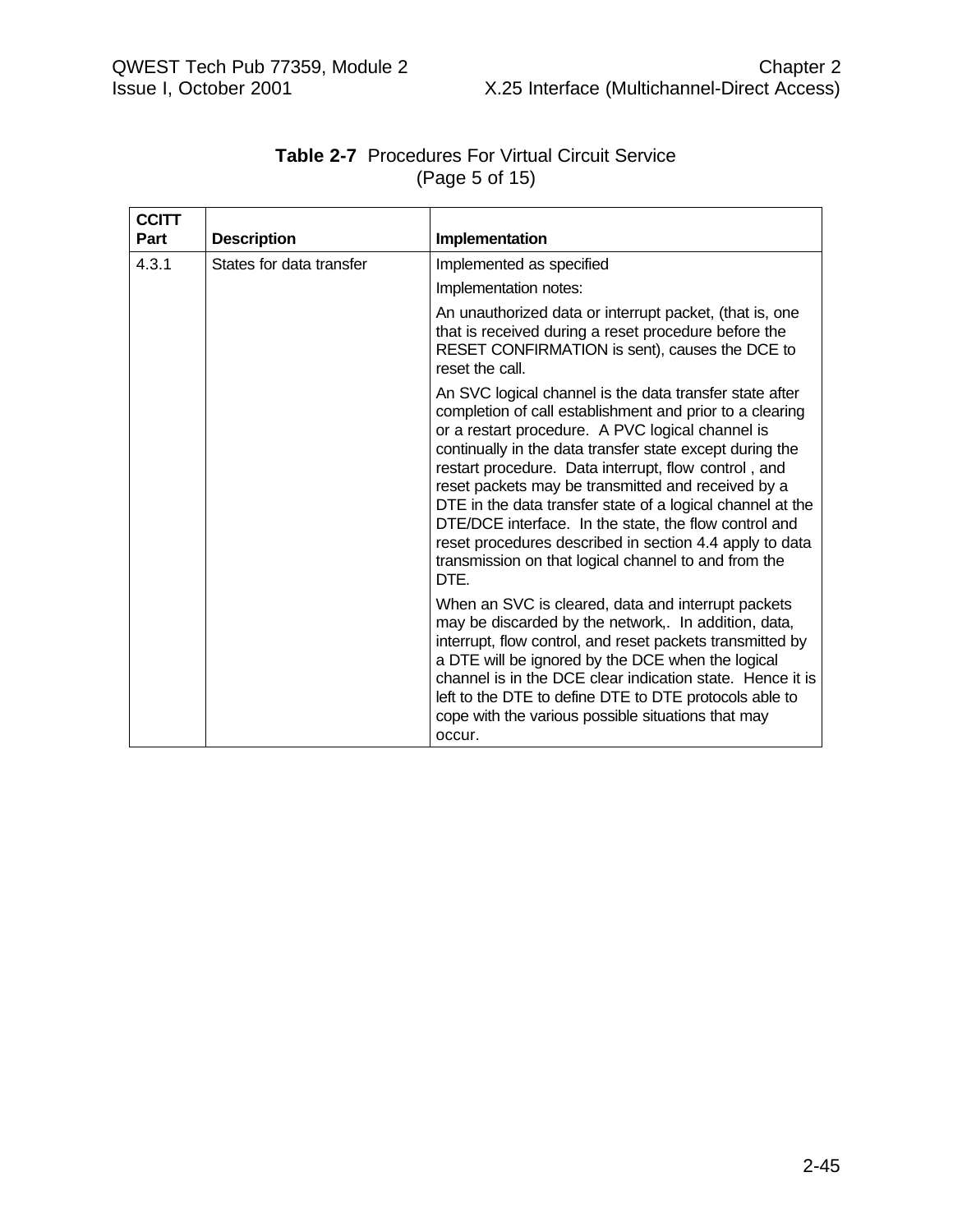| <b>CCITT</b> |                                |                                                                                                                                                                                                                                                                                                                                                                                                                                                                                                                                                                                                |
|--------------|--------------------------------|------------------------------------------------------------------------------------------------------------------------------------------------------------------------------------------------------------------------------------------------------------------------------------------------------------------------------------------------------------------------------------------------------------------------------------------------------------------------------------------------------------------------------------------------------------------------------------------------|
| Part         | <b>Description</b>             | Implementation                                                                                                                                                                                                                                                                                                                                                                                                                                                                                                                                                                                 |
| 4.3.2        | User data field length of data | Implemented as specified                                                                                                                                                                                                                                                                                                                                                                                                                                                                                                                                                                       |
|              | packers                        | Implementation notes:                                                                                                                                                                                                                                                                                                                                                                                                                                                                                                                                                                          |
|              |                                | Does not required the user data area to be an integral<br>number of octets. A subscriber option is available to<br>pad all non-full I-frames sent to a DTE with zeros.                                                                                                                                                                                                                                                                                                                                                                                                                         |
|              |                                | The standard maximum user data field length is 128<br>octets.                                                                                                                                                                                                                                                                                                                                                                                                                                                                                                                                  |
|              |                                | In addition, other maximum user data field lengths are<br>supported by DIGIPAC® and may be offered from the<br>following list 16,32,64,256,512,1024,2048, octets. An<br>optional maximum user data field length may be<br>selected for a period of tame as the default maximum<br>user data field length common to all virtual calls at the<br>DTE/DCE, interface. A value other than the default<br>may be selected for a period of time for each PVC.<br>Negotiation of maximum user data length on a per call<br>basis may be made with the flow control parameter<br>negotiation facility. |
|              |                                | The user data field of data packets transmitted by a<br>DTE or DCE may contain any number of bits up to the<br>subscribed maximum for the interface.                                                                                                                                                                                                                                                                                                                                                                                                                                           |
|              |                                | DIGIPAC <sup>®</sup> support packet splitting and recombination<br>in any combination of packet sizes up to 2048 octets.<br>Each direction and each end of a call can be set up to<br>have different maximum packet sizes                                                                                                                                                                                                                                                                                                                                                                      |
| 4.3.3        | Delivery confirmation bit      | Implemented as specified                                                                                                                                                                                                                                                                                                                                                                                                                                                                                                                                                                       |
| 4.3.4        | More Data mark                 | Implemented as specified                                                                                                                                                                                                                                                                                                                                                                                                                                                                                                                                                                       |
|              |                                | Implementation notes:                                                                                                                                                                                                                                                                                                                                                                                                                                                                                                                                                                          |
|              |                                | DIGIPAC® supports packet splitting and recombination<br>in any combination of packet sizes up to 2048 octets.                                                                                                                                                                                                                                                                                                                                                                                                                                                                                  |
| 4.3.5        | Complete packet sequence       | Implemented as specified                                                                                                                                                                                                                                                                                                                                                                                                                                                                                                                                                                       |
|              |                                | Implementation notes:                                                                                                                                                                                                                                                                                                                                                                                                                                                                                                                                                                          |
|              |                                | DIGIPAC® supports packet splitting and recombination<br>in any combination of packet sizes up to 2048 octets.                                                                                                                                                                                                                                                                                                                                                                                                                                                                                  |

## **Table 2-7** Procedures For Virtual Circuit Service (Page 6 of 15)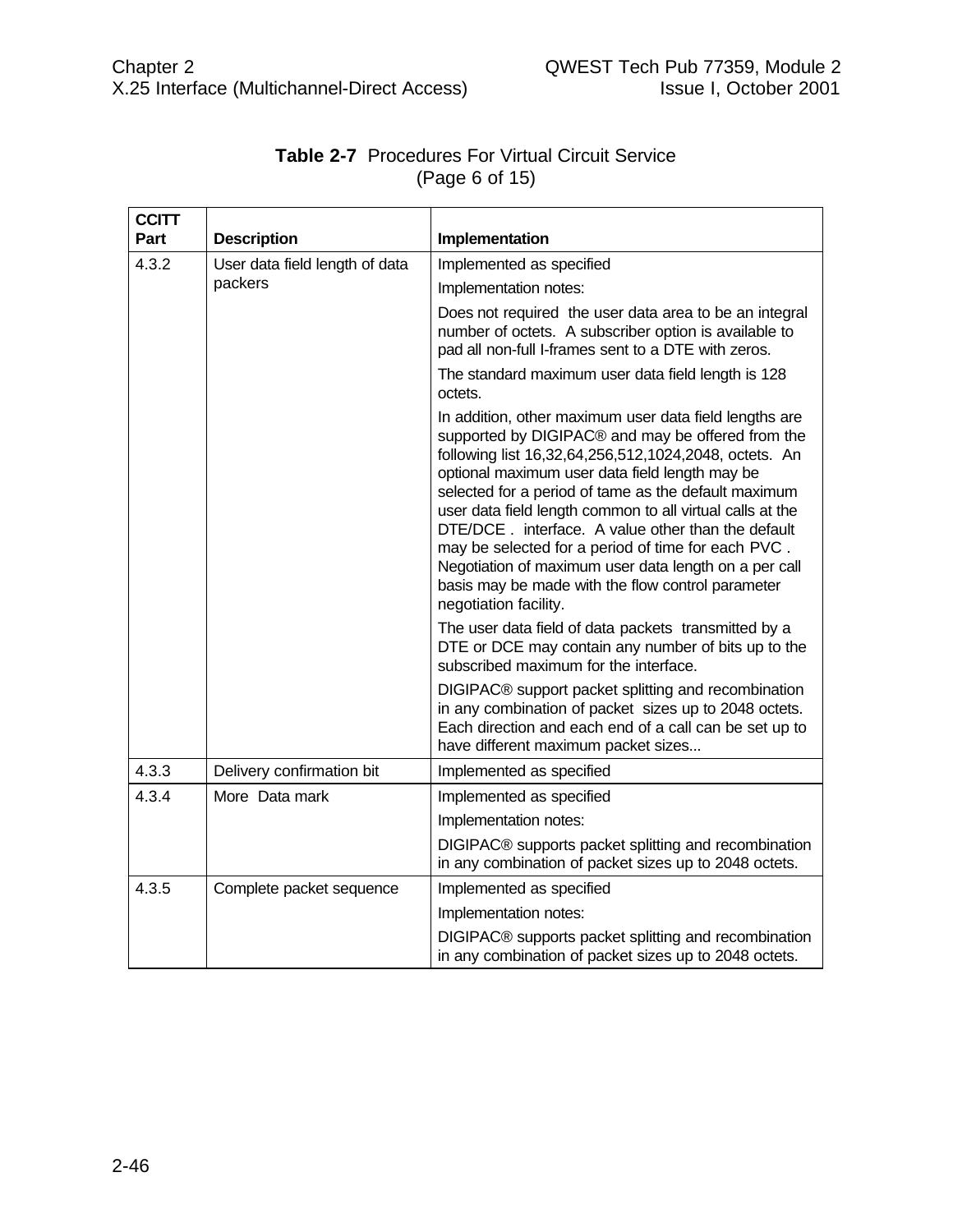| <b>CCITT</b><br>Part | <b>Description</b>  | Implementation                                                                                                                                                                                                                                                                                                                                          |
|----------------------|---------------------|---------------------------------------------------------------------------------------------------------------------------------------------------------------------------------------------------------------------------------------------------------------------------------------------------------------------------------------------------------|
|                      |                     |                                                                                                                                                                                                                                                                                                                                                         |
| 4.3.6                | Qualifier bit       | Implemented as specified                                                                                                                                                                                                                                                                                                                                |
|                      |                     | Implementation notes:                                                                                                                                                                                                                                                                                                                                   |
|                      |                     | In some cases, an indicator may be needed with the<br>user data field to distinguish between two types of<br>information., It may be necessary to differentiate, for<br>example, between user data and control information. If<br>such a mechanism is needed, an indicator in the data<br>packet header called the Qualifier bit (Q bit) may be<br>used |
|                      |                     | The use of the LCN is optional. If it is not needed, the<br>$Q$ bit is set to $Q$ .                                                                                                                                                                                                                                                                     |
|                      |                     | The Q-bit is reset on inconsistent Q-bit within a single<br>complete packet sequence. (Cause: local procedure<br>error) and a DIGIPAC® diagnostic code (Hex/Dec<br>#53/83)                                                                                                                                                                              |
| 4.3.7                | Interrupt procedure | Implemented as specified                                                                                                                                                                                                                                                                                                                                |
|                      |                     | Implementation notes:                                                                                                                                                                                                                                                                                                                                   |
|                      |                     | The interrupt procedure allows a DTE to transmit data to<br>the remote DTE, without following the flow control<br>procedure applying to data packets. The interrupt<br>procedure can only apply in the flow control ready state<br>within the data transfer state.                                                                                      |
|                      |                     | The arrival of a second interrupt from a DTE before the<br>first is confirmed is considered a protocol violation and<br>causes a reset to be sent (diag hex/dec 2C/44).<br>DIGIPAC® waits for an INTERRUPT CONFIRMATION<br>after an INTERRUPT has been delivered. The<br>INTERRUPT CONFIRMATION is always end-to-end.                                   |
|                      |                     | The interrupt procedure has no effect on the transfer<br>and flow control procedures applying to the data<br>packets on the SVC or PVC.                                                                                                                                                                                                                 |

## **Table 2-7** Procedures For Virtual Circuit Service (Page 7 of 15)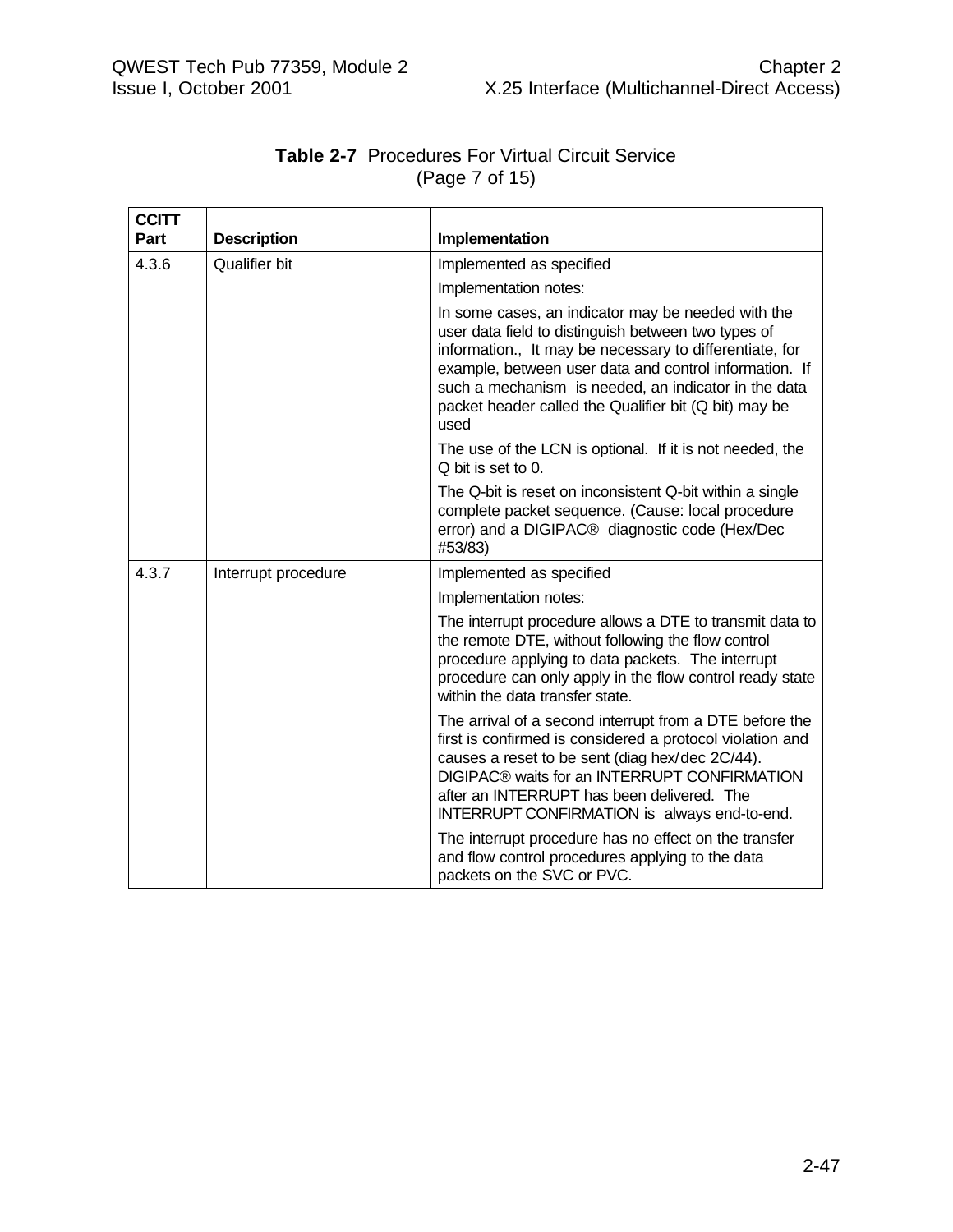| <b>CCITT</b> |                               |                                                                                                                                                                                              |
|--------------|-------------------------------|----------------------------------------------------------------------------------------------------------------------------------------------------------------------------------------------|
| Part         | <b>Description</b>            | Implementation                                                                                                                                                                               |
| 4.3.8        | Transit delay of data packets | Implemented as specified                                                                                                                                                                     |
| 4.4          | Procedures for flow control   | Implemented as specified                                                                                                                                                                     |
|              |                               | Implementation notes:                                                                                                                                                                        |
|              |                               | Paragraph 4.4 only applies to the data transfer state<br>and specifies the procedures covering flow control of<br>data packets and reset on each logical channel used for<br>an SVC and PVC. |
| 4.4.1        | Flow control                  | Implemented as specified                                                                                                                                                                     |
| 4.4.1.1      | Numbering of data packets     | Implemented as specified                                                                                                                                                                     |
|              |                               | Implementation notes:                                                                                                                                                                        |
|              |                               | Supports only module 8 sequence numbering.<br>DIGIPAC® does not support the extended packet<br>sequence numbering facility module 128.                                                       |
| 4.4.1.2      | Window description            | Implemented as specified                                                                                                                                                                     |

## **Table 2-7** Procedures For Virtual Circuit Service (Page 8 of 15)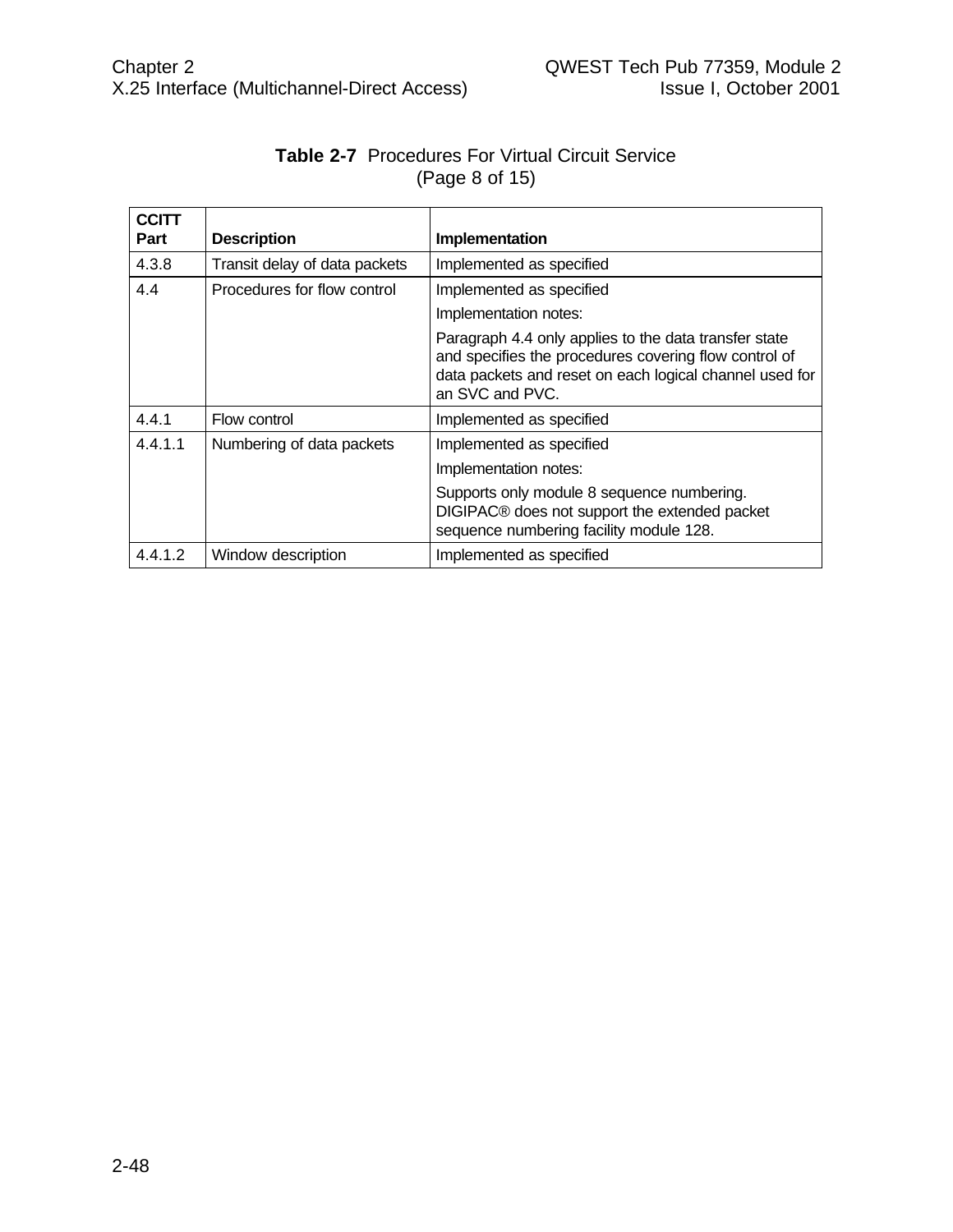| <b>CCITT</b> |                         |                                                                                                                                                                                                                                                                                                                                                                                                                                                                                                                                                                                                                                                                                                                                                                                                                                                                                                                                                                                                                                                                                                                                                                                                                                                                                                                                                                                                                                                                                                                                                                                                                                                                                                                                    |
|--------------|-------------------------|------------------------------------------------------------------------------------------------------------------------------------------------------------------------------------------------------------------------------------------------------------------------------------------------------------------------------------------------------------------------------------------------------------------------------------------------------------------------------------------------------------------------------------------------------------------------------------------------------------------------------------------------------------------------------------------------------------------------------------------------------------------------------------------------------------------------------------------------------------------------------------------------------------------------------------------------------------------------------------------------------------------------------------------------------------------------------------------------------------------------------------------------------------------------------------------------------------------------------------------------------------------------------------------------------------------------------------------------------------------------------------------------------------------------------------------------------------------------------------------------------------------------------------------------------------------------------------------------------------------------------------------------------------------------------------------------------------------------------------|
| Part         | <b>Description</b>      | Implementation                                                                                                                                                                                                                                                                                                                                                                                                                                                                                                                                                                                                                                                                                                                                                                                                                                                                                                                                                                                                                                                                                                                                                                                                                                                                                                                                                                                                                                                                                                                                                                                                                                                                                                                     |
| 4.4.1.3      | Flow control principles | Implemented as specified                                                                                                                                                                                                                                                                                                                                                                                                                                                                                                                                                                                                                                                                                                                                                                                                                                                                                                                                                                                                                                                                                                                                                                                                                                                                                                                                                                                                                                                                                                                                                                                                                                                                                                           |
|              |                         | Implementation notes:                                                                                                                                                                                                                                                                                                                                                                                                                                                                                                                                                                                                                                                                                                                                                                                                                                                                                                                                                                                                                                                                                                                                                                                                                                                                                                                                                                                                                                                                                                                                                                                                                                                                                                              |
|              |                         | No action is taken if the DTE does not rotate its packet<br>level window. A P(S) which is out of sequence but<br>within the window is considered an error, and is reset<br>(Cause: local procedure error). The remote DCE<br>rotates the internal window only when the DTE<br>acknowledges at the packet level via an X.25 window<br>rotation. The local DCE rotates the local X.25 window<br>only, if after such a rotation, the internal window can<br>accommodate all the DATA packets that the local DTE<br>is authorized to send (according to the local X.25<br>window opening). Normally the DIGIPAC <sup>®</sup> internal<br>window size is larger than either of the X.25 window<br>sizes. In this case DATA would not be buffered at the<br>local DCE, and the internal window size would equal the<br>maximum number of packets in the network. A larger<br>internal window size is used for larger throughput<br>classes. If all three window sizes are the same, there is<br>end-to-end P(R) significance. If the local X.25 window<br>size is larger than the internal window size, the DATA is<br>initially buffered at the local DCE, but as these packets<br>are transmitted, the local window is never opened more<br>than the internal window size. The default local window<br>size is two (2). The DTE may choose (at subscription<br>time) a network option that will set the DTE local window<br>size to any value between 1 and 7. If a virtual circuit<br>exists between DTEs which have both subscribed to a<br>value of 1, DTE end-to-end significance of $P(R)$ is<br>guaranteed, and the maximum number of packets which<br>can be in transit on the virtual call in a given direction is<br>one (1). |

### **Table 2-7** Procedures For Virtual Circuit Service (Page 9 of 15)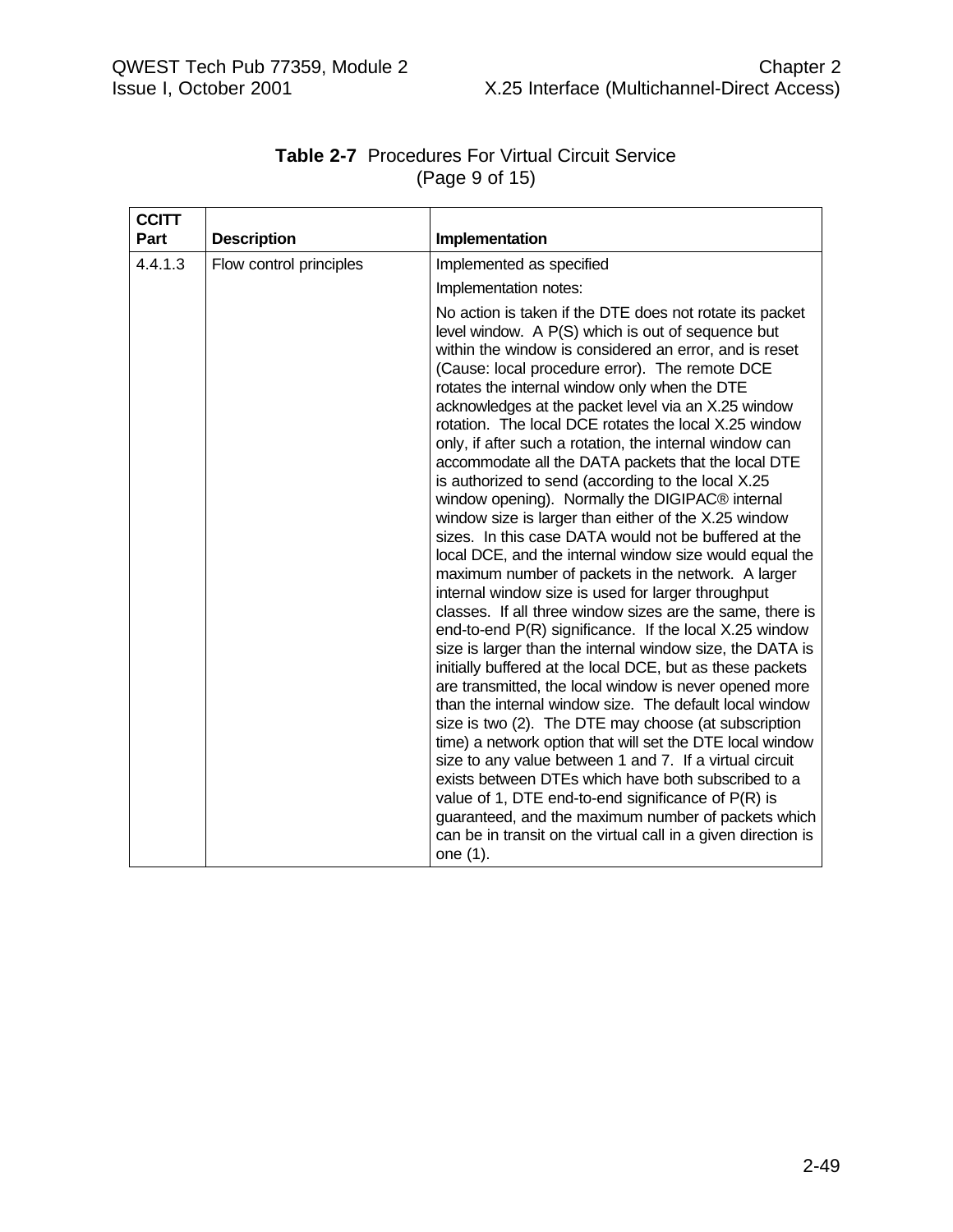| <b>CCITT</b> |                                           |                                                                                                                                                                                                                                                                                                                              |
|--------------|-------------------------------------------|------------------------------------------------------------------------------------------------------------------------------------------------------------------------------------------------------------------------------------------------------------------------------------------------------------------------------|
| Part         | <b>Description</b>                        | Implementation                                                                                                                                                                                                                                                                                                               |
|              |                                           | A RESET INDICATION is sent when an invalid P(R) is<br>received. The DTE can advance the packet level<br>window by using DATA, RR, or RNR packets. Under no<br>conditions does DIGIPAC® purposely keep the local<br>X.25 window closed. DIGIPAC® network always<br>attempts to keep the X.25 window at least partially open.  |
| 4.4.1.4      | Delivery confirmation                     | Implemented as specified                                                                                                                                                                                                                                                                                                     |
|              |                                           | Implementation notes:                                                                                                                                                                                                                                                                                                        |
|              |                                           | On receipt of confirmation for a D bit, packet<br>acknowledges all non-D-bit packets up to the next<br>outstanding D-bit packet according to the internal<br>window opening, or all outstanding packets if there are<br>no outstanding D-bit packets. This is a form of<br>retroactive local acknowledgment.                 |
| 4.4.1.5      | DTE and DCE Receive Ready<br>(RR) packets | Implemented as specified                                                                                                                                                                                                                                                                                                     |
| 4.4.1.6      | DTE and DCE Receive Not                   | Implemented as specified                                                                                                                                                                                                                                                                                                     |
|              | Ready (RNR) packets                       | Implementation notes:                                                                                                                                                                                                                                                                                                        |
|              |                                           | Data packets are not transmitted after receiving a DTE<br>RNR. After the DTE has sent an RR, DIGIPAC® will<br>begin transmitting data packets to the DTE. The DTE<br>receives any packets that were in transit before<br>DIGIPAC® processes the packet level RNR and may<br>receive data packets until the window is closed. |
|              |                                           | A packet level RNR is never generated by DIGIPAC®.<br>A DTE generated RNR has local significance only and<br>is not carried to a remote DTE.                                                                                                                                                                                 |

## **Table 2-7** Procedures For Virtual Circuit Service (Page 10 of 15)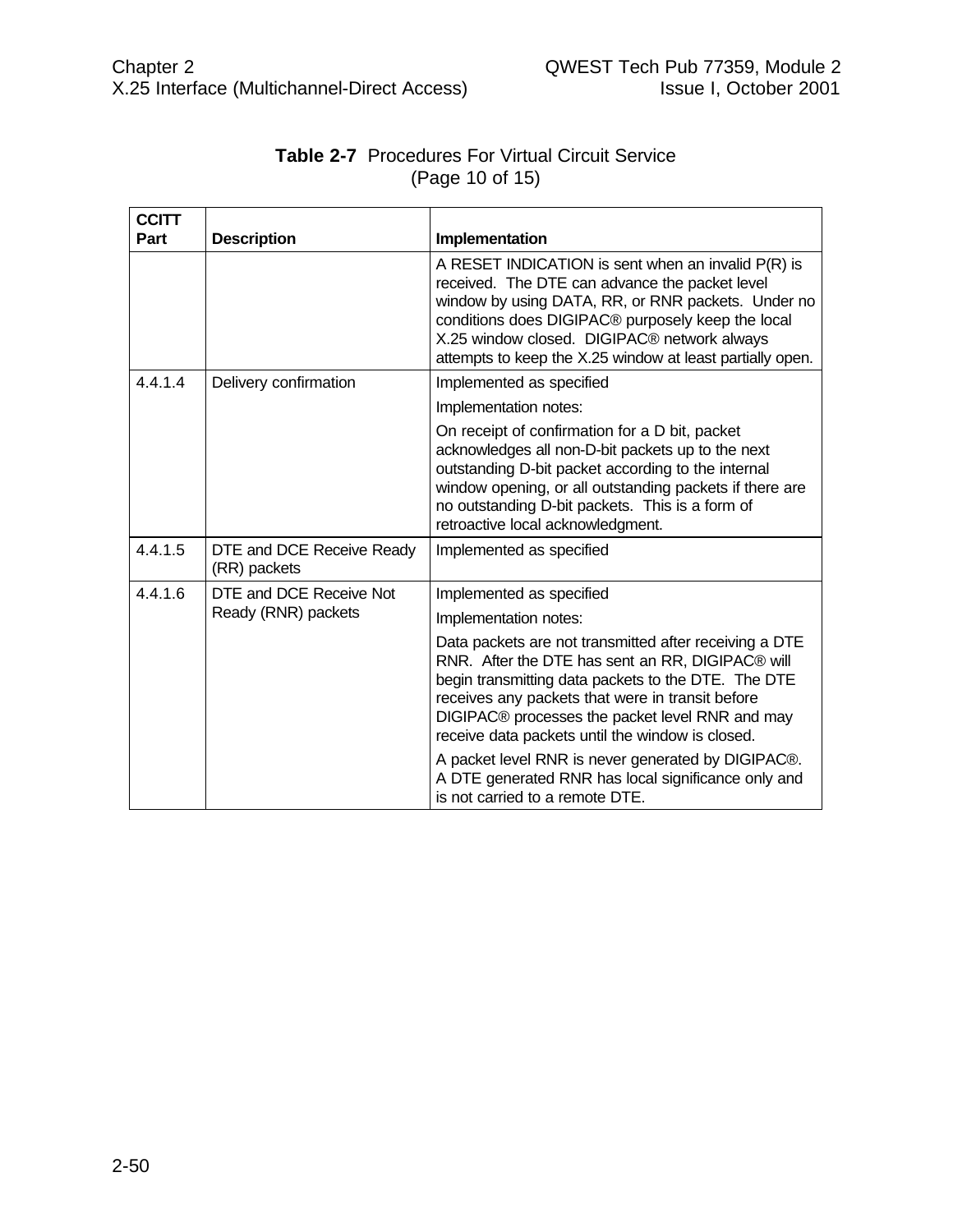| <b>Table 2-7</b> Procedures For Virtual Circuit Service |                 |  |
|---------------------------------------------------------|-----------------|--|
|                                                         | (Page 11 of 15) |  |

| <b>CCITT</b> |                                |                                                                                                                                                                                                                                                                                                                                                                                                                                                                                                                                                                                                                                                                                                                      |
|--------------|--------------------------------|----------------------------------------------------------------------------------------------------------------------------------------------------------------------------------------------------------------------------------------------------------------------------------------------------------------------------------------------------------------------------------------------------------------------------------------------------------------------------------------------------------------------------------------------------------------------------------------------------------------------------------------------------------------------------------------------------------------------|
| Part         | <b>Description</b>             | Implementation                                                                                                                                                                                                                                                                                                                                                                                                                                                                                                                                                                                                                                                                                                       |
| 4.4.2        | Throughput characteristics and | Implemented as specified                                                                                                                                                                                                                                                                                                                                                                                                                                                                                                                                                                                                                                                                                             |
|              | throughput classes             | Implementation notes:                                                                                                                                                                                                                                                                                                                                                                                                                                                                                                                                                                                                                                                                                                |
|              |                                | Achievable throughput is dependent on number of<br>active logical channels.                                                                                                                                                                                                                                                                                                                                                                                                                                                                                                                                                                                                                                          |
|              |                                | The throughput class is expressed in bits per second.<br>The maximum data field length is specified for an SVC<br>or PVC, and thus the throughput class can be<br>interpreted by the DTE as the maximum number of full<br>data packets per second that the DTE/DCE interface<br>may transmit/receive over a period.                                                                                                                                                                                                                                                                                                                                                                                                  |
|              |                                | In the absence of the default throughput classes<br>assignment facility, the default throughput classes for<br>both directions of transmission correspond to the user<br>class of service of the DTE, but do not exceed the<br>maximum throughput class supported by the network.<br>Negotiation of throughput classes on a per call basis<br>may be made with the throughput class negotiation<br>facility.                                                                                                                                                                                                                                                                                                         |
| 4.4.3        | Procedure for reset            | Implemented as specified                                                                                                                                                                                                                                                                                                                                                                                                                                                                                                                                                                                                                                                                                             |
|              |                                | Implementation notes:                                                                                                                                                                                                                                                                                                                                                                                                                                                                                                                                                                                                                                                                                                |
|              |                                | DATA and INTERRUPT packets immediately preceding<br>a RESET REQUEST can be bypassed internally in the<br>network. If these packets are bypassed they are<br>discarded. Once the RESET REQUEST is received,<br>any packets arriving at the DCE from the network are<br>discarded until the reset procedure is completed. The<br>DTE may still receive packets after it has sent a RESET<br>REQUEST and before it receives a RESET<br>CONFIRMATION. The network is always ready to<br>accept data after a DTE resetting procedure has been<br>completed. While the virtual circuit is partially reset,<br>any DATA or INTERRUPT packet that is transmitted is<br>stored in the DCE until the reset has been completed. |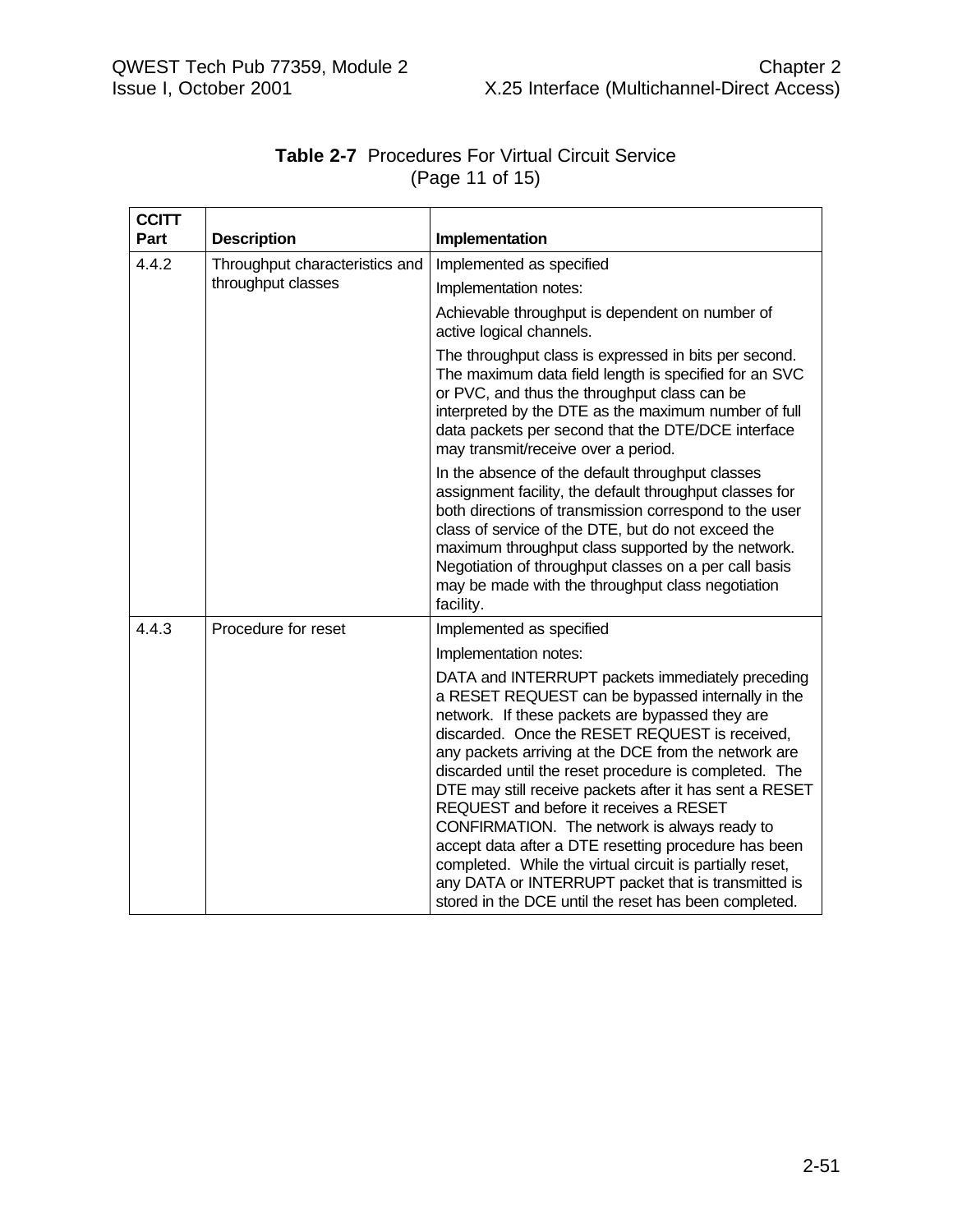| <b>CCITT</b><br><b>Part</b> | <b>Description</b>      | Implementation                                                                                                                                                                                                                                                                                                                                                 |
|-----------------------------|-------------------------|----------------------------------------------------------------------------------------------------------------------------------------------------------------------------------------------------------------------------------------------------------------------------------------------------------------------------------------------------------------|
| 4.4.3.1                     | Reset request packet    | Implemented as specified                                                                                                                                                                                                                                                                                                                                       |
|                             |                         | Implementation notes:                                                                                                                                                                                                                                                                                                                                          |
|                             |                         | The following conditions result in the DCE sending a<br>RESET INDICATION' with cause "local procedure"<br>$error$ :                                                                                                                                                                                                                                            |
|                             |                         | - invalid $P(R)$                                                                                                                                                                                                                                                                                                                                               |
|                             |                         | - invalid $P(S)$                                                                                                                                                                                                                                                                                                                                               |
|                             |                         | - Q bit value change in a packet sequence                                                                                                                                                                                                                                                                                                                      |
|                             |                         | - unauthorized DATA or INTERRUPT packet                                                                                                                                                                                                                                                                                                                        |
|                             |                         | - data field too long in DATA or INTERRUPT.                                                                                                                                                                                                                                                                                                                    |
|                             |                         | DIGIPAC® resets a PVC after a network failure<br>(Cause: network congestion), indicating that the PVC is<br>not available; and, when the failure has been removed,<br>resets again (Cause: Remote DTE operational)<br>indicating that the PVC is now available. In the case of<br>a DTE being out of order, DIGIPAC® Resets a PVC<br>with cause: Out of order. |
| 4.4.3.2                     | Reset indication packet | Implemented as specified                                                                                                                                                                                                                                                                                                                                       |
|                             |                         | Implementation notes:                                                                                                                                                                                                                                                                                                                                          |
|                             |                         | When a PVC becomes available, a RESET<br>INDICATION is generated with cause - DTE<br>Operational.                                                                                                                                                                                                                                                              |
| 4.4.3.3                     | Reset collision         | Implemented as specified                                                                                                                                                                                                                                                                                                                                       |

# **Table 2-7** Procedures For Virtual Circuit Service (Page 12 of 15)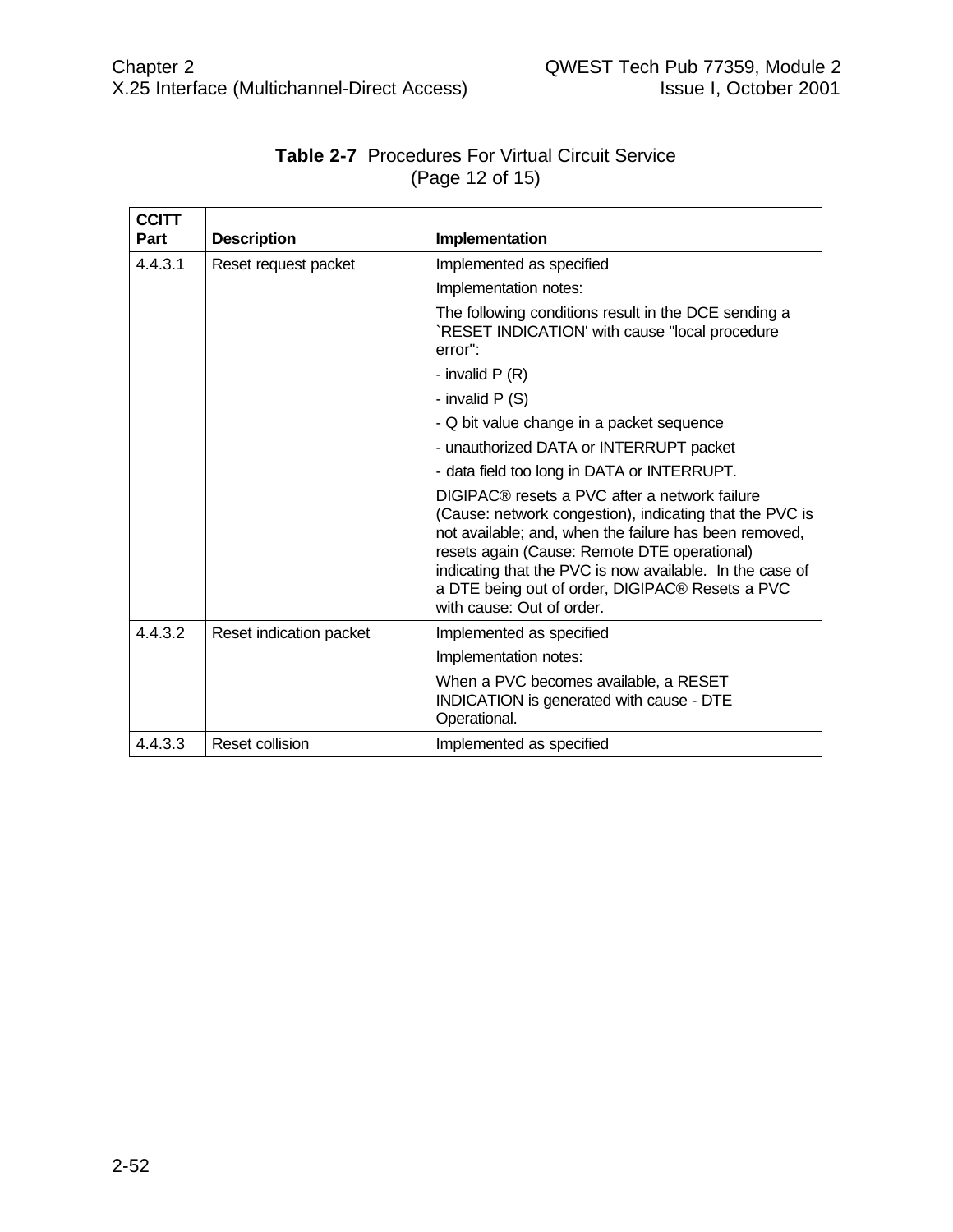| <b>CCITT</b> |                                                                                  |                                                                                                                                                                                                                                                                                                                                                                                                                                                                                                                                                                                                                                                                                                                                   |
|--------------|----------------------------------------------------------------------------------|-----------------------------------------------------------------------------------------------------------------------------------------------------------------------------------------------------------------------------------------------------------------------------------------------------------------------------------------------------------------------------------------------------------------------------------------------------------------------------------------------------------------------------------------------------------------------------------------------------------------------------------------------------------------------------------------------------------------------------------|
| Part         | <b>Description</b>                                                               | Implementation                                                                                                                                                                                                                                                                                                                                                                                                                                                                                                                                                                                                                                                                                                                    |
| 4.4.3.4      | Reset confirmation packets                                                       | Implemented as specified                                                                                                                                                                                                                                                                                                                                                                                                                                                                                                                                                                                                                                                                                                          |
|              |                                                                                  | Implementation notes:                                                                                                                                                                                                                                                                                                                                                                                                                                                                                                                                                                                                                                                                                                             |
|              |                                                                                  | If no RESET CONFIRMATION is received after a<br>RESET INDICATION is sent, the DIGIPAC® waits for<br>the confirmation for a period T12 (value supplied in<br>service data) before time-out occurs. During this<br>interval, any data sent by the remote DTE is held by the<br>network. If the remote DTE then issues a RESET<br>REQUEST, the internal reset that crosses the network<br>does not result in a RESET INDICATION by the DCE<br>that is waiting for the RESET CONFIRMATION.                                                                                                                                                                                                                                            |
|              |                                                                                  | When a RESET REQUEST is received, an internal<br>reset packet is sent to the remote DCE. When the<br>internal reset arrives, an internal confirming reset is<br>returned to the originating DCE at the same time a<br>RESET INDICATION is sent to the DTE. A RESET<br>CONFIRMATION is sent to the remote DTE when the<br>internal confirming reset arrives. The RESET<br>CONFIRMATION which the remote DTE returns has no<br>end-to-end significance. Any previous busy (that is,<br>DTE RNR) condition is cleared. Any packet sequence<br>in the process of being transmitted when the reset<br>occurred is considered terminated. No interrupts are<br>left outstanding. Packet level receive and transmit<br>windows are open. |
|              |                                                                                  | See "CCITT Annex D-1/X.25 DCE Time-outs,"<br>regarding T12                                                                                                                                                                                                                                                                                                                                                                                                                                                                                                                                                                                                                                                                        |
| 4.5          | Effects of clear, reset, and<br>restart procedures on the<br>transfer of packets | Implemented as specified                                                                                                                                                                                                                                                                                                                                                                                                                                                                                                                                                                                                                                                                                                          |
| 4.6          | Effects of the physical layer<br>and the data link layer on the<br>packet layer  | Implemented as specified                                                                                                                                                                                                                                                                                                                                                                                                                                                                                                                                                                                                                                                                                                          |

## **Table 2-7** Procedures For Virtual Circuit Service (Page 13 of 15)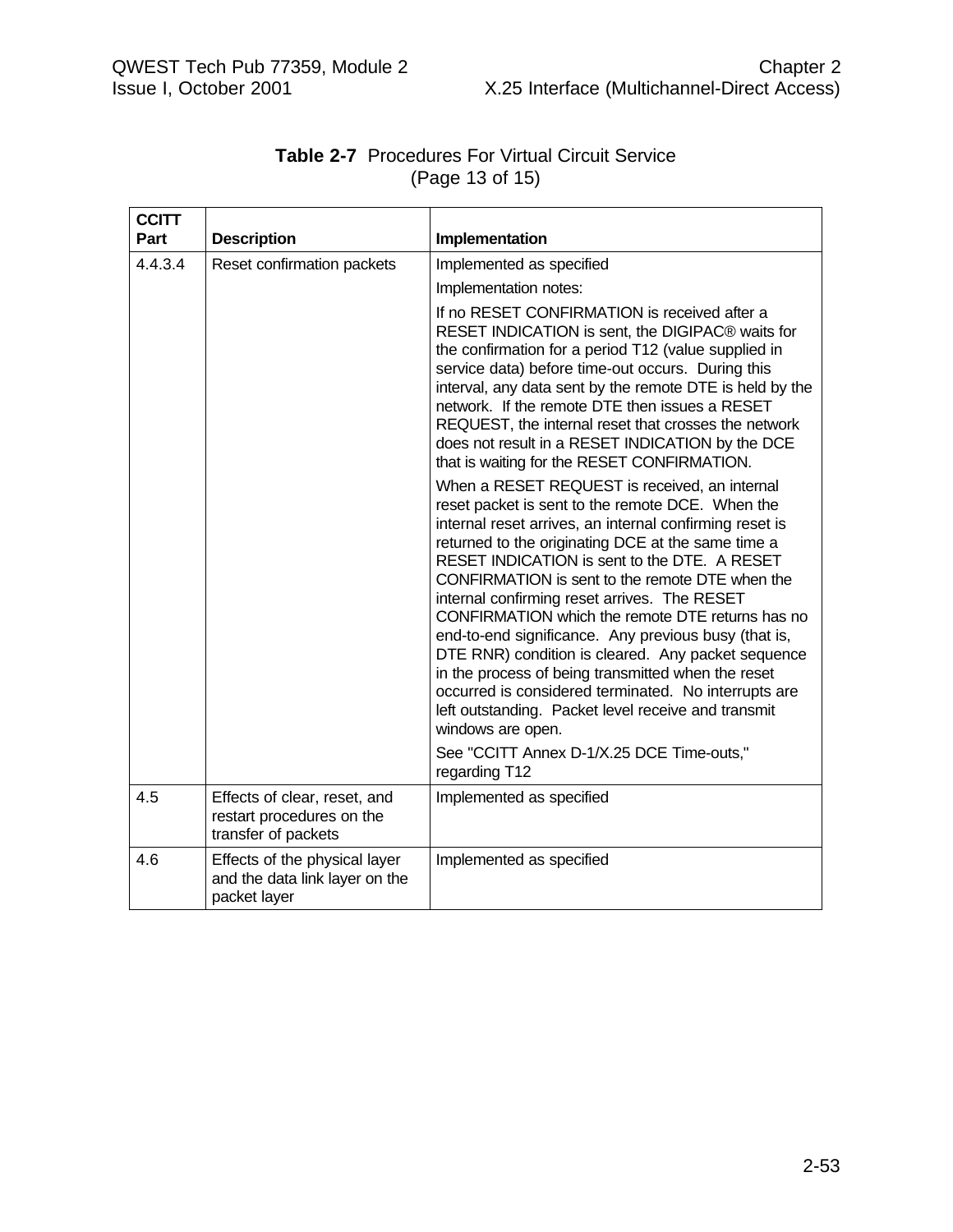| <b>CCITT</b><br>Part | <b>Description</b>            | Implementation                                                                                                                                                                                                                                                                                                                    |
|----------------------|-------------------------------|-----------------------------------------------------------------------------------------------------------------------------------------------------------------------------------------------------------------------------------------------------------------------------------------------------------------------------------|
| 4.6.1                | General principles            | Implemented as specified                                                                                                                                                                                                                                                                                                          |
|                      |                               | Implementation notes:                                                                                                                                                                                                                                                                                                             |
|                      |                               | In general, if a problem is detected in one layer and<br>can be solved in this layer according to the DCE error<br>recovery procedures provided in this Recommendation<br>without loss or duplication of data, the adjacent layers<br>are not involved in the error recovery.                                                     |
|                      |                               | If an error recovery by the DCE implies a possible loss<br>or duplication of data, then the higher layer is informed.                                                                                                                                                                                                             |
|                      |                               | The reinitialization of one layer of the DCE is only<br>performed if a problem cannot be solved in this layer.                                                                                                                                                                                                                    |
|                      |                               | Changes of operational states of the physical layer and<br>the data link layer of the DTE/DCE do not implicitly<br>change the state of each logical channel at the packet<br>layer. Such changes when they occur are explicitly<br>indicated at the packet layer by the use of restart, clear<br>reset procedures as appropriate. |
| 4.6.2                | Definition of an out of order | Implemented as specified                                                                                                                                                                                                                                                                                                          |
|                      | condition                     | Implementation notes:                                                                                                                                                                                                                                                                                                             |
|                      |                               | In the case of a single link procedure, there is an out of<br>order condition when:                                                                                                                                                                                                                                               |
|                      |                               | - a failure on the physical and or/data link layer is<br>detected: such a failure is defined as a condition in<br>which the DCE cannot transmit or cannot receive any<br>frame because of abnormal conditions caused by such<br>things as a local line fault between DTE and DCE.                                                 |
|                      |                               | - the DCE has received or transmitted a DISC<br>command.                                                                                                                                                                                                                                                                          |
|                      |                               | In the case of the Multilink procedure, an out of order<br>condition is considered as having occurred when it is<br>present at the same time for every single link procedure<br>of the DTE/DCE interface.                                                                                                                         |

## **Table 2-7** Procedures For Virtual Circuit Service (Page 14 of 15)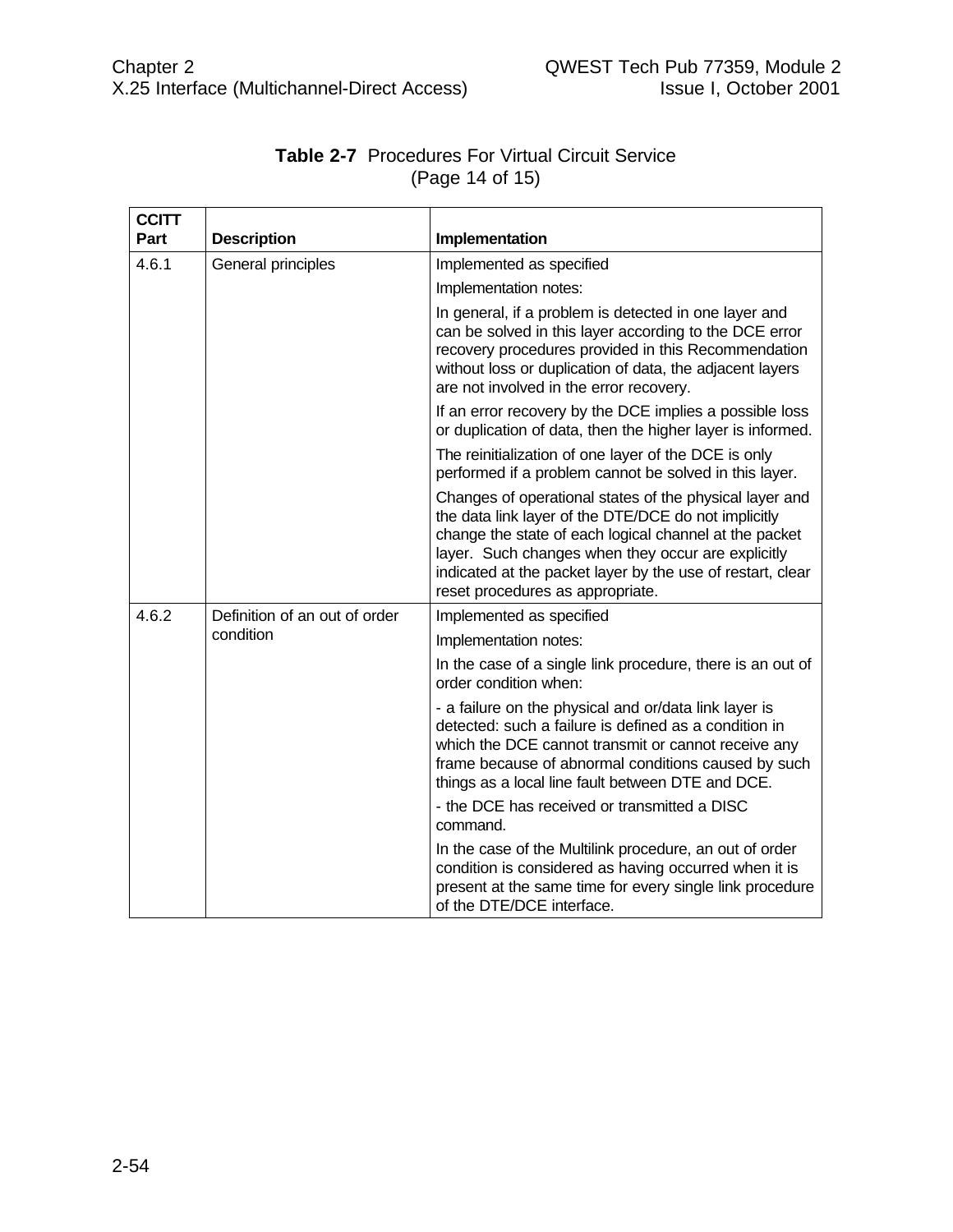| <b>CCITT</b><br>Part | <b>Description</b>                                                             | Implementation                                                                                                                                             |
|----------------------|--------------------------------------------------------------------------------|------------------------------------------------------------------------------------------------------------------------------------------------------------|
| 4.6.3                | Actions on the packet layer<br>when an out of order condition<br>is detected   | Implemented as specified                                                                                                                                   |
|                      |                                                                                | Implementation notes:                                                                                                                                      |
|                      |                                                                                | When an out of order condition is detected, the DCE<br>will transmit to the remote end:                                                                    |
|                      |                                                                                | 1) a reset with the cause "Out of Order" for each PVC,<br>and                                                                                              |
|                      |                                                                                | 2) a clear with the cause "Out of Order" for each<br>existing virtual call                                                                                 |
| 4.6.4                | Action on the packet layer                                                     | Implemented as specified                                                                                                                                   |
|                      | during an out of order<br>condition                                            | Implementation notes:                                                                                                                                      |
|                      |                                                                                | During and out of order condition,:                                                                                                                        |
|                      |                                                                                | 1) the DCE will clear any incoming virtual call with the<br>cause                                                                                          |
|                      |                                                                                | "Out of Order,"                                                                                                                                            |
|                      |                                                                                | 2) for any data, or interrupt packet received from the<br>remote DTE on a PVC, the DCE will reset the PVC with<br>the cause                                |
|                      |                                                                                | "Out of Order"                                                                                                                                             |
|                      |                                                                                | 3) a reset packet received from the remote DTE on a<br>PVC will be confirmed to the remote DTE by either<br>reset confirmation or reset indication packet. |
| 4.6.5                | Actions on the packet layer<br>when the out of order condition<br>is recovered | Implementation as specified                                                                                                                                |
|                      |                                                                                | Implementation notes:                                                                                                                                      |
|                      |                                                                                | When the out of order condition is recovered:                                                                                                              |
|                      |                                                                                | 1) the DCE will send a restart indication packet with the<br>cause "Network Operational" to the local DTE,                                                 |
|                      |                                                                                | 2) a reset with the cause "Remote DTE Operational" will<br>be transmitted to the remote end of each permanent<br>virtual circuit.                          |

#### **Table 2-7** Procedures For Virtual Circuit Service (Page 15 of 15)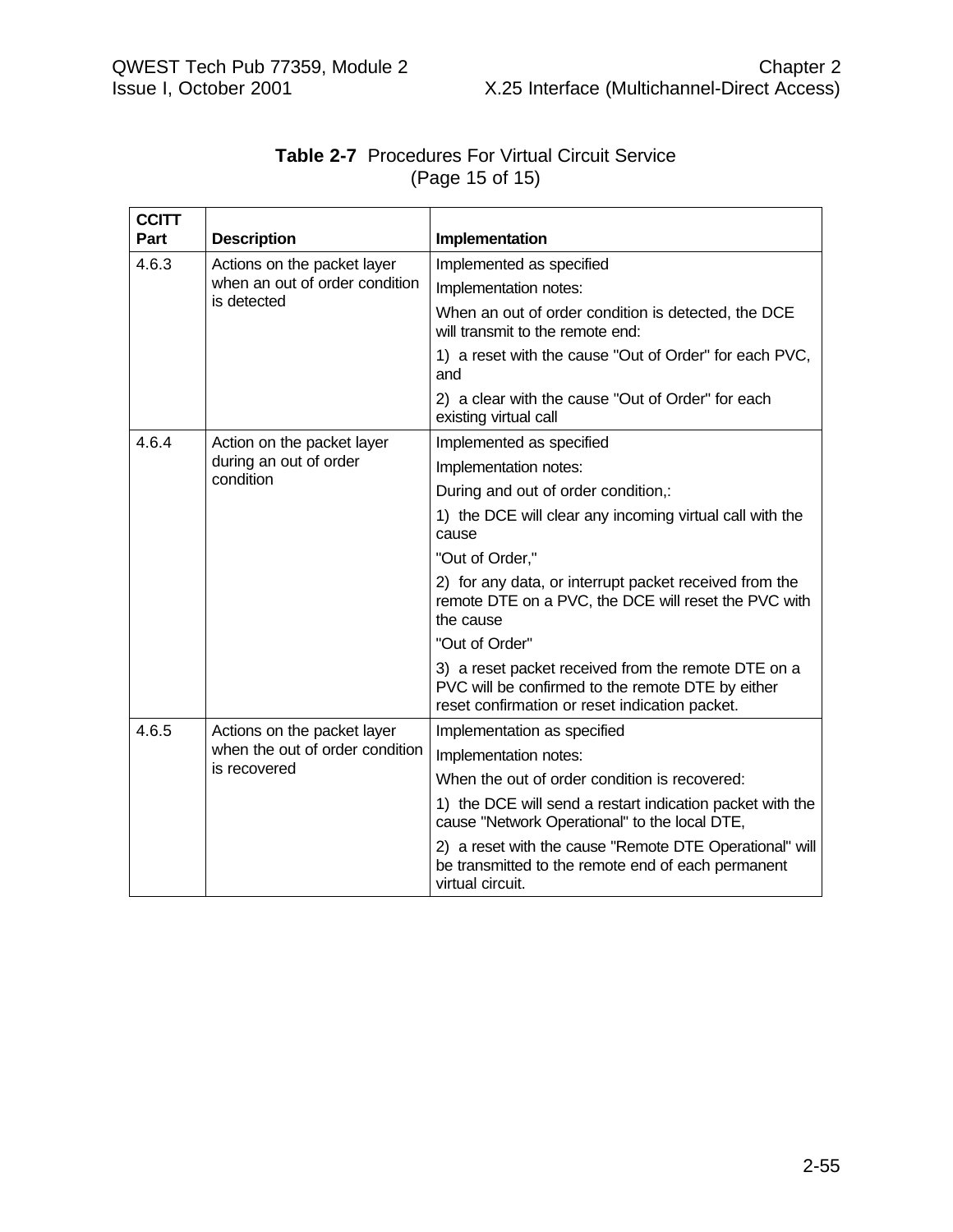## **2.9.5 Packet Formats**

This section deals with packet formats, and covers the following topics:

- 5.1 General
- 5.2 Call set-up and clearing packets
- 5.3 Data and interrupt packets
- 5.4 Flow control and reset packets
- 5.5 Restart packets
- 5.6 Diagnostic packets
- 5.7 Packets required for optional user facilities.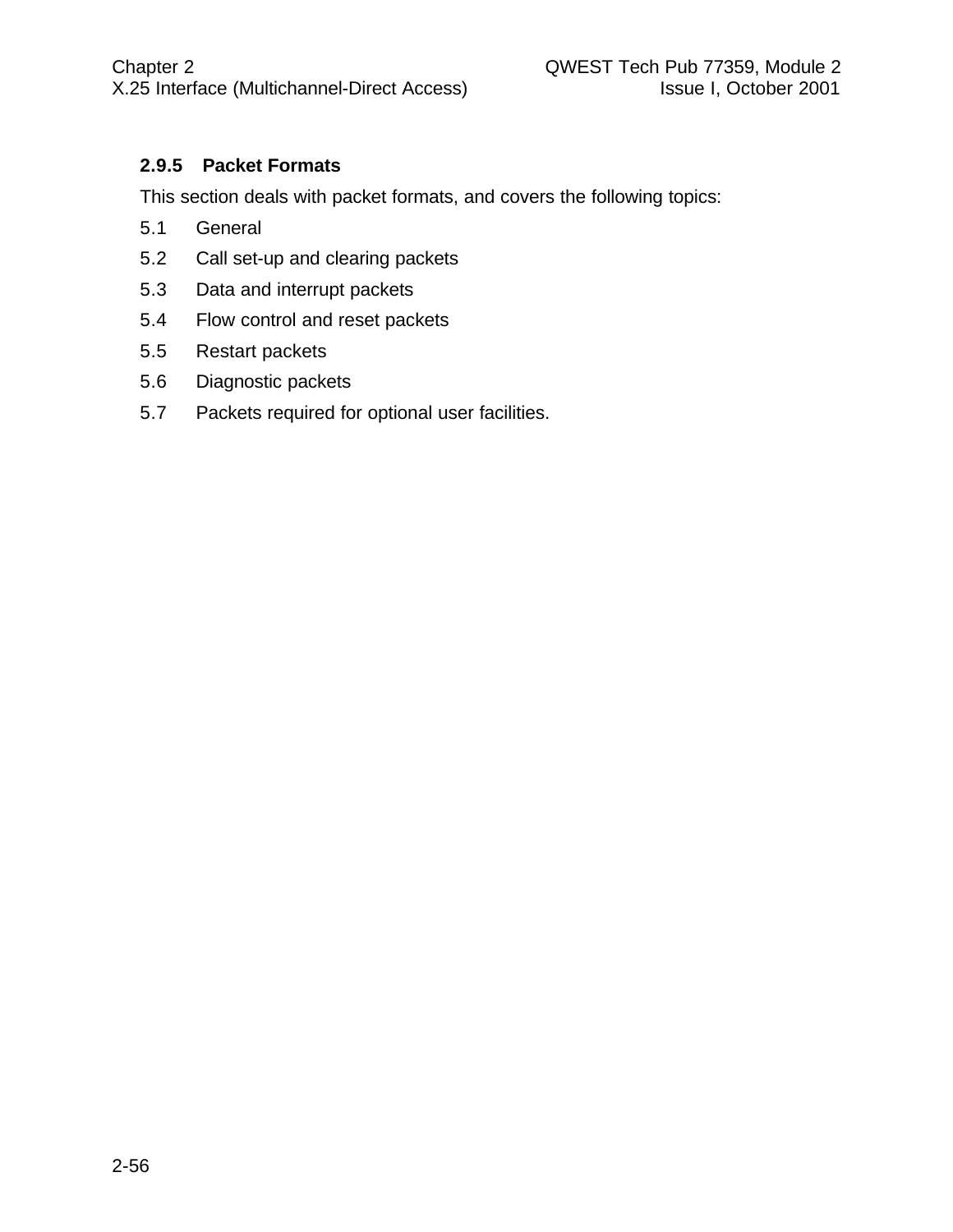#### **Table 2-8** Packet Formats (Page 1 of 8)

| <b>CCITT</b><br>Part | <b>Description</b>              | Implementation                                                                                                                                                                                                                                                                                                                      |
|----------------------|---------------------------------|-------------------------------------------------------------------------------------------------------------------------------------------------------------------------------------------------------------------------------------------------------------------------------------------------------------------------------------|
|                      |                                 |                                                                                                                                                                                                                                                                                                                                     |
| 5                    | Packet formats                  |                                                                                                                                                                                                                                                                                                                                     |
| 5.1                  | General                         | Implemented as specified                                                                                                                                                                                                                                                                                                            |
|                      |                                 | Implementation notes:                                                                                                                                                                                                                                                                                                               |
|                      |                                 | A packet header is decoded first by logical channel and<br>then by packet type. In a CALL REQUEST packet the<br>addresses, facilities, and data field length are verified.<br>In a data packet, the P(S), P(R), data field length, M bit,<br>and Q bit are verified. Decoding is stopped whenever a<br>procedure error is detected. |
|                      |                                 | Bits of an octet are numbered 8 to 1, where 1 is the low<br>order bit and is transmitted first. Octets of a packet are<br>consecutively numbered starting from 1 and are<br>transmitted in this order.                                                                                                                              |
| 5.1.1                | General Format Identifier (GFI) | Implemented as specified                                                                                                                                                                                                                                                                                                            |
| 5.1.2                | Logical channel group number    | Implemented as specified                                                                                                                                                                                                                                                                                                            |
| 5.1.3                | Logical channel number          | Implemented as specified                                                                                                                                                                                                                                                                                                            |
|                      |                                 | Implementation notes:                                                                                                                                                                                                                                                                                                               |
|                      |                                 | Logical channel ranges beginning at an arbitrary<br>number greater than zero are assigned at subscription<br>time in the following order: - first for PVC,                                                                                                                                                                          |
|                      |                                 | - then for outgoing virtual calls only,                                                                                                                                                                                                                                                                                             |
|                      |                                 | - then for incoming and outgoing virtual calls,                                                                                                                                                                                                                                                                                     |
|                      |                                 | - last for incoming virtual calls only.                                                                                                                                                                                                                                                                                             |
|                      |                                 | When an incoming call is to be sent to the DTE, the<br>lowest available LCN is used in order to minimize the<br>possibility of call collision. It is expected that the DTE<br>uses the highest available LCN for a CALL REQUEST.                                                                                                    |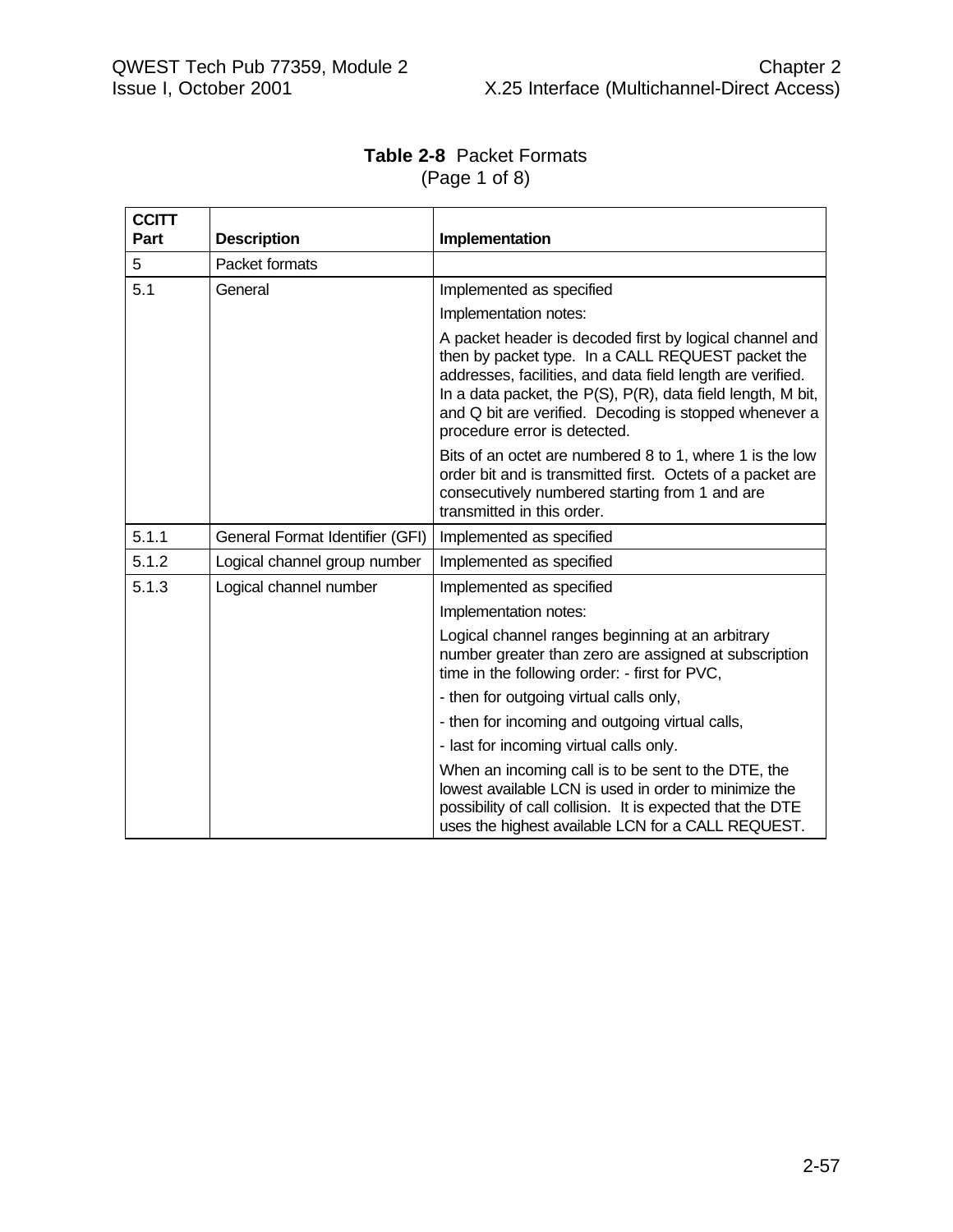## **Table 2-8** Packet Formats (Page 2 of 8)

| <b>CCITT</b> |                                                                                     |                                                                                                                                                                                                                                                                                                                                                                                                                                                                                                                                                                                                                                                                                                                                                                                                                                                                                                                                                                                                                                                                                                                |
|--------------|-------------------------------------------------------------------------------------|----------------------------------------------------------------------------------------------------------------------------------------------------------------------------------------------------------------------------------------------------------------------------------------------------------------------------------------------------------------------------------------------------------------------------------------------------------------------------------------------------------------------------------------------------------------------------------------------------------------------------------------------------------------------------------------------------------------------------------------------------------------------------------------------------------------------------------------------------------------------------------------------------------------------------------------------------------------------------------------------------------------------------------------------------------------------------------------------------------------|
| Part         | <b>Description</b>                                                                  | Implementation                                                                                                                                                                                                                                                                                                                                                                                                                                                                                                                                                                                                                                                                                                                                                                                                                                                                                                                                                                                                                                                                                                 |
|              |                                                                                     | The actual maximum number of logical channels for a<br>DTE is specified at subscription time. Logical channel<br>zero is not assigned or available to the DTE for PVC or<br>SVC. Any packet type which is received on an out-of-<br>range local channel (for example, one which was not<br>assigned at subscription time) results in a DIAGNOSTIC<br>packet on logical channel zero, provided that the option<br>to send a diagnostic packet on the X.25 port is enable.<br>Otherwise, the packet is discarded and there is no<br>response from the network. If a RESTART REQUEST<br>or RESTART CONFIRMATION is received on a logical<br>channel other than zero, DIGIPAC® sends on SVC<br>LCN a CLEAR INDICATION or on PVC LCN RESET<br>INDICATION. If a RESET CONFIRMATION is received<br>on logical channel zero or any undefined packet is<br>received on any logical channel type, the DTE transmits<br>a DIAGNOSTIC packet on logical channel zero,<br>provided that the diagnostic send is enable on the X.25<br>port. Otherwise, the packet is discarded and there is<br>no response from the network. |
| 5.1.4        | Packet type identifier                                                              | Implemented as specified                                                                                                                                                                                                                                                                                                                                                                                                                                                                                                                                                                                                                                                                                                                                                                                                                                                                                                                                                                                                                                                                                       |
|              |                                                                                     | Implementation notes:<br>Extended packet sequence numbering, Registration<br>Packets, and the DTE REJECT packet are not<br>supported. Diagnostic packets are provided if<br>subscribed to. In addition, a subscription option<br>permits a DIAGNOSTIC packet to be received from the<br>DTE.                                                                                                                                                                                                                                                                                                                                                                                                                                                                                                                                                                                                                                                                                                                                                                                                                   |
| 5.2          | Call set-up and clearing<br>packets                                                 | Noted                                                                                                                                                                                                                                                                                                                                                                                                                                                                                                                                                                                                                                                                                                                                                                                                                                                                                                                                                                                                                                                                                                          |
| 5.2.1        | Address block format                                                                | Implemented as specified                                                                                                                                                                                                                                                                                                                                                                                                                                                                                                                                                                                                                                                                                                                                                                                                                                                                                                                                                                                                                                                                                       |
|              |                                                                                     | Implementation notes:                                                                                                                                                                                                                                                                                                                                                                                                                                                                                                                                                                                                                                                                                                                                                                                                                                                                                                                                                                                                                                                                                          |
|              |                                                                                     | DIGIPAC® does not support the TOA/NPI address<br>format                                                                                                                                                                                                                                                                                                                                                                                                                                                                                                                                                                                                                                                                                                                                                                                                                                                                                                                                                                                                                                                        |
| 5.2.1.1      | Format of the address block<br>when the A bit is set to 0 (non-<br>TOA/NPI address) | Implemented as specified                                                                                                                                                                                                                                                                                                                                                                                                                                                                                                                                                                                                                                                                                                                                                                                                                                                                                                                                                                                                                                                                                       |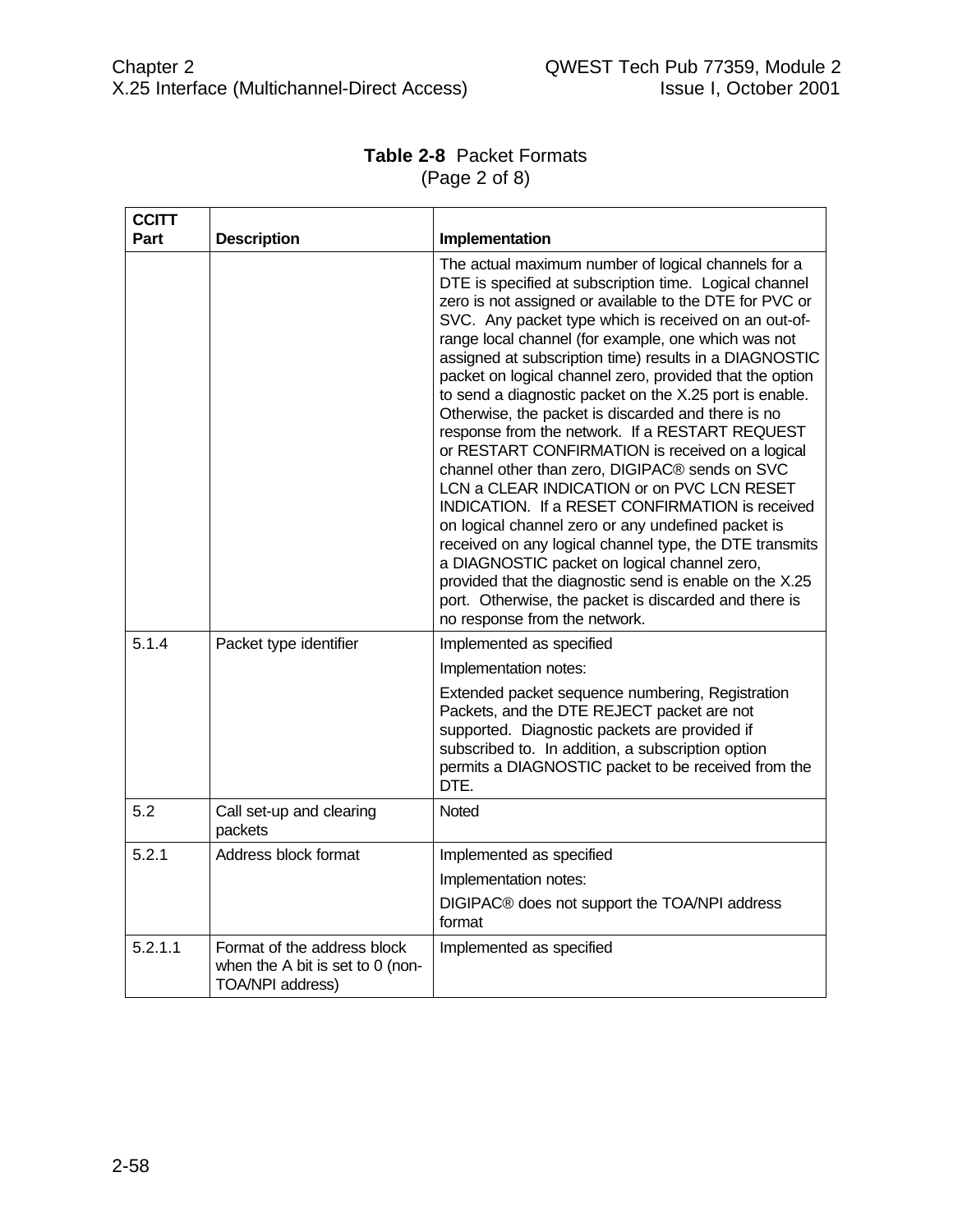## **Table 2-8** Packet Formats (Page 3 of 8)

| <b>CCITT</b><br>Part | <b>Description</b>                                                             | Implementation                                                                                                                                                                       |
|----------------------|--------------------------------------------------------------------------------|--------------------------------------------------------------------------------------------------------------------------------------------------------------------------------------|
| 5.2.1.1.1            | Calling and called DTE<br>address length fields                                | Implemented as specified                                                                                                                                                             |
| 5.2.1.1.2            | Called and calling DTE<br>address fields                                       | Implemented as specified                                                                                                                                                             |
| 5.2.1.2              | Format of the address block<br>when the A bit is set to 1<br>(TOA/NPI address) | TOA/NPI address is not supported                                                                                                                                                     |
| 5.2.1.2.1            | Calling and called DTE<br>address length fields                                | TOA/NPI address is not supported                                                                                                                                                     |
| 5.2.1.2.2            | Called and calling DTE<br>address fields                                       | TOA/NPI address is not supported                                                                                                                                                     |
| 5.2.2                | Call request and incoming call<br>packets                                      | Implemented as specified                                                                                                                                                             |
| 5.2.2.1              | General format identifier                                                      | Implemented as specified                                                                                                                                                             |
|                      |                                                                                | Implementation notes:                                                                                                                                                                |
|                      |                                                                                | The General Format Identifier (GFI) contains the D bit<br>as outlined in paragraph 4.2.2.                                                                                            |
| 5.2.2.2              | Address block                                                                  | Implemented as specified                                                                                                                                                             |
|                      |                                                                                | Implementation notes:                                                                                                                                                                |
|                      |                                                                                | The address block is permitted to be empty on call<br>requests if a direct call has been subscribed on the<br>given logical channel or if a mnemonic address facility<br>is present. |
| 5.2.2.3              | Facility length field                                                          | Implemented as specified                                                                                                                                                             |
| 5.2.2.4              | <b>Facility field</b>                                                          | Implemented as specified                                                                                                                                                             |
| 5.2.2.5              | Call user data field                                                           | Implemented as specified                                                                                                                                                             |
| 5.2.3                | Call accepted and call<br>connected packets                                    | Implemented as specified                                                                                                                                                             |
| 5.2.3.1              | <b>Basic format</b>                                                            | Noted                                                                                                                                                                                |
| 5.2.3.1.1            | General format identifier                                                      | Implemented as specified                                                                                                                                                             |
|                      |                                                                                | Implementation notes:                                                                                                                                                                |
|                      |                                                                                | GFI contains the D-bit as outlined in 4.3.3.                                                                                                                                         |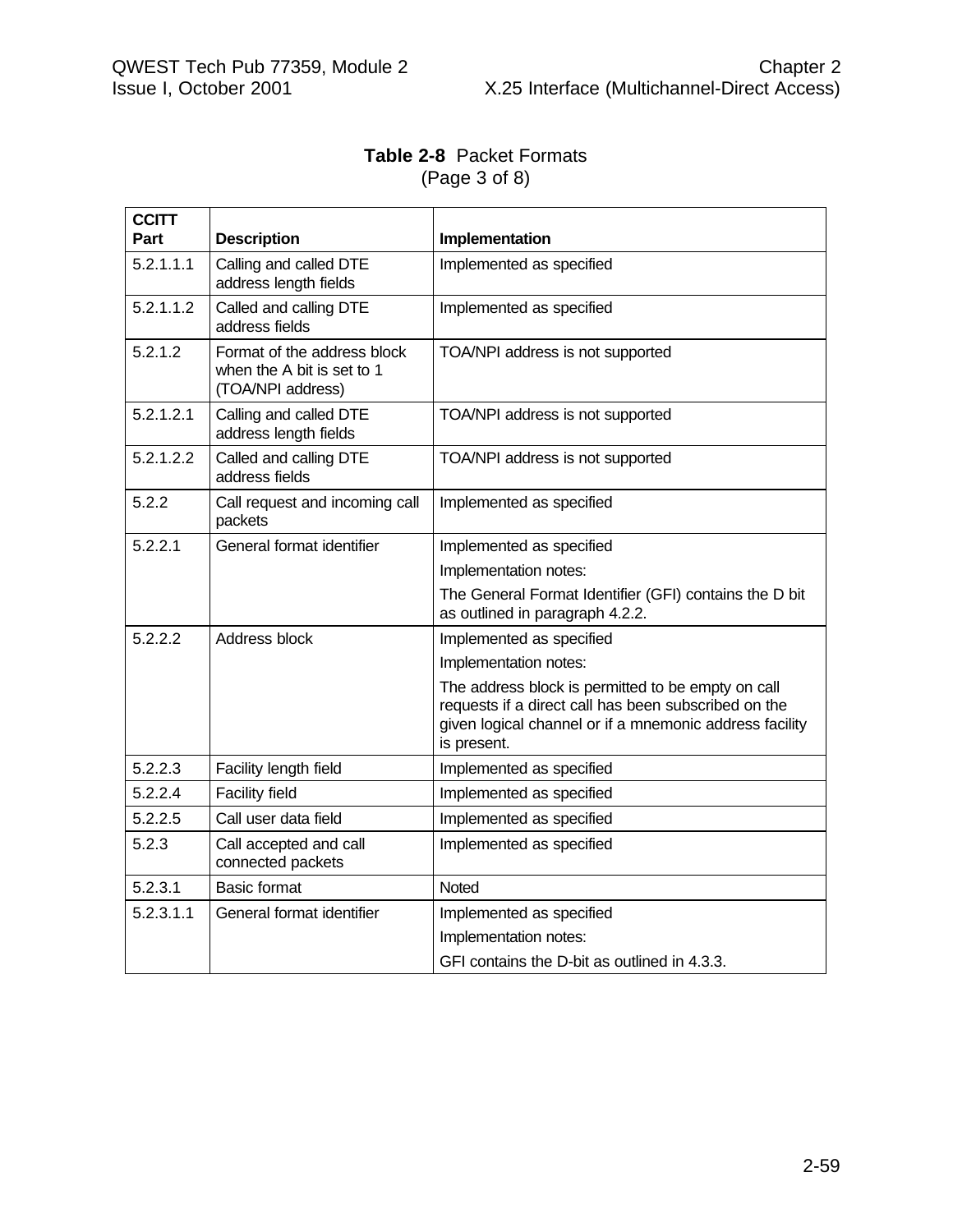| <b>Table 2-8 Packet Formats</b> |
|---------------------------------|
| (Page 4 of 8)                   |

| <b>CCITT</b> |                                               |                                                                                                                                                                                                                                                                                                                       |
|--------------|-----------------------------------------------|-----------------------------------------------------------------------------------------------------------------------------------------------------------------------------------------------------------------------------------------------------------------------------------------------------------------------|
| Part         | <b>Description</b>                            | Implementation                                                                                                                                                                                                                                                                                                        |
| 5.2.3.1.2    | Address block                                 | Implemented as specified                                                                                                                                                                                                                                                                                              |
|              |                                               | Implementation notes:                                                                                                                                                                                                                                                                                                 |
|              |                                               | Call connect packets always contain the address and<br>facility fields; even if the address and facility lengths are<br>0, both length fields are provided.                                                                                                                                                           |
|              |                                               | Call accept packets need not contain the address length<br>field if the address and facility field are absent. Also<br>the DTE need not provide the facility length field if the<br>facility field is absent. However, both length fields may<br>be provided even if neither of the associated fields are<br>present. |
| 5.2.3.1.3    | Facility length field                         | Implemented as specified                                                                                                                                                                                                                                                                                              |
|              |                                               | Implementation notes: See notes in paragraph<br>5.2.3.1.2.                                                                                                                                                                                                                                                            |
| 5.2.3.1.4    | <b>Facility field</b>                         | Implemented as specified                                                                                                                                                                                                                                                                                              |
|              |                                               | Implementation notes: See notes in paragraph<br>5.2.3.1.2.                                                                                                                                                                                                                                                            |
| 5.2.3.2      | Extended format                               | Implemented as specified                                                                                                                                                                                                                                                                                              |
| 5.2.4        | Clear request and clear<br>indication packets | Implemented as specified                                                                                                                                                                                                                                                                                              |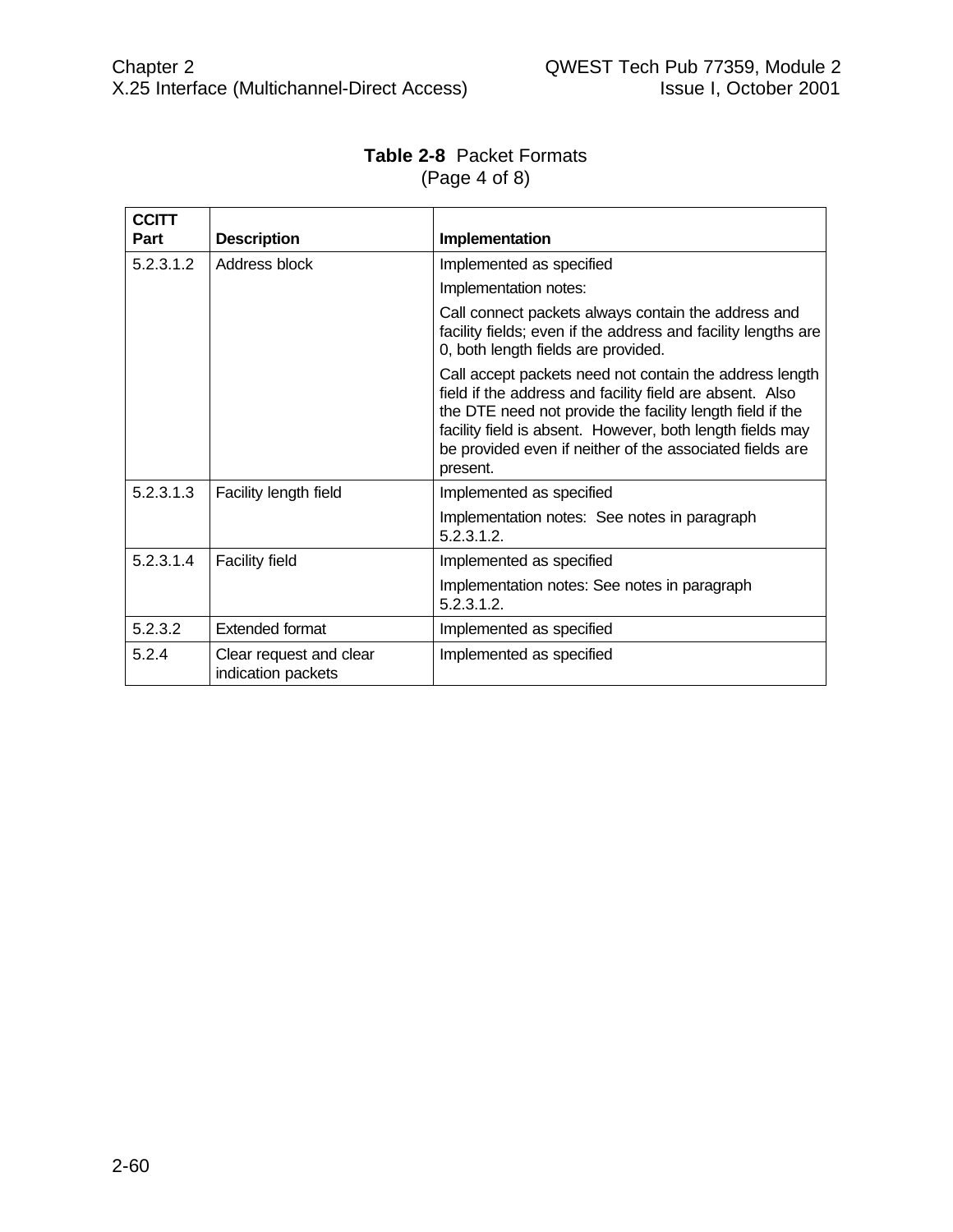## **Table 2-8** Packet Formats (Page 5 of 8)

| <b>CCITT</b> |                                           |                                                                                                                                                                                                                                                                                                  |
|--------------|-------------------------------------------|--------------------------------------------------------------------------------------------------------------------------------------------------------------------------------------------------------------------------------------------------------------------------------------------------|
| Part         | <b>Description</b>                        | Implementation                                                                                                                                                                                                                                                                                   |
| 5.2.4.1      | <b>Basic format</b>                       | Noted                                                                                                                                                                                                                                                                                            |
| 5.2.4.1.1    | Clearing cause field                      | Implemented as specified                                                                                                                                                                                                                                                                         |
|              |                                           | Implementation notes:                                                                                                                                                                                                                                                                            |
|              |                                           | Octet 4 is the clearing cause field and contains the<br>reason for the clearing of the call.                                                                                                                                                                                                     |
|              |                                           | If the DTE is only allowed to send zero clearing cause<br>(1980 X.25 DTE) and the DCE detects a non-zero<br>clearing cause field in a clear request. DIGIPAC®<br>X.25 service as DCE will issue Clear Indication with<br>clear cause Local Procedure Error and diagnostic code<br>hex/dec 51/81. |
|              |                                           | DIGIPAC® can optionally automatically set the most<br>significant bit of clear causes received from the link for<br>84/88 X.25 service.                                                                                                                                                          |
|              |                                           | DIGIPAC® 1980 X.25 DTE mode services always issue<br>a zero clear cause field. 84/88 X.25 DTE mode service<br>set the most significant bit in the clear cause that would<br>otherwise have been sent to the link.                                                                                |
| 5.2.4.1.2    | Diagnostic code                           | Implemented as specified                                                                                                                                                                                                                                                                         |
| 5.2.4.2      | <b>Extended format</b>                    | Implemented as specified                                                                                                                                                                                                                                                                         |
| 5.2.4.2.1    | Address block                             | Implemented as specified                                                                                                                                                                                                                                                                         |
| 5.2.4.2.2    | Facility length field                     | Implemented as specified                                                                                                                                                                                                                                                                         |
| 5.2.4.2.3    | <b>Facility field</b>                     | Implemented as specified                                                                                                                                                                                                                                                                         |
| 5.2.4.2.4    | Clear user data field                     | Implemented as specified                                                                                                                                                                                                                                                                         |
| 5.2.5        | DTE and DCE clear<br>confirmation packets | Implemented as specified                                                                                                                                                                                                                                                                         |
| 5.2.5.1      | Address block                             | Implemented as specified                                                                                                                                                                                                                                                                         |
| 5.2.5.2      | Facility length field                     | Implemented as specified                                                                                                                                                                                                                                                                         |
| 5.2.5.3      | <b>Facility field</b>                     | Implemented as specified                                                                                                                                                                                                                                                                         |
| 5.3          | Data and interrupt packets                | <b>Noted</b>                                                                                                                                                                                                                                                                                     |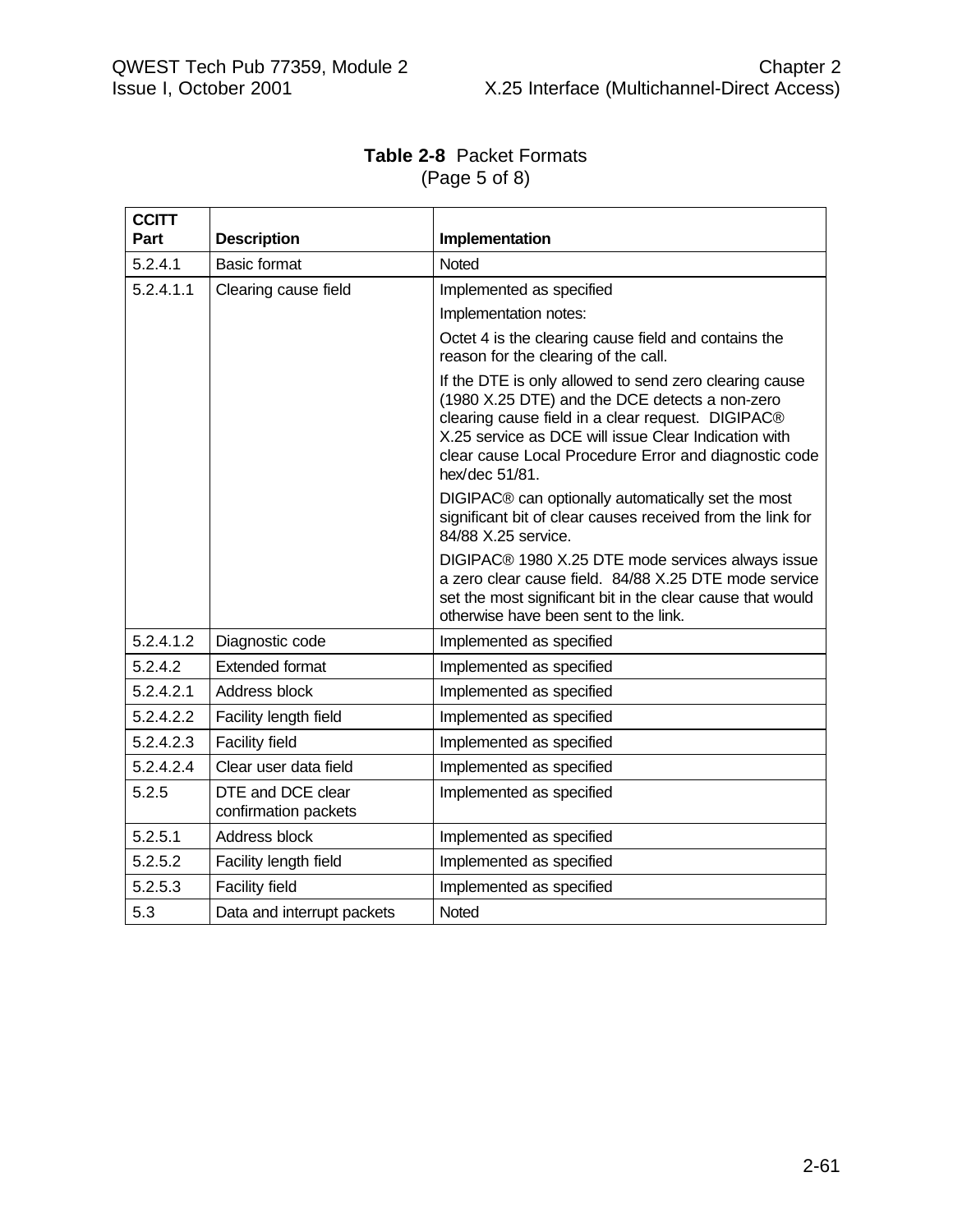## **Table 2-8** Packet Formats (Page 6 of 8)

| <b>CCITT</b><br>Part | <b>Description</b>                             | Implementation                                                                                                                                                                                                            |
|----------------------|------------------------------------------------|---------------------------------------------------------------------------------------------------------------------------------------------------------------------------------------------------------------------------|
| 5.3.1                | DTE and DCE data packets                       | Implemented as specified with the following<br>interpretation:                                                                                                                                                            |
|                      |                                                | DIGIPAC® does not require the user data field to be an<br>integral number of octets. However, as a subscriber<br>option non-octet data sent to a DTE is padded to a full<br>octet boundary with zeroes before transition. |
| 5.3.1.1              | Qualifier (Q) bit                              | Implemented as specified                                                                                                                                                                                                  |
| 5.3.1.2              | Delivery confirmation (D) bit                  | Implemented as specified                                                                                                                                                                                                  |
| 4.3.1.3              | Packet receive sequence<br>number              | Implemented as specified                                                                                                                                                                                                  |
| 5.3.1.4              | More data bit                                  | Implemented as specified                                                                                                                                                                                                  |
| 5.3.1.5              | Packet send sequence number                    | Implemented as specified                                                                                                                                                                                                  |
| 5.3.1.6              | User data field                                | Implemented as specified                                                                                                                                                                                                  |
| 5.3.2                | DTE and DCE interrupt<br>packets               | Implemented as specified                                                                                                                                                                                                  |
| 5.3.2.1              | Interrupt user data field                      | Implemented as specified                                                                                                                                                                                                  |
| 5.3.3                | DTE and DCE interrupt<br>confirmation packets  | Implemented as specified                                                                                                                                                                                                  |
| 5.4                  | Flow control and reset packets                 | Noted                                                                                                                                                                                                                     |
| 5.4.1                | DTE and DCE receive ready<br>(RR) packets      | Implemented as specified                                                                                                                                                                                                  |
| 5.4.1.1              | Packet receive sequence<br>number              | Implemented as specified                                                                                                                                                                                                  |
| 5.4.2                | DTE and DCE Receive Not<br>Ready (RNR) packets | Implemented as specified                                                                                                                                                                                                  |
| 5.4.2.1              | Packet receive sequence<br>number              | Implemented as specified                                                                                                                                                                                                  |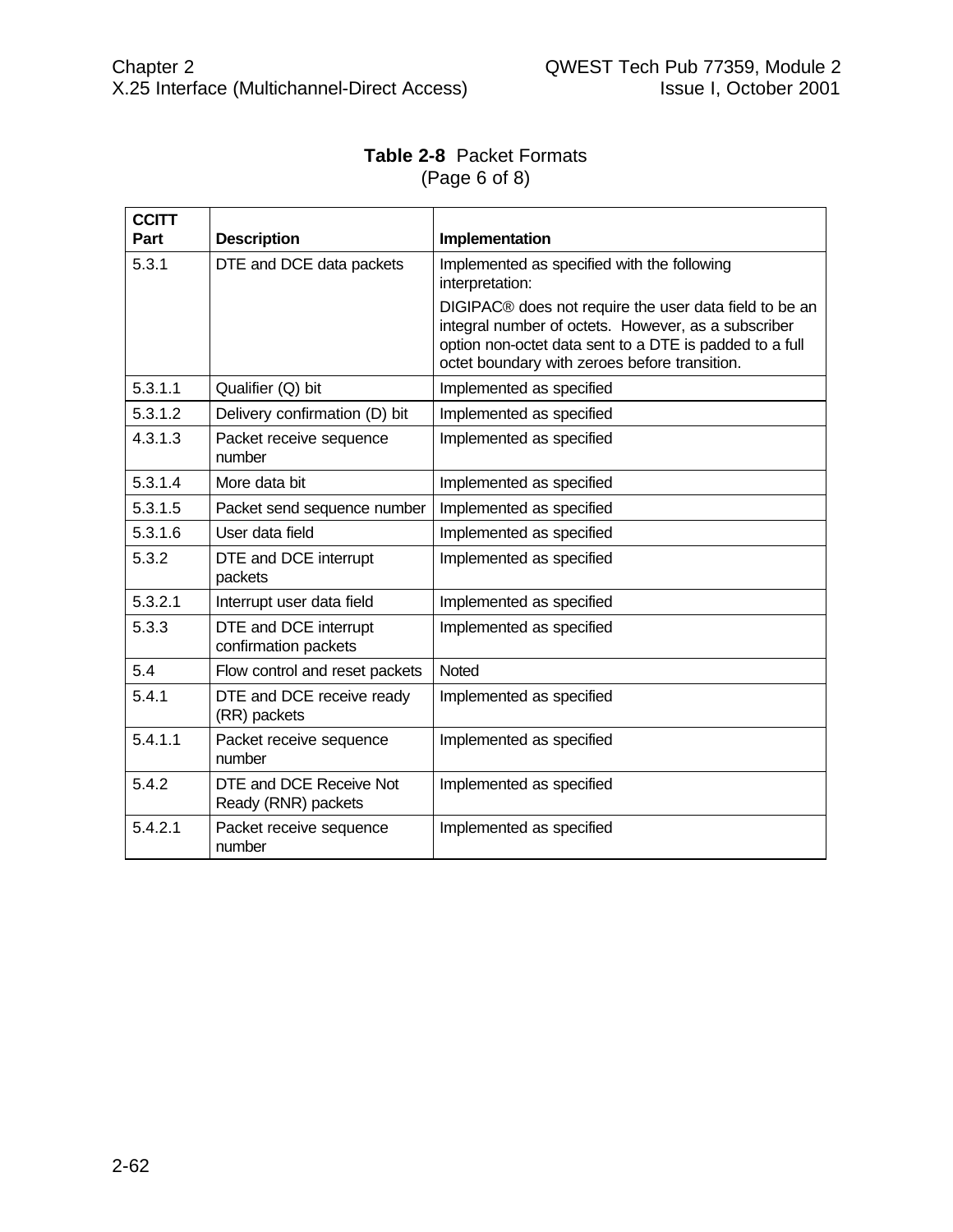#### **Table 2-8** Packet Formats (Page 7 of 8)

| <b>CCITT</b>         |                                                                      |                                                                                                                                                                                                                                                                             |
|----------------------|----------------------------------------------------------------------|-----------------------------------------------------------------------------------------------------------------------------------------------------------------------------------------------------------------------------------------------------------------------------|
| Part                 | <b>Description</b>                                                   | Implementation                                                                                                                                                                                                                                                              |
| 5.4.3                | Reset request and reset                                              | Implemented as specified                                                                                                                                                                                                                                                    |
|                      | indication packets                                                   | Implementation notes:                                                                                                                                                                                                                                                       |
|                      |                                                                      | If a non zero cause field is sent by the DTE in a reset<br>request packet, DIGIPAC® returns either SVC CLEAR<br><b>INDICATION or PVC RESET INDICATION. DTE</b><br>diagnostic codes provided in valid reset request packets<br>are carried transparently across the network. |
|                      |                                                                      | The diagnostic code field in a RESET INDICATION<br>packet is set to zero if no diagnostic code were present<br>in the RESET REQUEST from the DTE.                                                                                                                           |
| <b>CCITT</b><br>Part | <b>Description</b>                                                   | Implementation                                                                                                                                                                                                                                                              |
| 5.4.3.1              | Resetting cause field                                                | Implemented as specified except as noted above.                                                                                                                                                                                                                             |
| 5.4.3.2              | Diagnostic code                                                      | Implemented as specified except as noted above.                                                                                                                                                                                                                             |
| 5.4.4                | DTE and DCE reset<br>confirmation packets                            | Implemented as specified                                                                                                                                                                                                                                                    |
| 5.5                  | <b>Restart packets</b>                                               | Noted                                                                                                                                                                                                                                                                       |
| 5.5.1                | Restart request and restart<br>indication packets                    | Implemented as specified.                                                                                                                                                                                                                                                   |
| 5.5.1.1              | Restarting cause field                                               | Implemented as specified                                                                                                                                                                                                                                                    |
| 5.5.1.2              | Diagnostic code                                                      | Implemented as specified                                                                                                                                                                                                                                                    |
| 5.5.2                | DTE and DCE restart                                                  | Implemented as specified                                                                                                                                                                                                                                                    |
| 5.6                  | Diagnostic packet                                                    | Implemented as specified                                                                                                                                                                                                                                                    |
| 5.6.1                | Diagnostic code field                                                | Implemented as specified                                                                                                                                                                                                                                                    |
| 5.6.2                | Diagnostic explanation field                                         | Implemented as specified                                                                                                                                                                                                                                                    |
| 5.7                  | Packets required for optional<br>user facilities                     | Noted                                                                                                                                                                                                                                                                       |
| 5.7.1                | DTE reject (REJ) packet for<br>the packet retransmission<br>facility | DIGIPAC® does not support the optional DTE REJ<br>packet.                                                                                                                                                                                                                   |
| 5.7.1.1              | Packet receive sequence<br>number                                    | Implemented as specified                                                                                                                                                                                                                                                    |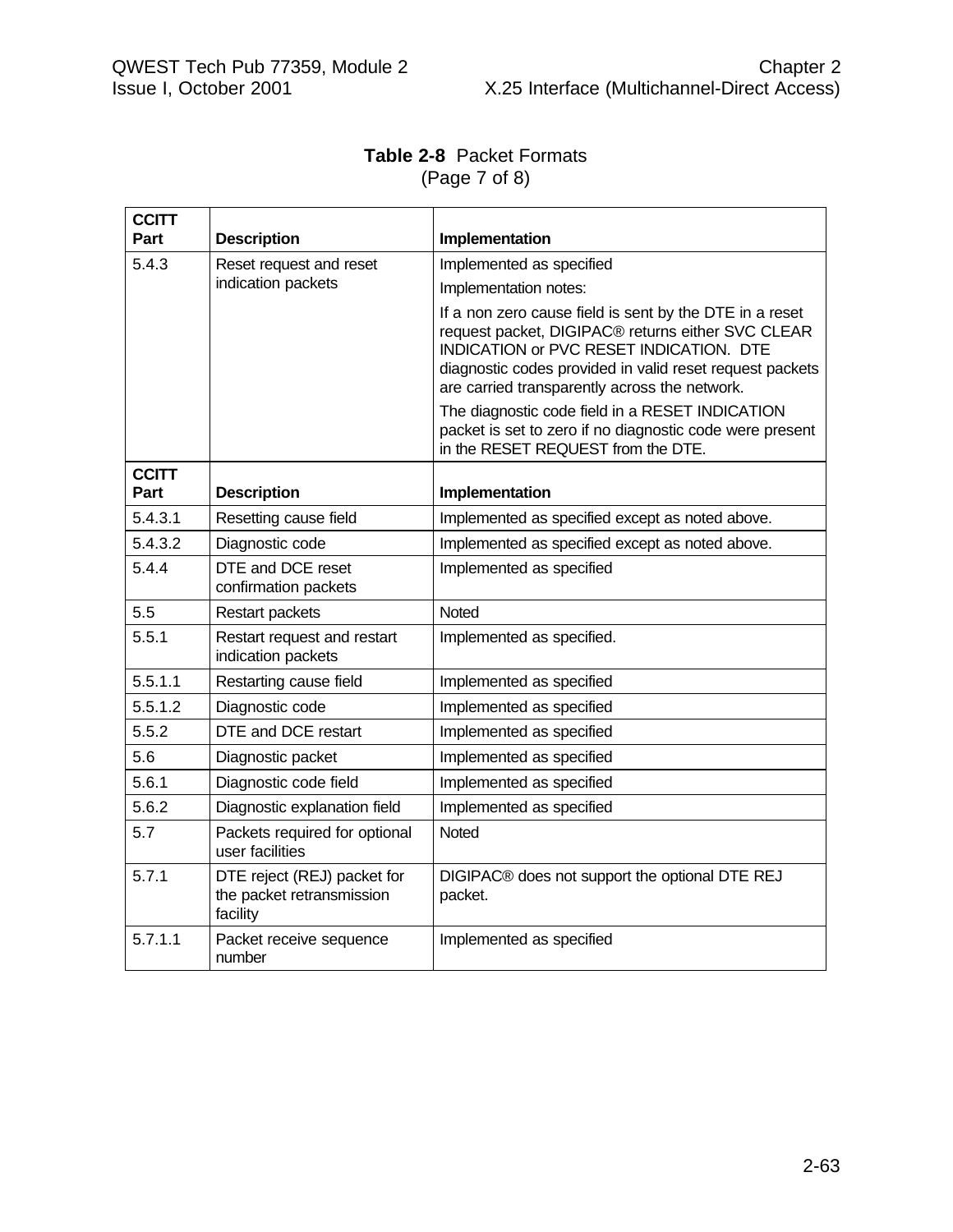#### **Table 2-8** Packet Formats (Page 8 of 8)

| 5.7.2     | Registration packets for the<br>on-line facility registration<br>facility | Not implemented |
|-----------|---------------------------------------------------------------------------|-----------------|
| 5.7.2.1   | Registration request packet                                               | Not implemented |
| 5.7.2.1.1 | Address length fields                                                     | Not implemented |
| 5.7.2.1.2 | Address field                                                             | Not implemented |
| 5.7.2.1.3 | Registration length field                                                 | Not implemented |
| 5.7.2.1.4 | <b>Registration field</b>                                                 | Not implemented |
| 5.7.2.2   | Registration confirmation<br>packet                                       | Not implemented |
| 5.7.2.2.1 | Cause field                                                               | Not implemented |
| 5.7.2.2.2 | Diagnostic code                                                           | Not implemented |
| 5.7.2.2.3 | Address length field                                                      | Not implemented |
| 5.7.2.2.4 | Address field                                                             | Not implemented |
| 5.7.2.2.5 | Registration length field                                                 | Not implemented |
| 5.7.2.2.6 | Registration field                                                        | Not implemented |

# **2.9.6 Procedures for Optional User Facilities**

This section describes procedures for optional user facilities (packet layer), and covers the following topics:

- 6.1 On-line facility registration
- 6.2 Extended packet sequence numbering
- 6.3 D bit modification
- 6.4 Packet Retransmission
- 6.5 Incoming calls barred
- 6.6 Outgoing calls barred
- 6.7 One-way logical channel outgoing
- 6.8 One-way logical channel incoming
- 6.9 Non-Standard default packet sizes
- 6.10 Non-Standard default window sizes
- 6.11 Default throughput classes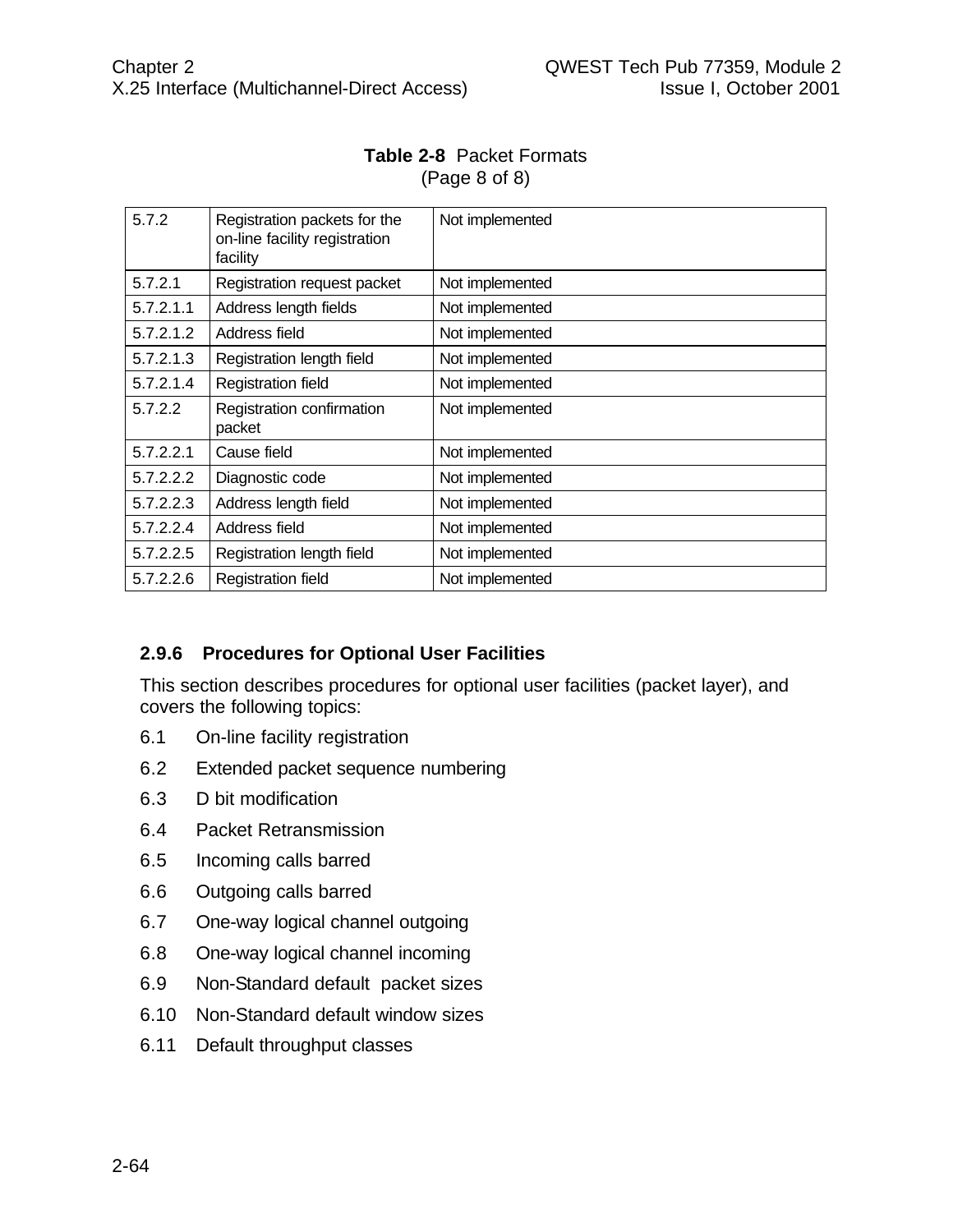- 6.12 Flow control parameter negotiation
- 6.13 Throughput class negotiation
- 6.14 Closed user group related facilities
- 6.15 Bilateral closed user group related facilities
- 6.16 Fast select
- 6.17 Fast select acceptance
- 6.18 Reverse changing
- 6.19 Reverse changing acceptance
- 6.20 Local charging prevention
- 6.21 Network user identification (NUI) related facilities
- 6.22 Charging information
- 6.23 RPOA related facilities
- 6.24 Hunt Group
- 6.25 Call redirection and call deflection facilities
- 6.26 Call line address modified notification
- 6.27 Transit delay selection and indication
- 6.28 TOA/.NPI address subscription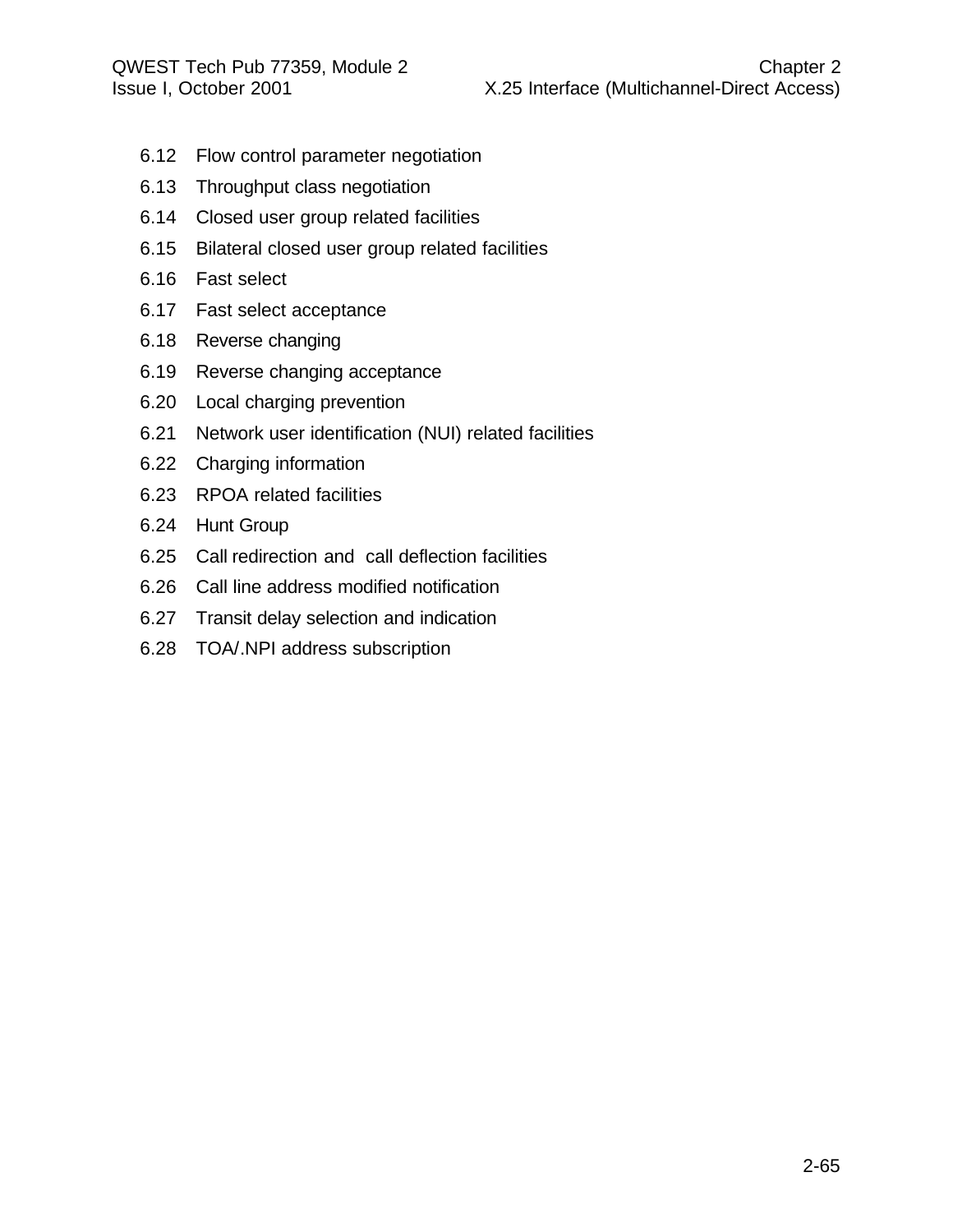| <b>CCITT</b><br>Part | <b>Description</b>                                        | Implementation                                                                                                                                                                                                                                    |
|----------------------|-----------------------------------------------------------|---------------------------------------------------------------------------------------------------------------------------------------------------------------------------------------------------------------------------------------------------|
| 6                    | Procedures for optional user<br>facilities (packet layer) | <b>Noted</b>                                                                                                                                                                                                                                      |
| 6.1                  | On-line facility registration                             | Not implemented                                                                                                                                                                                                                                   |
| 6.2                  | Extended packet sequence<br>numbering                     | Not implemented                                                                                                                                                                                                                                   |
| 6.3                  | D bit modification                                        | Implemented as specified                                                                                                                                                                                                                          |
| 6.4                  | <b>Packet Retransmission</b>                              | Not implemented                                                                                                                                                                                                                                   |
| 6.5                  | Incoming calls barred                                     | Not implemented                                                                                                                                                                                                                                   |
| 6,6                  | Outgoing call barred                                      | Implemented as specified                                                                                                                                                                                                                          |
| 6.7                  | One-way logical channel                                   | Implemented as specified                                                                                                                                                                                                                          |
|                      | outgoing                                                  | Implemented notes: DIGIPAC® allows specification of<br>ranges of one-way logical channels at subscription time<br>for both incoming and outgoing calls. In addition, a<br>DTE may be specified as being allowed no incoming or<br>outgoing calls. |
| 6.8                  | One-way logical channel<br>incoming                       | see paragraph 6.7                                                                                                                                                                                                                                 |
| 6,9                  | Non-standard default packet<br>sizes                      | Implemented as specified                                                                                                                                                                                                                          |
|                      |                                                           | The range of values supported is 16, 32, 64, 256, 512,<br>1024, and 2048.                                                                                                                                                                         |
| 6.10                 | Non-standard default window<br>sizes                      | Implemented as specified                                                                                                                                                                                                                          |
|                      |                                                           | The range of values is from 1 to 7                                                                                                                                                                                                                |
| 6.11                 | Default throughput classes<br>assignments                 | Implemented as specified                                                                                                                                                                                                                          |
|                      |                                                           | The range of values is from 75 bit/s to 64 kbit/s                                                                                                                                                                                                 |
| 6.12                 | Flow control parameter<br>negotiation                     | Implemented as specified                                                                                                                                                                                                                          |
| 6.13                 | Throughput class negotiation                              | Implemented as specified                                                                                                                                                                                                                          |
| 6.14                 | Closed user group related                                 | Implemented as specified                                                                                                                                                                                                                          |
|                      | facilities                                                | Implemented notes: Implemented as specified in<br>CCITT X.301 9 draft 1992 version)                                                                                                                                                               |
| 6.14.1               | Closed user group                                         | Implemented as specified                                                                                                                                                                                                                          |
| 6.14.2               | Closed user group with<br>outgoing access                 | Implemented as specified                                                                                                                                                                                                                          |

# **Table 2-9** Procedures For Optional User Facilities (Packet Layer) (Page 1 of 3)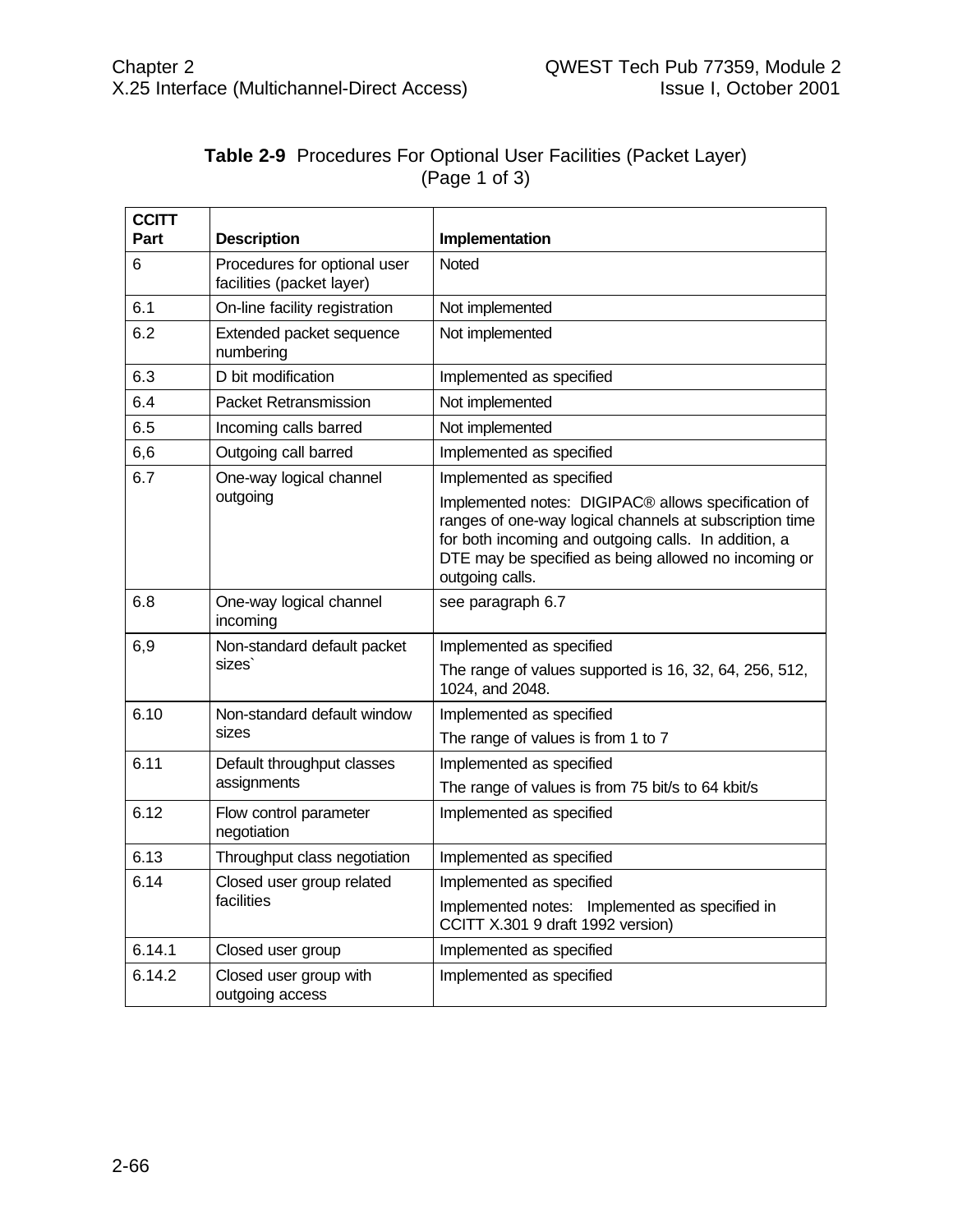|               | <b>Table 2-9</b> Procedures For Optional User Facilities (Packet Layer) |  |
|---------------|-------------------------------------------------------------------------|--|
| (Page 2 of 3) |                                                                         |  |

| <b>CCITT</b><br>Part | <b>Description</b>                                | Implementation                                                                                                                                                                                                                           |
|----------------------|---------------------------------------------------|------------------------------------------------------------------------------------------------------------------------------------------------------------------------------------------------------------------------------------------|
| 6.14.3               | Closed user group with<br>incoming access         | Implemented as specified                                                                                                                                                                                                                 |
| 6.15                 | Bilateral closed user group<br>related facilities | Not implemented                                                                                                                                                                                                                          |
| 6.16                 | Fast select acceptance                            | Implemented as specified                                                                                                                                                                                                                 |
|                      |                                                   | Implementation notes: An additional option is supported<br>to control whether a DTE is permitted to originate a fast<br>select call.                                                                                                     |
| 6.17                 | Fast select acceptance                            | Implemented as specified                                                                                                                                                                                                                 |
| 6.18                 | Reverse charging                                  | Implemented as specified                                                                                                                                                                                                                 |
| 6.19                 | Reverse charging acceptance                       | Implemented as specified                                                                                                                                                                                                                 |
| 6.20                 | Local charging prevention                         | Implemented as specified                                                                                                                                                                                                                 |
| 6.21                 | Network user identification                       | Implemented as specified                                                                                                                                                                                                                 |
| 6.21.1               | <b>NUI subscription</b>                           | Implemented as specified                                                                                                                                                                                                                 |
| 6.21.2               | <b>NUI</b> override                               | Not implemented                                                                                                                                                                                                                          |
| 6.21.3               | <b>NUI</b> selection                              | Implemented as specified                                                                                                                                                                                                                 |
| 6.22                 | Charging information                              | Implemented as specified                                                                                                                                                                                                                 |
| 6.23                 | RPOA related facilities                           | Implemented as specified                                                                                                                                                                                                                 |
| 6,23,1               | RPOA subscription                                 | Implemented as specified                                                                                                                                                                                                                 |
| 623,2                | <b>RPOA</b> selection                             | Implemented as specified                                                                                                                                                                                                                 |
|                      |                                                   | Implementation notes: Only the basic format is<br>supported. That is, only one RPOA transit network may<br>be specified in a call request                                                                                                |
| 6.24                 | Hunt Group                                        | Implemented as specified                                                                                                                                                                                                                 |
| 6.25                 | Call redirection and call                         | Implemented as specified except for call deflection                                                                                                                                                                                      |
|                      | deflection facilities                             | Implementation notes: DIGIPAC® offers systematic call<br>redirection on subscriber request. The subscriber<br>contacts network operation to issue a REFUSE operator<br>command to redirect incoming calls destined to this<br><b>DTE</b> |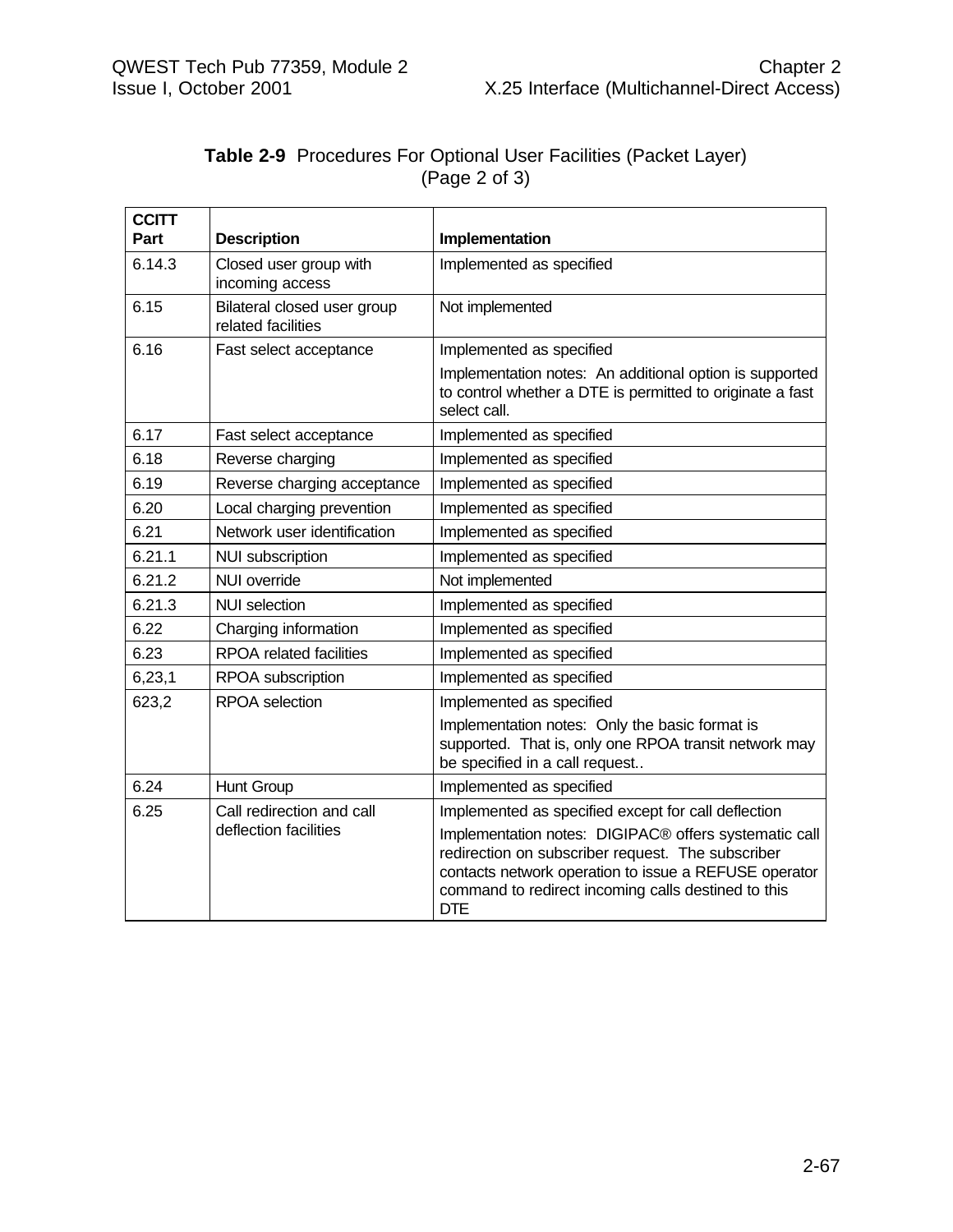| <b>CCITT</b> |                                                     |                                                                                                                         |
|--------------|-----------------------------------------------------|-------------------------------------------------------------------------------------------------------------------------|
| Part         | <b>Description</b>                                  | Implementation                                                                                                          |
| 6.25.1       | Call redirection                                    | Implemented as specified                                                                                                |
|              |                                                     | Implementation notes:                                                                                                   |
|              |                                                     | (CCITT note 2) Call redirection cannot be chained.                                                                      |
|              |                                                     | Conditions for the complementary address of the<br>originally called address to be preserved after call<br>redirection: |
|              |                                                     | primary and all secondary addresses must be X.121<br>٠                                                                  |
|              |                                                     | - primary and secondary addresses must all be the<br>same length and contain no complimentary<br>addresses.             |
| 6.25.2       | Call deflection related facilities                  | Not implemented                                                                                                         |
| 6.25.1       | Call deflection subscription                        | Not implemented                                                                                                         |
| 6.25.2       | Call deflection selection                           | Not implemented                                                                                                         |
| 6.25.3       | Call redirection of call<br>deflection notification | Implemented as specified except for the reason for call<br>deflection                                                   |
| 6.26         | Called line address modified<br>notification        | Implemented as specified                                                                                                |
| 6.27         | Transit delay selection and<br>indication           | Implemented as specified                                                                                                |
| 6.28         | TOA/NPI address subscription                        | Not implemented                                                                                                         |

### **Table 2-9** Procedures For Optional User Facilities (Packet Layer) (Page 3 of 3)

# **2.9.7 Formats For Facility Fields and Registration Fields**

This section describes formats for facility fields and registration fields, and covers the following topics:

- 7.1 General
- 7.2 Coding of facility field in call set-up and clearing packets
- 7.3 Coding of registration field of registration packets.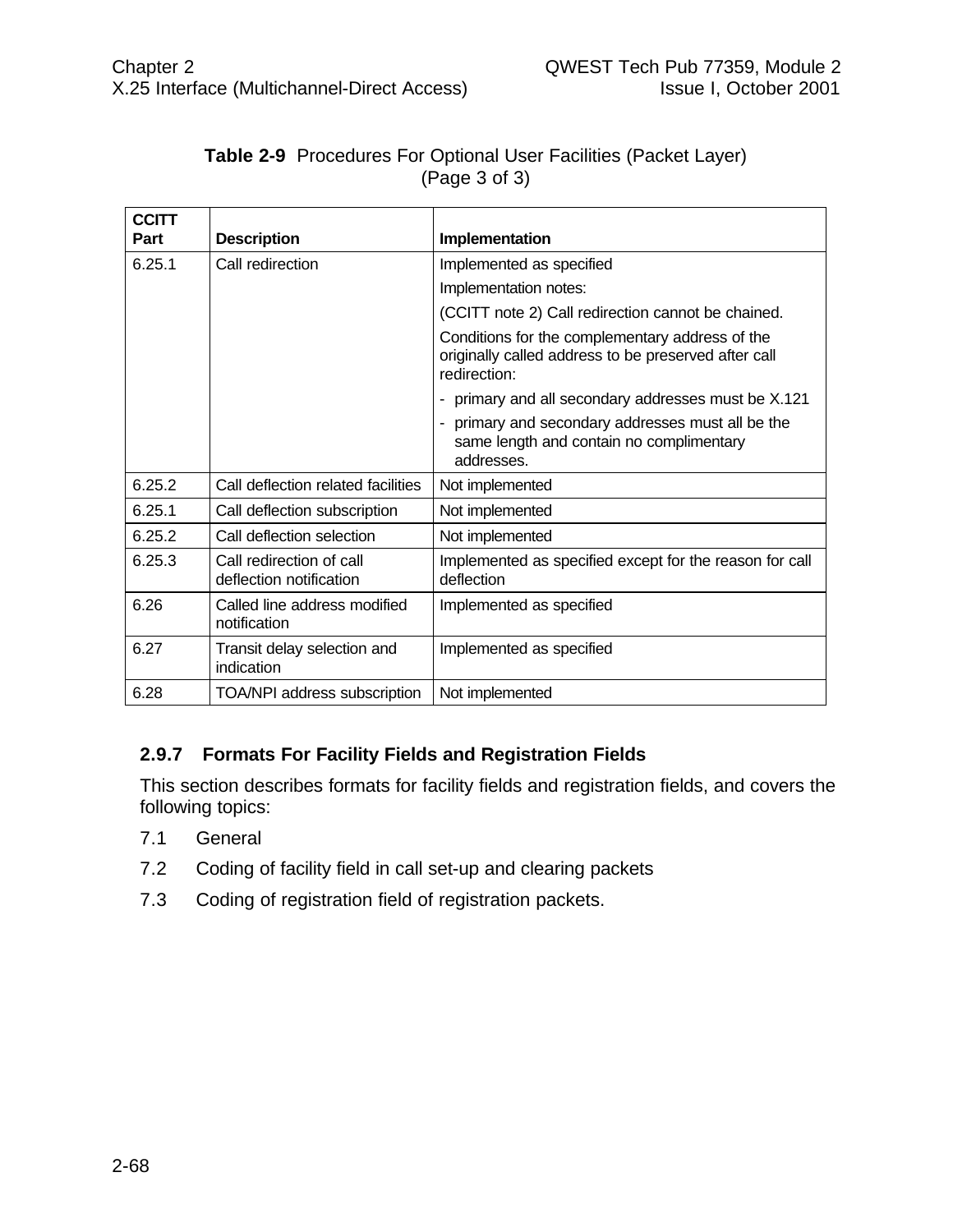|               | <b>Table 2-10 Formats For Facility Fields and Registration Fields</b> |  |  |
|---------------|-----------------------------------------------------------------------|--|--|
| (Page 1 of 3) |                                                                       |  |  |

| <b>CCITT</b><br>Part | <b>Description</b>                                              | Implementation                                                                                                                                                                                                                                                                                                                                                                                                                                                                           |
|----------------------|-----------------------------------------------------------------|------------------------------------------------------------------------------------------------------------------------------------------------------------------------------------------------------------------------------------------------------------------------------------------------------------------------------------------------------------------------------------------------------------------------------------------------------------------------------------------|
| 7                    | Formats for facility fields and<br>registration fields          | Noted                                                                                                                                                                                                                                                                                                                                                                                                                                                                                    |
| 7.1                  | General                                                         | Implemented as specified<br>Implementation noes:<br>X.25 84/88 does not allow duplicate facilities in the<br>facility field.                                                                                                                                                                                                                                                                                                                                                             |
| 7.2                  | Coding of facility field in call<br>set-up and clearing packets | Implemented as specified.                                                                                                                                                                                                                                                                                                                                                                                                                                                                |
| 7.2.1                | Coding of the facility code fields                              | Implemented as specified                                                                                                                                                                                                                                                                                                                                                                                                                                                                 |
| 7.2.2                | Coding of the facility parameter<br>fields                      | Noted                                                                                                                                                                                                                                                                                                                                                                                                                                                                                    |
| 7.2.2.1              | Flow control parameter<br>negotiation facility                  | Noted                                                                                                                                                                                                                                                                                                                                                                                                                                                                                    |
| 7.2.2.1.1            | Packet size                                                     | Implemented as specified. Range is up to 2048 octets.                                                                                                                                                                                                                                                                                                                                                                                                                                    |
| 7.2.2.1.2            | Window size                                                     | Implemented as specified                                                                                                                                                                                                                                                                                                                                                                                                                                                                 |
| 7.2.2.2              | Throughput class negotiation<br>facility                        | Implemented as specified                                                                                                                                                                                                                                                                                                                                                                                                                                                                 |
| 7.2.2.3              | Closed user group selection<br>facility                         | Noted                                                                                                                                                                                                                                                                                                                                                                                                                                                                                    |
| 7.2.2.3.2            | <b>Extended format</b>                                          | Implemented as specified<br>Implementation notes:                                                                                                                                                                                                                                                                                                                                                                                                                                        |
|                      |                                                                 | The index to the closed user group selected for the<br>virtual call is in the form of four decimal digits. Each<br>digit is coded in a semi-octet in binary coded decimal<br>with bit 5 of the first octet being the low order bit of the<br>first digit, bit 1 of the first octet being the low order bit<br>of the second digit, bit 5 of the second octet being the<br>low order bit of the third digit and bit 1 of the second<br>octet being the low order bit of the fourth digit. |
|                      |                                                                 | Indexes to the same closed user group at different<br>DTE/DCE interfaces may be different.                                                                                                                                                                                                                                                                                                                                                                                               |
| 7.2.2.4              | Closed user group with outgoing<br>access selection facility    | Noted                                                                                                                                                                                                                                                                                                                                                                                                                                                                                    |
| 7.2.2.4.1            | <b>Basic format</b>                                             | Implemented as specified                                                                                                                                                                                                                                                                                                                                                                                                                                                                 |
| 7.2.2.4.2            | <b>Extended format</b>                                          | Implemented as specified                                                                                                                                                                                                                                                                                                                                                                                                                                                                 |
| 7.2.2.5              | Bilateral closed user group<br>selection facility               | Not implemented                                                                                                                                                                                                                                                                                                                                                                                                                                                                          |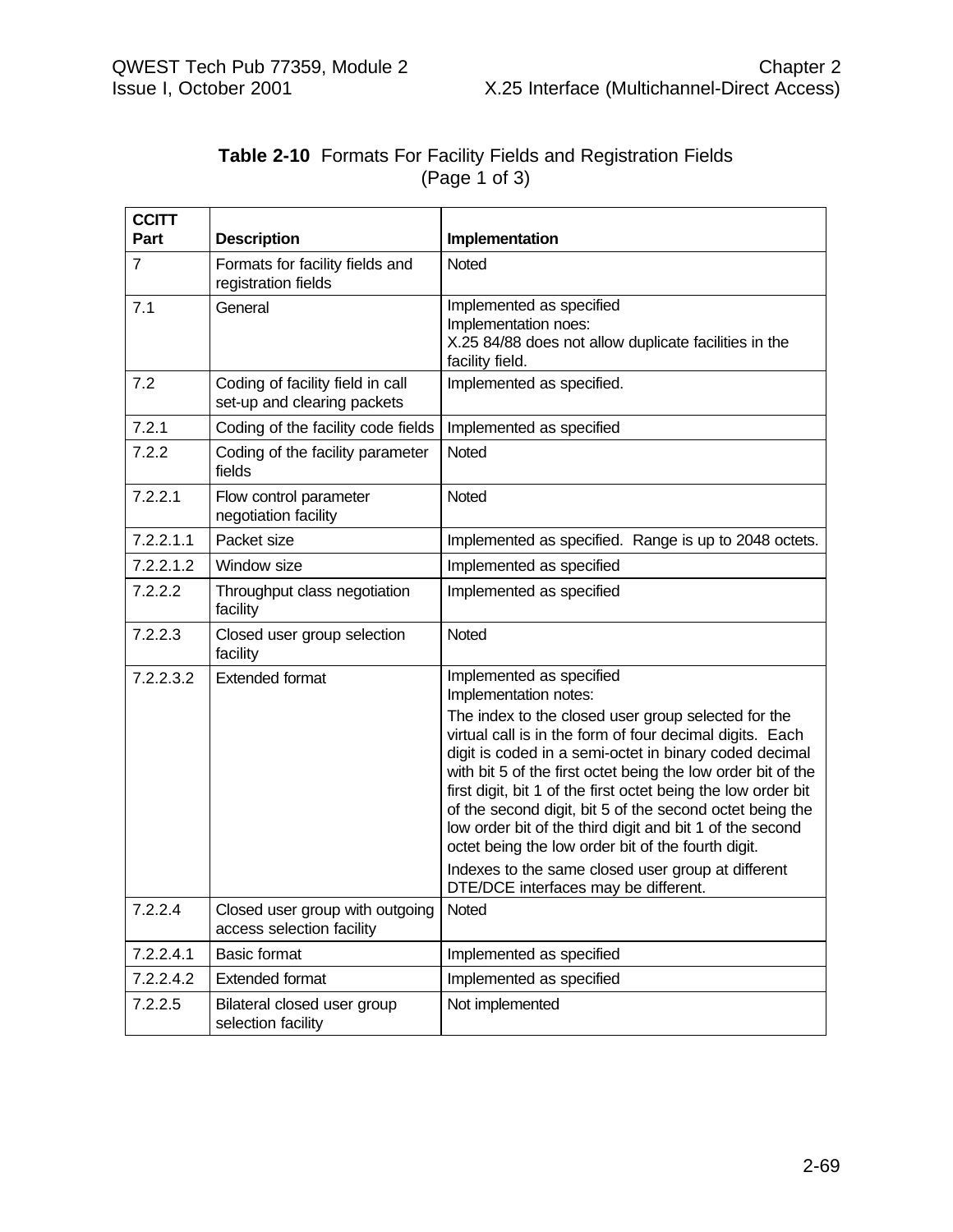|               | <b>Table 2-10</b> Formats For Facility Fields and Registration Fields |
|---------------|-----------------------------------------------------------------------|
| (Page 2 of 3) |                                                                       |

| <b>CCITT</b><br>Part | <b>Description</b>                                           | Implementation                                                                                                                                                                                                                                                                              |
|----------------------|--------------------------------------------------------------|---------------------------------------------------------------------------------------------------------------------------------------------------------------------------------------------------------------------------------------------------------------------------------------------|
| 7.2.2.6              | Reverse charging and fast select<br>facilities               | Implemented as specified                                                                                                                                                                                                                                                                    |
|                      |                                                              | Implementation notes:                                                                                                                                                                                                                                                                       |
|                      |                                                              | X.25 verifies that bits 6, 5, 4, 3, and 2 are all zero.                                                                                                                                                                                                                                     |
| 7.2.2.7              | <b>NUI selection facility</b>                                | Implemented as specified                                                                                                                                                                                                                                                                    |
| 7.2.2.8              | Charging information facility                                | <b>Noted</b>                                                                                                                                                                                                                                                                                |
| 7.2.2.8.1            | Parameter field for requesting<br>service                    | Implemented as specified                                                                                                                                                                                                                                                                    |
| 7.2.2.8.2            | Parameter field indicating<br>monetary unit                  | Not implemented                                                                                                                                                                                                                                                                             |
| 7.2.2.8.3            | Parameter field indicating                                   | Implemented as specified                                                                                                                                                                                                                                                                    |
|                      | segment count                                                | Implementation note: Segment counts are provided<br>for the current tariff period only.                                                                                                                                                                                                     |
| 7.2.2.8.4            | Parameter field indicating call<br>duration                  | Implemented as specified                                                                                                                                                                                                                                                                    |
|                      |                                                              | Implementation note: Call duration applies to the<br>current tariff period only.                                                                                                                                                                                                            |
| 7.2.2.9              | RPOA selection facility                                      | <b>Noted</b>                                                                                                                                                                                                                                                                                |
| 7.2.2.3.1            | <b>Basic format</b>                                          | Implemented as specified                                                                                                                                                                                                                                                                    |
|                      |                                                              | Implementation notes:                                                                                                                                                                                                                                                                       |
|                      |                                                              | The index to the closed user group selected for the<br>virtual call is in the form of two decimal digits. Each<br>digit is coded in a semi-octet in binary coded decimal<br>with bit 5 being the low order bit of the first digit and<br>bit 1 being the low order bit of the second digit. |
|                      |                                                              | Indexes to the same closed user group at different<br>DTE/DCE interfaces may be different.                                                                                                                                                                                                  |
| 7.2.2.9.1            | <b>Basic format</b>                                          | Implemented as specified                                                                                                                                                                                                                                                                    |
| 7.2.2.9.2            | <b>Extended format</b>                                       | Not implemented                                                                                                                                                                                                                                                                             |
| 7.2.2.10             | Call deflection selection facility                           | Not implemented                                                                                                                                                                                                                                                                             |
| 7.2.2.11             | Call redirection or call deflection<br>notification facility | Implemented as specified, (except for the reason for<br>call deflection)                                                                                                                                                                                                                    |
| 7.2.2.12             | Called line address modified<br>notification facility        | Implemented as specified                                                                                                                                                                                                                                                                    |
| 7.2.2.13             | Transit delay selection and<br>indication facility           | Implemented as specified                                                                                                                                                                                                                                                                    |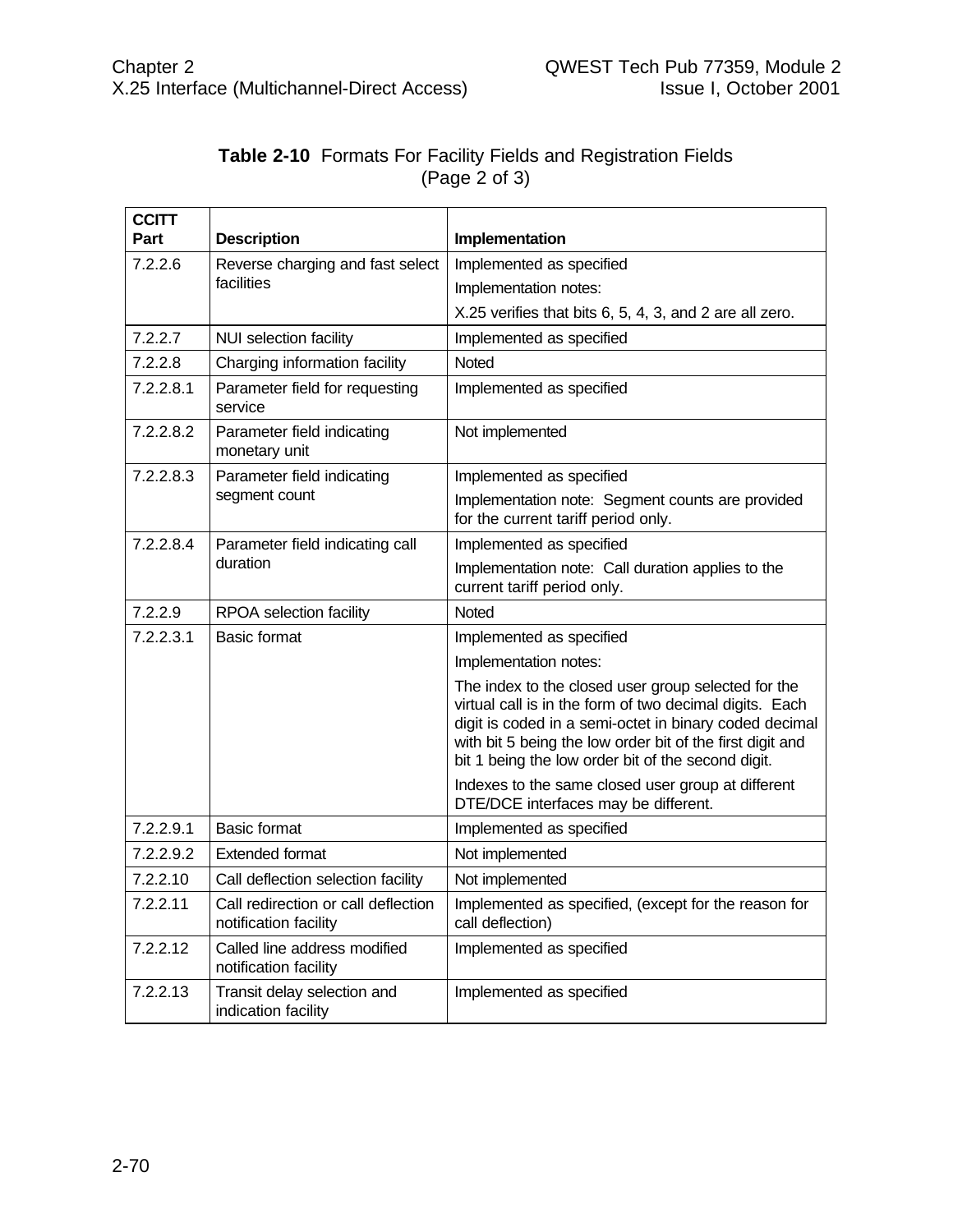|               | <b>Table 2-10</b> Formats For Facility Fields and Registration Fields |
|---------------|-----------------------------------------------------------------------|
| (Page 3 of 3) |                                                                       |

| <b>CCITT</b> |                                                                                                                  |                 |
|--------------|------------------------------------------------------------------------------------------------------------------|-----------------|
| Part         | <b>Description</b>                                                                                               | Implementation  |
| 7.3          | Coding of the registration field<br>of registration packets                                                      | Not implemented |
| 7.3.1        | Coding of the registration code<br>fields                                                                        | Not implemented |
| 7.3.2        | Coding of the registration<br>parameter fields                                                                   | Not implemented |
| 7.3.2.1      | Facilities that may be<br>negotiated only when all logical<br>channels used for virtual calls<br>are in state p1 | Not implemented |
| 7.3.2.2      | Facilities that may be<br>negotiated at any time                                                                 | Not implemented |
| 7.3.2.3      | Availability of facilities                                                                                       | Not implemented |
| 7.3.2.4      | Non-negotiable facilities values                                                                                 | Not implemented |
| 7.3.2.5      | Default throughput classes                                                                                       | Not implemented |
| 7.3.2.6      | Non-standard default packet<br>sizes                                                                             | Not implemented |
| 7.3.2.7      | Non-standard default window<br>sizes                                                                             | Not implemented |
| 7.3.2.8      | Logical channel types ranges                                                                                     | Not implemented |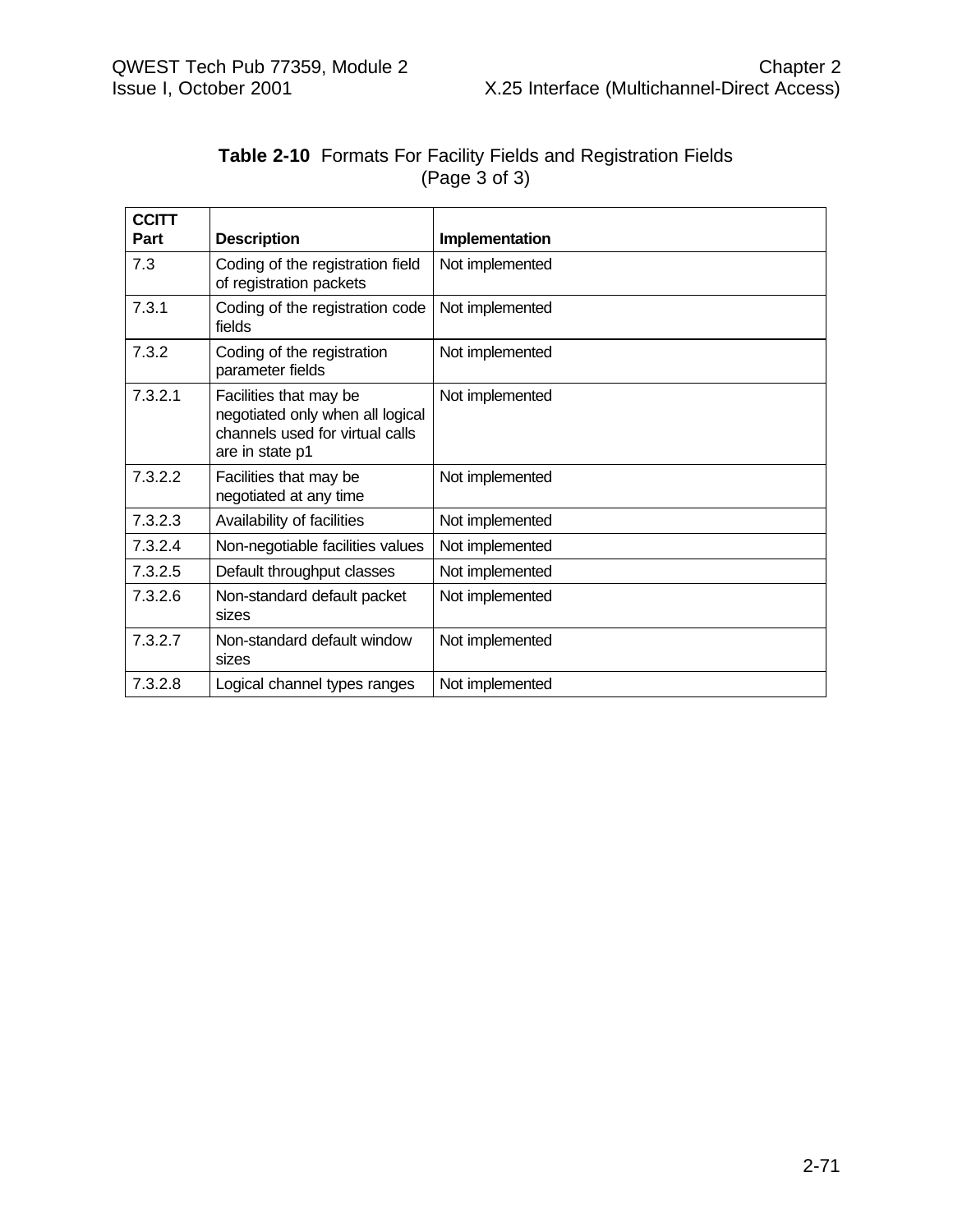### **2.9.8 Compliance to Annexes in CCITT Recommendation X.25**

The following section describes compliance with the annexes to the CCITT Recommendation for X.25. The annexes discussed are:

- Annex A Range of logical channels used for virtual calls and permanent virtual circuits
- Annex B Packet layer DTE/DCE interface state diagrams
- Annex C Actions taken by the DCE on receipt of packets in a given state of the packet layer DTE/DCE
- Annex D Packet layer DCE time-outs and DTE time-limits
- Annex E Coding of X.25 network generated diagnostic fields in clear, reset and restart indication, registration confirmation, and diagnostic packets
- Annex F Applicability of the on-line registration facility to other facilities
- Annex G CCITT specified DTE facilities to support the OSI Network service
- Annex H Subscription-time optional user facilitates that may be associated with a network user identifies in conjunction with the NUI override facility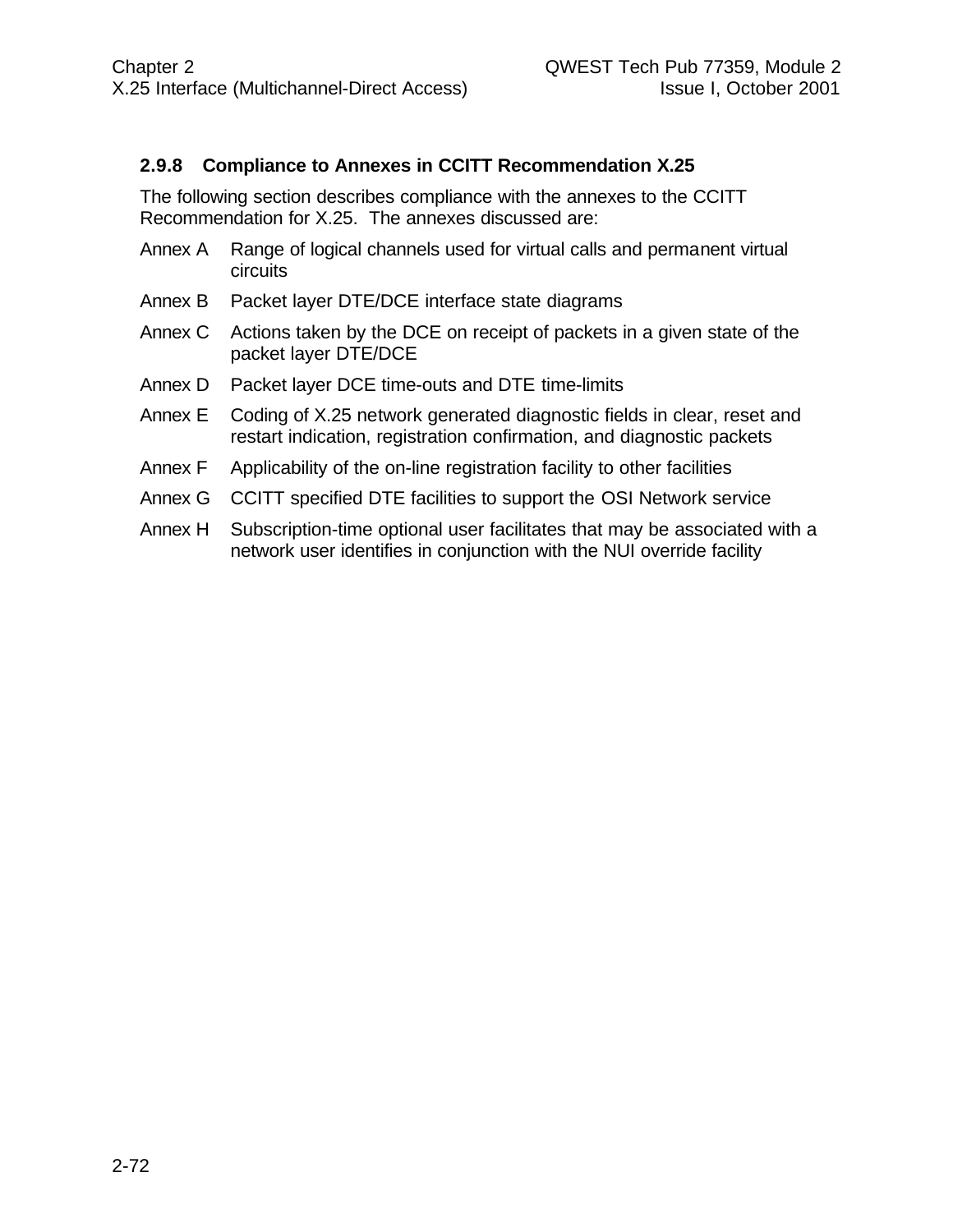| CCITT Annex A Range of logical channels used<br>for virtual calls, and permanent virtual circuits.                                                    | Implemented as specified                                                                                                                                                                                                                                  |  |
|-------------------------------------------------------------------------------------------------------------------------------------------------------|-----------------------------------------------------------------------------------------------------------------------------------------------------------------------------------------------------------------------------------------------------------|--|
|                                                                                                                                                       | Implementation notes                                                                                                                                                                                                                                      |  |
|                                                                                                                                                       | Note 1:                                                                                                                                                                                                                                                   |  |
|                                                                                                                                                       | An additional option is supported to reverse the<br>standard use of logical channels (to allow the<br>DIGIPAC® X.25 service to be used as a DTE).                                                                                                         |  |
|                                                                                                                                                       | Note 2:                                                                                                                                                                                                                                                   |  |
|                                                                                                                                                       | Logical channel ranges may start at 1 or at a<br>higher number. The actual maximum number of<br>logical channels for a DTE is specified at<br>subscription time. Gaps between ranges are<br>NOT allowed.                                                  |  |
|                                                                                                                                                       | Note 3:                                                                                                                                                                                                                                                   |  |
|                                                                                                                                                       | It is possible to set aside a range of LCNs for<br>PVCs, while only assigning PVCs to a portion<br>of this range. This allows the remainder of the<br>PVC LCN range to be available for future PVC<br>assignment without rearranging other LCN<br>ranges. |  |
| <b>CCITT Annex B Packet level DTE/DCE</b><br>interface state diagrams                                                                                 | Noted                                                                                                                                                                                                                                                     |  |
| CCITT Annex B-1/X.25 Diagram of states for<br>the transfer of restart packets.                                                                        | Implemented as specified                                                                                                                                                                                                                                  |  |
| CCITT Annex B-2/X.25 Diagram of states for<br>the transfer of call set-up and call clearing<br>packets within the packet level ready (r1) state       | Implemented as specified                                                                                                                                                                                                                                  |  |
| CCITT Annex B-3/X.25 Diagram of states for<br>the transfer of reset packets within the data<br>transfer (p4) state                                    | Implemented as specified                                                                                                                                                                                                                                  |  |
| CCITT Annex C Actions taken by the DCE on<br>receipt of packets in a given state of the packet<br>layer DTE/DCE interface as perceived by the<br>DCE. | Implemented as specified with the following<br>interpretations:                                                                                                                                                                                           |  |
| Table C-1/X.25 Special cases                                                                                                                          | Diagnostic packets will be issued to a DTE only<br>on a subscription basis.                                                                                                                                                                               |  |

# **Table 2-11** X.25 CCITT Annex Compliance (Page 1 of 13)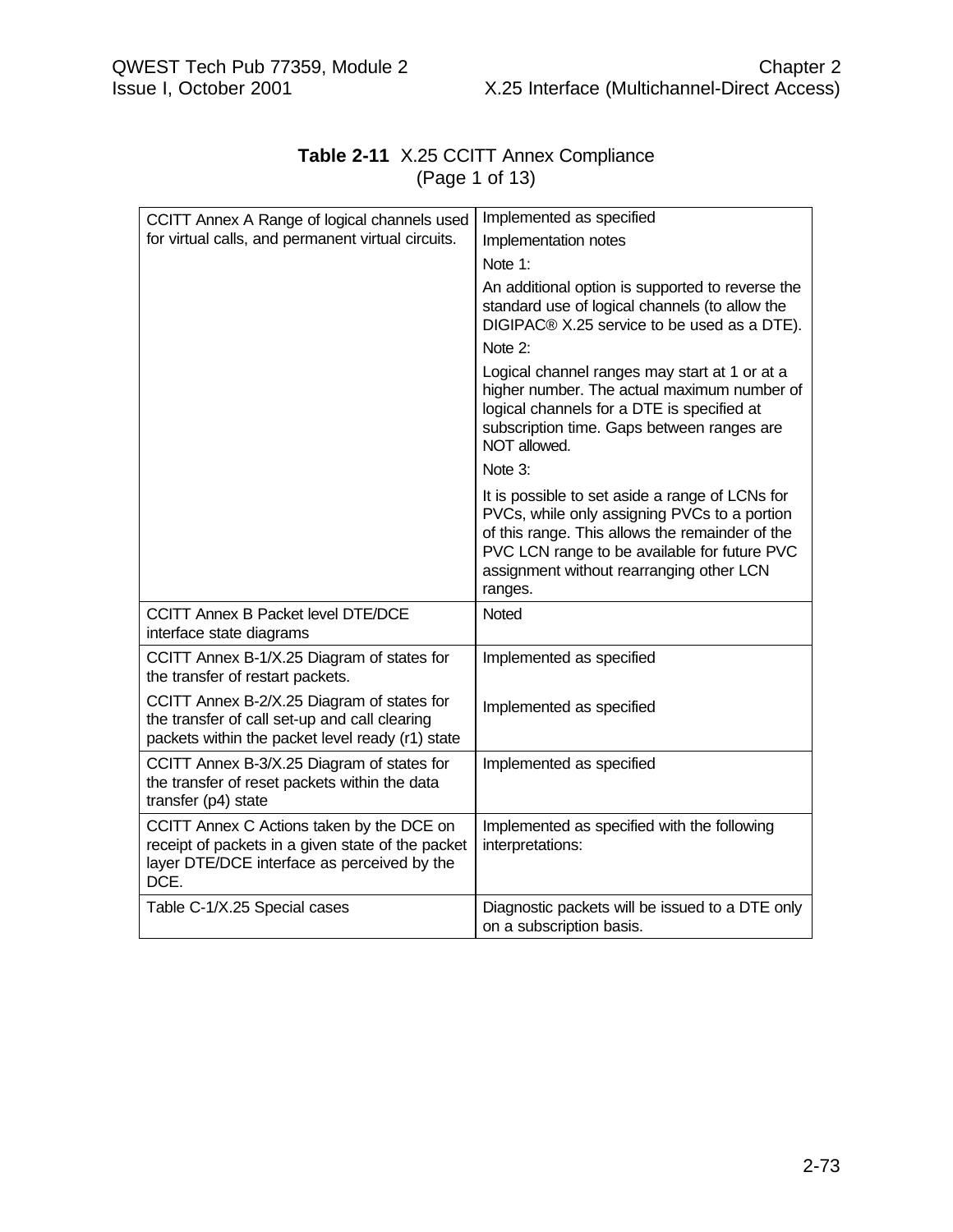# **Table 2-11** X.25 CCITT Annex Compliance (Page 2 of 13)

| Table C-2/X.25 Actions taken by the DCE on<br>receipt of packets in a given state of the packet<br>layer DTE/DCE interface as perceived by the<br>DCE: restart and registration procedure | Implemented as specified with the exception of<br>Registration requests which are not supported,<br>Implementation notes:<br>Actions in the case of Restart packets<br>exceeding the maximum permitted length:                                                                                                               |
|-------------------------------------------------------------------------------------------------------------------------------------------------------------------------------------------|------------------------------------------------------------------------------------------------------------------------------------------------------------------------------------------------------------------------------------------------------------------------------------------------------------------------------|
|                                                                                                                                                                                           | In state r1, long Restart packets will be acted on<br>along with the issuing of diagnostic code #39 if<br>the service is configured as 1980. ("Acted on"<br>means the interface goes to r2.) If the service<br>is configured as 1984/88 then long Restart<br>packets will be discarded and diagnostic code<br>$\#39$ issued. |
|                                                                                                                                                                                           | In state r2, long Restart packets will be<br>discarded.                                                                                                                                                                                                                                                                      |
|                                                                                                                                                                                           | In state r3, long Restart packets will prompt<br>diagnostic code #39 and another Restart<br>Indication. T10 will also be reset and begin<br>running again.                                                                                                                                                                   |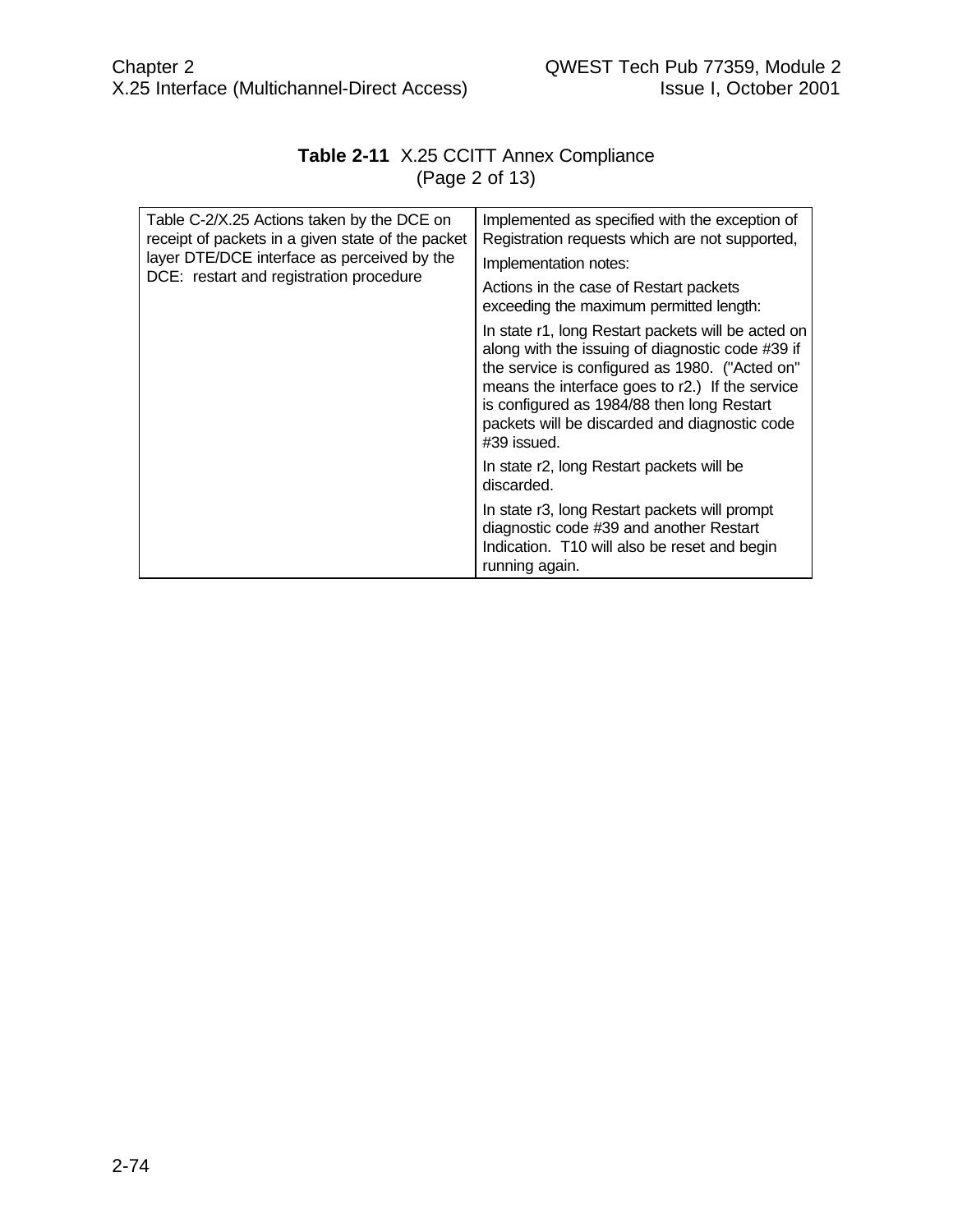# **Table 2-11** X.25 CCITT Annex Compliance (Page 3 of 13)

| CCITT Table C-3/X.25 Actions taken by the<br>DCE on receipt of packets in a given state of<br>the packet layer DTE/DCE interface as<br>perceived by the DCE: call set-up and clearing<br>on logical channel assigned to virtual call (see<br>Note 1) | This table is interpreted as follows:                                                                                                                                                                                                                                                                                                                                                                                                                                                                                             |  |
|------------------------------------------------------------------------------------------------------------------------------------------------------------------------------------------------------------------------------------------------------|-----------------------------------------------------------------------------------------------------------------------------------------------------------------------------------------------------------------------------------------------------------------------------------------------------------------------------------------------------------------------------------------------------------------------------------------------------------------------------------------------------------------------------------|--|
|                                                                                                                                                                                                                                                      | DIGIPAC® issues a clear indication as a result<br>of an error condition in state p6, and enters<br>state p7. On the first T13 time-out a clear<br>indication packet will be immediately transmitted<br>to the DTE and state p7 will continue.                                                                                                                                                                                                                                                                                     |  |
|                                                                                                                                                                                                                                                      | On the second T13 time-out, a diagnostic<br>packet with diagnostic code #50 may be sent<br>and the DCE enters P1 sate as stated in Table<br>D-1 of the 1988 CCITT Recommendation X.25.                                                                                                                                                                                                                                                                                                                                            |  |
|                                                                                                                                                                                                                                                      | In state p7, if a clear request/clear confirm is<br>received from the DTE, state p1 will be entered.<br>Clear requests received with cause field not<br>equal to DTE Originated will be treated in a<br>manner similar to the preceding discussion.<br>State p7 will be entered and a clear indication<br>generated. However, on T13 time-out a clear<br>indication packet will again be transmitted. This<br>will ensure DTE/DCE agreement on the state of<br>the interface. A subsequent T13 time-out will<br>be treated above. |  |
|                                                                                                                                                                                                                                                      | When the DIGIPAC® DCE transmits a Clear<br>Indication to the DTE, and RESET INDICATION<br>INTERRUPT, or DATA packet awaiting<br>transmission on the cleared LCN at the<br>DIGIPAC® DCE is discarded.                                                                                                                                                                                                                                                                                                                              |  |
| CCITT Annex D. Packet layer DCE time-outs<br>and DTE time-limits                                                                                                                                                                                     | Implemented as specified.                                                                                                                                                                                                                                                                                                                                                                                                                                                                                                         |  |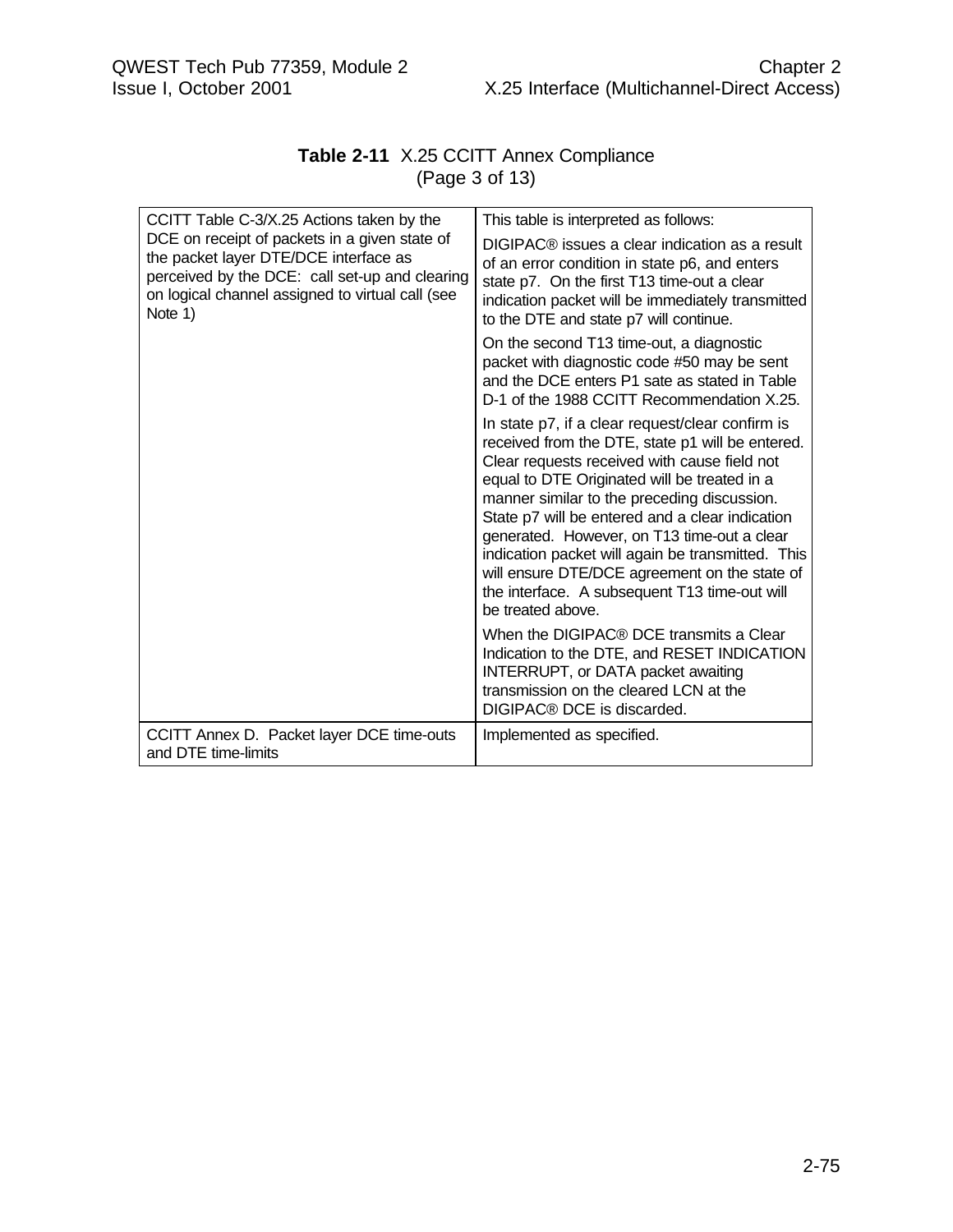| CCITT Table D-1/X.25 DCE Time-outs | Implemented as specified                 |                                                                                                                                           |
|------------------------------------|------------------------------------------|-------------------------------------------------------------------------------------------------------------------------------------------|
|                                    | Implementation notes:                    |                                                                                                                                           |
|                                    | 1980.                                    | DIGIPAC® operating as DCE implements the<br>following timers according to X.25 (1988) for<br>services configured as X.25 (84/88) and X.25 |
|                                    | Note 1:                                  |                                                                                                                                           |
|                                    | a diagnostic packet #52.                 | Upon a second T10 time-out, the DCE enters<br>the r1 state and may issue (service data option)                                            |
|                                    | Note 2:                                  |                                                                                                                                           |
|                                    |                                          | Upon a second T12 time-out for virtual calls, a<br>Clear Indication packet is transmitted (local<br>procedure error, diagnostic #51).     |
|                                    |                                          | Upon a second T12 time-out for PVCs, the<br>DCE enters the state d1 and may issue<br>(service data option) a diagnostic packet #51.       |
|                                    |                                          | Upon a second T13 time-out, the DCE enters<br>the p1 state and may issue (service data<br>option) a diagnostic packet #50.                |
|                                    |                                          | T10 DIGIPAC <sup>®</sup> implementation:                                                                                                  |
|                                    | NAME: Restart timer                      |                                                                                                                                           |
|                                    |                                          | RANGE: 15-915 seconds and OFF                                                                                                             |
|                                    | INTERVAL: 15 seconds                     |                                                                                                                                           |
|                                    | DEFAULT:                                 | 60 seconds                                                                                                                                |
|                                    | T11 DIGIPAC <sup>®</sup> implementation: |                                                                                                                                           |
|                                    | NAME: Call timer                         |                                                                                                                                           |
|                                    |                                          | RANGE: 15-915 seconds and OFF                                                                                                             |
|                                    | <b>INTERVAL:</b>                         | 15 seconds                                                                                                                                |
|                                    | DEFAULT:                                 | 180 seconds                                                                                                                               |

# **Table 2-11** X.25 CCITT Annex Compliance (Page 4 of 13)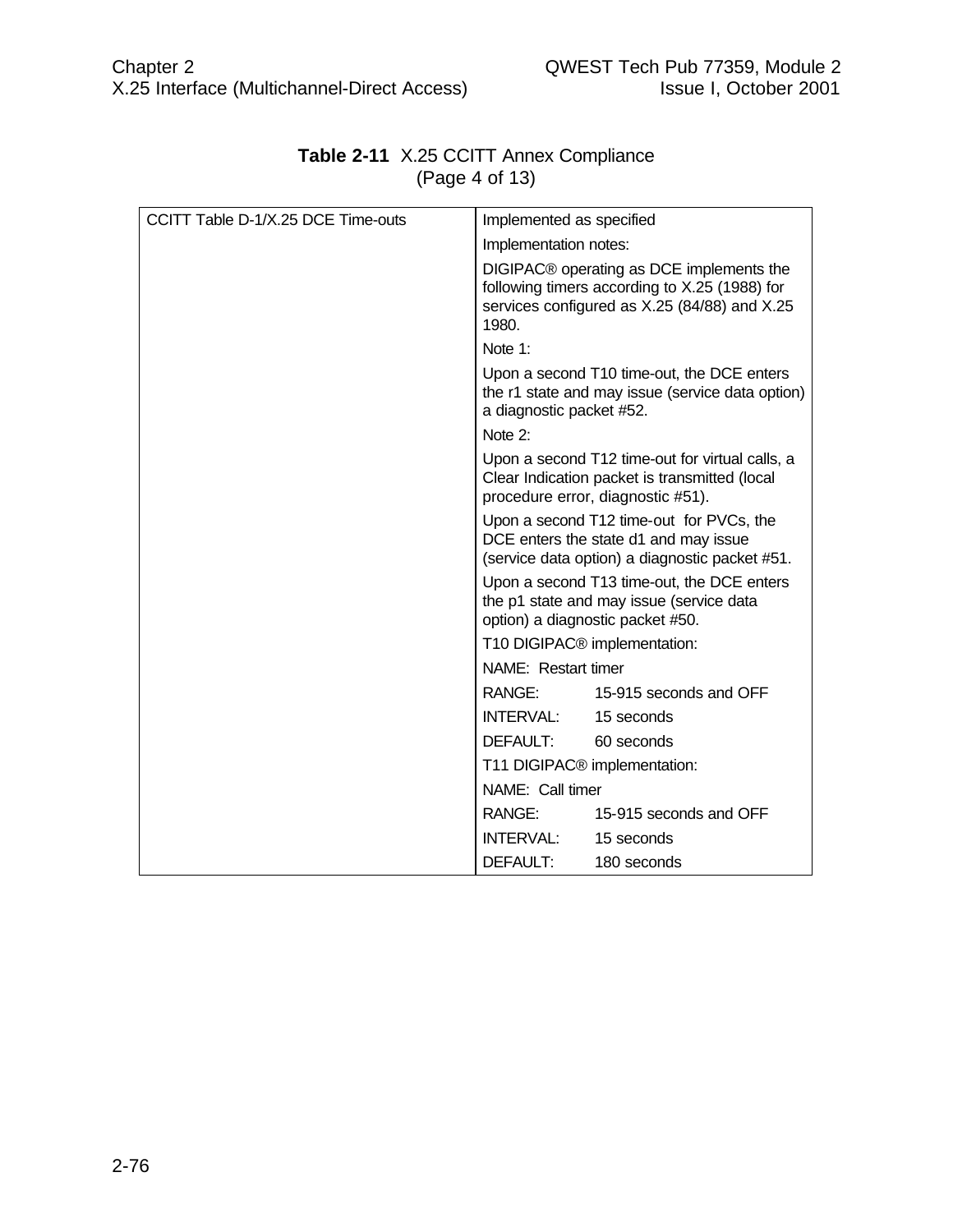|                                    |                          | T12 DIGIPAC <sup>®</sup> implementation:                                                                                                                                         |
|------------------------------------|--------------------------|----------------------------------------------------------------------------------------------------------------------------------------------------------------------------------|
|                                    | NAME: Reset timer        |                                                                                                                                                                                  |
|                                    | RANGE:                   | 15-915 seconds and OFF                                                                                                                                                           |
|                                    | <b>INTERVAL:</b>         | 15 seconds                                                                                                                                                                       |
|                                    | DEFAULT:                 | 60 seconds                                                                                                                                                                       |
|                                    |                          | T13 DIGIPAC <sup>®</sup> implementation:                                                                                                                                         |
|                                    | NAME: Clear timer        |                                                                                                                                                                                  |
|                                    | RANGE:                   | 15-915 seconds and OFF                                                                                                                                                           |
|                                    | INTERVAL:                | 15 seconds                                                                                                                                                                       |
|                                    | DEFAULT:                 | 60 seconds                                                                                                                                                                       |
| CCITT Table D-2/X.25 DTE Time-outs | T28 (see section 6.1).   | Implemented as specified with the exception of                                                                                                                                   |
|                                    | Implementation notes:    |                                                                                                                                                                                  |
|                                    |                          | DIGIPAC® operating as DTE implements the<br>following timers according to X.25 (1988) for<br>services configured as X.25 (84/88) and for<br>services configured for X.25 (1980). |
|                                    | Note $1$ :               |                                                                                                                                                                                  |
|                                    | a diagnostic packet #52. | Upon a second T20 time-out, the DTE enters<br>the r1 state and may issue (service data option)                                                                                   |
|                                    | Note 2:                  |                                                                                                                                                                                  |
|                                    |                          | Upon a second T22 time-out for virtual calls, a<br>clear request packet is transmitted (local<br>procedure error, diagnostic #51).                                               |
|                                    |                          | Upon a second T22 time-out for PVCs, the<br>DTE enters the state d1 and may issue (service<br>data option) a diagnostic packet #51.                                              |
|                                    |                          | Upon a second T23 time-out, the DTE enters<br>the p1 state and may issue (service data<br>option) a diagnostic packet #50.                                                       |
|                                    |                          | T20 DIGIPAC <sup>®</sup> implementation:                                                                                                                                         |
|                                    | NAME: Restart timer      |                                                                                                                                                                                  |
|                                    | RANGE:                   | 15-915 seconds and OFF                                                                                                                                                           |
|                                    | INTERVAL:                | 15 seconds                                                                                                                                                                       |
|                                    | DEFAULT:                 | 60 seconds                                                                                                                                                                       |

# **Table 2-11** X.25 CCITT Annex Compliance (Page 5 of 13)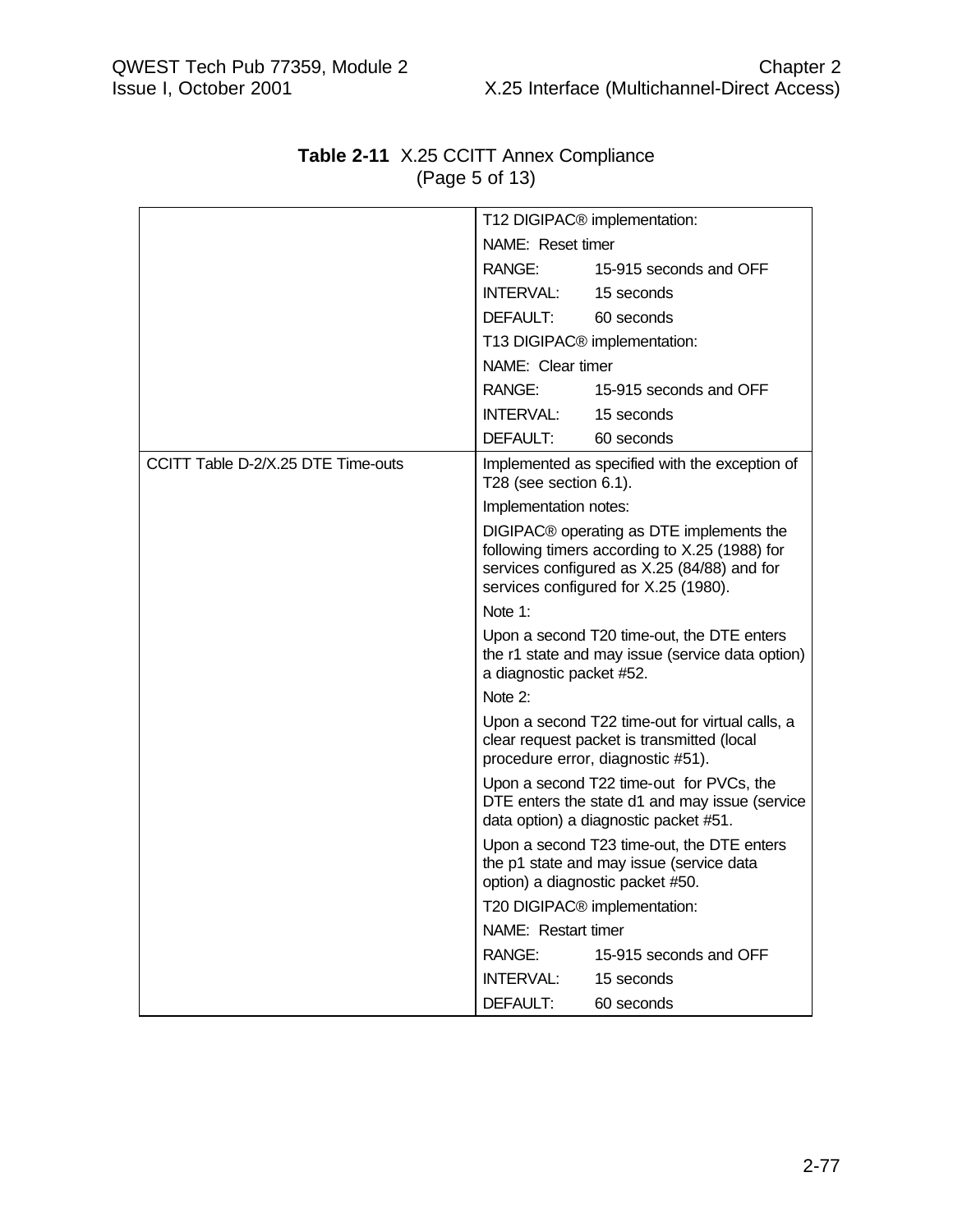|                                                                                                                                                                       |                            | T21 DIGIPAC <sup>®</sup> implementation:      |
|-----------------------------------------------------------------------------------------------------------------------------------------------------------------------|----------------------------|-----------------------------------------------|
|                                                                                                                                                                       | NAME: Call timer           |                                               |
|                                                                                                                                                                       | RANGE:                     | 15-915 seconds and OFF                        |
|                                                                                                                                                                       | INTERVAL: 15 seconds       |                                               |
|                                                                                                                                                                       | DEFAULT: 180 seconds       |                                               |
|                                                                                                                                                                       |                            | T22 DIGIPAC <sup>®</sup> implementation:      |
|                                                                                                                                                                       | NAME: Reset timer          |                                               |
|                                                                                                                                                                       |                            | RANGE: 15-915 seconds and OFF                 |
|                                                                                                                                                                       | INTERVAL: 15 seconds       |                                               |
|                                                                                                                                                                       | DEFAULT:                   | 60 seconds                                    |
|                                                                                                                                                                       |                            | T23 DIGIPAC <sup>®</sup> implementation:      |
|                                                                                                                                                                       | NAME: Clear timer          |                                               |
|                                                                                                                                                                       |                            | RANGE: 15-915 seconds and OFF                 |
|                                                                                                                                                                       | INTERVAL: 15 seconds       |                                               |
|                                                                                                                                                                       | DEFAULT:                   | 60 seconds                                    |
|                                                                                                                                                                       |                            | T28 DIGIPAC <sup>®</sup> implementation:      |
|                                                                                                                                                                       | registration packets.      | - DIGIPAC® X.25 service does not support      |
| CCITT Annex E Coding of X.25 network<br>generated diagnostic fields in clear, reset, and<br>restart indication, registration confirmation, and<br>diagnostic packets. | registration confirmation. | Implemented as specified, except for          |
| CCITT Table E-1/X.25                                                                                                                                                  |                            | Implemented with no changes                   |
| CCITT Annex F Applicability of the on-line<br>facility registration facility to other facilities                                                                      | Not implemented.           |                                               |
| CCITT Annex G CCITT - specified DTE<br>facilities to support the OSI Network service                                                                                  | Implemented as specified.  |                                               |
| Section G1 Introduction                                                                                                                                               | Implemented as specified.  |                                               |
|                                                                                                                                                                       |                            |                                               |
| Section G2 Coding of the facility fields                                                                                                                              | Implemented as specified.  |                                               |
| CCITT Table G-1/X.25 Coding of the facility<br>code field                                                                                                             |                            | This table is implemented with no changes.    |
| Section G.3 Coding of the facility parameter<br>field                                                                                                                 |                            |                                               |
| Section G.3.1 Calling address extension facility                                                                                                                      | 40 decimal digits.         | Implemented as specified. X.25 supports up to |

# **Table 2-11** X.25 CCITT Annex Compliance (Page 6 of 13)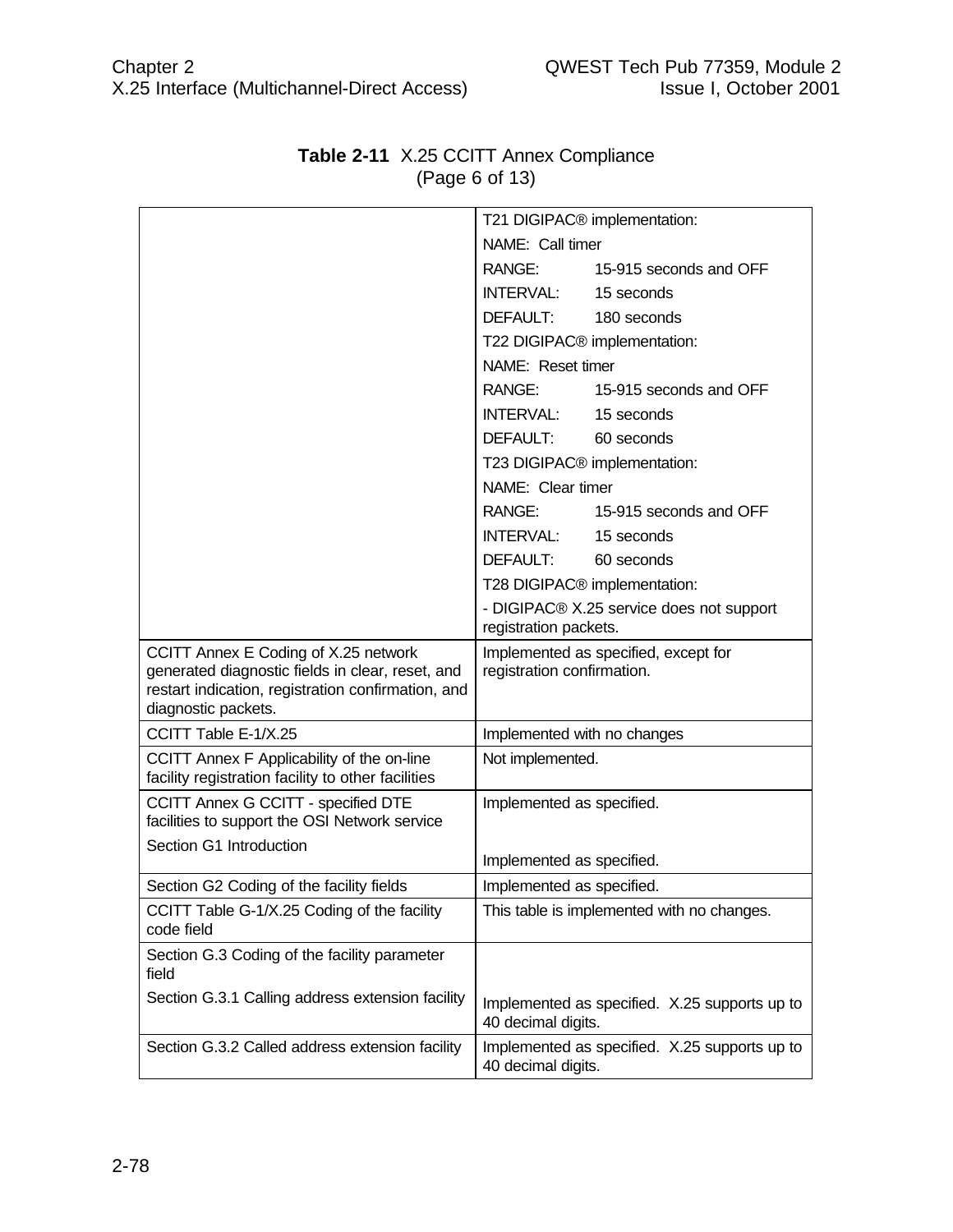# **Table 2-11** X.25 CCITT Annex Compliance (Page 7 of 13)

| Section G.3.3 Quality of service negotiation<br>facilities                                                                                                          |                                                                                                                                                                                                                                                                                                                                                                                                                                                                                 |
|---------------------------------------------------------------------------------------------------------------------------------------------------------------------|---------------------------------------------------------------------------------------------------------------------------------------------------------------------------------------------------------------------------------------------------------------------------------------------------------------------------------------------------------------------------------------------------------------------------------------------------------------------------------|
| Section G.3.3.1 Minimum throughput class                                                                                                                            | Implemented as specified.                                                                                                                                                                                                                                                                                                                                                                                                                                                       |
| facility                                                                                                                                                            | Implemented as specified. X.25 does not                                                                                                                                                                                                                                                                                                                                                                                                                                         |
| Section G.3.3.2 End-to-end transit delay facility                                                                                                                   | check if the optional parameters are present on<br>the call accepted or call connected packets.                                                                                                                                                                                                                                                                                                                                                                                 |
| Section G.3.3.3 Priority facility                                                                                                                                   | Implemented as specified                                                                                                                                                                                                                                                                                                                                                                                                                                                        |
| Section G.3.3.4 Protection facility                                                                                                                                 | Implemented as specified                                                                                                                                                                                                                                                                                                                                                                                                                                                        |
| Section G.3.4 Expedited data negotiation                                                                                                                            | Implemented as specified                                                                                                                                                                                                                                                                                                                                                                                                                                                        |
| facility                                                                                                                                                            | Not implemented                                                                                                                                                                                                                                                                                                                                                                                                                                                                 |
| CCITT Annex H Subscription-time optional user<br>facilities that may be associated wit a network<br>user identifier in conjunction wit the NUI<br>override facility |                                                                                                                                                                                                                                                                                                                                                                                                                                                                                 |
| CCITT Appendix IV Information on address in                                                                                                                         | Implemented as specified                                                                                                                                                                                                                                                                                                                                                                                                                                                        |
| call set-up and clearing packets                                                                                                                                    | Implementation Notes:                                                                                                                                                                                                                                                                                                                                                                                                                                                           |
| IV.1.1 - Ignore Local Address (ILA)                                                                                                                                 | DIGIPAC® offers a non-CCITT specified option<br>called Ignore Local Address (ILA). Normally,<br>when this option is NOT enabled, if a call<br>request is received from the link containing a<br>calling address, the network X.25 service<br>insists this address be defined for the calling<br>port. Similarly, if a call accept is received from<br>the link containing a called address, the<br>network X.25 service insists this address be<br>defined for the called port. |
|                                                                                                                                                                     | When the ILA option is enabled, the address<br>checks described above are not performed.                                                                                                                                                                                                                                                                                                                                                                                        |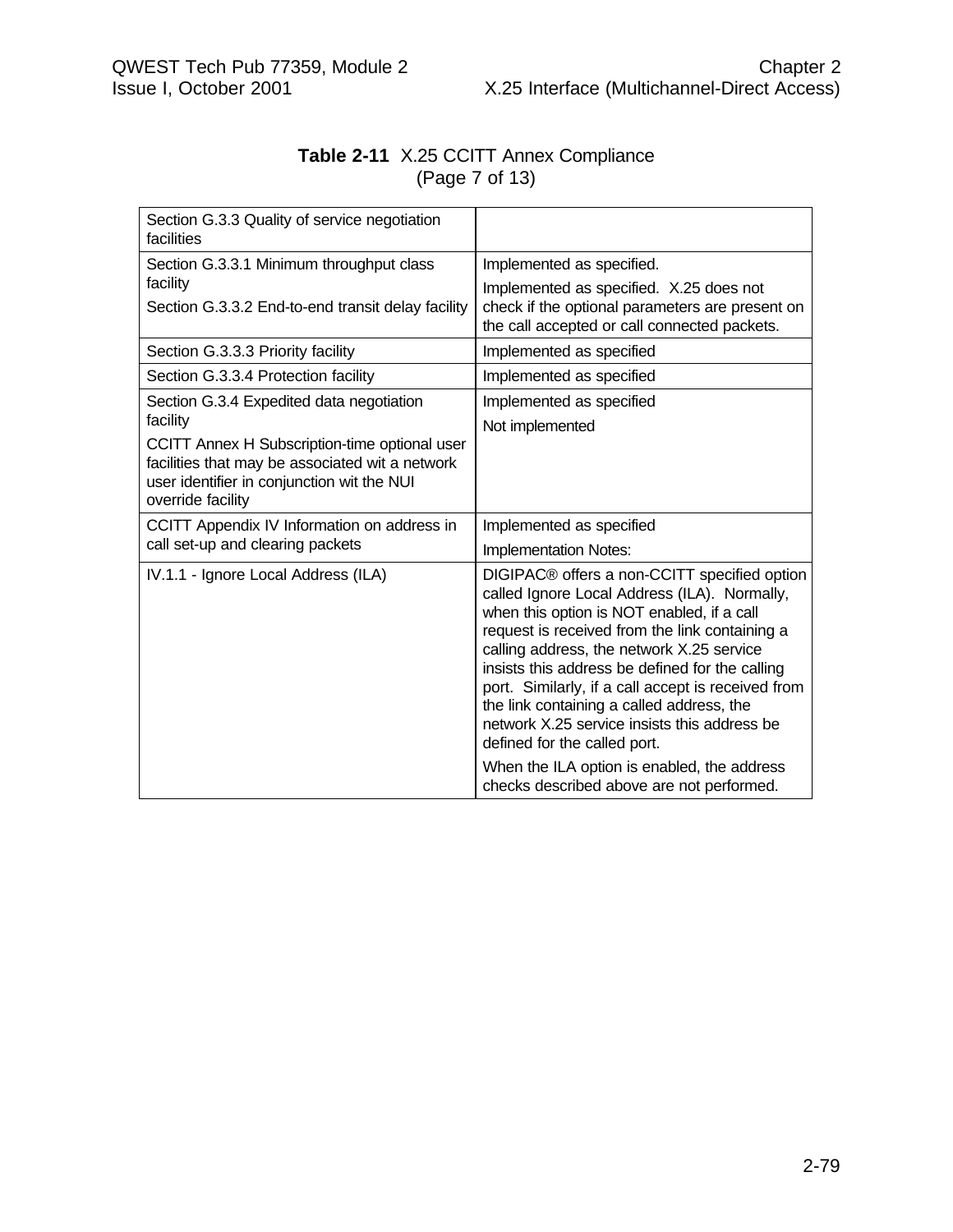| IV.1.2 - Complementary address | DIGIPAC® offers two separate options on a<br>per port basis allowing complementary<br>addresses to be presented alone in call set-up<br>packets.                                                                                                                                                                                                                                  |
|--------------------------------|-----------------------------------------------------------------------------------------------------------------------------------------------------------------------------------------------------------------------------------------------------------------------------------------------------------------------------------------------------------------------------------|
|                                | 1) calling complementary address may be<br>presented alone in a call request packet; called<br>complementary address in a call accepted and<br>clear request (with CLAMN facility) packets                                                                                                                                                                                        |
|                                | 2) called complementary address WILL be<br>presented alone in incoming call packet, calling<br>complementary address in call connected<br>packet and clear indication packet (with<br>CLAMN facility)                                                                                                                                                                             |
|                                | When selected, option (1) allows both<br>presentation of complementary address alone<br>or together with main addresses. Option (2)<br>causes complementary address alone to be<br>presented by the network in the packets<br>indicated. If not selected, the addresses shall<br>always include the main addresses possibly<br>followed by the complementary addresses if<br>any. |

# **Table 2-11** X.25 CCITT Annex Compliance (Page 8 of 13)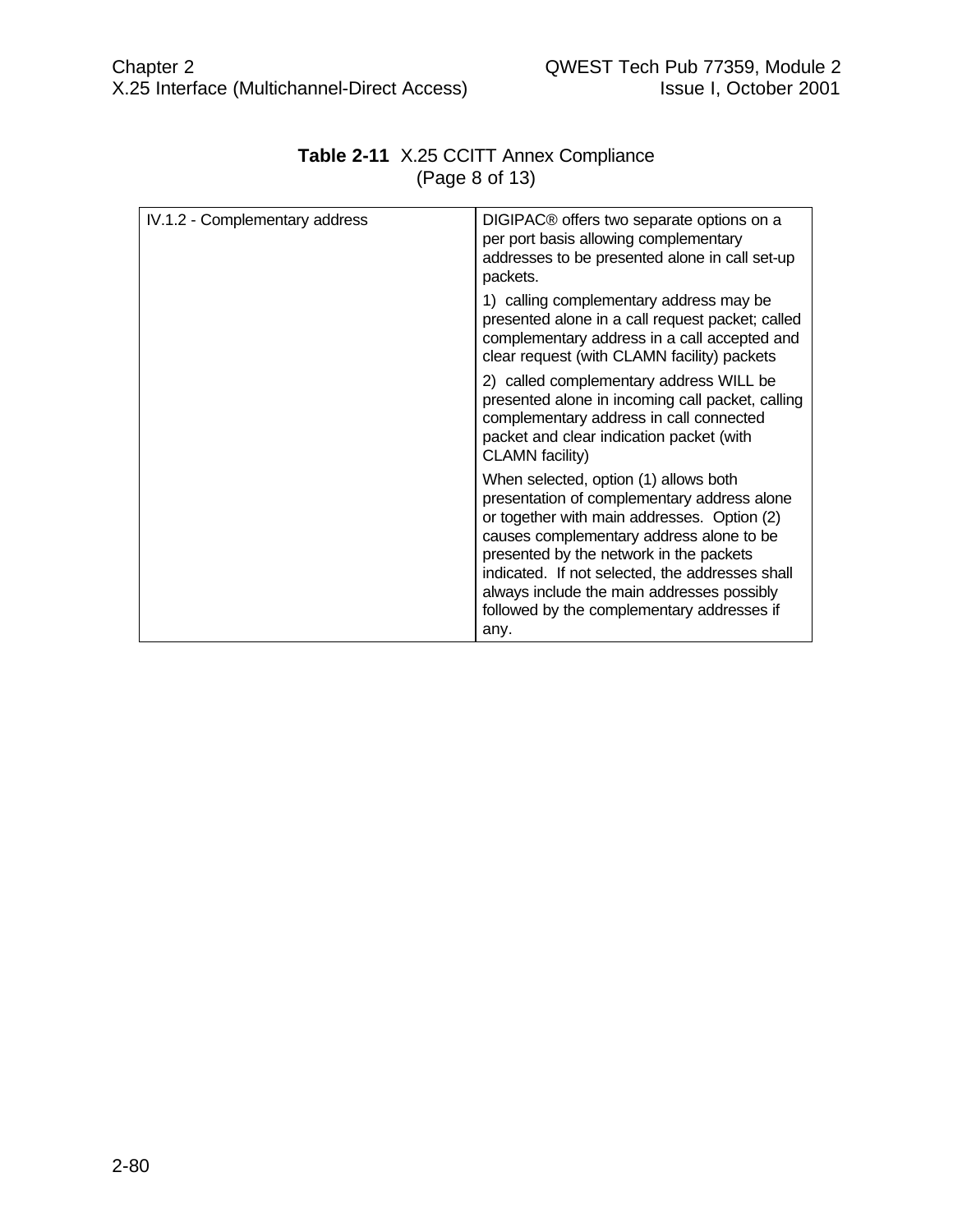| IV.2 - Addresses in call request packet. | Subscription; Single DNA - ILA subscribed:                                                                                                                                                                                                                                                                                                                                                                                                                                                                                                                                                                                                                |
|------------------------------------------|-----------------------------------------------------------------------------------------------------------------------------------------------------------------------------------------------------------------------------------------------------------------------------------------------------------------------------------------------------------------------------------------------------------------------------------------------------------------------------------------------------------------------------------------------------------------------------------------------------------------------------------------------------------|
| The Calling address -                    | A calling DTE address is optional. If provided,<br>the calling DTE main address is not checked<br>against the port DNA and the address provided<br>is used in the call request packet. If no calling<br>address is provided, the port DNA is inserted.<br>A calling complimentary address may be<br>provided following the main address, but not<br>alone. If the complementary address is<br>presented alone and as the ILA option takes<br>precedence, the complementary address will be<br>interpreted as a main address and possibly<br>cause the call to be cleared because of invalid<br>address length.                                            |
|                                          | Subscription; Multiple DNAs - ILA subscribed:                                                                                                                                                                                                                                                                                                                                                                                                                                                                                                                                                                                                             |
|                                          | A calling DTE address is optional. If provided,<br>the calling DTE main address is not checked<br>against any of the DNAs specified for the port.<br>If a calling DTE address is not provided, the<br>first DNA in the list is inserted; otherwise, the<br>calling DTE address provided is used. A calling<br>DTE complimentary address may be provided<br>following the main address, but not alone. If the<br>complementary address is presented alone and<br>as the ILA option takes precedence, the<br>complementary address will be interpreted as a<br>main address and possibly cause the call to be<br>cleared because of invalid address length. |
|                                          | Subscription; Calling DTE having subscribed to<br>the Hunt group facility:                                                                                                                                                                                                                                                                                                                                                                                                                                                                                                                                                                                |
|                                          | If the calling DTE is in a hunt group, the calling<br>address must be the specific address unless<br>the calling DTE subscribes to ILA in which case<br>the calling address may be the hunt group<br>address (or any other valid address).                                                                                                                                                                                                                                                                                                                                                                                                                |

# **Table 2-11** X.25 CCITT Annex Compliance (Page 9 of 13)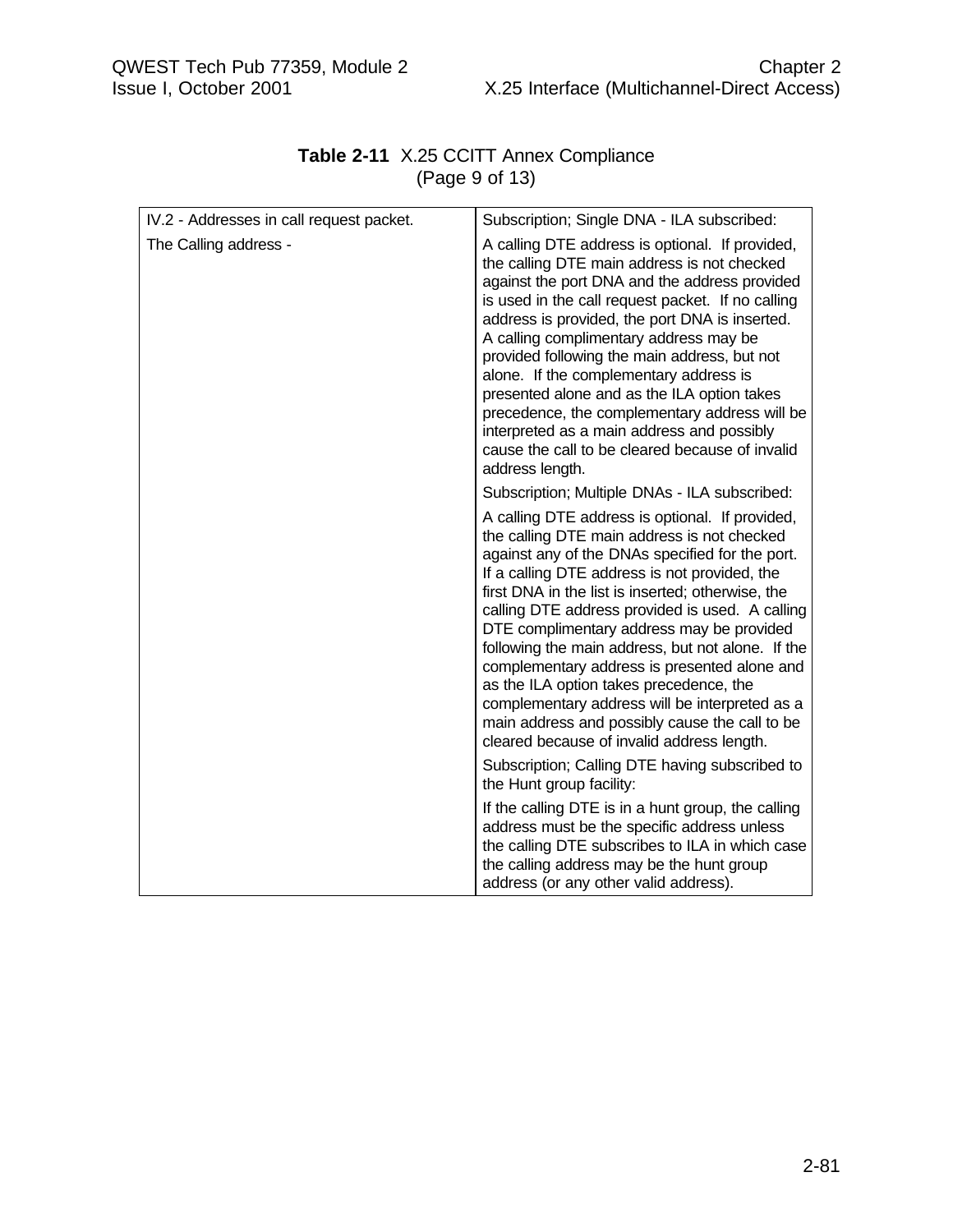| IV.3 - Addresses in incoming call packets.<br>The Called address - | The called DTE main address presented to a<br>hunt group member - called DTE is the specific<br>address of the hunt group member; NOT the<br>hunt group address.                                                                                                                                                                                   |
|--------------------------------------------------------------------|----------------------------------------------------------------------------------------------------------------------------------------------------------------------------------------------------------------------------------------------------------------------------------------------------------------------------------------------------|
|                                                                    | Subscription; Single DNA subscribed:                                                                                                                                                                                                                                                                                                               |
|                                                                    | The network provides the called DTE main<br>address possibly followed by a called<br>complementary address provided by the calling<br>DTE, or the called complementary address<br>alone (as per an option to be subscribed for the<br>port; this is the same option as for call<br>connected and clear indication packets - see<br>IV.5 and IV.7). |
|                                                                    | Subscription; Multiple DNA subscribed:                                                                                                                                                                                                                                                                                                             |
|                                                                    | The network provides the called DTE main<br>address possibly followed by a complementary<br>address if provided by the calling DTE, or the<br>called complementary address alone (as per an<br>option to be subscribed for the port - this is the<br>same option as for call connected and clear<br>indication packets - see IV.5 and IV.7).       |
| The Calling address                                                | The calling address presented in an incoming<br>call packet consists of a main address possibly<br>followed by a calling complementary address if<br>provided by the calling DTE.                                                                                                                                                                  |
|                                                                    | If the calling DTE is in a hunt group, the calling<br>address is the specific address or whatever<br>address was provided by the calling DTE (i.e.,<br>in the case of calling DTE subscribing to ILA).<br>Presentation of the calling address may be<br>suppressed by a port subscription option.                                                  |

# **Table 2-11** X.25 CCITT Annex Compliance (Page 10 of 13)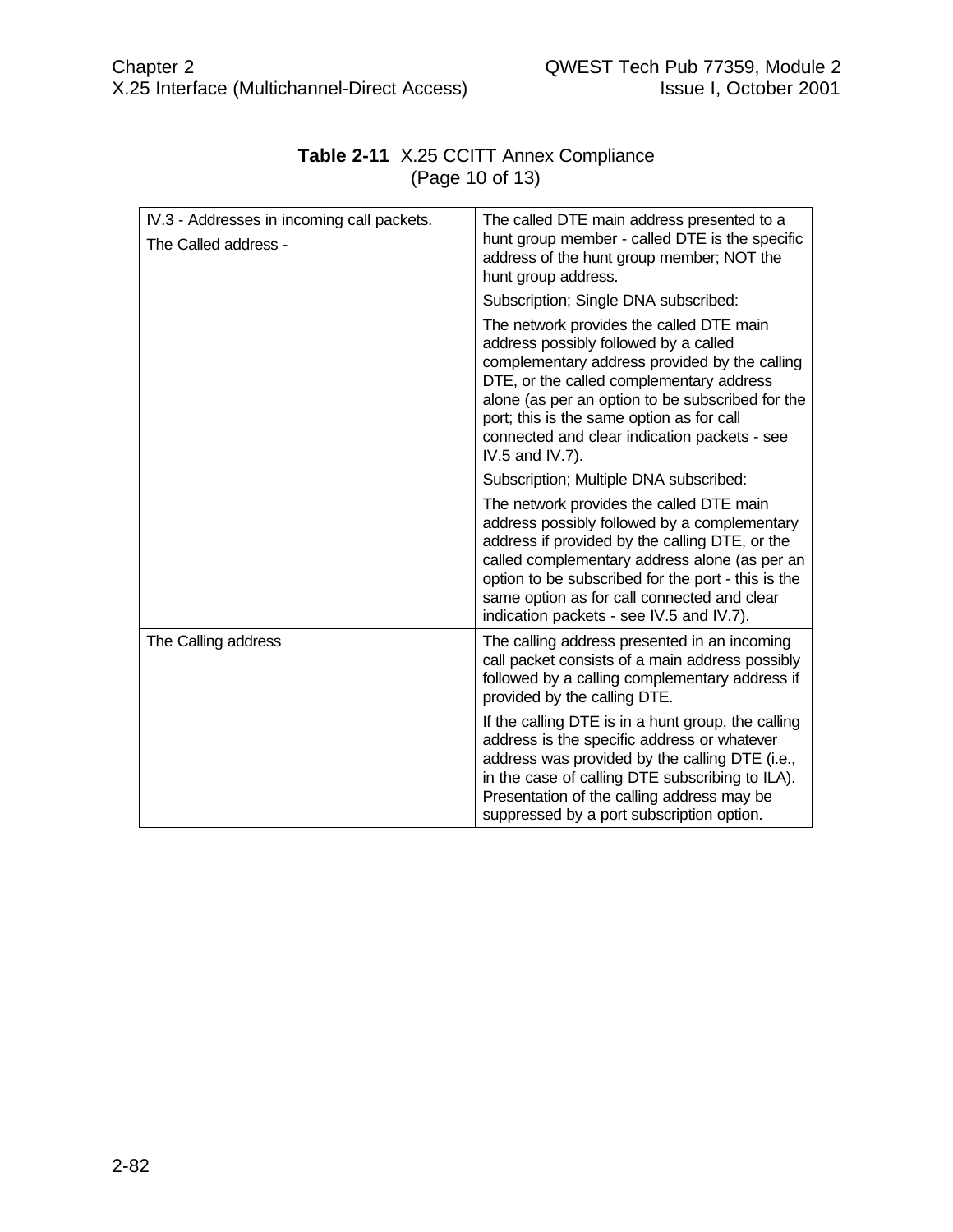| IV.4 - Addresses in call accept packets | Subscription; Single DNA - ILA subscribed:                                                                                                                                                                                                                                                                                           |
|-----------------------------------------|--------------------------------------------------------------------------------------------------------------------------------------------------------------------------------------------------------------------------------------------------------------------------------------------------------------------------------------|
|                                         | If the called DTE address is not provided, the<br>network inserts the called DTE address indicated<br>in the incoming call packet. If the called DTE<br>address is provided the provided address, which<br>need not match the port DNA, is used.                                                                                     |
|                                         | A called DTE complementary address may be<br>provided following the main address, but not<br>alone. The main address AND the<br>complementary address must be the same as in<br>the incoming call packet unless the CLAMN<br>facility is present in the call accept packet;<br>otherwise, the network inserts the CLAMN<br>facility. |
|                                         | Subscription; Multiple DNA - ILA subscribed:                                                                                                                                                                                                                                                                                         |
|                                         | If the called DTE address is not provided, the<br>network inserts the called DTE address indicated<br>in the incoming call packet. If the called DTE<br>address is provided, the provided address,<br>which need not match the port DNA, is used.                                                                                    |
|                                         | A called DTE complementary address may be<br>provided following the main address, but not<br>alone. The main address AND the<br>complementary address must be the same as in<br>the incoming call packet unless the CLAMN<br>facility is present in the call accept packet;<br>otherwise, the network inserts the CLAMN<br>facility. |
|                                         | Use of CLAMN facility:                                                                                                                                                                                                                                                                                                               |
|                                         | When a called DTE uses the CLAMN facility it<br>just provide a changed called DTE address; i.e.,<br>changed complementary address (single DNA)<br>or changed main address and/or changed<br>complementary address (multiple DNA).                                                                                                    |
|                                         | Also the changed called DTE address must be<br>one valid for the interface if ILA is not<br>subscribed. When ILA is subscribed by the<br>called DTE, it must provide a changed called<br>DTE address; i.e., changed main address<br>and/or changed complementary address.                                                            |

# **Table 2-11** X.25 CCITT Annex Compliance (Page 11 of 13)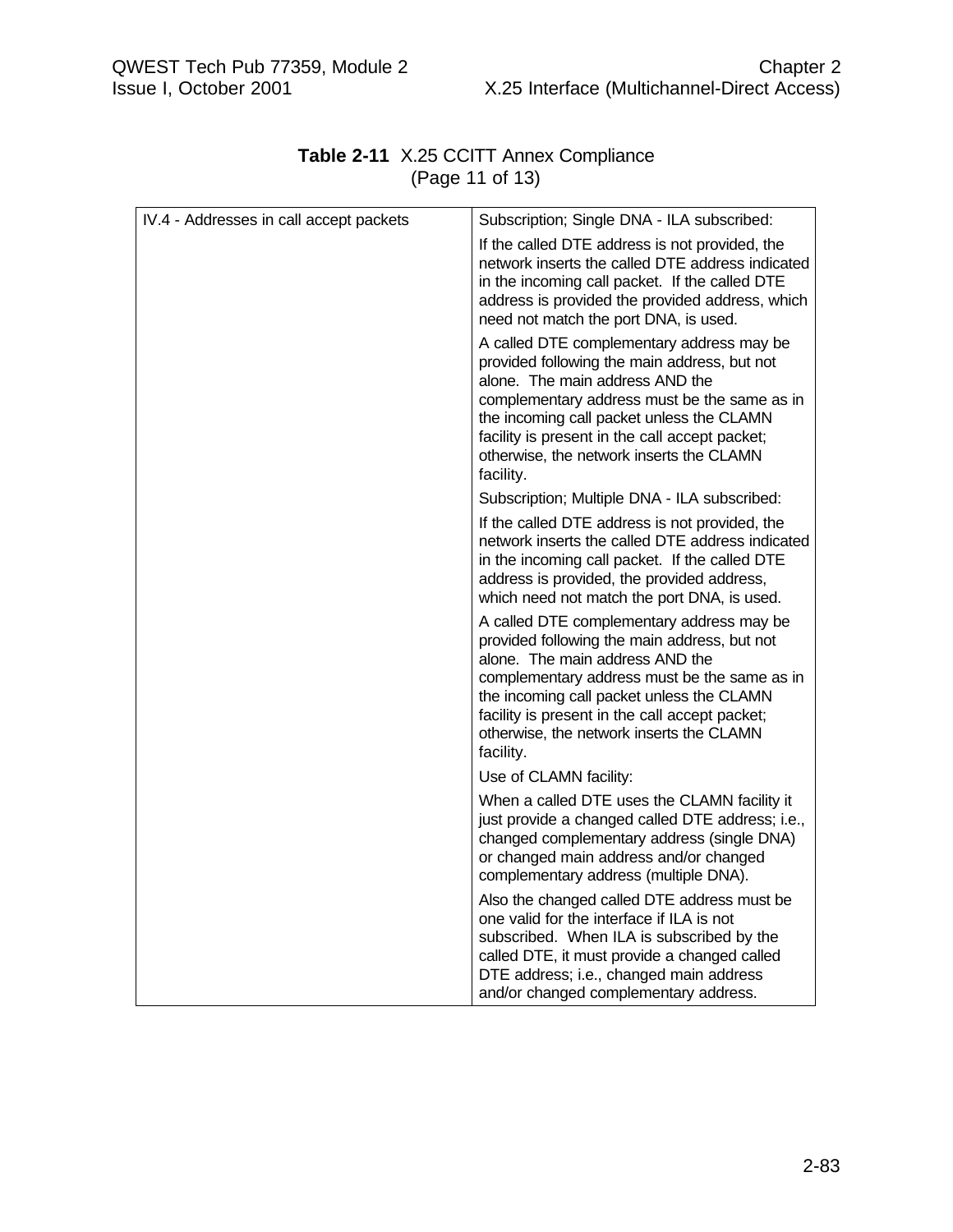| IV.5 - Addresses in call connect packets | The network always provides the called and<br>calling address in call connect packets.<br>However, by subscription, a port may suppress<br>the presentation of either or both addresses.<br>The subscription option which causes<br>suppression of the calling address in a call<br>connect also causes suppression of the calling<br>address in an incoming call. |
|------------------------------------------|--------------------------------------------------------------------------------------------------------------------------------------------------------------------------------------------------------------------------------------------------------------------------------------------------------------------------------------------------------------------|
| IV.6 - Address in clear request packets  | Called address from called DTE:                                                                                                                                                                                                                                                                                                                                    |
|                                          | A called DTE address may be present only in<br>conjunction with CLAMN facility and in direct<br>response to an incoming call. the called<br>address may consist of:                                                                                                                                                                                                |
|                                          | 1) a complementary address alone, different<br>from the one in the incoming call (when<br>subscribe to option discussed in IV.2 and IV.4)                                                                                                                                                                                                                          |
|                                          | <b>or</b>                                                                                                                                                                                                                                                                                                                                                          |
|                                          | (2) a main address different from the one in<br>the incoming call and valid for the interface<br>possibly followed by any complementary<br>address                                                                                                                                                                                                                 |
|                                          | <b>or</b>                                                                                                                                                                                                                                                                                                                                                          |
|                                          | 3) a main address the same as presented in<br>the incoming call packet followed by a changed<br>complementary address                                                                                                                                                                                                                                              |
|                                          | If the ILA option is subscribed at the called end,<br>the called DTE cannot present a called DTE<br>address consisting of a complementary<br>address alone.                                                                                                                                                                                                        |

# **Table 2-11** X.25 CCITT Annex Compliance (Page 12 of 13)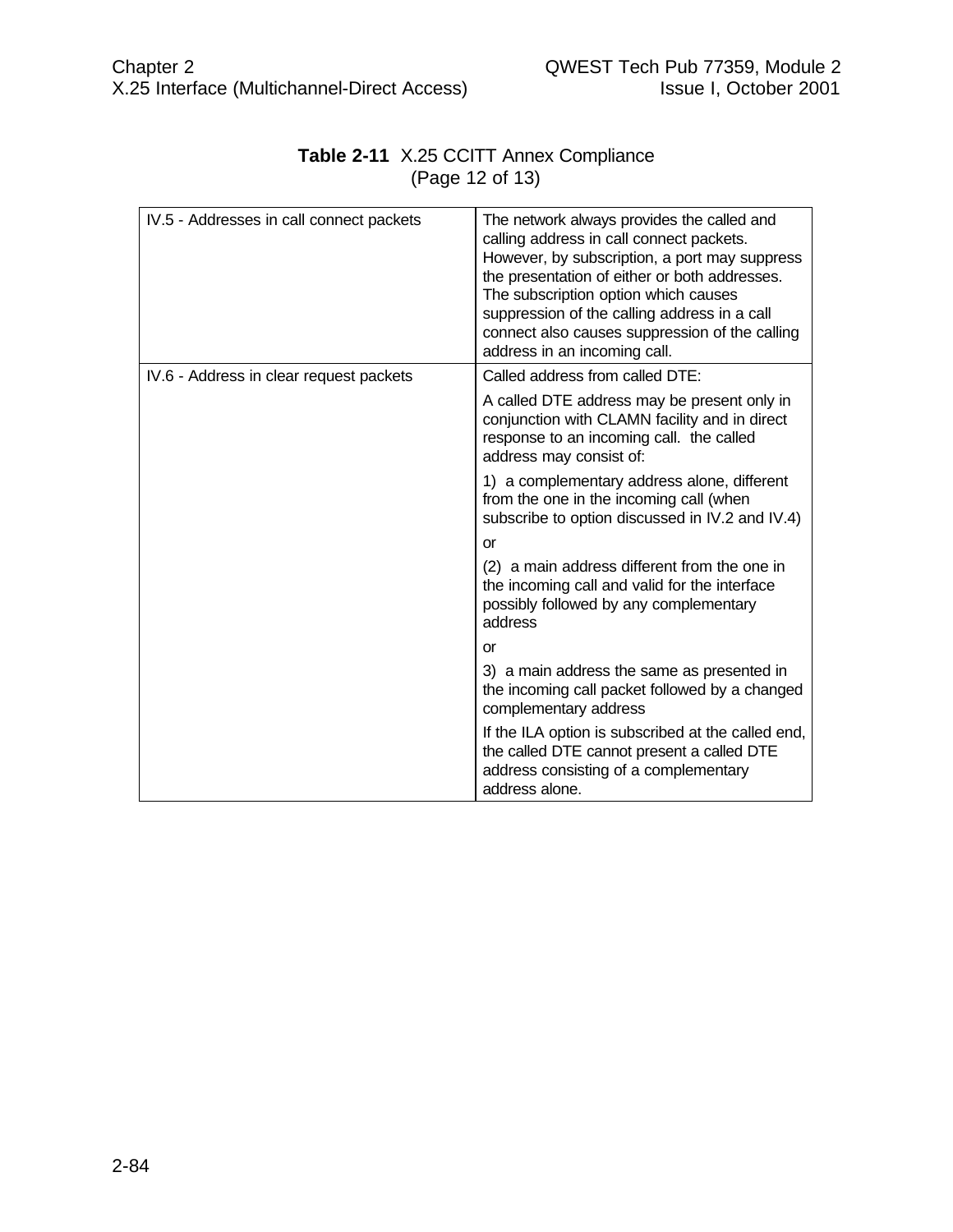| IV.7 - Address in clear indication packets                                     | Called address:                                                                                                                                                                                                    |
|--------------------------------------------------------------------------------|--------------------------------------------------------------------------------------------------------------------------------------------------------------------------------------------------------------------|
|                                                                                | A called DTE address is present only in<br>conjunction with the CLAMN facility and in<br>direct response to a call request. The called<br>address may consist of:                                                  |
|                                                                                | 1) a main address different from the one in the<br>call request possibly followed by any<br>complementary address                                                                                                  |
|                                                                                | or                                                                                                                                                                                                                 |
|                                                                                | 2) a main address the same as the one in the<br>call request followed by a changed<br>complementary address                                                                                                        |
|                                                                                | Calling address:                                                                                                                                                                                                   |
|                                                                                | 1) a complementary address alone (same<br>option applicable to IV.3 and IV.5)                                                                                                                                      |
|                                                                                | 2) a main address followed by a<br>complementary address.                                                                                                                                                          |
| IV.8 - Addresses in clear confirmation packets                                 | As specified                                                                                                                                                                                                       |
| IV.9 - Addresses in call redirection and call<br>deflection related facilities | The called addresses indicated in an incoming<br>redirected call consist:                                                                                                                                          |
|                                                                                | 1) in the called address field of the address of<br>an alternative DTE with a format indicated in<br>IV.3                                                                                                          |
|                                                                                | 2) in the call redirection notification facility of<br>the originally called DTE address consisting of<br>a main address followed by a complementary<br>address if such was present in the call request<br>packet. |

# **Table 2-11** X.25 CCITT Annex Compliance (Page 13 of 13)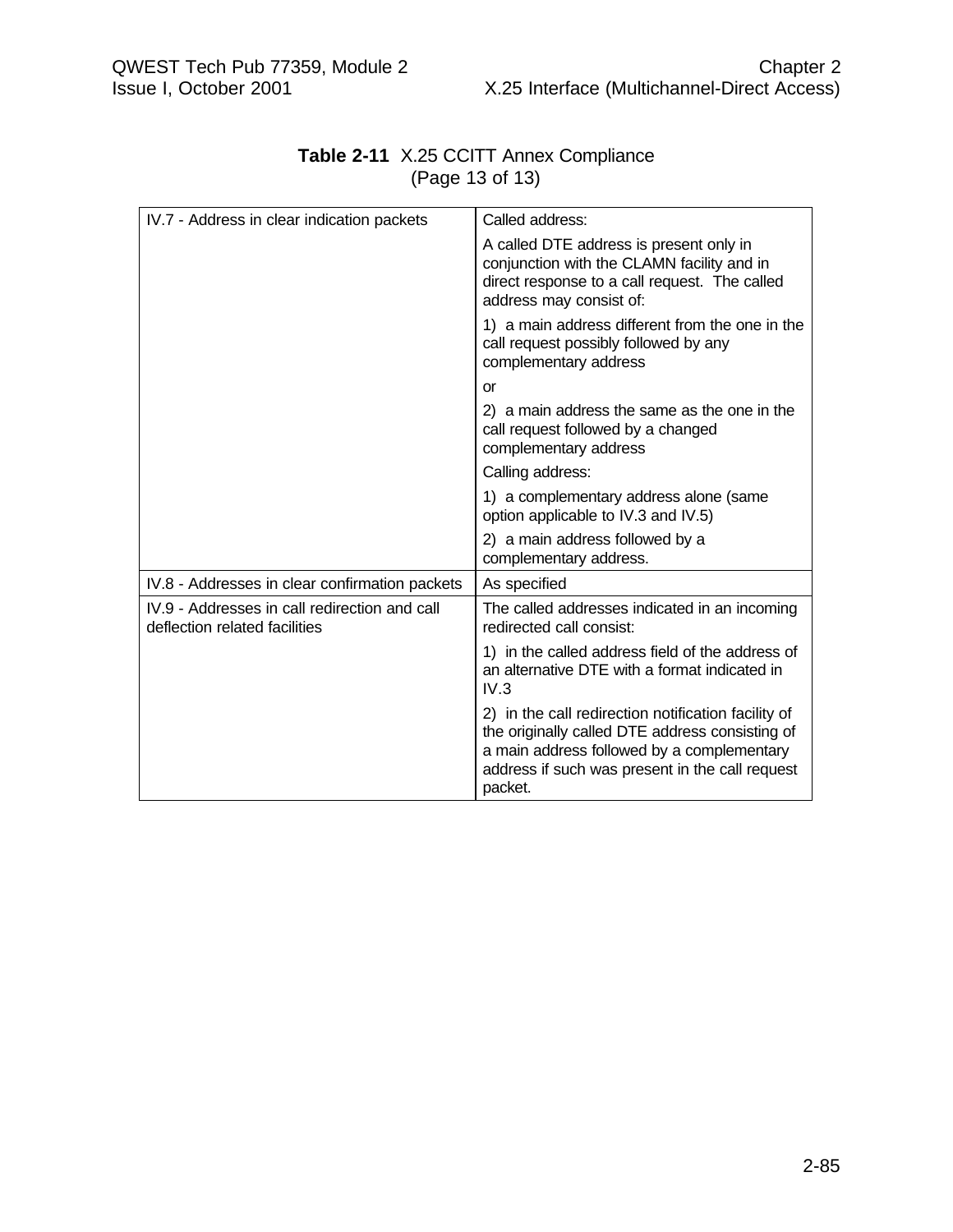### **CONTENTS**

| <b>Chapter and Section</b><br>Page |  |  |
|------------------------------------|--|--|
|                                    |  |  |
|                                    |  |  |
| <b>Table</b>                       |  |  |
|                                    |  |  |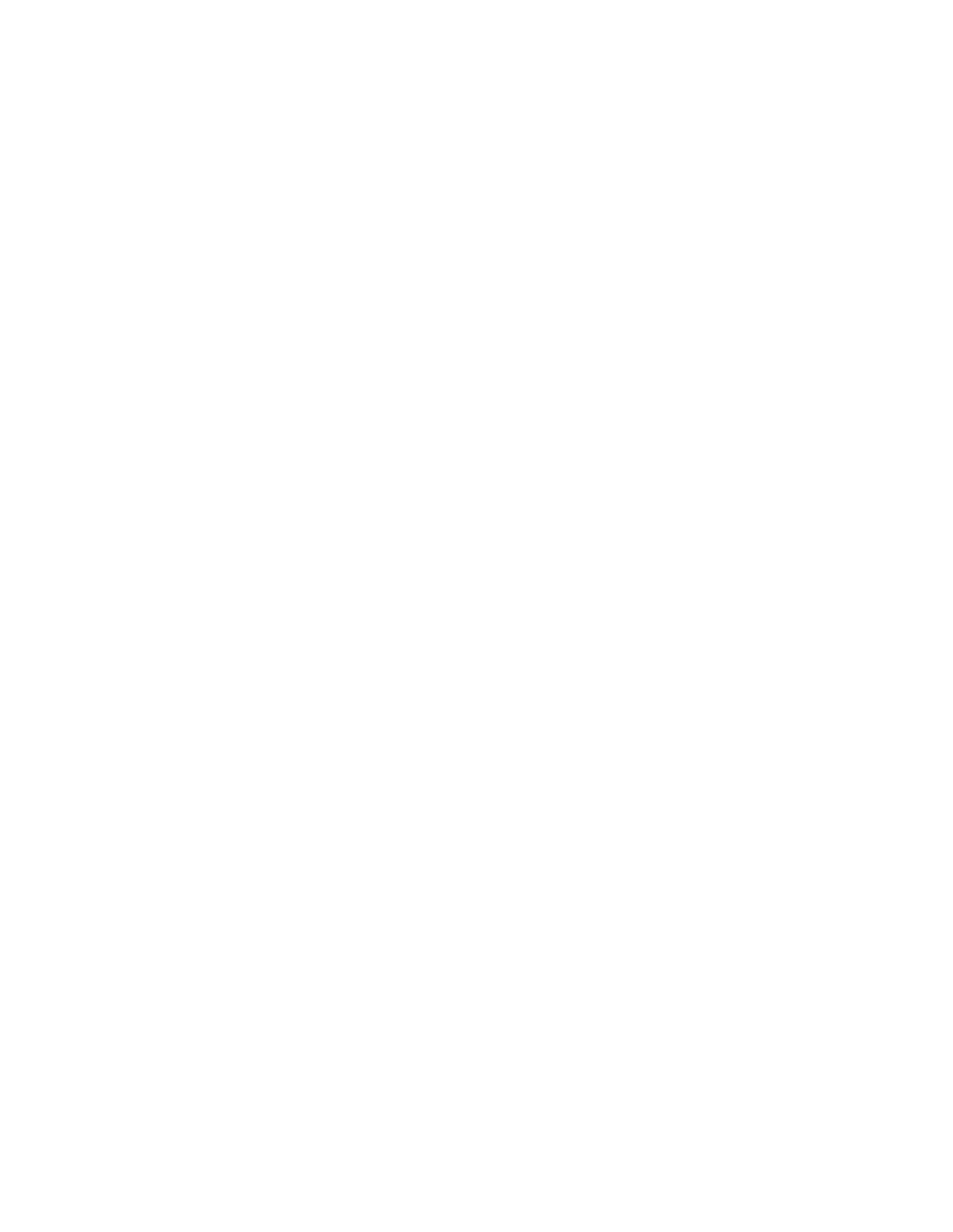#### **3. QWEST DIGIPAC® Network Features**

#### **3.1 Network Features**

Please reference the following Table 3-1

KEY: S - Supported; NS - Not Supported; NA - Not Applicable

| <b>Table 3-1</b> Network Features |
|-----------------------------------|
| (Page 1 of 2)                     |

| <b>FEATURE</b>                                   | <b>ASYNCHRONOUS</b> | X.25      | X.75         |
|--------------------------------------------------|---------------------|-----------|--------------|
|                                                  |                     |           |              |
| <b>Extended Packet Sequence Numbering Module</b> | <b>NA</b>           | S         | S            |
| 128                                              |                     |           |              |
| Nonstandard Default Window Sizes                 | <b>NA</b>           | S         | S            |
| Default throughput Classes Assignment            | S                   | S         | <b>NA</b>    |
| <b>Incoming Calls Barred</b>                     | S                   | S         | $\mathsf S$  |
| <b>Outgoing Calls Barred</b>                     | S                   | S         | S            |
| One-way Logical Channel Outgoing                 | S                   | S         | <b>NA</b>    |
| One-way Logical Channel Incoming                 | S                   | S         | <b>NA</b>    |
| <b>Closed User Group</b>                         | S                   | S         | $\mathbf S$  |
| CUG with Outgoing Access                         | S                   | S         | S            |
| <b>CUG with Incoming Access</b>                  | S                   | S         | <b>NA</b>    |
| Incoming Calls Barred Within a CUG               | S                   | S         | <b>NA</b>    |
| Outgoing Calls Barred Within a CUG               | $\mathbf S$         | S         | <b>NA</b>    |
| Reverse Charging                                 | S                   | S         | $\mathsf S$  |
| Reverse Charging Acceptance                      | S                   | s<br>s    |              |
| <b>RPOA Selection</b>                            | S                   |           | S<br>S<br>S  |
| <b>Nonstandard Default Packet Sizes</b>          | S                   | S         |              |
| Multiple Circuits to the same DTE                | <b>NA</b>           | S         | <b>NA</b>    |
| Flow Control Parameter Negotiation               | $\mathbb S$         | S         | $\mathbb S$  |
| <b>Throughput Class Negotiation</b>              | S                   | S         | S            |
| <b>Fast Select</b>                               | S                   | S         | S            |
| <b>Fast Select Acceptance</b>                    | S                   | S         | <b>NA</b>    |
| <b>Closed User Group Selection</b>               | S                   | S         | $\mathsf{S}$ |
| <b>Local Charging Prevention</b>                 | S                   | S         | <b>NA</b>    |
| Network User Identification                      | S                   | S         | <b>NS</b>    |
| Charging Information                             | S                   | S         | <b>NA</b>    |
| Multi-Line Hunt Group                            | S                   | S         | <b>NA</b>    |
| <b>Call Redirection</b>                          | S                   | S         | <b>NA</b>    |
| Call Line Address Modification Notification      | S                   | S         | <b>NS</b>    |
| <b>Call Redirection Notification</b>             | S                   | S         | <b>NA</b>    |
| <b>Direct Call</b>                               | $\mathsf{S}$        | <b>NA</b> | <b>NA</b>    |
| <b>Packet Retransmission</b>                     | <b>NS</b>           | <b>NS</b> | <b>NS</b>    |
| <b>Bilateral Closed User Group</b>               | <b>NS</b>           | <b>NS</b> | <b>NS</b>    |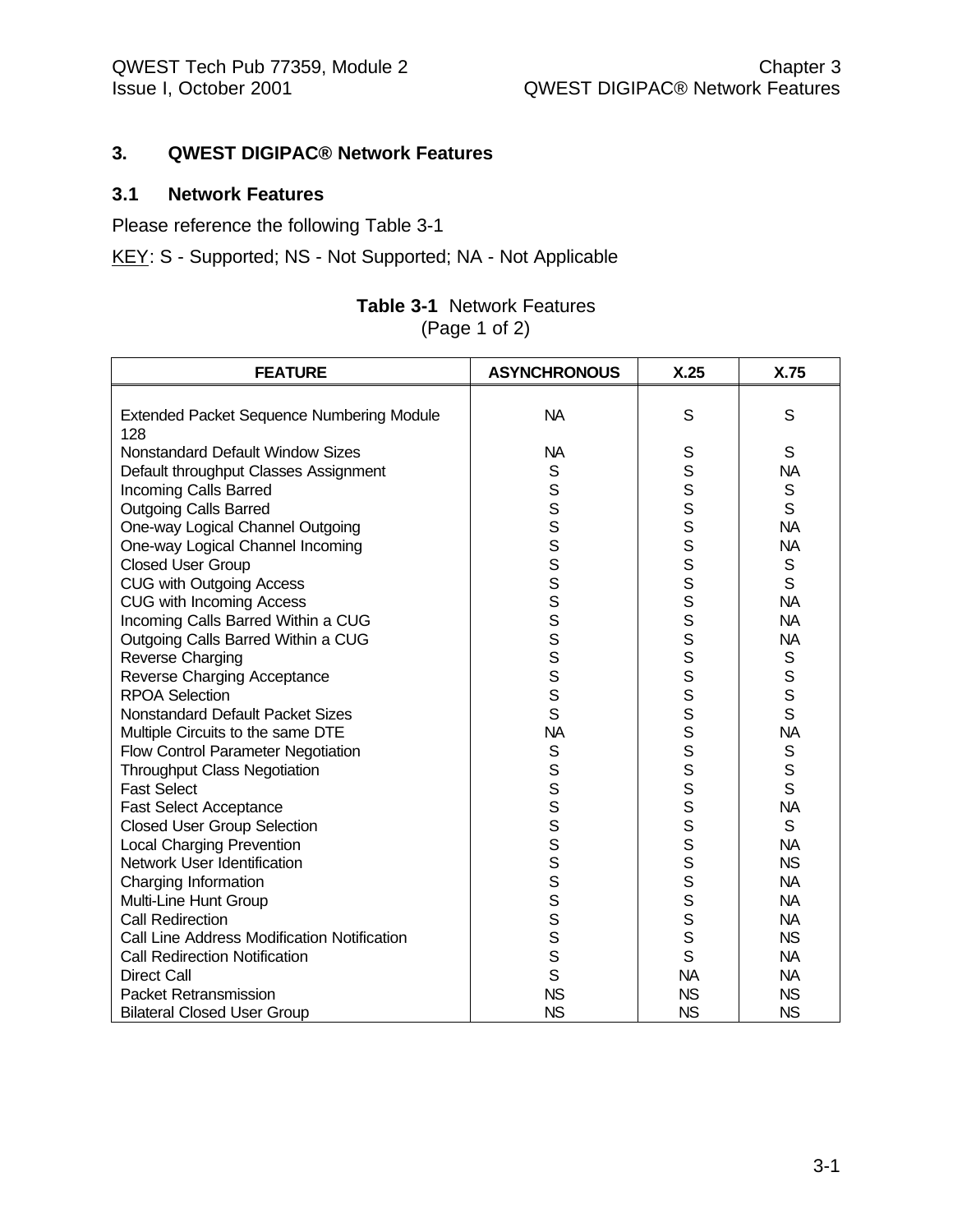| <b>FEATURE</b>                              | <b>ASYNCHRONOUS</b> | X.25         | X.75        |
|---------------------------------------------|---------------------|--------------|-------------|
|                                             |                     |              |             |
| <b>Window Size Indication</b>               | <b>NA</b>           | <b>NA</b>    | S           |
| <b>Utility Marker</b>                       | <b>NA</b>           | <b>NA</b>    | S           |
| <b>Bilateral CUG with Outgoing Access</b>   | <b>NS</b>           | <b>NS</b>    | <b>NS</b>   |
| <b>On-line Facility Registration</b>        | <b>NS</b>           | <b>NS</b>    | <b>NS</b>   |
| Multiple Trunks with the Same Address       | S                   | S            | S           |
| <b>Abbreviated Address Calling</b>          | S                   | <b>NA</b>    | <b>NA</b>   |
| Setting Values of PAD Parameters            | S                   | <b>NA</b>    | <b>NA</b>   |
| Reading Values of PAD Parameters            | S                   | <b>NA</b>    | <b>NA</b>   |
| Automatic Detection of: Data Rate Code and  |                     |              |             |
| <b>Operational Characteristics</b>          | S                   | <b>NA</b>    | <b>NA</b>   |
| <b>PAD Recall</b>                           |                     | <b>NA</b>    | <b>NA</b>   |
| Echo                                        |                     | <b>NA</b>    | <b>NA</b>   |
| Selection of Data Forwarding Signal         | S<br>S<br>S<br>S    | <b>NA</b>    | <b>NA</b>   |
| Selection of Idle Time Delay                |                     | <b>NA</b>    | <b>NA</b>   |
| <b>Ancillary Device Control</b>             | S                   | <b>NA</b>    | <b>NA</b>   |
| Suppression of PAD Service Signals          | S                   | <b>NA</b>    | <b>NA</b>   |
| Selection of Operation of PAD on Receipt of | S                   | <b>NA</b>    | <b>NA</b>   |
| <b>Break</b>                                | S                   | <b>NA</b>    | <b>NA</b>   |
| <b>Discard Output</b>                       | S                   | <b>NA</b>    | <b>NA</b>   |
| Padding After Carriage Return               | S                   | <b>NA</b>    | <b>NA</b>   |
| Line Folding                                | S                   | <b>NA</b>    | <b>NA</b>   |
| <b>Binary Speed (Read Only)</b>             | S                   | <b>NA</b>    | <b>NA</b>   |
| Flow Control of PAD by Start-Stop Mode DTE  | S                   | <b>NA</b>    | <b>NA</b>   |
| Linefeed Insertion                          | S                   | <b>NA</b>    | <b>NA</b>   |
| Linefeed Padding                            | S                   | <b>NA</b>    | <b>NA</b>   |
| <b>Editing Functions</b>                    | S                   | <b>NA</b>    | <b>NA</b>   |
| <b>Parity Functions</b>                     | S                   | $\mathsf S$  | <b>NA</b>   |
| <b>Standard Profile Selections</b>          | S                   | $\mathsf{S}$ | S           |
| <b>Permanent Virtual Circuits</b>           | <b>NS</b>           | $\mathsf S$  | <b>NS</b>   |
| D-bit Modification                          | <b>NS</b>           | $\mathsf{S}$ | <b>NS</b>   |
| Transmit Delay Selection and Notification   | <b>NS</b>           | <b>NS</b>    | <b>NS</b>   |
| <b>Bilateral CUG Selection</b>              | <b>NA</b>           | <b>NA</b>    | $\mathbb S$ |
| <b>Transit Network Identification</b>       | <b>NA</b>           | <b>NA</b>    | S           |
| Call Identifier                             |                     |              |             |
|                                             |                     |              |             |

### **Table 3-1** Network Features (Page 2 of 2)

**Note:** Network features supported may change with updated tariff filings.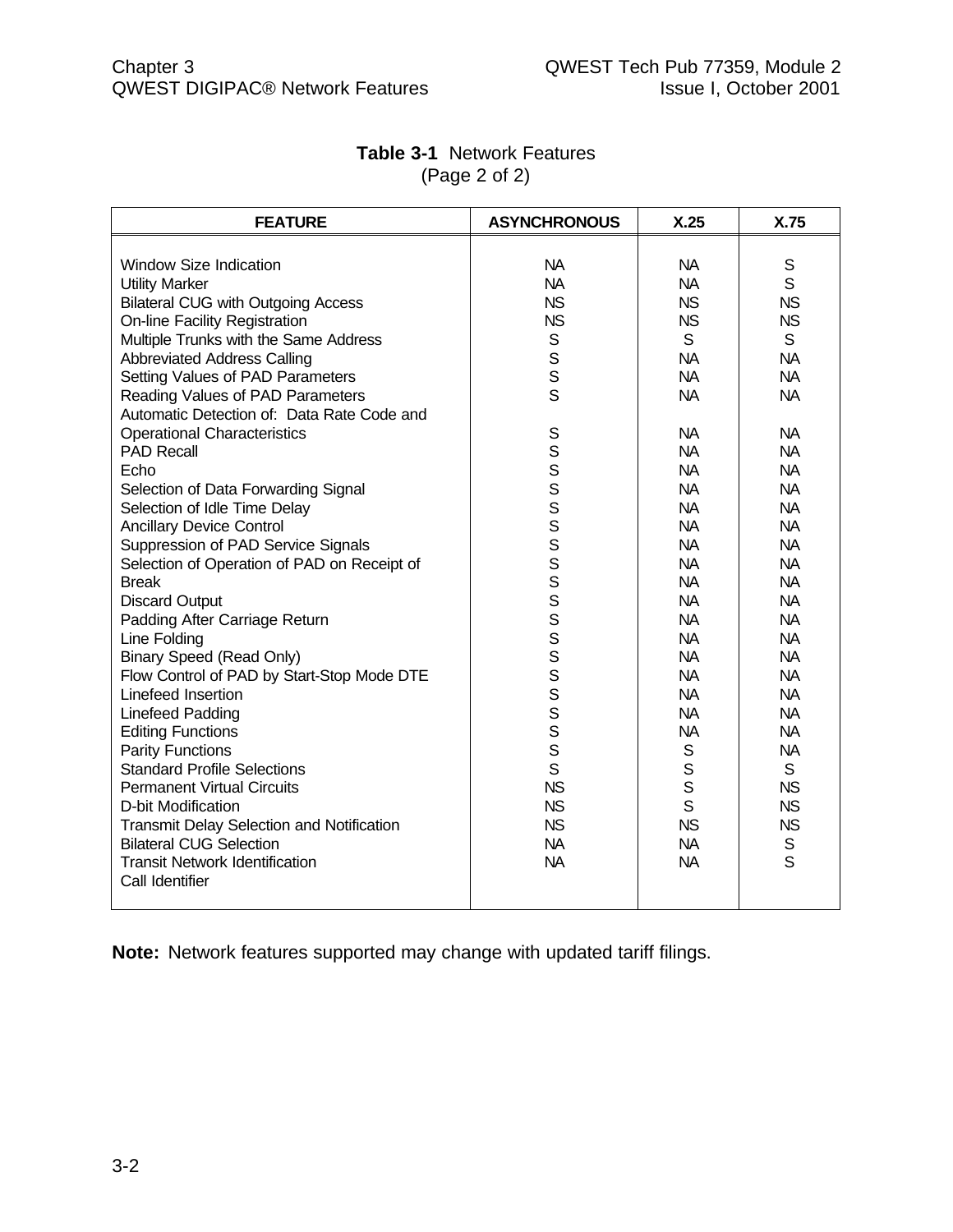# **CONTENTS**

# **Chapter and Section Page**

# **Tables**

| $4 - 1$ | Direct Access - Synchronous- 2400 bit/s 201C Compatible - (4-Wire)4-4 |  |
|---------|-----------------------------------------------------------------------|--|
| $4 - 2$ | Direct Access - Synchronous - 4800 bit/s CCITT Recommendation         |  |
|         |                                                                       |  |
| $4 - 3$ | Direct Access - Synchronous - 9600 bit/s CCITT Recommendation         |  |
|         | V.32 Compatible - (2-Wire) Using Trellis Coded Modulation 4-8         |  |
| $4 - 4$ | Direct Access - Synchronous - 9600 bit/s CCITT Recommendation         |  |
|         |                                                                       |  |
| $4 - 5$ | Direct Access - Synchronous - 2400/4800/9600 bit/s Digital - CSU/DSU  |  |
|         |                                                                       |  |
| $4-6$   | Direct Access - Synchronous - 56000 bit/s Digital - CSU/DSU           |  |
|         |                                                                       |  |
| $4 - 7$ | NC and NCI Code Combinations - Voice Grade Analog Channel 4-16        |  |
| $4 - 8$ |                                                                       |  |
|         |                                                                       |  |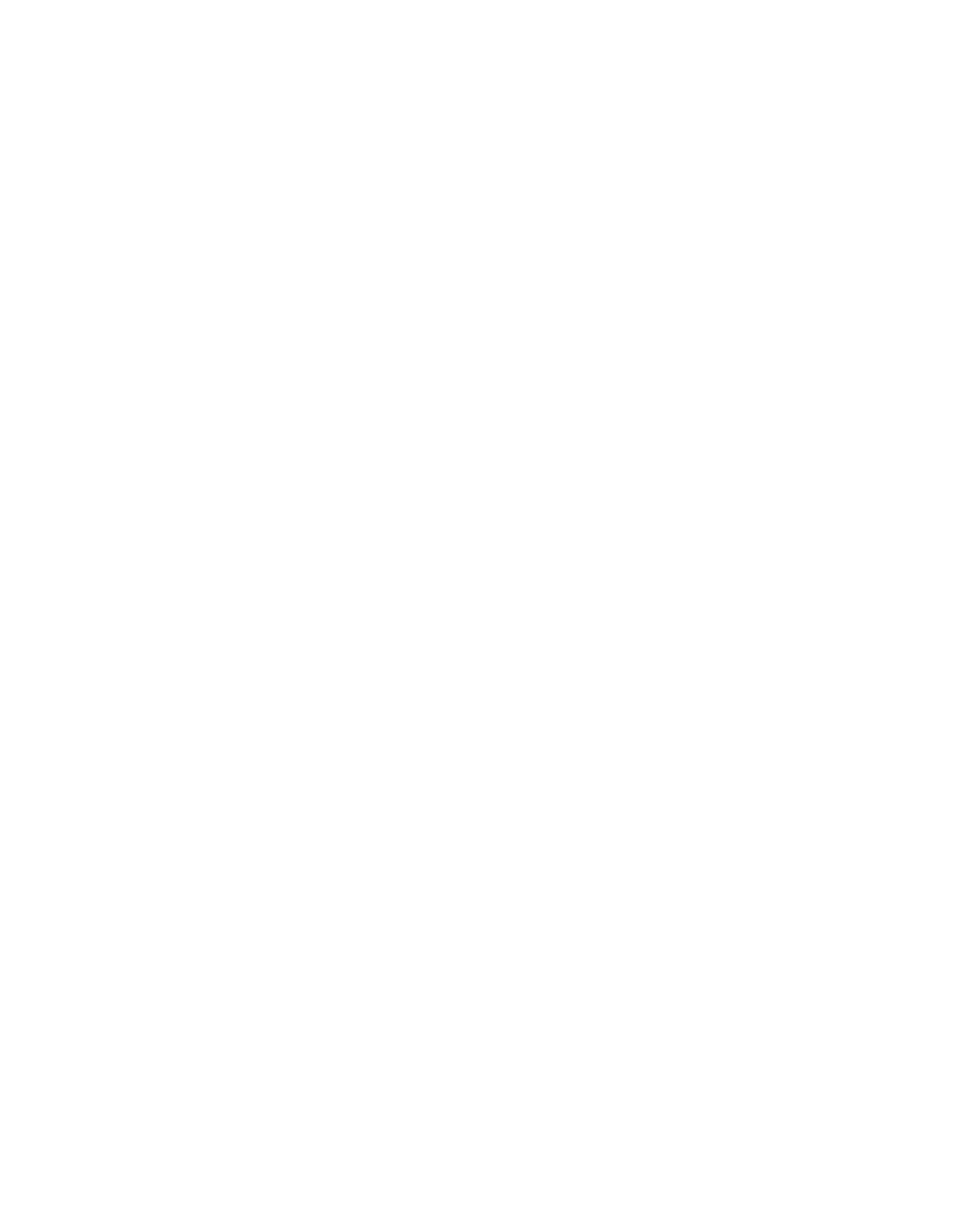# **4. QWEST DIGIPAC® Physical Interface**

#### **4.1 Overview**

This Chapter describes the physical interface with the DIGIPAC® Network. Descriptions for the Line, Modem, Data Service Unit (DSU) and DIGIPAC® Network port are addressed. In this document, Modem is used generically to identify either an analog data Modem or a digital data DSU. Modems attached to the DIGIPAC® Network must be compatible with the description shown for each type of service. If not compatible, the customer provided modem will not be able to communicate with the associated DIGIPAC® modem located in the Central Office (CO).

Tables 4-1 through 4-6 specify the options for the modem types required to accommodate the available DIGIPAC® synchronous X.25 services. These tables provide a description of each selected option and whether the option is required or recommended for the customer. The options are intended to be generic to a given modem. The customer provided modem may have different technology or text to describe each option; with fewer or more options than addressed. Tables 4-7 through 4-8 list compatible Network Channel (NC) and Network Channel Interface (NCI) code combinations to assist the customer with NC and NCI selections.

A glossary section is provided Chapter 5 to assist the customer in understanding the terminology used in this section. Your QWEST Communications International Inc. Marketing Representative may be contacted for assistance with questions and for further clarification.

### **4.2 Dial Access**

DIGIPAC® supports dial access to X.25 by way of the X.32 recommendation and information on how  $X.32$  is implemented in the DIGIPAC $\circledcirc$  is contained in Module 4 of this Technical Publication.

### **4.3 Direct Access**

DIGIPAC® supports direct access ports for X.25 interfaces that provide a full duplex interface, from 2400 to 56000 bit/s. Modem transmission interfaces for analog voice grade data channels are supported for 2400, bit/s, 4800 bit/s and 9600 bit/s. Modem transmission interfaces for digital data channels are supported for 2400 bit/s, 4800 bit/s, 9600 bit/s and 56000 bit/s.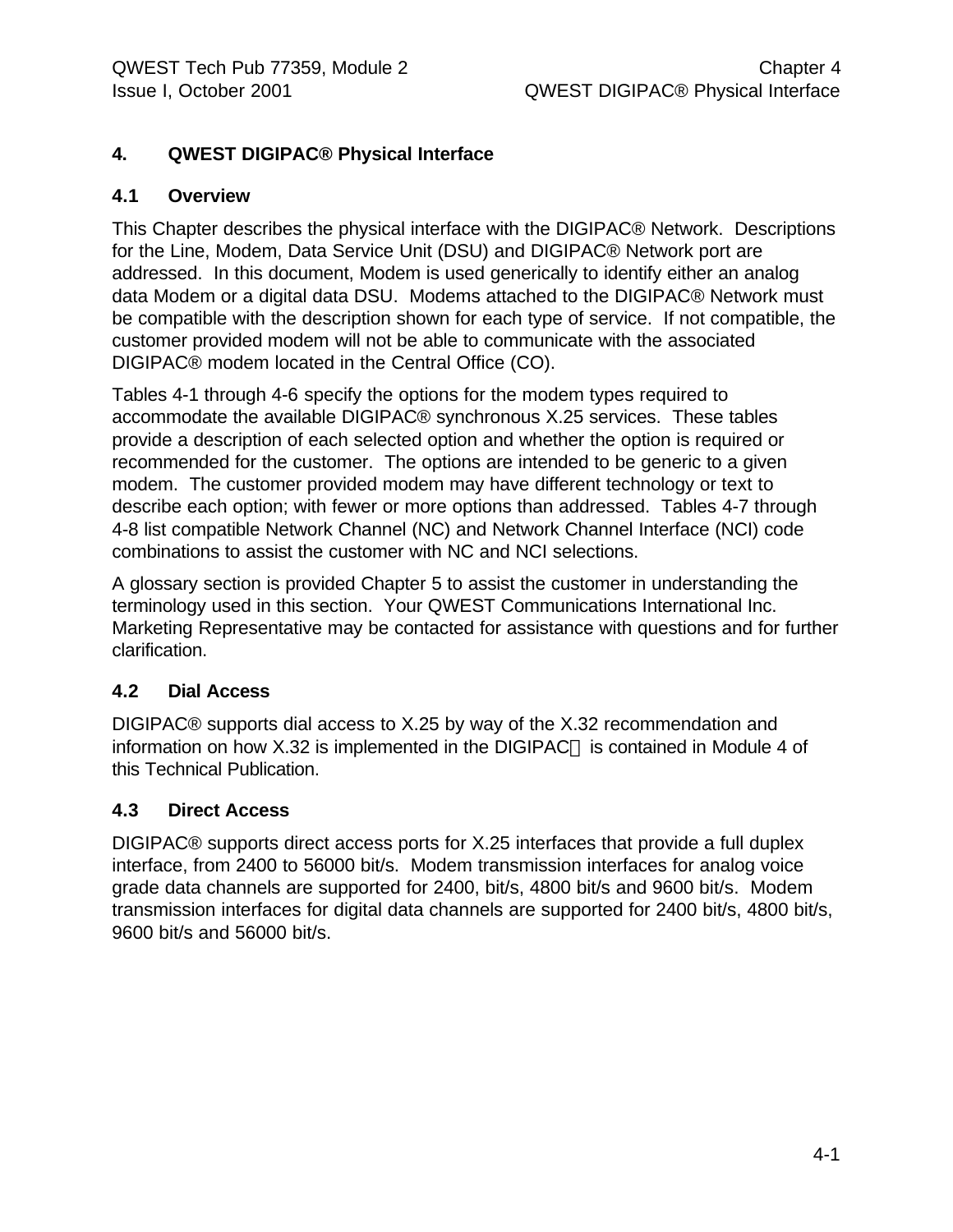#### **4.4 Physical Interface Description**

#### **4.4.1 Direct Access - Synchronous Analog**

- Direct Access Synchronous 2400 bit/s
	- Line: 4-Wire; Two-point voice grade data channel
	- Modem: 201C compatible; Full duplex operation
		- See Table 4-1 for options
	- Port: EIA RS-232-C; recommended EIA-232-D
- Direct Access Synchronous 4800 bit/s
	- Line: 4-Wire; Two-point voice grade data channel
	- Modem: 208B compatible; Full duplex operation See Table 4-2 for options
	- Modem: CCITT V.27 bis compatible; Full duplex operation

Interface specifications and operation in accordance with CCITT Recommendation V.27 - 1988 " 4800 Bits Per Second Modem With Manual Equalizer Standardized For Use One Leased Telephone-Type Circuits".

See Table 4-2 for options

- Port: EIA RS-232-C; recommended EIA-232-D
- Direct Access Synchronous 9600 bit/s
	- Line: 2-Wire; Two-point voice grade data channel
	- Modem: CCITT V.32 compatible using Trellis Coded Modulation scheme

Interface specifications and operation in accordance with CCITT Recommendation V.32 - 1988 "A Family of 2-Wire Modems Operating At Data Signaling Rates Of Up To 9600 bit/s For Use One The General Switched Telephone Network and On Leased Telephone - Type Circuits"

See Table 4-3 for options

Port: EIA RS-232-D; (CCITT V.24/V.28/V.54)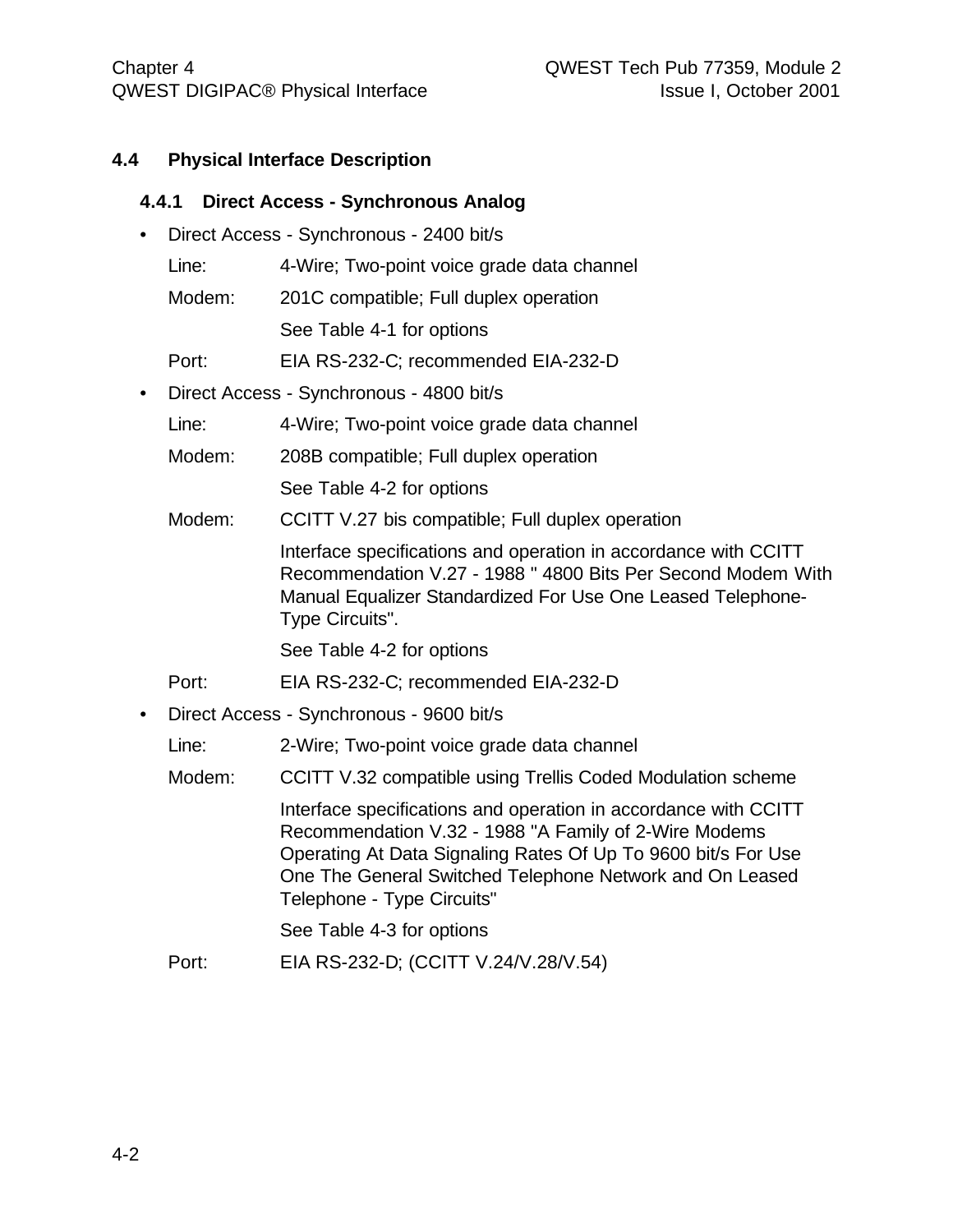- Direct Access Synchronous 9600 bit/s
	- Line: 4-Wire; Two-point voice grade data channel
	- Modem: CCITT V.29 compatible; full duplex operation

Interface specifications and operation in accordance with CCITT Recommendation V.29 - 1988 "9600 Bits Per Second Modem For Use On Point-To-Point 4-Wire Leased Telephone - Type Circuits"

See Table 4-4 for options

Port: EIA RS-232-C; recommended EIA-232-D

#### **4.4.2 Direct Access - Synchronous Digital**

• Direct Access - Synchronous - 2400 bit/s, 4800 bit/s, 9600 bit/s

Line: 4-Wire; Dedicated digital channel

Modem: DSU/CSU compatible

Interface specifications and operation in accordance with Predivestiture PUB 41021 "Digital Data System - Channel Interface Specifications", March 1973, with Addendum, October 1981; and AT&T PUB 62310, "Digital Data System Channel Interface Specification", September 1983.

See Table 4-5 for options

Port: EIA RS-232-C; recommended EIA-232-D

- Direct Access Synchronous 56000 bit/s
	- Line: 4-Wire; Dedicated digital channel
	- Modem: DSU/CSU compatible

Interface specifications and operation in accordance with Predivestiture PUB 41021 "Digital Data System - Channel Interface Specifications", March 1973, with Addendum, October 1981; and AT&T PUB 62310, "Digital Data System Channel Interface Specification", September 1983.

See Table 4-7 for options

Port: CCITT V.35 WITH V.54 recommended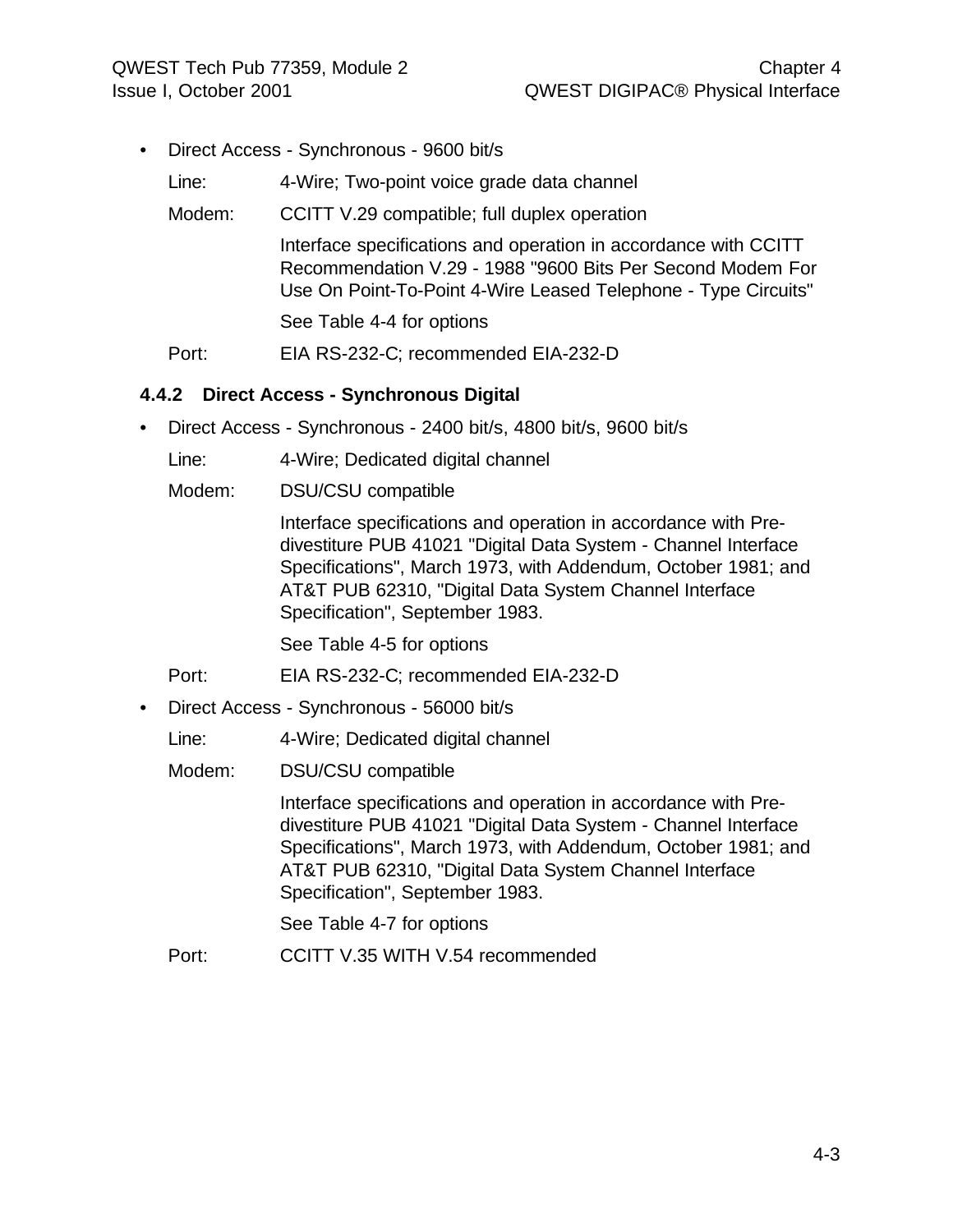# **Table 4-1** Direct Access - Synchronous- 2400 bit/s 201C Compatible - (4-Wire) (Page 1 of 2)

|     | <b>REQUIRED MODEM OPTIONS (DIGIPAC® AND CUSTOMER)</b>                                                        |
|-----|--------------------------------------------------------------------------------------------------------------|
| 1.  | 4-Wire Private Line Operation                                                                                |
| 2.  | Synchronous operation.                                                                                       |
| 3.  | Constant transmit operation, - PL operation                                                                  |
| 4.  | Data rate: 2400 bit/s.                                                                                       |
| 5.  | Transmit signal level:<br>$CUSTOMER = 0.0$ dBm<br>$DIGIPAC@ = -8.0$ dBm                                      |
| 6.  | Line impedance:<br>600 ohms.                                                                                 |
| 7.  | Transmitter timing source: Modem clock (INTERNAL).                                                           |
| 8.  | Scrambler/descrambler feature, disabled.                                                                     |
| 9.  | Recovered clock New Sync, disabled.                                                                          |
| 10. | External control of Data Set Ready (CC) lead, pin 6, by the Data Station Terminating Equipment,<br>disabled. |
| 11. | DTE control of data rate via the CH lead (pin 23), disabled. Terminal cannot control modem data<br>rate.     |
| 12. | Amplitude and delay compromise equalizers, disabled.                                                         |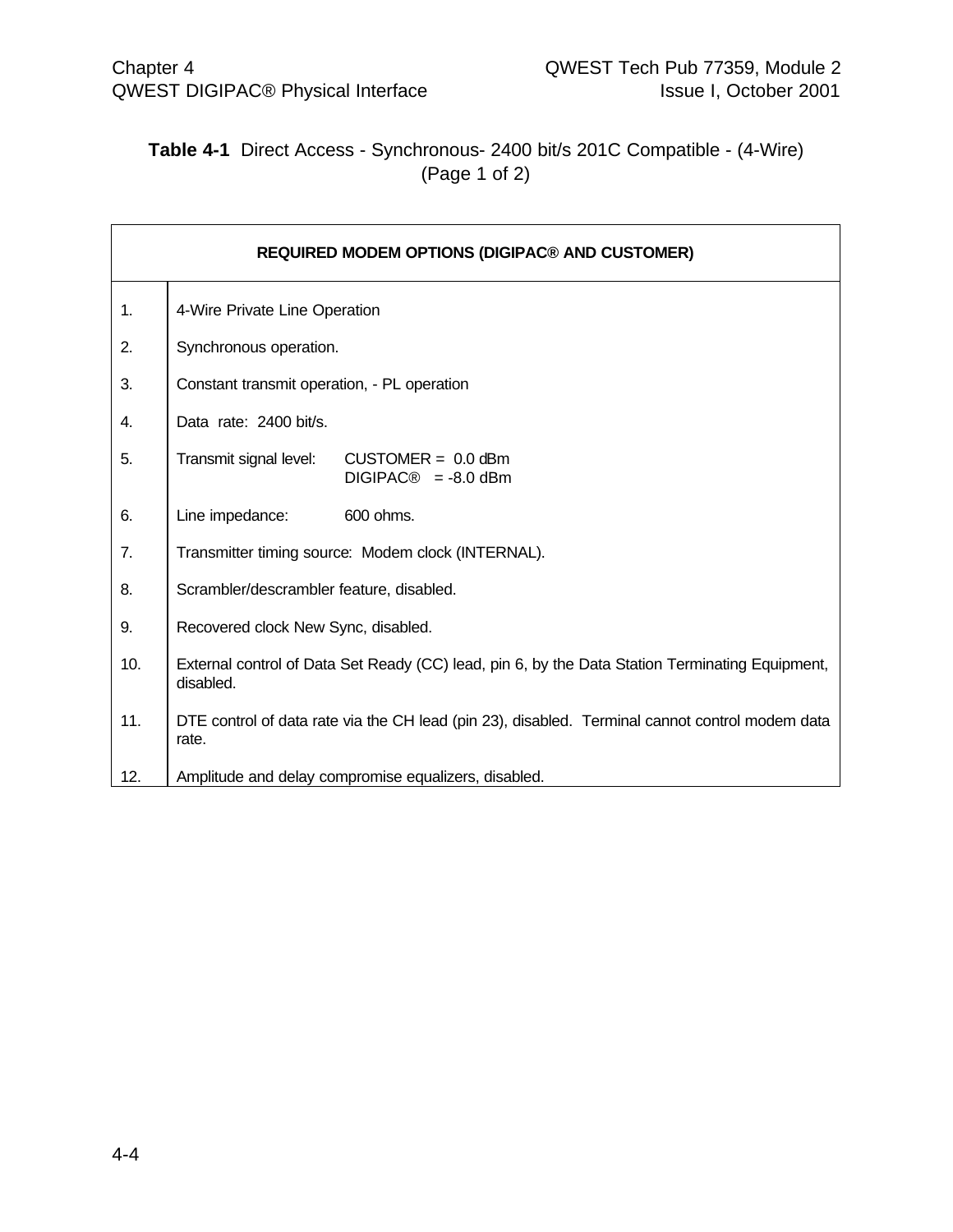# **Table 4-1** Direct Access - Synchronous- 2400 bit/s 201C Compatible - (4-Wire) (Page 2 of 2)

|            | <b>DIGIPAC® MODEM OPTIONS</b>                                                                                                                            |
|------------|----------------------------------------------------------------------------------------------------------------------------------------------------------|
| 1.         | Carrier detect sensitivity: Acquisition = -24 dBm Release = -29 dBm.                                                                                     |
| 2.         | Request to Send (CA/pin 4) to Clear To Send (CB/pin 5) delay: 0 ms.                                                                                      |
| 3.         | Signal Quality alarm to DTE (via pin 21), disabled. Not a function of the DIGIPAC® port<br>interface lead.                                               |
| 4.         | Signal Quality monitor inhibit Carrier Detect (CF lead), disabled. Signal Quality monitor circuit<br>may not inhibit Carrier Detect (force CF lead OFF). |
| 5.         | Anti-streaming/Anti-streaming timer, disabled. Normally disable on two point private line circuits.                                                      |
| 6.         | Receive signal element clock lead DD (pin 17) clamped ON when Received Line Signal Detector<br>(CF) is OFF.                                              |
| 7.         | Receiver is enabled when Request To Send (CA lead) is ON. Modem may receive and transmit<br>data simultaneously; full-duplex operation.                  |
|            | Data Terminal Ready (CD lead, pin 20) forced ON continuously.                                                                                            |
| 8.         | Data Set Ready (CC) lead forced ON during Analog Loopback test.                                                                                          |
| 9.<br>10.  | Data Set Ready (CC) lead forced ON during Self-Test, Remote Terminal test and Remote Digital<br>Loopback.                                                |
|            | DTE control of Analog Loopback via pin 25, disabled. Analog Loopback assigned to pin 18.                                                                 |
| 11.        | DTE control of Analog Loop back via the LL lead, enabled and assigned to pin 18.                                                                         |
| 12.        | Analog Bilateral Loopback; enabled. Analog and Voice Frequency Loopback occur when an<br>Analog Loopback is invoked.                                     |
| 13.        | Enable modem's ability to respond to Remote Digital Loopback (RDL) signal from remote<br>modem.                                                          |
| 14.        | DTE control of Remote Digital Loopback via pin 21, enabled.                                                                                              |
| 15.<br>16. | Frame and signal grounds separated by 100 ohms.                                                                                                          |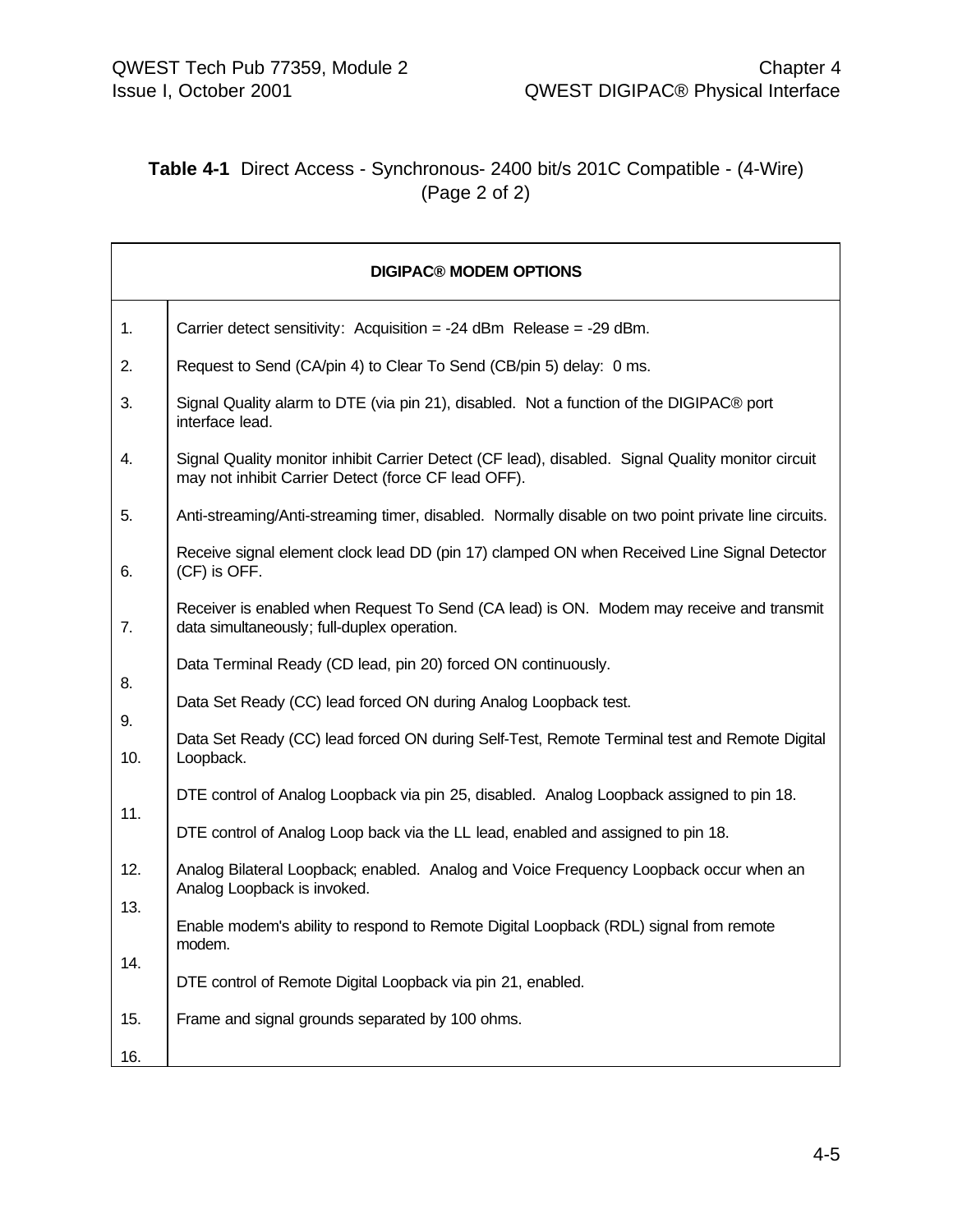# **Table 4-2** Direct Access - Synchronous - 4800 bit/s CCITT Recommendation V.27 OR 208B Compatible - (4-Wire) (Page 1 of 2)

|     | <b>REQUIRED MODEM OPTIONS (DIGIPAC® AND CUSTOMER)</b>                                                                                                              |  |  |
|-----|--------------------------------------------------------------------------------------------------------------------------------------------------------------------|--|--|
| 1.  | Communication protocol: CCITT V.27 or 208A, per service ordered.                                                                                                   |  |  |
| 2.  | 4-Wire Private Line operation.                                                                                                                                     |  |  |
| 3.  | Synchronous operation.                                                                                                                                             |  |  |
| 4.  | Constant transmit carrier - PL operation.                                                                                                                          |  |  |
| 5.  | Data rate: 4800 bit/s.                                                                                                                                             |  |  |
| 6.  | Transmit signal level:<br>$CUSTOMER = 0.0$ dBm<br><b>DIGIPAC®</b><br>$= -8.0$ dBm                                                                                  |  |  |
| 7.  | Line impedance:<br>600 ohms.                                                                                                                                       |  |  |
| 8.  | Carrier detect thresholds:<br>Acquisition = Low $(-26 \text{ to } 34 \text{ dBm})$<br>Release<br>$=$ Low (-31 to 35 dBm)                                           |  |  |
| 9.  | Transmitter timing source:<br>CUSTOMER = Modem receive (SLAVE)<br>$DIGIPAC@ = Modem clock (INTERNAL)$                                                              |  |  |
| 10. | Receive quick poll mode, inhibited. This conditions the modem's adaptive equalizers for<br>standard CCITT V.27 training sequences.                                 |  |  |
| 11. | Scrambler/descrambler feature, disabled.                                                                                                                           |  |  |
| 12. | Recovered clock New Sync, disabled.                                                                                                                                |  |  |
| 13. | Signal quality and Round Robin Retrain, disabled.                                                                                                                  |  |  |
| 14. | DTE control of data rate via the CH lead (pin 23), disabled. Terminal cannot control modem data<br>rate.                                                           |  |  |
| 15. | Amplitude and delay compromise equalizers, disabled.                                                                                                               |  |  |
| 16. | One-second adaptive equalizer and carrier detect holdover during receive carrier breaks.<br>Modem receiver will override line signal breaks of one second or less. |  |  |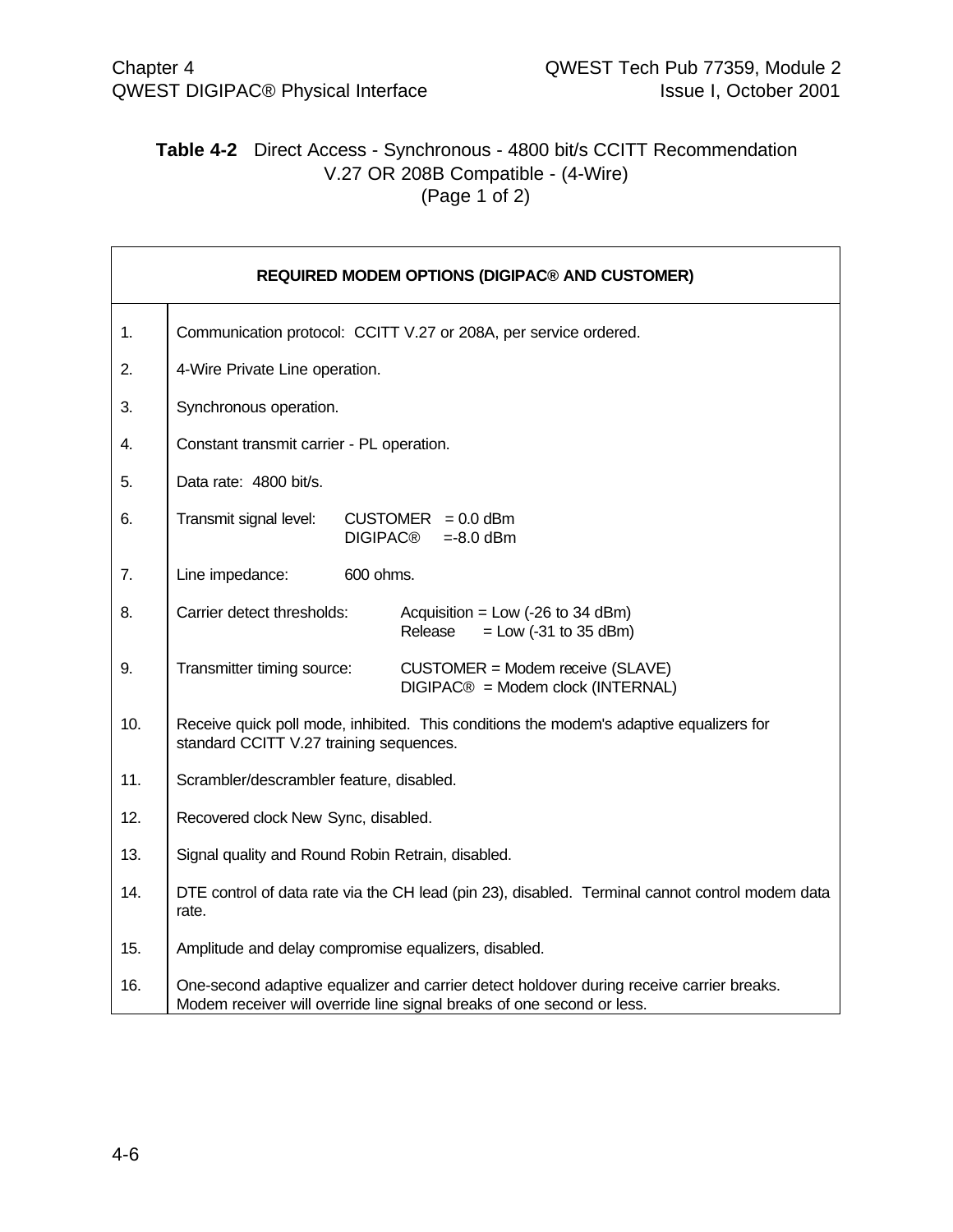# **Table 4-2** Direct Access - Synchronous - 4800 bit/s CCITT Recommendation V.27 OR 208B Compatible - (4-Wire) (Page 2 of 2)

|     | <b>DIGIPAC® MODEM OPTIONS</b>                                                                                                                                                            |
|-----|------------------------------------------------------------------------------------------------------------------------------------------------------------------------------------------|
| 1.  | Request to Send normal; controlled by DTE (CA lead, pin 4).                                                                                                                              |
| 2.  | Request To Send (CA/pin 4) to Clear To send (CB/pin 5) delay: 8ms.                                                                                                                       |
| 3.  | Signal Quality alarm to DTE (via pin 21), disabled. Not a function of the DIGIPAC® port<br>interface lead.                                                                               |
| 4.  | Train-On-Data, enabled. When receiver loses equalization, normally due to deteriorated signal<br>quality, the receiver adaptive equalizer will attempt to retrain on incoming data.      |
| 5.  | Receive signal element clock lead DD (pin 17) state not dependent on Carrier Detect state.<br>Receive clock output not clamped ON when Received Line Signal Detector (CF) is off.        |
|     | Anti-streaming/Anti-streaming timer, disabled. Normally disable on two point private line circuits.                                                                                      |
| 6.  | One-second adaptive equalizer and carrier detect holdover during receive carrier breaks.<br>Modem receiver and equalizer will override receive line signal breaks on one second or less. |
| 7.  | Data Set Ready (CC) lead forced ON during Analog Loopback test.                                                                                                                          |
|     | Data Set Ready (CC) lead (pin 6) state, independent of Data Terminal Ready (CD) lead state<br>(pin 20).                                                                                  |
| 8.  | Errors are not injected into the transmitted test pattern during Self-Test.                                                                                                              |
| 9.  | DTE control of Analog Loopback via the LL lead, enabled and assigned to pin 18.                                                                                                          |
| 10. | Analog Bilateral Loopback; enabled. Analog and Voice Frequency Loopback occur when an                                                                                                    |
| 11. | Analog Loopback is invoked.                                                                                                                                                              |
| 12. | Enable modem's ability to respond to Remote Digital Loopback (RDL) signal from remote<br>modem. The modem responds to a digital loopback signal generated by the far end modem.          |
|     | DTE control of Remote Digital Loopback via pin 21, enabled.                                                                                                                              |
| 13. | Frame and signal grounds separated by 100 ohms.                                                                                                                                          |
| 14. |                                                                                                                                                                                          |
| 15. |                                                                                                                                                                                          |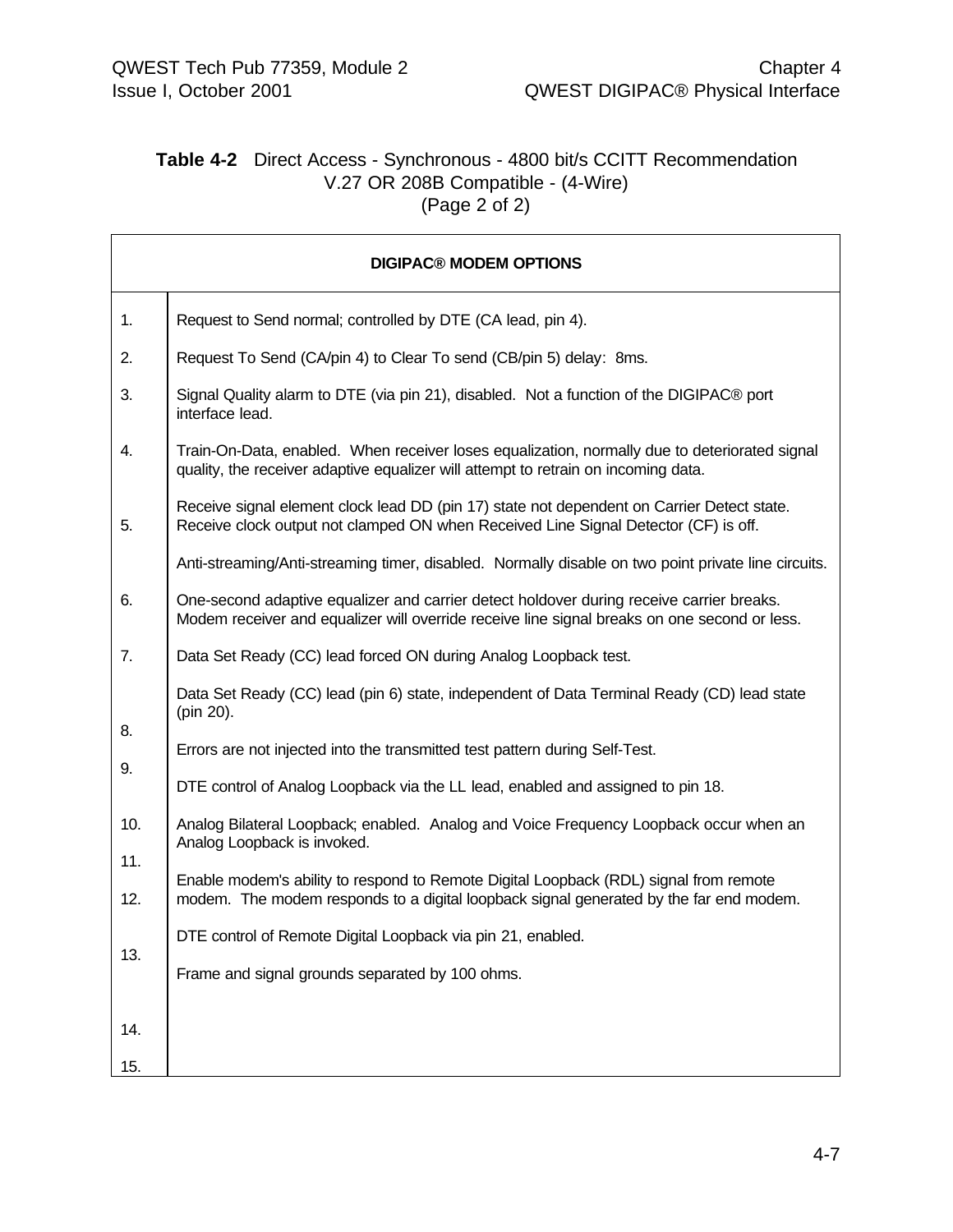# **Table 4-3** Direct Access - Synchronous - 9600 bit/s CCITT Recommendation V.32 Compatible - (2-Wire) Using Trellis Coded Modulation (Page 1 of 2)

|     | <b>REQUIRED MODEM OPTIONS DIGIPAC® AND CUSTOMER</b>                                                                     |  |  |  |
|-----|-------------------------------------------------------------------------------------------------------------------------|--|--|--|
| 1.  | Communication protocol compatibility: CCITT                                                                             |  |  |  |
| 2.  | Private line operation.                                                                                                 |  |  |  |
| 3.  | 2-Wire facility operation.                                                                                              |  |  |  |
| 4.  | Data transmission: Synchronous operation.                                                                               |  |  |  |
| 5.  | Trellis Coded Modulation, enabled.                                                                                      |  |  |  |
| 6.  | Data rate: 9600 bit/s.                                                                                                  |  |  |  |
| 7.  | Transmitter timing source:<br>CUSTOMER = Modem receive (SLAVE)<br>DIGIPAC® = Modem clock (INTERNAL)                     |  |  |  |
| 8.  | Transmit signal level: -12.0 dBm                                                                                        |  |  |  |
| 9.  | Constant transmit carrier. Carrier stays on independent of RTS from the DTE.                                            |  |  |  |
| 10. | Line impedance: 600 ohms.                                                                                               |  |  |  |
| 11. | Private line handshake mode:<br>$CUSTOMER = Originate$<br>DIGIPAC <sup>®</sup> = Terminate                              |  |  |  |
| 12. | Loss of carrier disconnect, disabled. Modem will maintain data connection when loss of<br>received carrier is detected. |  |  |  |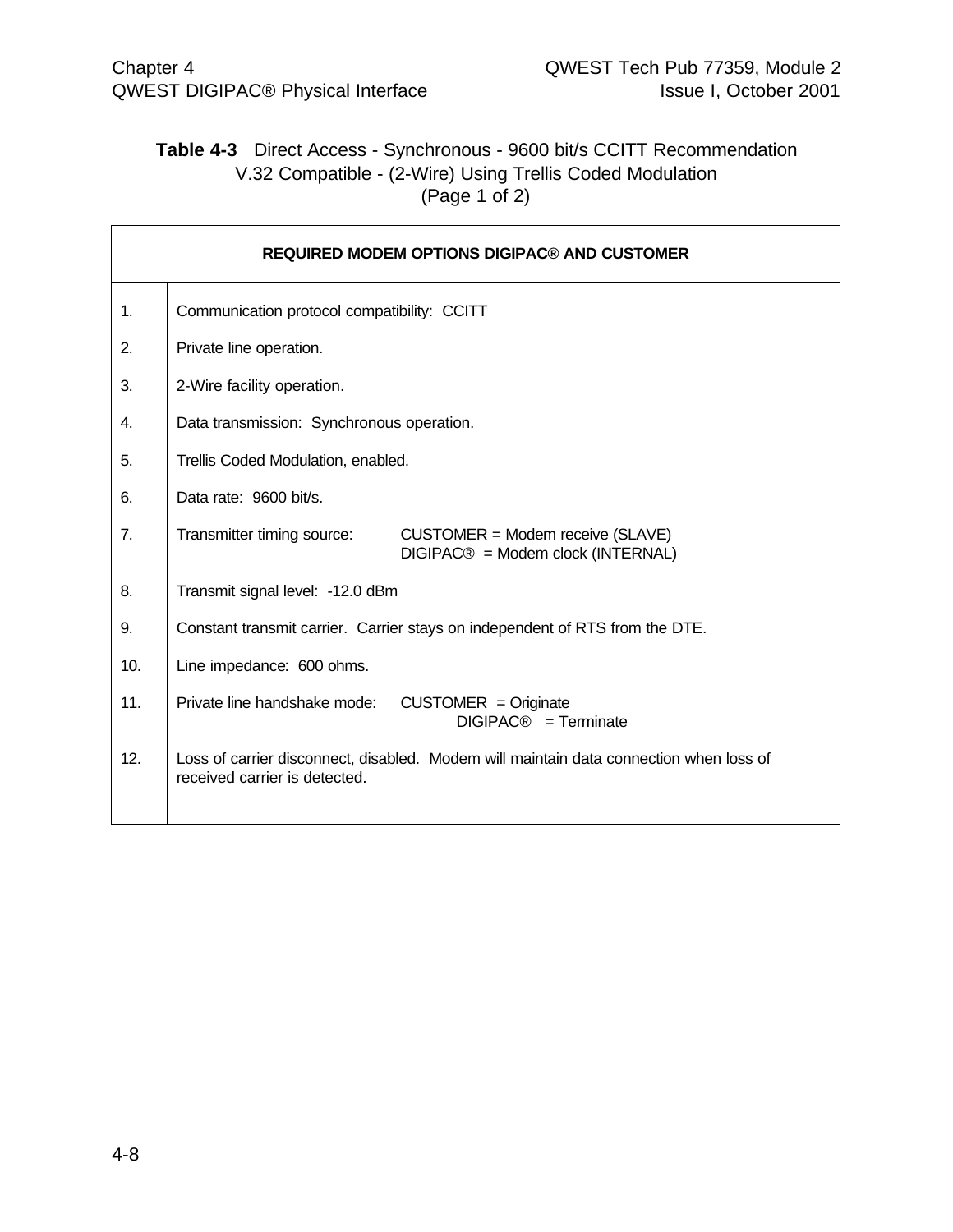# **Table 4-3** Direct Access - Synchronous - 9600 bit/s CCITT Recommendation V.32 Compatible - (2-Wire) Using Trellis Coded Modulation (Page 2 of 2)

|            | <b>DIGIPAC® MODEM OPTIONS</b>                                                                                                                                                   |
|------------|---------------------------------------------------------------------------------------------------------------------------------------------------------------------------------|
| 1.         | Automatic answering enabled. Modem automatically answers calls and switches to data mode.                                                                                       |
| 2.         | Send space disconnect, enabled. Transmits 2 to 4 seconds of spaces at end of call to<br>disconnect remote modem.                                                                |
| 3.         | Receive space disconnect, enabled. Modem disconnects upon receiving approximately 2<br>seconds of space signal from remote modem.                                               |
| 4.         | Request to Send (CA/105) To Clear To Send (CB/106) delay: within 2 ms.                                                                                                          |
| 5.         | Receive Line Signal Detector, circuit CF/109 (pin 8) turns OFF and ON in response to the OFF<br>and ON transitions of received carrier, not forced ON.                          |
| 6.         | Data Terminal Ready (CD) is transitive. An OFF transition causes the modem to terminate the<br>connection (go on-hook), then return to the command mode.                        |
| 7.         | DTE control of data rate via circuit CH/111 (pin 23), disabled. Terminal cannot control modem<br>data rate.                                                                     |
| 8.         | Data Set Ready (circuit CC/107) normal, indicates when modem is ready to exchange control<br>signals with the DTE to initiate transfer of data.                                 |
| 9.         | Data Set Ready (circuit CC/107) forced ON during Analog Loopback test.                                                                                                          |
| 10.        | DTE control of Analog Loopback via circuit LL/141, enabled and assigned to pin 18.                                                                                              |
| 11.        | Modem goes off-hook (busy) when an Analog Loopback test is invoked.                                                                                                             |
| 12.        | DTE control of Remote Digital Loopback via circuit RL/140 (pin 21), enabled.                                                                                                    |
| 13.        | Enable modem's ability to respond to Remote Digital Loopback (RDL) signal from remote<br>modem. The modem responds to a digital loopback signal generated by the far end modem. |
|            | Test mode indication to DTE via circuit TM/142, (pin 25), enabled.                                                                                                              |
| 14.        | Signal quality abort, enabled. Modem will initiate retrain procedures upon detection of<br>unsatisfactory signal reception or loss of equalization.                             |
| 15.<br>16. | Frame and signal grounds separated by 100 ohms.                                                                                                                                 |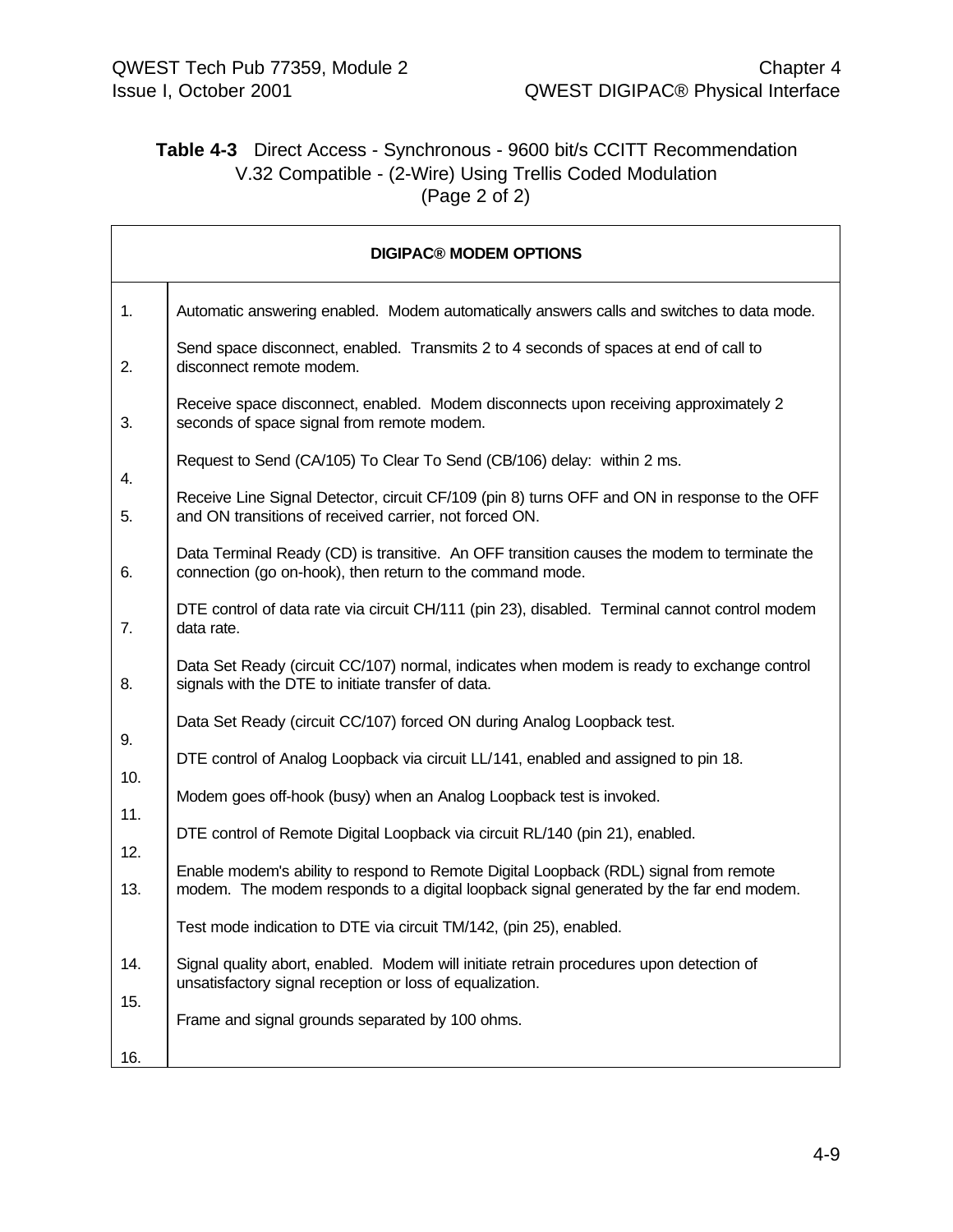# **Table 4-4** Direct Access - Synchronous - 9600 bit/s CCITT Recommendation V.29 Compatible - (4-Wire) (Page 1 of 2)

|     | <b>REQUIRED MODEM OPTIONS (DIGIPAC® AND CUSTOMER)</b>                                                                                                   |  |  |  |  |  |
|-----|---------------------------------------------------------------------------------------------------------------------------------------------------------|--|--|--|--|--|
| 1.  | Communication protocol compatibility: CCITT V.29                                                                                                        |  |  |  |  |  |
| 2.  | Synchronous operation.                                                                                                                                  |  |  |  |  |  |
| 3.  | 4-Wire Private Line operation                                                                                                                           |  |  |  |  |  |
| 4.  | Constant transmit carrier - PL operation.                                                                                                               |  |  |  |  |  |
| 5.  | Data rate: 9600 bit/s. Fall back rate: 4800 bit/s                                                                                                       |  |  |  |  |  |
| 6.  | Transmit signal level:<br>$CUSTOMER = 0.0$ dBm<br>$DIGIPAC@ = -8.0$ dBm                                                                                 |  |  |  |  |  |
| 7.  | Line impedance:<br>600 ohms.                                                                                                                            |  |  |  |  |  |
| 8.  | Carrier detect thresholds:<br>Acquisition = $Low$ (-26 to 34 dBm)<br>Release<br>$=$ Low (-31 to 35 dBm)                                                 |  |  |  |  |  |
| 9.  | Transmitter timing source:<br>CUSTOMER = Modem receive (SLAVE)<br>DIGIPAC <sup>®</sup> = Modem clock (INTERNAL)                                         |  |  |  |  |  |
| 10. | Round robin retrain, enable. If receiver loses equalization, the modem interrupts the data<br>transmission and transmits an outbound training sequence. |  |  |  |  |  |
| 11. | DTE control of data rate via the CH lead (pin 23), disabled. Terminal cannot control modem data<br>rate.                                                |  |  |  |  |  |
| 12. | Amplitude and delay compromise equalizers, disabled or set to Short Haul.                                                                               |  |  |  |  |  |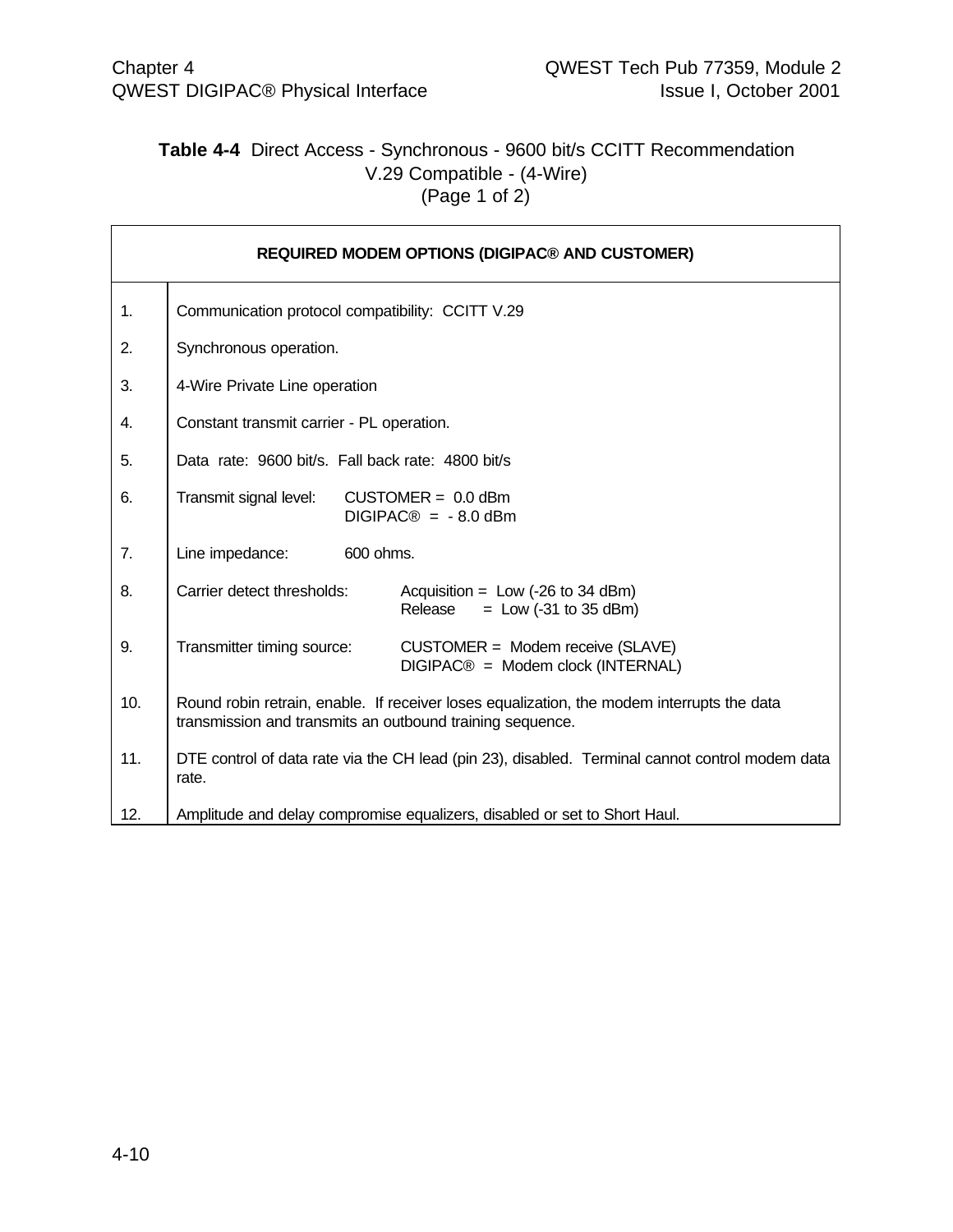# **Table 4-4** Direct Access - Synchronous - 9600 bit/s CCITT Recommendation V.29 Compatible - (4-Wire) (Page 2 of 2)

|     | <b>DIGIPAC® MODEM OPTIONS</b>                                                                                                                                                                                   |
|-----|-----------------------------------------------------------------------------------------------------------------------------------------------------------------------------------------------------------------|
| 1.  | Request to Send (CA/pin 4) to Clear To Send (CB/pin 5) delay: 15 ms.                                                                                                                                            |
| 2.  | Signal Quality alarm to DTE (via pin 21), disabled. Not a function of the DIGIPAC® port<br>interface lead.                                                                                                      |
| 3.  | Train-On-Data. enabled. When receiver loses equalization, normally due to deteriorated signal<br>quality, the receiver adaptive equalizer will attempt to retrain on incoming data.                             |
| 4.  | Anti-streaming/Anti-streaming timer, disabled. Normally disable on two point private line circuits.                                                                                                             |
| 5.  | One-second adaptive equalizer and carrier detect holdover during receive carrier breaks.<br>Modem receiver and equalizer will override receive line signal breaks of one second or less.                        |
|     | Data Set Ready (CC) lead forced ON during Analog Loopback test.                                                                                                                                                 |
| 6.  | Analog Bilateral Loopback; enabled. Analog and Voice Frequency Loopback occur when an<br>Analog Loopback is invoked.                                                                                            |
| 7.  | Digital Bilateral Loopback; enabled. A digital loopback occurs towards the facility and DTE when<br>a Digital Loopback is invoked.                                                                              |
| 8.  | Errors are not injected into the transmitted test pattern during Self-Test.                                                                                                                                     |
| 9.  | DTE control of Analog Loopback via the LL lead (pin 18), enabled. A V.54 function that allows<br>an Analog Loopback test to be performed remotely for fault isolation.                                          |
| 10. | Enable modem's ability to respond to Remote Digital Loopback (RDL) signal from remote<br>modem. The modem responds to a digital loopback signal from the far end modem for fault<br>isolation; a V.54 function. |
| 11. | DTE control of Remote Digital Loopback via pin 21, enabled. A V.54 function that allows the<br>remote modem to be placed into a digital loopback for fault isolation.                                           |
| 12. | Frame and signal grounds separated by 100 ohms.                                                                                                                                                                 |
| 13. |                                                                                                                                                                                                                 |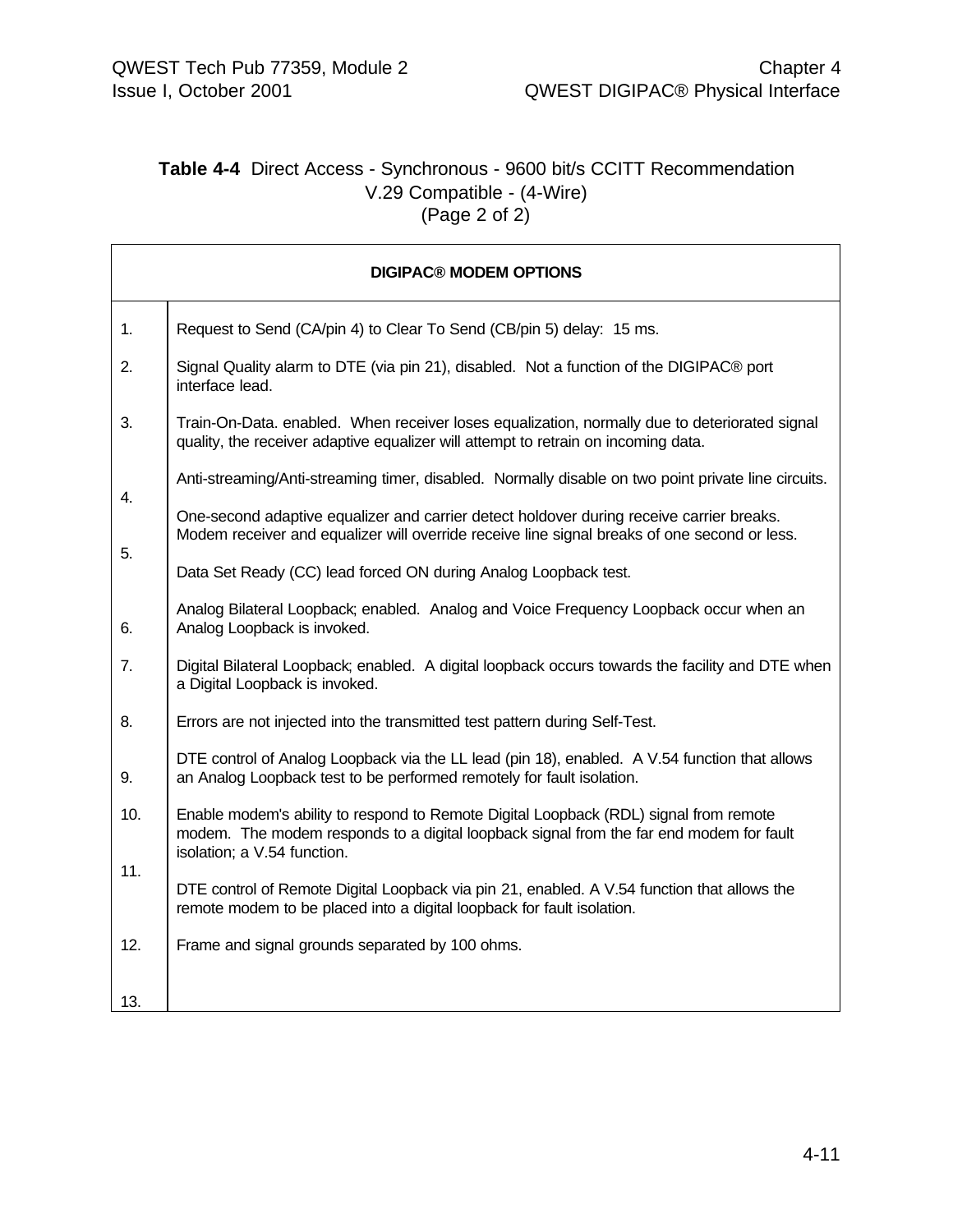# **Table 4-5** Direct Access - Synchronous - 2400/4800/9600 bit/s Digital - CSU/DSU Compatible - (4-Wire) (Page 1 of 2)

|    | <b>REQUIRED CSU/DSU OPTIONS (DIGIPAC® AND CUSTOMER)</b>                                                                                                                                                         |  |  |  |  |  |
|----|-----------------------------------------------------------------------------------------------------------------------------------------------------------------------------------------------------------------|--|--|--|--|--|
| 1. | Data transmission: Synchronous operation.                                                                                                                                                                       |  |  |  |  |  |
| 2. | Data rate: 2400, 4800 or 9600 bit/s, according to service requested.                                                                                                                                            |  |  |  |  |  |
| 3. | Line impedance:<br>600 ohms.                                                                                                                                                                                    |  |  |  |  |  |
| 4. | Transmitter timing source:<br>CUSTOMER = Modem receive (SLAVE)<br>$DIGIPAC@ = Modem clock (INTERNAL)$                                                                                                           |  |  |  |  |  |
|    | <b>RECOMMENDED MODEM OPTIONS (CUSTOMER)</b>                                                                                                                                                                     |  |  |  |  |  |
| 1. | Enable modem's ability to respond to Remote Digital Loopback (RDL) signal from remote<br>modem. The modem responds to a digital loopback signal from the far end modem for fault<br>isolation; a V.54 function. |  |  |  |  |  |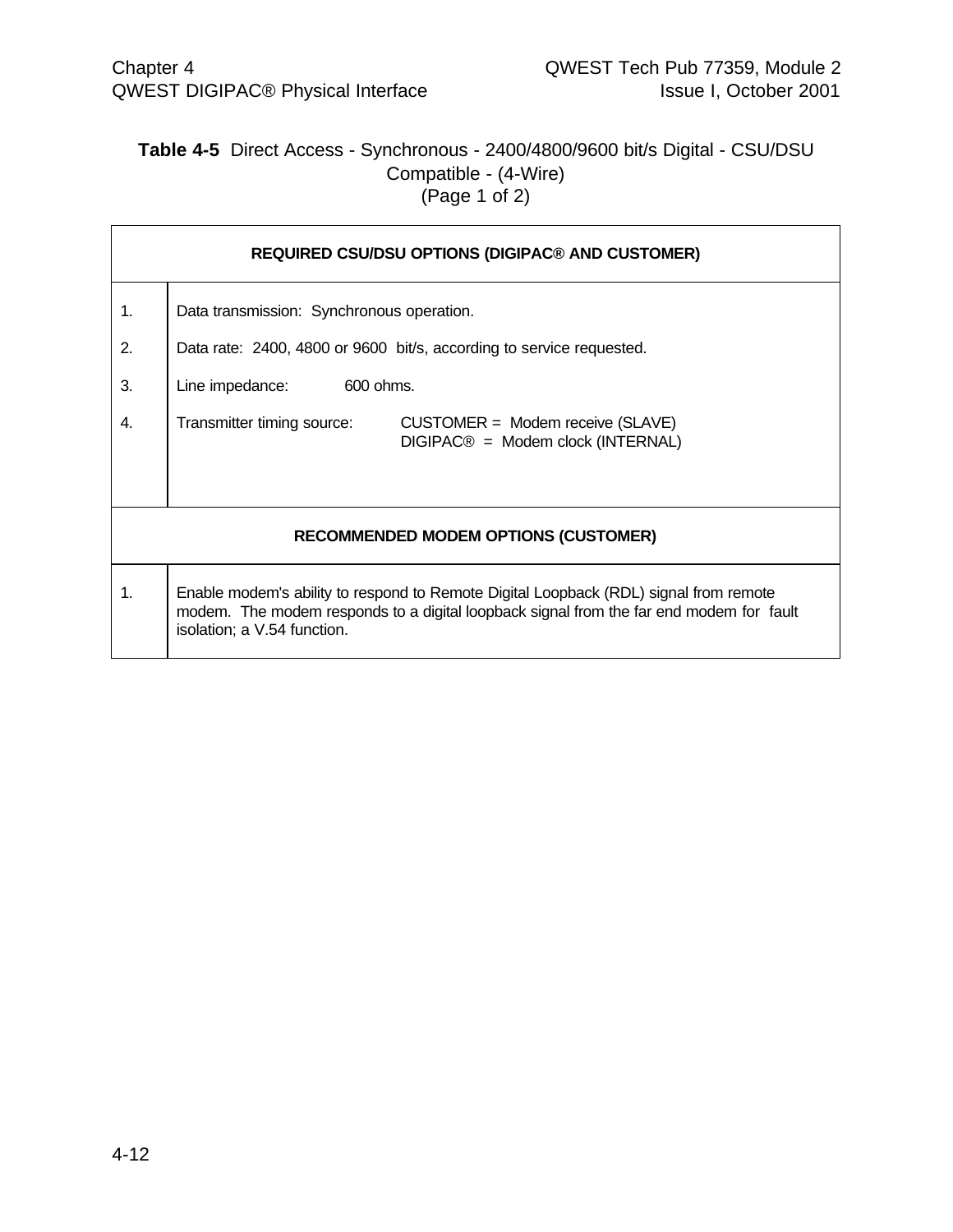# **Table 4-5** Direct Access - Synchronous - 2400/4800/9600 bit/s Digital - CSU/DSU Compatible - (4-Wire) (Page 2 of 2)

|     | <b>DIGIPAC® MODEM OPTIONS</b>                                                                                                                                                                                   |  |  |  |  |
|-----|-----------------------------------------------------------------------------------------------------------------------------------------------------------------------------------------------------------------|--|--|--|--|
| 1.  | Request To Send circuit C/l05 (pin 4) to Clear To Send, circuit CB/106 (pin 5) delay:<br>10 ms.                                                                                                                 |  |  |  |  |
| 2.  | System status, OFF. During reception of out-of-service code or no signal reception, Data Set<br>Ready operate normally; not turned OFF.                                                                         |  |  |  |  |
| 3.  | Circuit assurance, off. During reception of out-of service code or no signal reception (DCD<br>Low), Clear-To-Send operate normally; not turned OFF.                                                            |  |  |  |  |
| 4.  | Test mode indication to DTE via circuit TM/142, (pin 25), enabled.                                                                                                                                              |  |  |  |  |
| 5.  | DTE control of Remote Terminal Test via circuit CI/112 (pin 12), disabled. Circuit CI/112 (pin<br>12) not functional DIGIPAC® port interface lead.                                                              |  |  |  |  |
| 6.  | Data Set Ready circuit CC/107 (pin 6) forced ON during Analog Loopback test.                                                                                                                                    |  |  |  |  |
| 7.  | Analog and Voice Frequency Loopback occur when an Analog Loopback is invoked. During<br>Analog Loopback, the signal on the receive VF line will be looped back over the transmit VF line.                       |  |  |  |  |
| 8.  | DTE control of Analog Loopback via circuit LL/141 (pin 18), enabled. A V.54 function that allows<br>an Analog Loopback test to be performed remotely for fault isolation.                                       |  |  |  |  |
| 9.  | Enable modem's ability to respond to remote Digital Loopback (RDL) signal from remote modem.<br>The modem responds to a digital loopback signal from the far end modem for fault isolation; a<br>V.54 Function. |  |  |  |  |
| 10. | DTE control of Remote Digital Loopback via circuit RL/140 (pin 21), enabled. A V.54 function<br>that allows the remote modem to be placed into a digital loopback.                                              |  |  |  |  |
| 11. | Bilateral remote terminal testing, enabled. Remote Terminal test, bilateral digital loopback occurs<br>(digital loopback occurs towards the facility and DTE).                                                  |  |  |  |  |
| 12. | Frame and signal grounds separated by 100 ohms.                                                                                                                                                                 |  |  |  |  |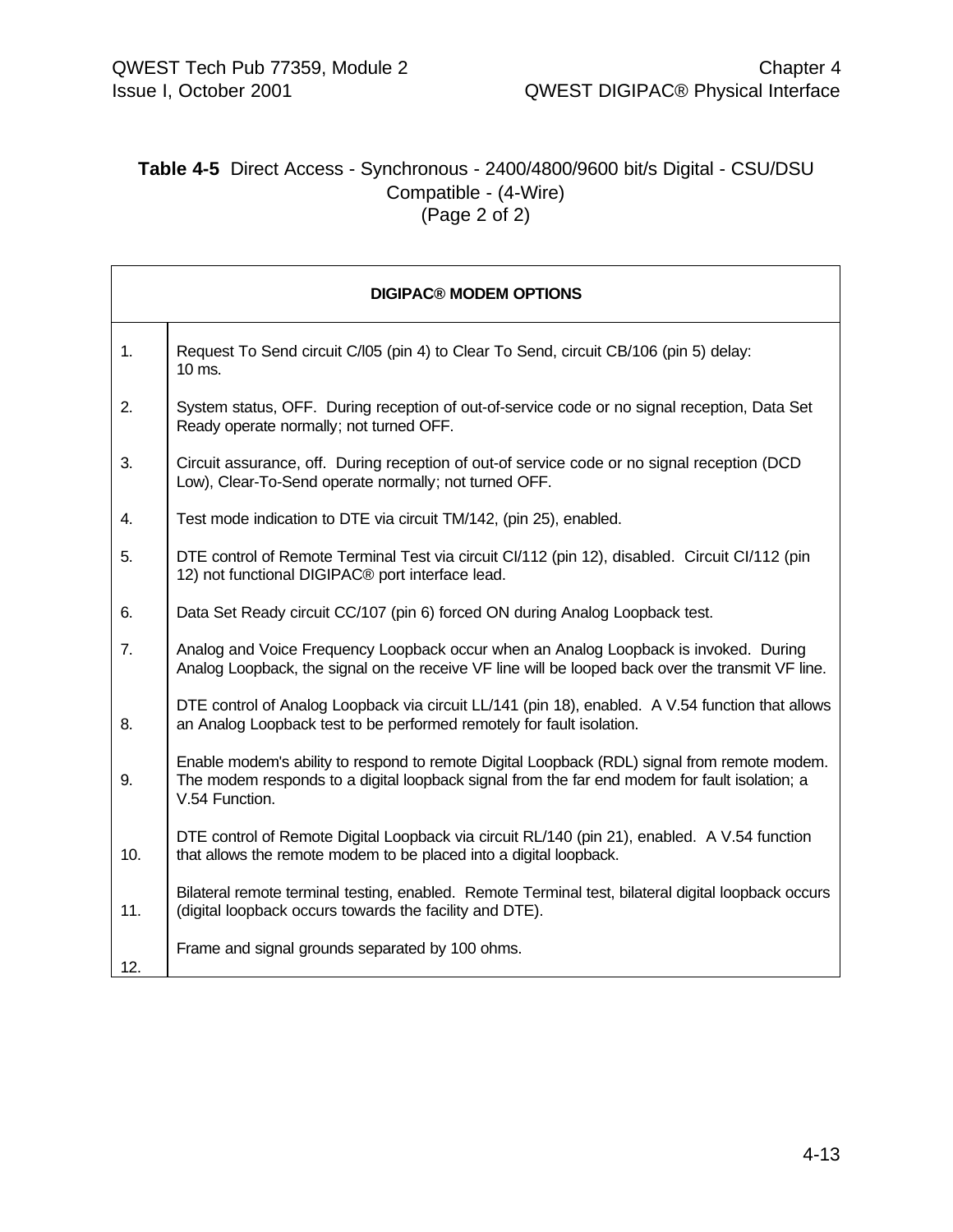# **Table 4-6** Direct Access - Synchronous - 56000 bit/s Digital - CSU/DSU Compatible - (4-Wire) (Page 1 of 2)

|    | <b>REQUIRED CSU/DSU OPTIONS (DIGIPAC® AND CUSTOMER)</b>                                                                                                                                                         |  |  |  |  |  |
|----|-----------------------------------------------------------------------------------------------------------------------------------------------------------------------------------------------------------------|--|--|--|--|--|
| 1. | Data transmission: Synchronous operation.                                                                                                                                                                       |  |  |  |  |  |
| 2. | Data rate: 56000 bit/s.                                                                                                                                                                                         |  |  |  |  |  |
| 3. | Line impedance:<br>600 ohms.                                                                                                                                                                                    |  |  |  |  |  |
| 4. | Transmitter timing source:<br>CUSTOMER = Modem receive (SLAVE)<br>$DIGIPAC@ = Modem receive (SLAVE)$                                                                                                            |  |  |  |  |  |
|    | <b>RECOMMENDED MODEM OPTIONS (CUSTOMER)</b>                                                                                                                                                                     |  |  |  |  |  |
| 1. | Enable modem's ability to respond to Remote Digital Loopback (RDL) signal from remote<br>modem. The modem responds to a digital loopback signal from the far end modem for fault<br>isolation; a V.54 function. |  |  |  |  |  |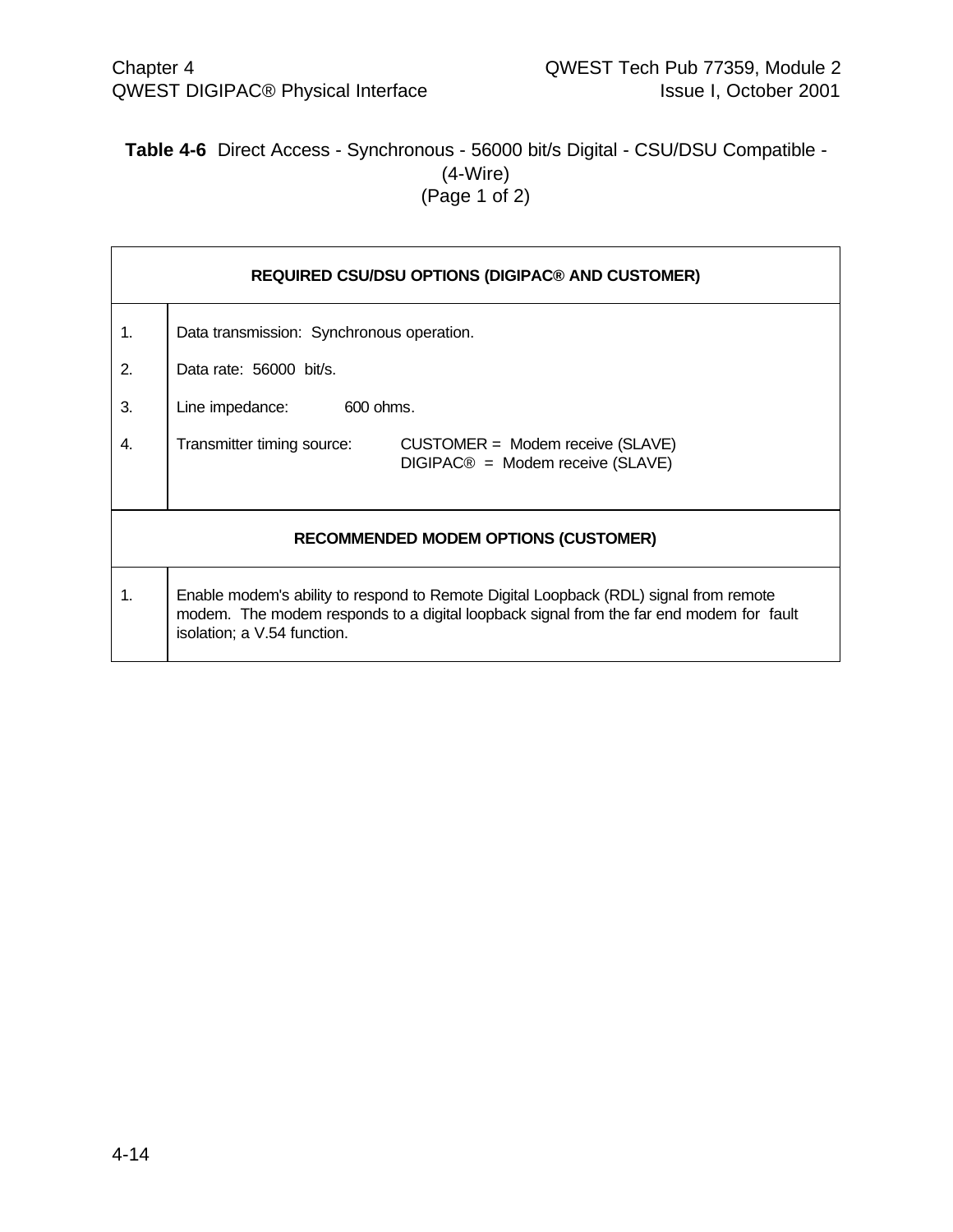# **Table 4-6** Direct Access - Synchronous - 56000 bit/s Digital - CSU/DSU Compatible - (4-Wire) (Page 2 of 2)

|     | <b>DIGIPAC® MODEM OPTIONS</b>                                                                                                                                                                                   |
|-----|-----------------------------------------------------------------------------------------------------------------------------------------------------------------------------------------------------------------|
| 1.  | Request to Send circuit CA/105 (pin C) to Clear to Send, circuit CB106 (pin D) delay:<br>10 ms.                                                                                                                 |
| 2.  | System status, off. During reception of out-of-service code or no signal reception, Data Set<br>Ready operate normally; not turned OFF.                                                                         |
| 3.  | Circuit assurance, off. During reception of out-of service code or no signal reception (DCD<br>low), Clear-To-Send operate normally; not turned OFF.                                                            |
| 4.  | Test mode indication to DTE via circuit TM/142, (pin K), enabled.                                                                                                                                               |
| 5.  | Data Set Ready circuit CC/107 (pin E) forced ON during Analog Loopback test.                                                                                                                                    |
| 6.  | Analog and Voice Frequency Loopback occur when an Analog Loopback is invoked. During<br>Analog Loopback, the signal on the receive VF line will be looped back over the transmit VF line.                       |
| 7.  | DTE control of analog Loopback via circuit LL/141 (pin L), enabled. A V.54 function that allows<br>an Analog Loopback test to be performed remotely for fault isolation.                                        |
| 8.  | Enable modem's ability to respond to Remote Digital Loopback (RDL) signal from remote<br>modem. The modem responds to a digital loopback signal from the far end modem for fault<br>isolation; a V.54 function. |
| 9.  | DTE control of Remote Digital Loopback via circuit RL/140 (pin BB), enabled. A V.54 function<br>that allows the remote modem to be placed into a digital loopback.                                              |
| 10. | Bilateral remote terminal testing, enabled. Remote Terminal test, bilateral digital loopback occurs<br>(digital loopback occurs towards the facility and DTE).                                                  |
| 11. | Frame and signal grounds separated by 100 ohms.                                                                                                                                                                 |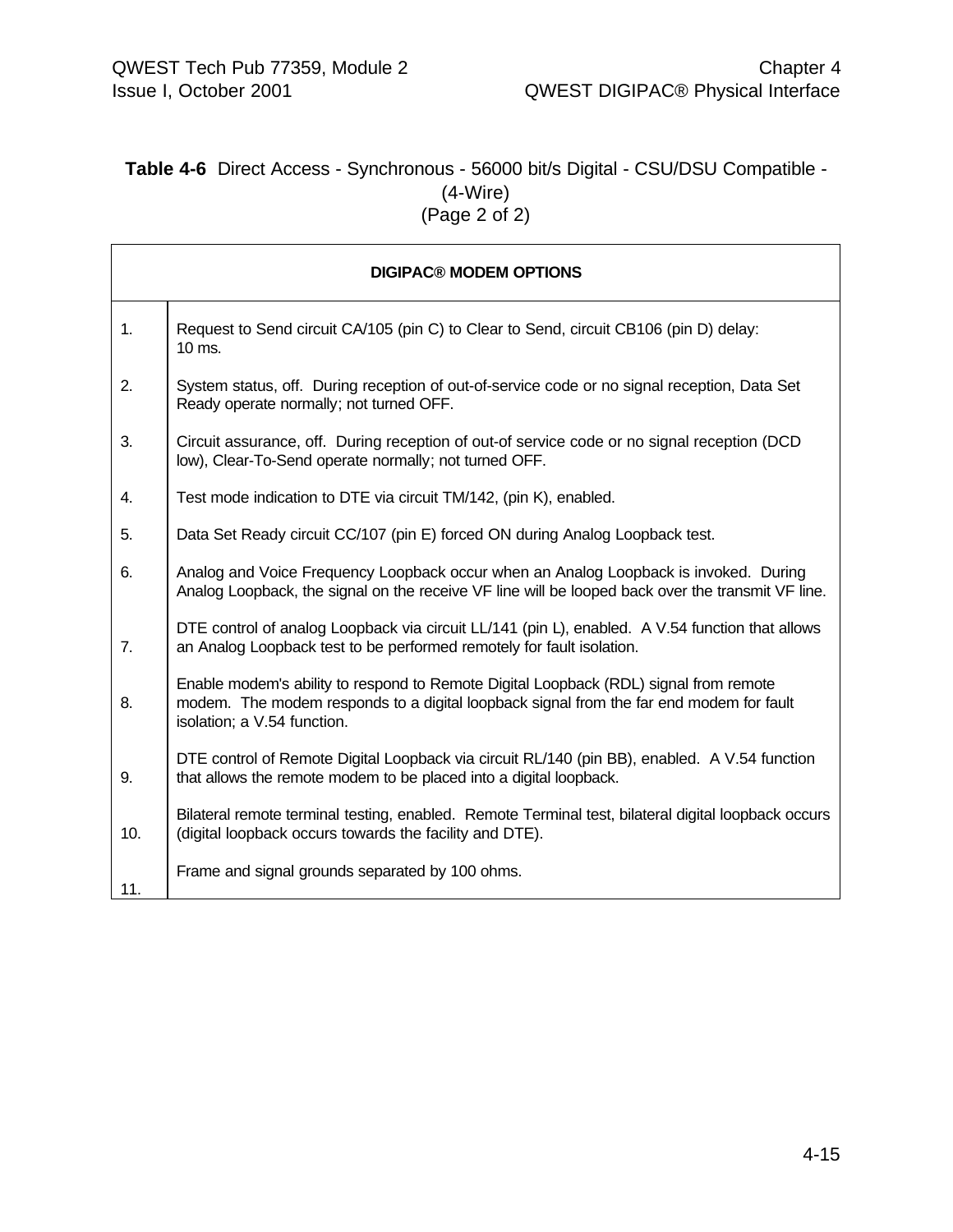| <b>SPEED</b> |                | <b>MODEM</b>     |                 | <b>NC CODE</b> |             | <b>NCI CODE</b> | <b>NCI CODE</b> |
|--------------|----------------|------------------|-----------------|----------------|-------------|-----------------|-----------------|
| (bit/s)      | <b>SERVICE</b> | <b>OPERATION</b> | VG <sub>6</sub> | <b>VG10</b>    | <b>VG36</b> | <b>CKL 1-PS</b> | <b>CKL 2-CS</b> |
| 2400         | Synch          | CCITT V.22 bis   | N/A             | <b>LN1-</b>    | <b>UG--</b> | 02DM2.8PS.PT    | 02DA2.PX        |
|              |                | CCITT V.22 bis   | N/A             | LN1-           | <b>UG--</b> | 02DM2.8PS.PT    | DIGITAL**       |
|              |                | 201C             | $LG -$          | LN1-           | <b>UG--</b> | 04DM2.4P.PX     | 04DA2PI         |
|              |                | 201C             | <b>LG--</b>     | LN- -          | <b>UG--</b> | 04DM2.4P.PX     | DIGITAL**       |
| 4800         | Synch          | 208A             | <b>LG--</b>     | LN1-           | <b>UG--</b> | 04DM2.5P.PX     | 04DA2PI         |
|              |                | 208A             | <b>LG--</b>     | LN- -          | <b>UG--</b> | 04DM2.5P.PX     | DIGITAL**       |
|              |                | CCITT V.27       | $LG -$          | LN1-           | <b>UG--</b> | 04DM2.7P.PX     | 04DA2PI         |
|              |                | CCITT V.27       | <b>LG--</b>     | LN- -          | <b>UG--</b> | 04DM2.7P.PX     | DIGITAL**       |
| 9600         | Synch          | CCITTV.32        | N/A             | LN1-           | $UG$ - -    | 02DM2.9PS.PT    | 02DA2.PX        |
|              |                | CCITT V.32       | N/A             | LN1-           | <b>UG--</b> | 02DM2.9PS.PT    | DIGITAL**       |
|              |                | CCITT V.29       | $LG -$          | LN1-           | <b>UG--</b> | 04DM2.6P.PX     | 04DA2PI         |
|              |                | CCITT V.29       | $LG -$          | N/A            | N/A         | 04DM2.6P.PX     | 04DB2X          |
|              |                | CCITT V.29       | LG- -           | LN- -          | <b>UG--</b> | 04DM2.6P.PX     | DIGITAL**       |

**Table 4-7** NC and NCI Code Combinations - Voice Grade Analog Channel

**Table 4-8** NC and NCI Code Combinations - Digital Data Channel

| <b>SPEED</b> |                | <b>ACCESS PORT</b>       |                          |                   | <b>NC CODE</b>    | <b>NCI CODE</b>      | <b>NCI CODE</b>       |
|--------------|----------------|--------------------------|--------------------------|-------------------|-------------------|----------------------|-----------------------|
| (bit/s)      | <b>SERVICE</b> | <b>PSSP</b>              | <b>PSN</b>               | <b>ACCES</b><br>S | <b>NON-ACCESS</b> | <b>CKL 1-PS</b>      | <b>CKL 2-CS</b>       |
| 2400         | Synch          | <b>YES</b><br><b>YES</b> | <b>YES</b><br><b>YES</b> | XA-P              | <b>US--</b>       | 04DU5.24<br>04DU5.24 | 04DU5.24<br>DIGITAL** |
| 4800         | Synch          | <b>YES</b><br><b>YES</b> | <b>YES</b><br>YES.       | $XB - P$          | <b>US--</b>       | 04DU5.48<br>04DU5.48 | 04DU5.48<br>DIGITAL** |
| 9600         | Synch          | <b>YES</b><br><b>YES</b> | <b>YES</b><br><b>YES</b> | $XG-P$            | <b>US--</b>       | 04DU5.96<br>04DU5.96 | 04DU5.96<br>DIGITAL** |
| 56000        | Synch          | <b>YES</b><br><b>YES</b> | <b>YES</b><br><b>YES</b> | XH-P              | <b>US--</b>       | 04DU5.56<br>04DU5.56 | 04DU5.56<br>DIGITAL** |

\*\* "Digital" indicates a digital channel interface code.

See appropriate QWEST Technical Publication for additional information on Digital Channel Interface Codes.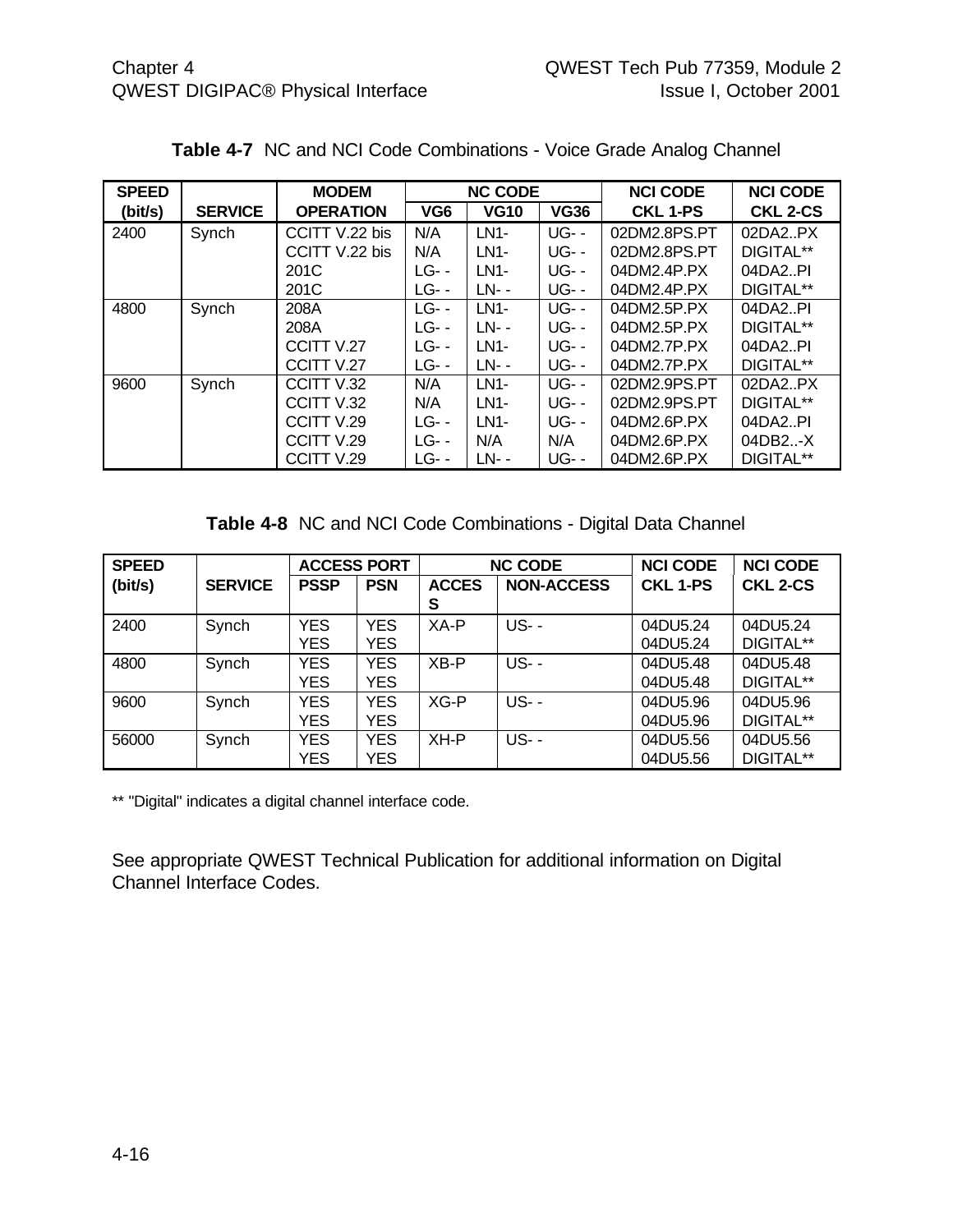# **CONTENTS**

# **Chapter and Section Page**

| 5. |  |  |  |  |
|----|--|--|--|--|
|    |  |  |  |  |
|    |  |  |  |  |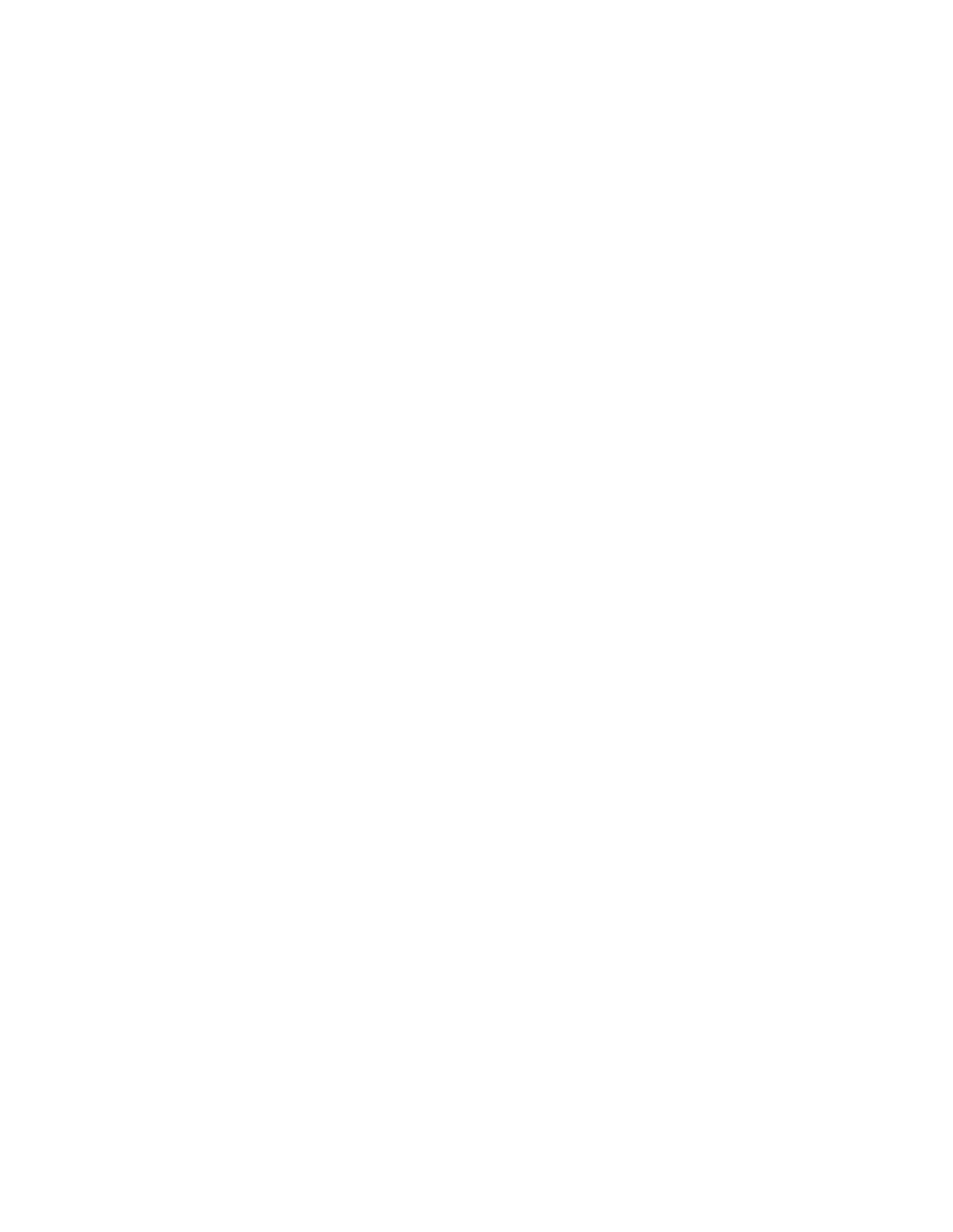# **5. Definitions**

# **5.1 Acronyms**

| AC           | <b>Access Concentrator</b>                                   |
|--------------|--------------------------------------------------------------|
| <b>AMA</b>   | <b>Automatic Message Accounting</b>                          |
| <b>ANSI</b>  | American National Standards Institute                        |
| <b>ASCII</b> | American Standard Code for Information Interchange           |
| <b>BCD</b>   | <b>Binary Coded Decimal</b>                                  |
| <b>BOC</b>   | <b>Bell Operating Company</b>                                |
| bps          | <b>Bits per Second</b>                                       |
| <b>CCA</b>   | Credit Card Association (CCA)                                |
| <b>CCITT</b> | International Telegraph and Telephone Consultative Committee |
| CO           | <b>Central Office</b>                                        |
| <b>CPE</b>   | <b>Customer Provided Equipment</b>                           |
| CSU          | <b>Channel Service Unit</b>                                  |
| <b>CUD</b>   | <b>Call User Data</b>                                        |
| <b>CUG</b>   | <b>Closed User Group</b>                                     |
| <b>DCE</b>   | Data Circuit-Terminating Equipment                           |
| <b>DDD</b>   | <b>Direct Distance Dialing</b>                               |
| <b>DDS</b>   | Digital Data System                                          |
| <b>DISC</b>  | <b>Disconnect</b>                                            |
| <b>DM</b>    | <b>Disconnect Mode</b>                                       |
| <b>DNIC</b>  | Data Network Identification Code                             |
| <b>DNPA</b>  | Data Numbering Plan Area                                     |
| <b>DOV</b>   | Data Over Voice                                              |
| <b>DSU</b>   | Data Service Unit                                            |
| <b>DSP</b>   | <b>Display System Protocol</b>                               |
| <b>DTE</b>   | Data Terminal Equipment                                      |
| <b>DVM</b>   | Data/Voice Multiplexer                                       |
| <b>EIA</b>   | <b>Electronic Industries Association</b>                     |
| F            | <b>Final bit</b>                                             |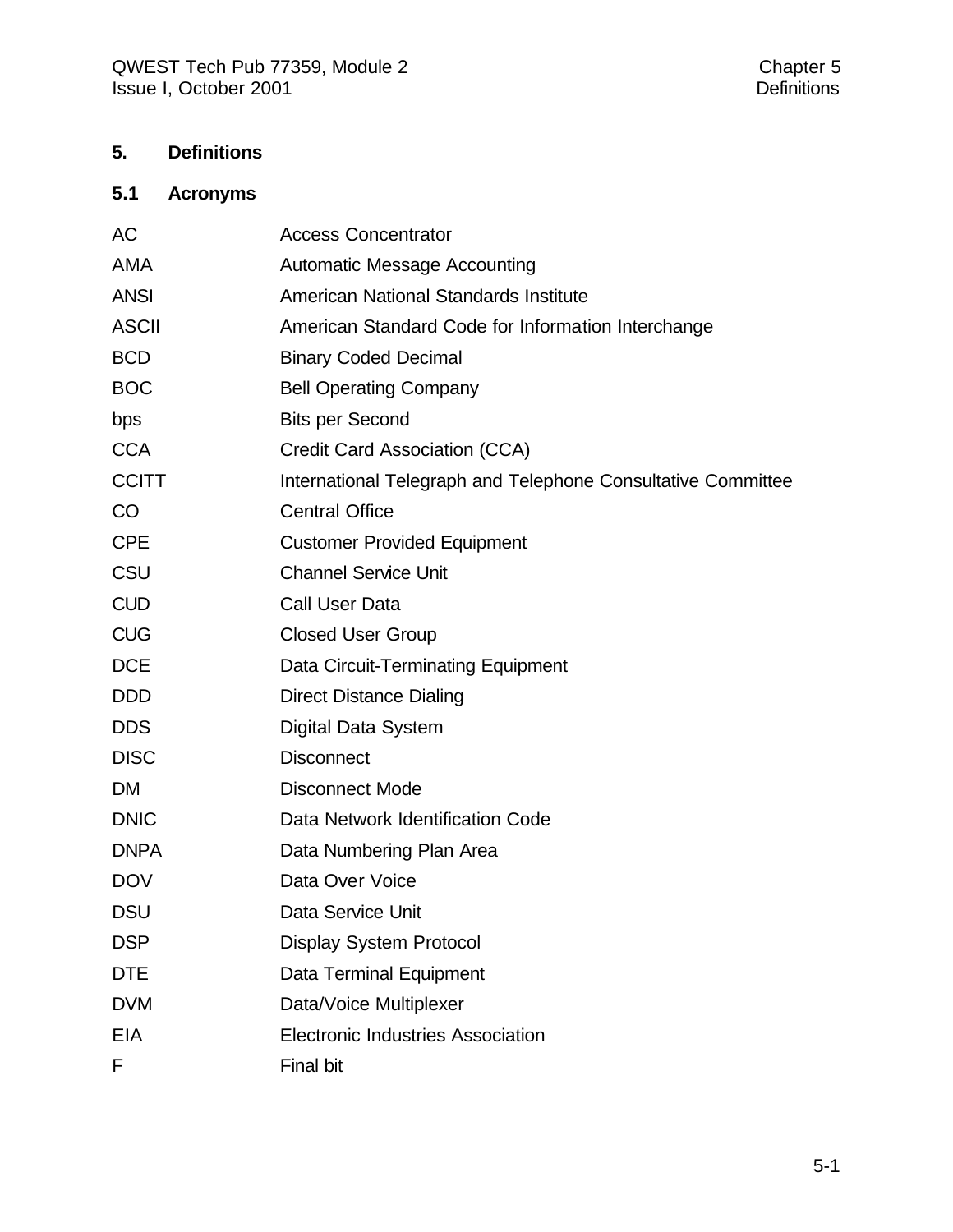| <b>FCS</b>      | <b>Frame Checking Sequence</b>             |
|-----------------|--------------------------------------------|
| <b>FRMR</b>     | <b>Frame Reject</b>                        |
| <b>HDLC</b>     | High Level Data Link Control               |
| $\mathsf{I}$    | Information                                |
| IA <sub>5</sub> | International Alphabet No. 5               |
| IC              | Interexchange Carrier                      |
| <b>INIC</b>     | <b>ISDN Network Identifier Code</b>        |
| <b>ISDN</b>     | <b>Integrated Services Digital Network</b> |
| <b>ISO</b>      | International Standards Organization       |
| <b>ISP</b>      | <b>Information Service Provider</b>        |
| <b>Kbps</b>     | Kilobits per second                        |
| <b>LAPB</b>     | <b>Link Access Procedure Balanced</b>      |
| <b>LATA</b>     | Local Access and Transport Area            |
| <b>LC</b>       | Logical Channel                            |
| <b>LCN</b>      | <b>Logical Channel Number</b>              |
| <b>LRC</b>      | <b>Logical Channel Number</b>              |
| <b>MLHG</b>     | <b>Multi-line Hunt Group</b>               |
| <b>MNP®</b>     | <b>Microcom Networking Protocol</b>        |
| <b>MTCE</b>     | Maintenance                                |
| <b>NPA</b>      | Numbering Plan Area                        |
| N(R)            | Receive Sequence Number                    |
| N(S)            | <b>Send Sequence Number</b>                |
| <b>NTN</b>      | <b>Network Terminal Number</b>             |
| <b>NUI</b>      | <b>Network User Identification</b>         |
| OOS             | <b>Out of Service</b>                      |
| <b>OSI</b>      | <b>Open Systems Interconnection</b>        |
| <b>OTC</b>      | <b>Operating Telephone Company</b>         |
| P               | Poll                                       |
| <b>PAD</b>      | Packet Assembler/Disassembler              |
| PDN             | <b>Public Data Network</b>                 |
| <b>PHF</b>      | <b>Packet Handler Function</b>             |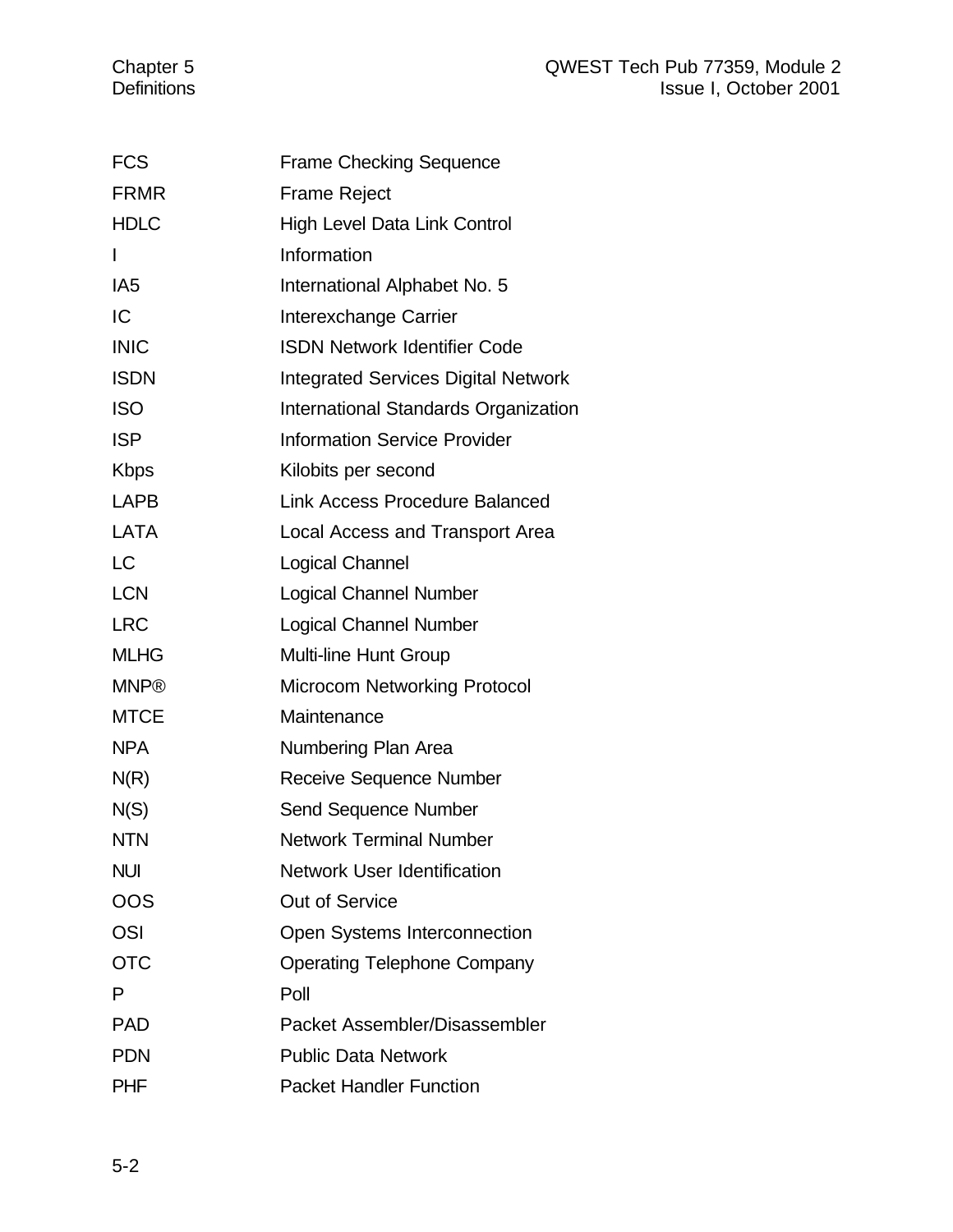| <b>POS</b>    | Point-Of-Sale                                       |
|---------------|-----------------------------------------------------|
| <b>PPSN</b>   | <b>Public Packet Switching Network</b>              |
| <b>PPSNGR</b> | Public Packet Switching Network Generic Requirement |
| <b>PS</b>     | <b>Packet Switch</b>                                |
| <b>PSDN</b>   | <b>Packet Switched Data Network</b>                 |
| <b>PSPDN</b>  | <b>Packet Switched Public Data Network</b>          |
| <b>PSTN</b>   | <b>Public Switched Telephone Network</b>            |
| <b>PVC</b>    | <b>Permanent Virtual Circuit</b>                    |
| <b>RC</b>     | <b>Recent Change</b>                                |
| <b>RCVS</b>   | Recent Change and Verify Subsystem                  |
| <b>REJ</b>    | Reject                                              |
| <b>RES</b>    | Reset                                               |
| <b>RNR</b>    | <b>Receive Not Ready</b>                            |
| <b>RPOA</b>   | Recognized Private Operating Agency                 |
| <b>RR</b>     | Receive Ready (packets or frames)                   |
| <b>SABM</b>   | Set Asynchronous Balanced Mode                      |
| <b>SABME</b>  | Set Asynchronous Balanced Mode Extended             |
| <b>STE</b>    | <b>Signaling Terminal Equipment</b>                 |
| <b>SVC</b>    | <b>Switched Virtual Calls</b>                       |
| <b>UA</b>     | Unnumbered Acknowledgment                           |
| <b>USTA</b>   | <b>United States Telephone Association</b>          |
| VC            | <b>Virtual Call</b>                                 |
| V(R)          | Receive State Variable                              |
| V(S)          | <b>Send State Variable</b>                          |
| <b>XID</b>    | <b>Exchange Identification</b>                      |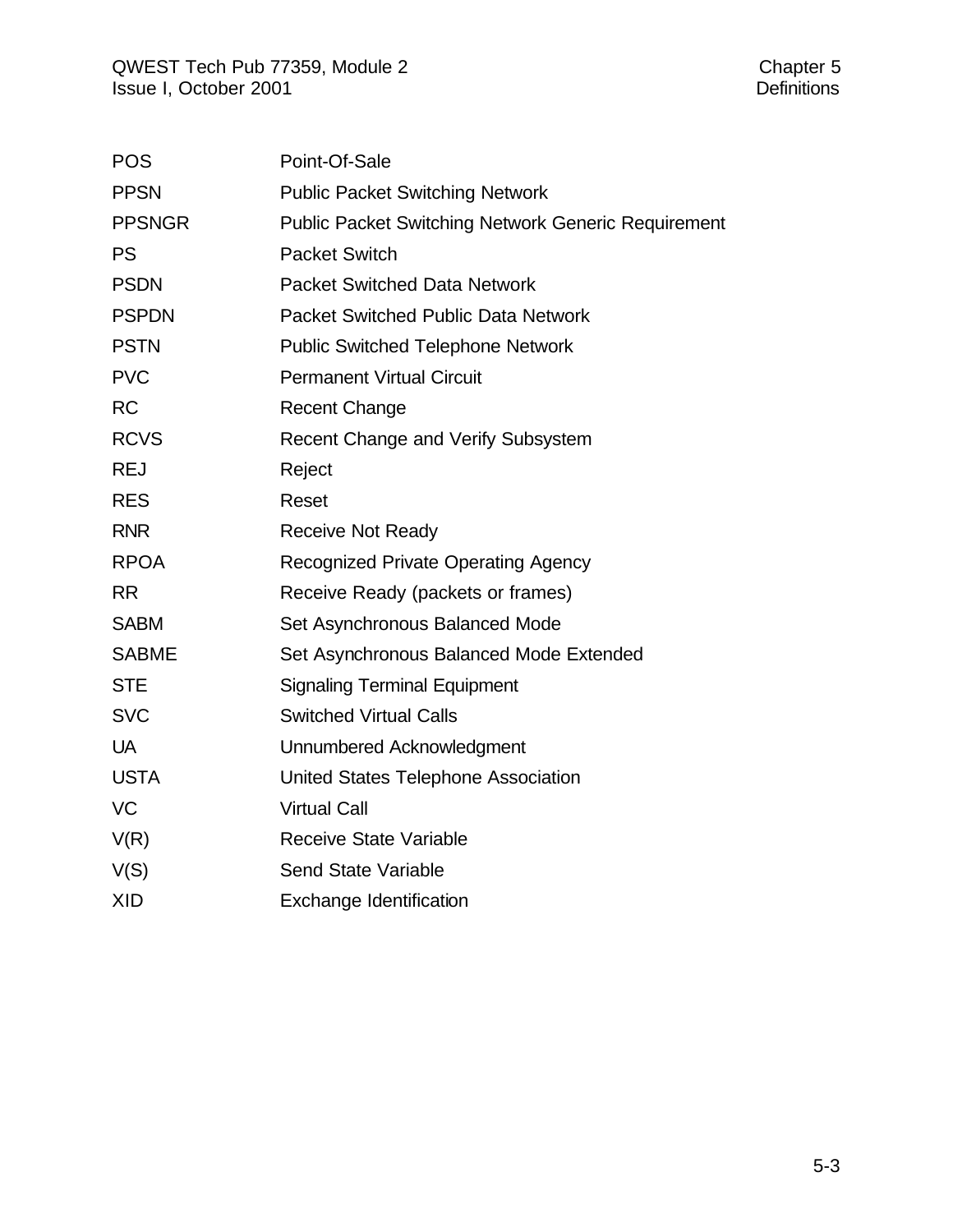# **5.2 Glossary**

# **Asynchronous Transmission**

Data transmission in which the time of occurrence of a specified significant instant in each byte, character, word, block or other unit of data (usually the leading edge of a start signal) is arbitrary, and occurs without necessarily being dependent on preceding signals on the channel.

# **Baud**

Denotes a unit of signaling speed. It is the reciprocal of the time duration in seconds of the shortest signal element (mark or space) within a code signal. The rates specified are the number of signal elements per second.

### **Bit**

An abbreviation of binary digit; one of the members of a set of two in the binary numeration system, e.g., either of the digits 0 or 1. Also, a unit of information; one bit of information is sufficient to specify one of two equally like possibilities, usually meaning yes or no.

### **Bits Per Second (BPS)**

Unit of data transmission rate (see baud).

# **Carrier Detect (DCD)**

See Received Line Signal Detector.

# **Character**

Letter, numeral, punctuation, control figure or any other symbol contained in a message.

# **Clear To Send (CTS)**

An EIA-232 interface control signal that indicates to the DTE whether or not the modem is ready to transmit data.

# **Conditioning**

Denotes an enhancement to the transmission performance of a voiceband channel. Parameter(s) affected are attenuation distortion, envelope delay, distortion and noise.

# **Consultative Committee International Telephone and Telegraph (CCITT)**

An international association that sets international telecommunications standards.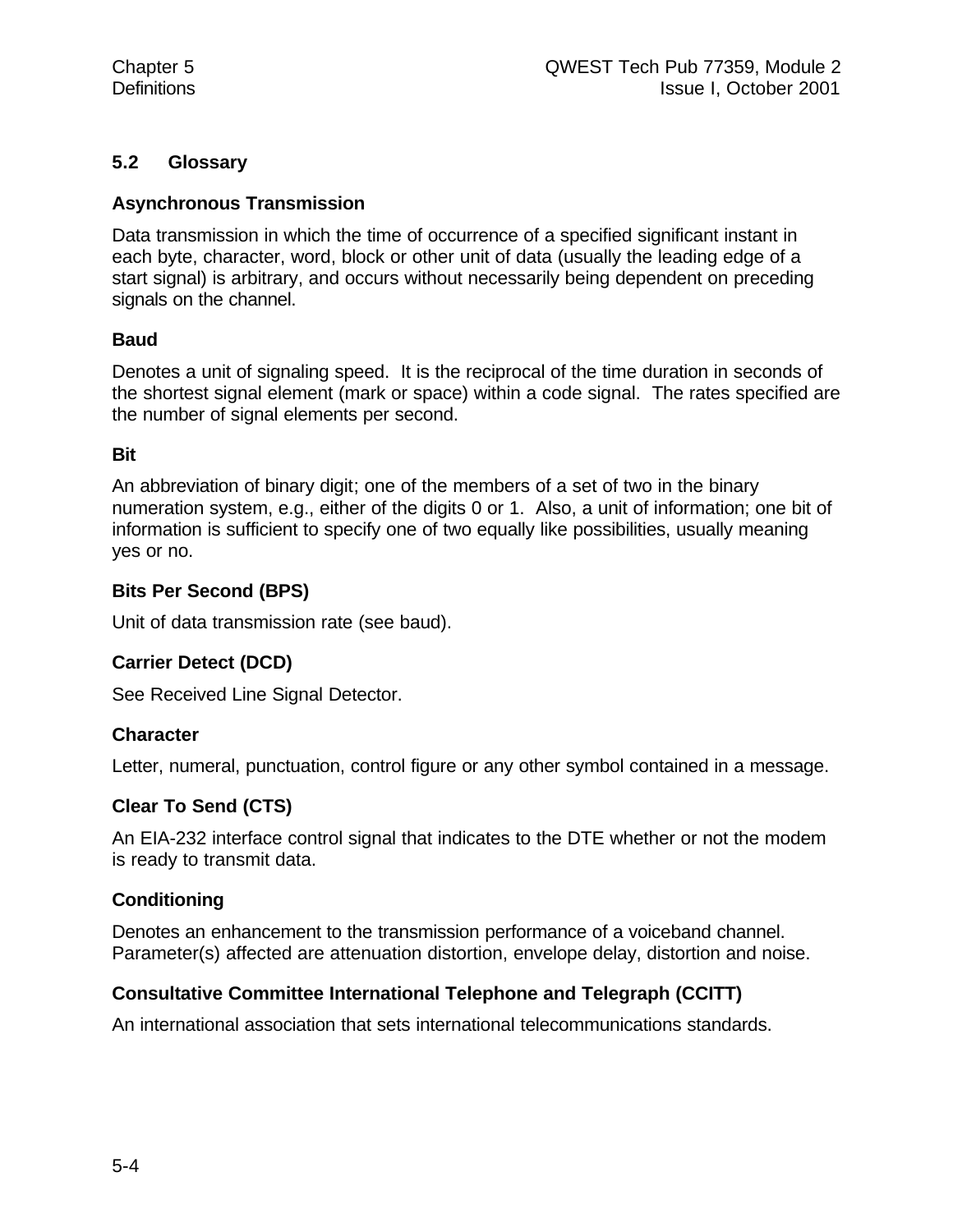# **Data Communications Equipment (DCE)**

The equipment that provides the functions required to establish, maintain and terminate data transmission connection; e.g., a modem, as well as the signal conversion, and coding required for communications between data terminal equipment and data circuit.

# **Data Set Ready (DSR)**

An EIA-232 interface control signal that indicates to the DTE the status of the local modem; e.g., modem is connected to communications channel and is not in the test or dial mode.

# **Data Terminal Equipment (DTE)**

Customer owned equipment used to transmit and receive data.

### **Data Terminal Ready (DTR)**

An EIA-232 interface control signal that indicates to the modem the DTE is ready to transmit or receive data.

#### **Dial Access**

Access to the packet switch is via the voice Public Switched Network.

#### **Digital Service Unit (DSU)**

A DCE device that converts EIA-232-D or CCITT V.35 signals (from the packet switch) to baseband bipolar line signals suitable for transmission over a telephone channel.

#### **Direct Access**

Access to the packet switch is via a dedicated channel between the End-User and the packet switch.

#### **Full Duplex**

Simultaneous transmission in both directions between two points.

#### **Half Duplex**

Data transmission in either direction, but not simultaneously.

#### **Line**

The transport facility (cable pair or carrier) between the Central Office and Network Channel Interface.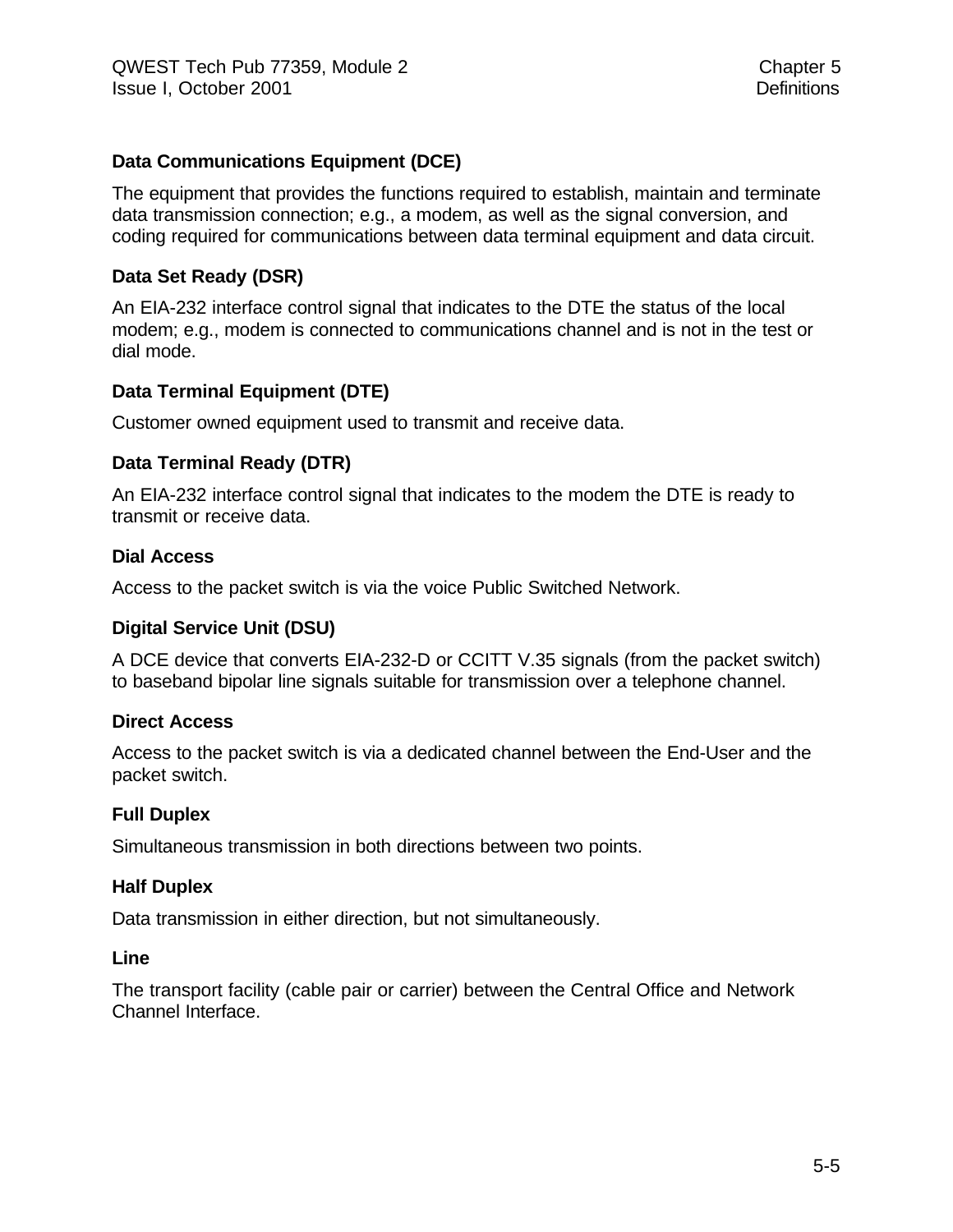# **Link Access Procedure For Modems (LAP-M)**

An error correction procedure defined in CCITT Recommendation V.42-1988.

## **Loopback**

A test procedure that causes a received signal to be returned to the source.

### **Modem**

A DCE device that converts EIA-232-D or CCITT V.35 signals (from the packet switch) to voiceband signals suitable for transmission over a telephone channel.

### **Port**

An EIA-232 or CCITT V.35 I/O interface of a packet switch, computer or modem.

### **Received Line Signal Detector**

An EIA-232 interface control signal that indicates to an attached DTE device that the modem is receiving a signal from a remote modem.

# **Request to Send (RTS)**

An EIA-232 interface control signal that indicates the DTE has data to transmit and conditions the modem for data transmission.

# **Ring Indicator**

An EIA-232 control interface signal which indicates to the DTE that a ringing signal is being received on the communications channel.

# **Start Bit**

In asynchronous transmission, the first bit in each character, normally a space, which prepares the receiving equipment for the reception and registration of the character.

# **Stop Bit**

In asynchronous transmission, the last bit, used to indicate the end of a character, normally a mark condition, which serves to return the line to its idle or rest state.

#### **Switch Network**

Data transmission and access to DIGIPAC® is via the voice Public Switched Network.

# **Synchronous Transmission**

Transmission in which the occurrence of a specified event (e.g., byte, character, word, block or other unit of data, such as the leading edge of a start signal), occurs in a specified time relationship with a preceding signal in the channel, in accordance with a specified timing pulse, or in accordance with a specified time frame.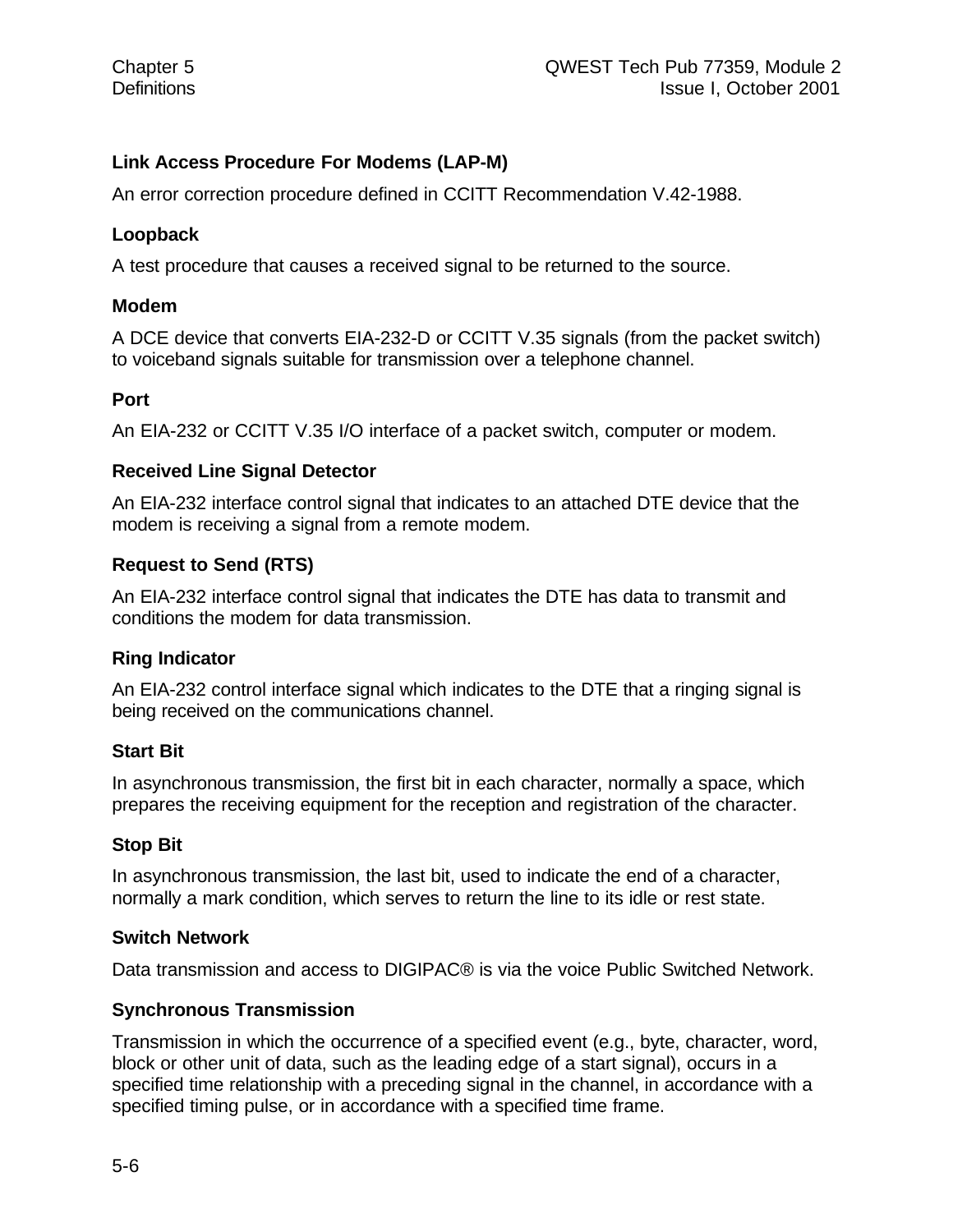# **CONTENTS**

| <b>Chapter and Section</b> |      | Page |  |
|----------------------------|------|------|--|
| 6.                         |      |      |  |
|                            | 6.1  |      |  |
|                            | 6.2  |      |  |
|                            | 6.3  |      |  |
|                            | 6.4  |      |  |
|                            | 6.5  |      |  |
|                            | 6.6  |      |  |
|                            | 6.7  |      |  |
|                            | 6.8  |      |  |
|                            | 6.9  |      |  |
|                            | 6.10 |      |  |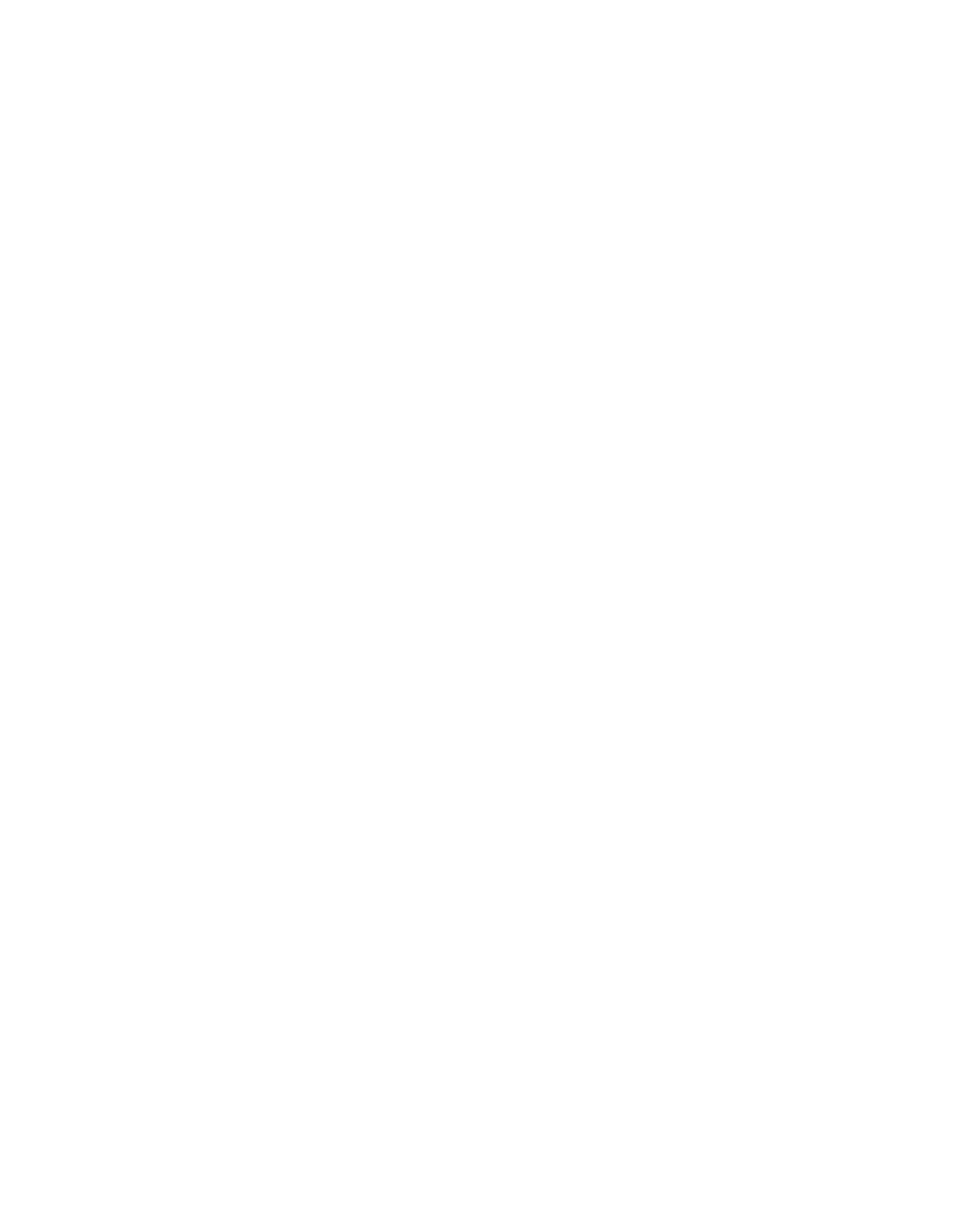#### **6. References**

#### **6.1 American National Standards Institute**

ANSI X3.4 Denotes the code character set to be used for the general interchange of information among information-processing systems, communications systems and associated equipment.

#### **6.2 AT&T Publication**

PUB 62310 *"Digital Data System Channel Interface Specification"*, September 1983.

#### **6.3 Telcordia Publications**

| TR-NPL-000011 | Bellcore, Asynchronous Terminal and Host Interface Reference, Issue 1     |
|---------------|---------------------------------------------------------------------------|
| TR-TSY-000301 | Bellcore, Public Packet Switched Network Generic Requirements,<br>Issue 2 |

TR-TSY-000448 Bellcore, *ISDN Routing and Digit Analysis,* Issue 1, Revision 1

#### **6.4 Consultative Committee International Telephone And Telegraph**

| <b>CCITT</b> Recommendation V.3     | International Alphabet No. 5                                                                                                                                                                                  |
|-------------------------------------|---------------------------------------------------------------------------------------------------------------------------------------------------------------------------------------------------------------|
| <b>CCITT</b> Recommendation V.22bis | 2400 Bits per second duplex modem using the frequency<br>division technique standardized for use on the general switched<br>telephone network and on point-to-point 2-Wire leased<br>telephone-type circuits. |
| <b>CCITT Recommendation V.24</b>    | Defines physical and electrical connection between data<br>terminal equipment and data communications equipment.                                                                                              |
| <b>CCITT</b> Recommendation V.26    | 2400 BPS modem standardized for use on 4-Wire leased<br>telephone-type circuits.                                                                                                                              |
| <b>CCITT</b> Recommendation V.27    | 4800 BPS with manual equalizer standardized for use on<br>leased telephone-type circuits.                                                                                                                     |
| <b>CCITT Recommendation V.29</b>    | 9600 BPS modem standardized for use on leased telephone-<br>type circuits.                                                                                                                                    |
| <b>CCITT</b> Recommendation V.32    | A family of 2-Wire duplex modems operating at data signaling<br>rates of up to 9600 bit/s for use on the general switched<br>telephone network and on leased telephone-type circuits.                         |
| <b>CCITT</b> Recommendation V.32bis | A family of 2-Wire duplex modems operating at data signaling<br>rates of up to 14400 bit/s for use on the general switched<br>telephone network and on leased telephone-type circuits.                        |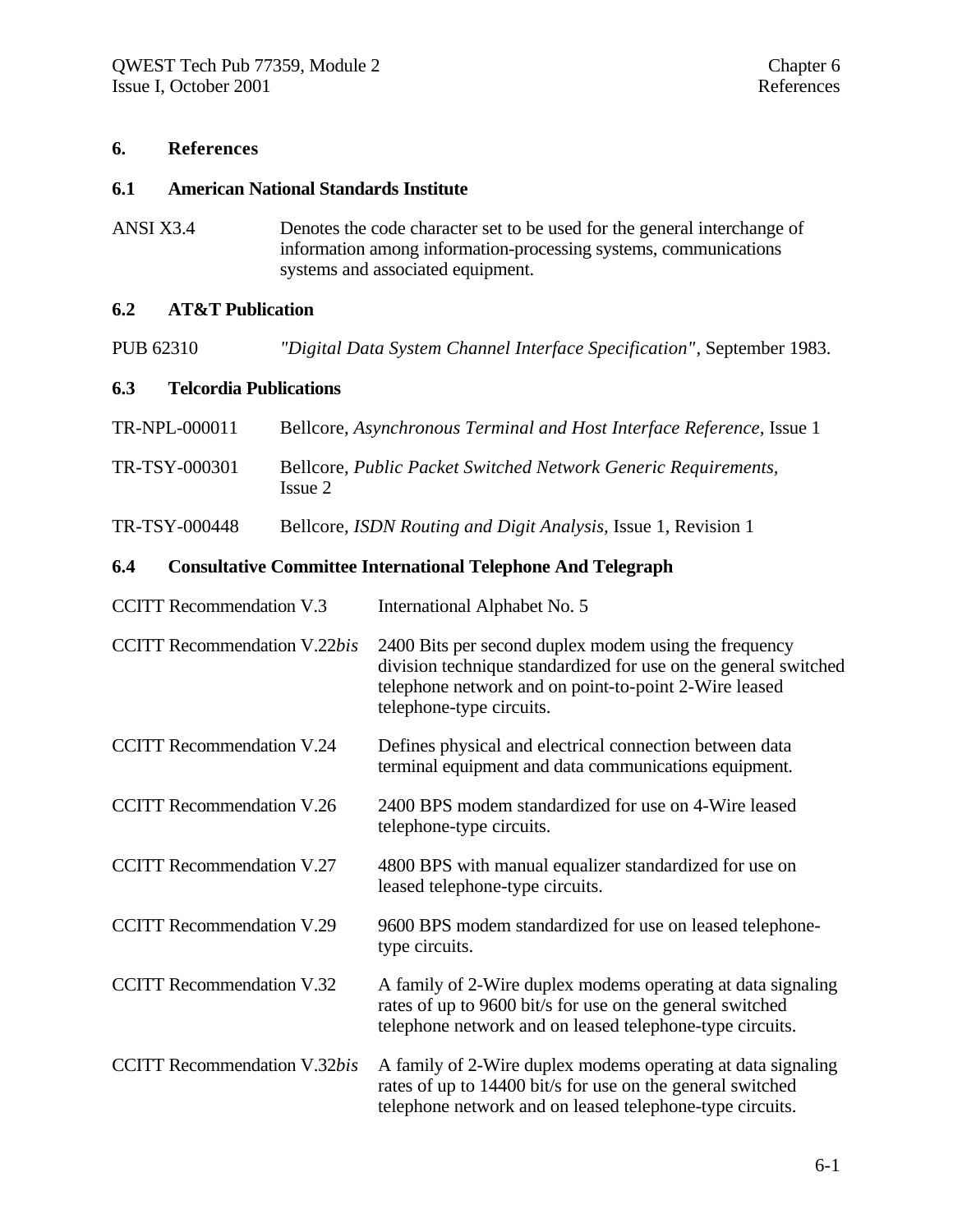| <b>CCITT Recommendation V.34</b> | A family of 2-Wire duplex modems operating at data signaling<br>rates of up to 28800 bit/s for use on the general switched<br>telephone network and on leased telephone-type circuits. |
|----------------------------------|----------------------------------------------------------------------------------------------------------------------------------------------------------------------------------------|
| <b>CCITT</b> Recommendation V.35 | Modems for Synchronous Data Transmission using 60-108<br>KHz Group Band Circuits (Replaced by V.36)                                                                                    |
| <b>CCITT</b> Recommendation V.36 | Data Transmission at 48 Kilobits per second using 60-108<br><b>KHz Group Band Circuits</b>                                                                                             |
| <b>CCITT Recommendation V.42</b> | Error-correction procedures for DCEs using Asynchronous-<br>Synchronous conversion.                                                                                                    |
| <b>CCITT Recommendation V.54</b> | Loop back interface option associated with V.24.                                                                                                                                       |
| <b>CCITT</b> Recommendation X.1  | International user classes of service in Public Data Networks.                                                                                                                         |
| <b>CCITT</b> Recommendation X.2  | International user services and facilities in Public Data<br>Networks.                                                                                                                 |
| <b>CCITT</b> Recommendation X.3  | Packet Assembly/Disassembly (PAD) facility in a Public Data<br>Network.                                                                                                                |
| <b>CCITT Recommendation X.4</b>  | General Structure of Signals of International Alphabet. 5 Code<br>for data transmission over Public Data Networks.                                                                     |
| <b>CCITT</b> Recommendation X.21 | Use on Public Data Networks of DTEs which are designed for<br>interfacing to synchronous CCITT series V. recommendation<br>modems.                                                     |
| <b>CCITT</b> Recommendation X.25 | Interface between DTE and DCE for terminals operating in the<br>packet mode on Public Data Networks.                                                                                   |
| <b>CCITT</b> Recommendation X.28 | DTE/DEC Interface for start-stop mode data terminal<br>equipment accessing the PAD facility in a Public Data<br>Network situated in the same country.                                  |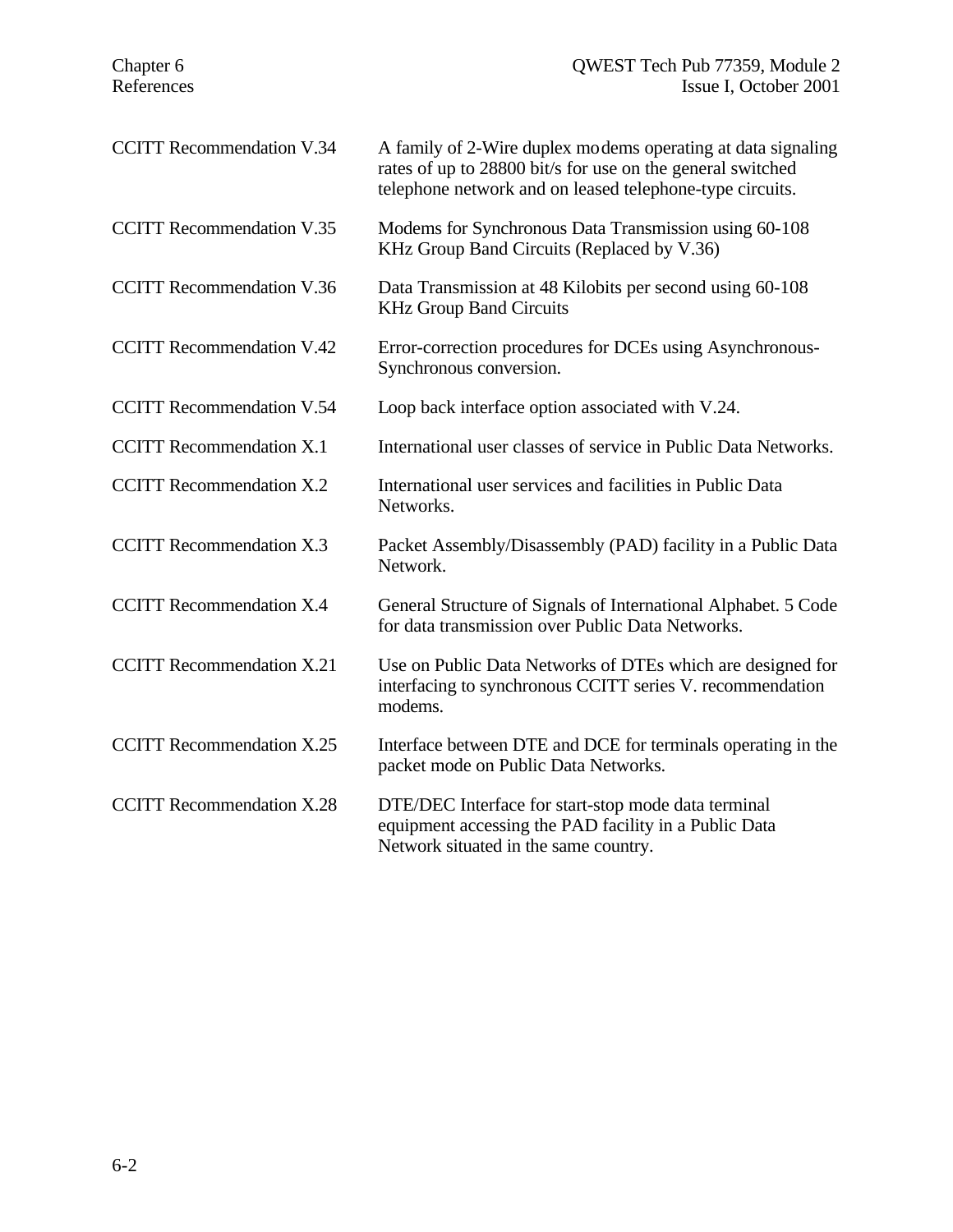| <b>CCITT Recommendation X.29</b>  | Procedures for the exchange of control information and user<br>data between a PAD facility and a packet mode DTE or<br>another PAD.                                                                                                                                                                                         |
|-----------------------------------|-----------------------------------------------------------------------------------------------------------------------------------------------------------------------------------------------------------------------------------------------------------------------------------------------------------------------------|
| <b>CCITT Recommendation X.32</b>  | Interface between data terminal equipment and data circuit<br>terminating equipment for terminals operating in the Packet<br>mode and accessing a packet switch Public Data Network<br>through a public switched telephone network or an Integrated<br>Services Digital Network or a circuit switch Public Data<br>Network. |
| <b>CCITT</b> Recommendation X.75  | Terminal and transit call control procedures and data transfer<br>system on international circuits between packet switched data<br>networks.                                                                                                                                                                                |
| <b>CCITT</b> Recommendation X.87  | Principles and procedures for realization of international<br>facilities and network utilities in Public Data Networks.                                                                                                                                                                                                     |
| <b>CCITT Recommendation X.92</b>  | Hypothetical reference connections for public synchronous<br>data networks.                                                                                                                                                                                                                                                 |
| <b>CCITT Recommendation X.96</b>  | Call progress signals in Public Data Networks                                                                                                                                                                                                                                                                               |
| <b>CCITT</b> Recommendation X.110 | Routing principles for international public data services through<br>Switched Public Data Networks of the same type.                                                                                                                                                                                                        |
| <b>CCITT</b> Recommendation X.121 | International numbering plan for Public Data Networks.                                                                                                                                                                                                                                                                      |
|                                   |                                                                                                                                                                                                                                                                                                                             |

#### **6.5 Electronic Industries Association**

EIA RS-232-C Defines physical and electrical connection between data terminal equipment and data communications equipment.

### **6.6 Pre-Divestiture Publication**

PUB 41021 *"Digital Data System - Channel Interface Specifications"*, March 1973 and Addendum, October 1981

# **6.7 United States Telephone Association**

| USTA document TA20 | Compatibility Criteria for Data Set 212A, September 1977 |  |  |
|--------------------|----------------------------------------------------------|--|--|
|--------------------|----------------------------------------------------------|--|--|